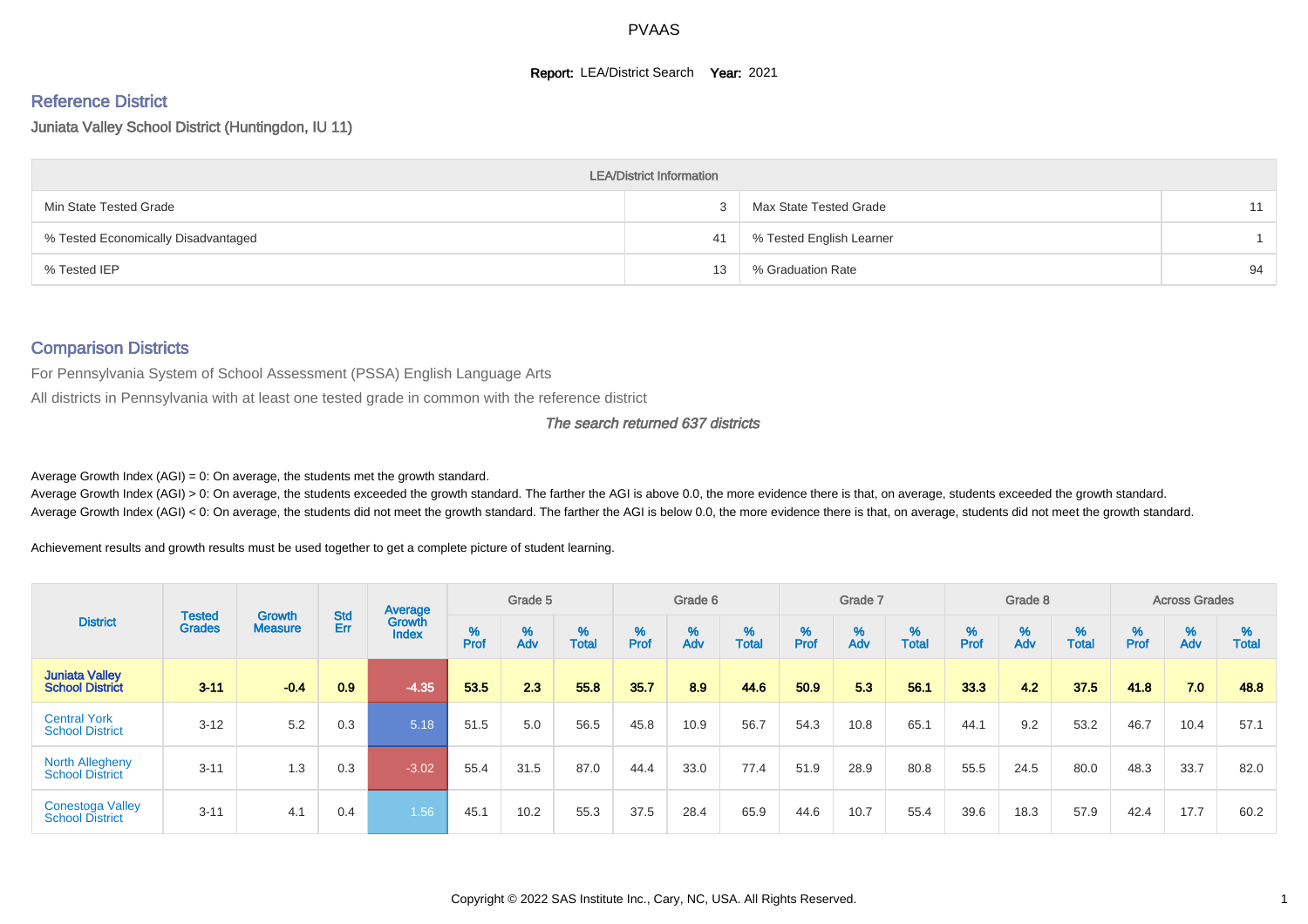| <b>District</b>                                                         | <b>Tested</b> | <b>Growth</b>  | <b>Std</b> | <b>Average</b>  |                  | Grade 5  |                   |                  | Grade 6  |                   |           | Grade 7  |                   |           | Grade 8  |                   |                  | <b>Across Grades</b> |                   |
|-------------------------------------------------------------------------|---------------|----------------|------------|-----------------|------------------|----------|-------------------|------------------|----------|-------------------|-----------|----------|-------------------|-----------|----------|-------------------|------------------|----------------------|-------------------|
|                                                                         | <b>Grades</b> | <b>Measure</b> | Err        | Growth<br>Index | %<br><b>Prof</b> | %<br>Adv | %<br><b>Total</b> | %<br><b>Prof</b> | %<br>Adv | %<br><b>Total</b> | %<br>Prof | %<br>Adv | %<br><b>Total</b> | %<br>Prof | %<br>Adv | %<br><b>Total</b> | %<br><b>Prof</b> | %<br>Adv             | %<br><b>Total</b> |
| <b>Juniata Valley</b><br><b>School District</b>                         | $3 - 11$      | $-0.4$         | 0.9        | $-4.35$         | 53.5             | 2.3      | 55.8              | 35.7             | 8.9      | 44.6              | 50.9      | 5.3      | 56.1              | 33.3      | 4.2      | 37.5              | 41.8             | 7.0                  | 48.8              |
| <b>Spring-Ford Area</b><br>School District                              | $3 - 11$      | 2.9            | 0.3        | 4.35            | 62.0             | 13.4     | 75.4              | 51.9             | 27.2     | 79.1              | 52.7      | 21.3     | 74.0              | 52.4      | 21.8     | 74.2              | 51.9             | 24.7                 | 76.6              |
| <b>South Western</b><br><b>School District</b>                          | $3 - 12$      | 0.9            | 0.4        | $-4.30$         | 49.8             | 9.7      | 59.5              | 38.7             | 21.6     | 60.3              | 37.1      | 5.7      | 42.8              | 46.5      | 7.4      | 53.9              | 43.5             | 12.7                 | 56.2              |
| <b>Souderton Area</b><br><b>School District</b>                         | $3 - 11$      | $-0.1$         | 0.3        | $-5.82$         | 56.4             | 17.7     | 74.1              | 48.0             | 16.2     | 64.2              | 56.6      | 10.1     | 66.8              | 47.3      | 11.1     | 58.4              | 50.2             | 17.4                 | 67.7              |
| <b>North Penn School</b><br><b>District</b>                             | $3 - 11$      | 1.5            | 0.2        | $-4.25$         | 53.0             | 12.7     | 65.7              | 41.4             | 33.0     | 74.4              | 53.7      | 13.2     | 66.9              | 48.2      | 18.4     | 66.7              | 47.4             | 19.9                 | 67.3              |
| <b>Lower Merion</b><br><b>School District</b>                           | $3 - 11$      | 1.5            | 0.3        | $-0.93$         | 56.1             | 29.4     | 85.5              | 43.9             | 40.6     | 84.5              | 54.5      | 29.1     | 83.6              | 49.4      | 29.4     | 78.8              | 47.8             | 36.9                 | 84.6              |
| <b>Armstrong School</b><br><b>District</b>                              | $3 - 11$      | 3.2            | 0.3        | 2.49            | 46.0             | 6.3      | 52.3              | 44.4             | 17.4     | 61.8              | 48.7      | 8.8      | 57.5              | 45.3      | 11.5     | 56.8              | 45.4             | 12.6                 | 58.0              |
| <b>Upper Saint Clair</b><br><b>School District</b>                      | $3 - 11$      | 2.6            | 0.4        | $-1.04$         | 49.8             | 35.9     | 85.7              | 47.4             | 39.0     | 86.5              | 58.5      | 31.1     | 89.6              | 48.7      | 42.2     | 90.9              | 46.0             | 42.0                 | 88.0              |
| <b>Mifflin County</b><br><b>School District</b>                         | $3 - 11$      | 2.7            | 0.4        | 1.34            | 49.5             | 8.0      | 57.4              | 35.1             | 15.2     | 50.3              | 45.2      | 7.3      | 52.5              | 40.4      | 4.9      | 45.3              | 40.4             | 9.0                  | 49.4              |
| <b>Circle Of Seasons</b><br><b>Charter School</b>                       | $3 - 8$       | 11.4           | 1.3        | 3.16            | 65.7             | 11.4     | 77.1              | 50.0             | 20.0     | 70.0              | 44.4      | 19.4     | 63.9              |           |          |                   | 50.8             | 18.6                 | 69.5              |
| <b>Millcreek Township</b><br><b>School District</b>                     | $3 - 11$      | 2.0            | 0.3        | $-0.09$         | 49.1             | 17.2     | 66.3              | 43.6             | 22.3     | 66.0              | 46.9      | 17.3     | 64.2              | 44.9      | 17.2     | 62.1              | 45.8             | 19.9                 | 65.8              |
| <b>Saucon Valley</b><br><b>School District</b>                          | $3 - 11$      | 3.7            | 0.6        | $-0.12$         | 50.8             | 21.0     | 71.8              | 43.6             | 21.5     | 65.1              | 42.4      | 18.0     | 60.4              | 50.0      | 20.2     | 70.2              | 42.6             | 23.9                 | 66.5              |
| <b>Bedford Area</b><br><b>School District</b>                           | $3 - 11$      | 5.0            | 0.6        | 3.94            | 54.2             | 3.4      | 57.6              | 37.1             | 16.4     | 53.4              | 44.8      | 13.8     | 58.6              | 42.8      | 12.2     | 55.0              | 46.2             | 12.2                 | 58.4              |
| Wissahickon<br><b>School District</b>                                   | $3 - 10$      | 2.9            | 0.3        | 1.29            | 58.6             | 18.8     | 77.4              | 42.2             | 37.2     | 79.4              | 56.8      | 19.3     | 76.1              | 49.3      | 28.5     | 77.8              | 49.2             | 28.7                 | 77.9              |
| <b>Memphis Street</b><br>Academy Charter<br>School @ JP<br><b>Jones</b> | $5 - 8$       | 4.3            | 0.8        | $-0.02$         | 13.3             | 0.0      | 13.3              | 12.9             | 0.0      | 12.9              | 21.3      | 1.6      | 23.0              | 18.0      | 0.0      | 18.0              | 16.6             | 0.6                  | 17.2              |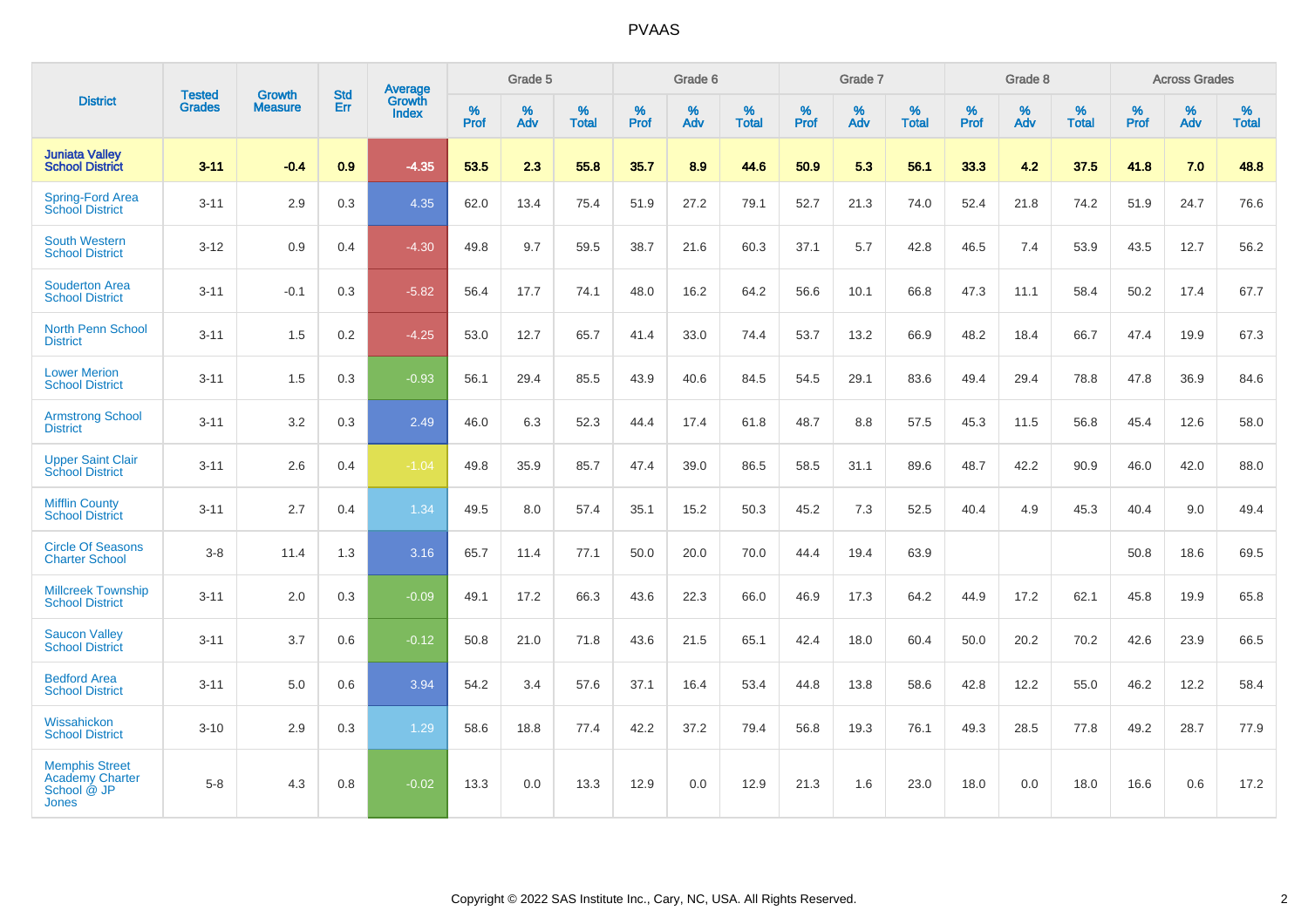|                                                                        | <b>Tested</b> | <b>Growth</b>  | <b>Std</b> | Average                       |           | Grade 5  |                   |           | Grade 6  |                   |           | Grade 7  |                   |           | Grade 8  |                   |           | <b>Across Grades</b> |                   |
|------------------------------------------------------------------------|---------------|----------------|------------|-------------------------------|-----------|----------|-------------------|-----------|----------|-------------------|-----------|----------|-------------------|-----------|----------|-------------------|-----------|----------------------|-------------------|
| <b>District</b>                                                        | <b>Grades</b> | <b>Measure</b> | Err        | <b>Growth</b><br><b>Index</b> | %<br>Prof | %<br>Adv | %<br><b>Total</b> | %<br>Prof | %<br>Adv | %<br><b>Total</b> | %<br>Prof | %<br>Adv | %<br><b>Total</b> | %<br>Prof | %<br>Adv | %<br><b>Total</b> | %<br>Prof | %<br>Adv             | %<br><b>Total</b> |
| <b>Juniata Valley</b><br><b>School District</b>                        | $3 - 11$      | $-0.4$         | 0.9        | $-4.35$                       | 53.5      | 2.3      | 55.8              | 35.7      | 8.9      | 44.6              | 50.9      | 5.3      | 56.1              | 33.3      | 4.2      | 37.5              | 41.8      | 7.0                  | 48.8              |
| <b>South Fayette</b><br><b>Township School</b><br><b>District</b>      | $3 - 11$      | 1.9            | 0.4        | $-1.71$                       | 60.2      | 23.2     | 83.4              | 44.7      | 39.0     | 83.7              | 56.4      | 27.0     | 83.4              | 46.8      | 40.6     | 87.4              | 49.6      | 35.9                 | 85.4              |
| Canon-Mcmillan<br><b>School District</b>                               | $3 - 11$      | 2.0            | 0.3        | $-0.84$                       | 60.2      | 11.0     | 71.3              | 41.6      | 31.2     | 72.8              | 51.6      | 18.2     | 69.7              | 56.9      | 17.7     | 74.6              | 50.9      | 21.6                 | 72.5              |
| <b>Line Mountain</b><br><b>School District</b>                         | $3 - 11$      | 5.9            | 0.7        | 1.90                          | 43.9      | 13.6     | 57.6              | 43.1      | 23.6     | 66.7              | 48.0      | 21.4     | 69.4              | 43.7      | 11.3     | 54.9              | 43.0      | 17.5                 | 60.5              |
| <b>Littlestown Area</b><br><b>School District</b>                      | $3 - 11$      | 4.6            | 0.6        | 1.56                          | 49.6      | 3.5      | 53.1              | 50.8      | 15.6     | 66.4              | 37.0      | 7.4      | 44.4              | 55.6      | 6.4      | 61.9              | 45.7      | 9.8                  | 55.5              |
| <b>Bradford Area</b><br><b>School District</b>                         | $3 - 12$      | 3.9            | 0.5        | 2.51                          | 53.6      | 11.3     | 64.9              | 40.7      | 19.2     | 59.9              | 47.0      | 11.6     | 58.6              | 46.2      | 16.0     | 62.2              | 45.7      | 15.1                 | 60.8              |
| <b>Eastern York</b><br><b>School District</b>                          | $3 - 11$      | 3.8            | 0.5        | 0.25                          | 50.9      | 9.2      | 60.1              | 49.3      | 23.0     | 72.3              | 49.4      | 23.9     | 73.3              | 50.0      | 16.1     | 66.1              | 48.6      | 16.2                 | 64.8              |
| <b>South Eastern</b><br><b>School District</b>                         | $3 - 11$      | 2.3            | 0.5        | $-2.60$                       | 55.2      | 6.3      | 61.5              | 42.2      | 16.2     | 58.4              | 48.3      | 12.9     | 61.2              | 43.6      | 10.5     | 54.1              | 46.7      | 14.1                 | 60.8              |
| <b>Crawford Central</b><br><b>School District</b>                      | $3 - 11$      | 3.3            | 0.4        | 1.65                          | 48.1      | 4.2      | 52.3              | 37.2      | 13.2     | 50.4              | 40.0      | 13.1     | 53.1              | 42.5      | 12.0     | 54.5              | 40.4      | 10.5                 | 50.9              |
| <b>Folk Arts-Cultural</b><br><b>Treasures Charter</b><br><b>School</b> | $3 - 7$       | 7.1            | 1.0        | $-1.67$                       | 50.0      | 6.8      | 56.8              | 42.2      | 37.8     | 80.0              | 52.3      | 11.4     | 63.6              |           |          |                   | 46.5      | 14.6                 | 61.1              |
| <b>Upper Merion Area</b><br><b>School District</b>                     | $3 - 11$      | 3.6            | 0.5        | 0.70                          | 55.7      | 7.0      | 62.7              | 45.2      | 26.4     | 71.6              | 53.5      | 10.8     | 64.3              | 43.3      | 14.0     | 57.3              | 47.7      | 19.3                 | 67.0              |
| <b>Homer-Center</b><br><b>School District</b>                          | $3 - 11$      | 6.3            | 0.8        | 0.67                          | 57.1      | 1.6      | 58.7              | 47.7      | 13.6     | 61.4              | 48.0      | 8.2      | 56.2              | 50.8      | 14.9     | 65.7              | 45.3      | 11.7                 | 56.9              |
| <b>Exeter Township</b><br><b>School District</b>                       | $3 - 11$      | 3.1            | 0.4        | $-0.09$                       | 49.8      | 11.2     | 61.0              | 44.2      | 26.3     | 70.5              | 49.4      | 9.5      | 58.9              | 44.3      | 14.6     | 59.0              | 46.4      | 15.0                 | 61.4              |
| <b>Northern York</b><br><b>County School</b><br><b>District</b>        | $3 - 11$      | 0.6            | 0.4        | $-4.14$                       | 53.3      | 9.4      | 62.7              | 39.4      | 14.4     | 53.8              | 44.9      | 8.2      | 53.1              | 39.9      | 7.2      | 47.1              | 44.2      | 12.9                 | 57.1              |
| <b>Curwensville Area</b><br><b>School District</b>                     | $3 - 11$      | 4.2            | 0.8        | $-2.07$                       | 46.3      | 19.5     | 65.8              | 40.0      | 30.0     | 70.0              | 43.7      | 18.3     | 62.0              | 62.0      | 8.4      | 70.4              | 48.5      | 17.9                 | 66.4              |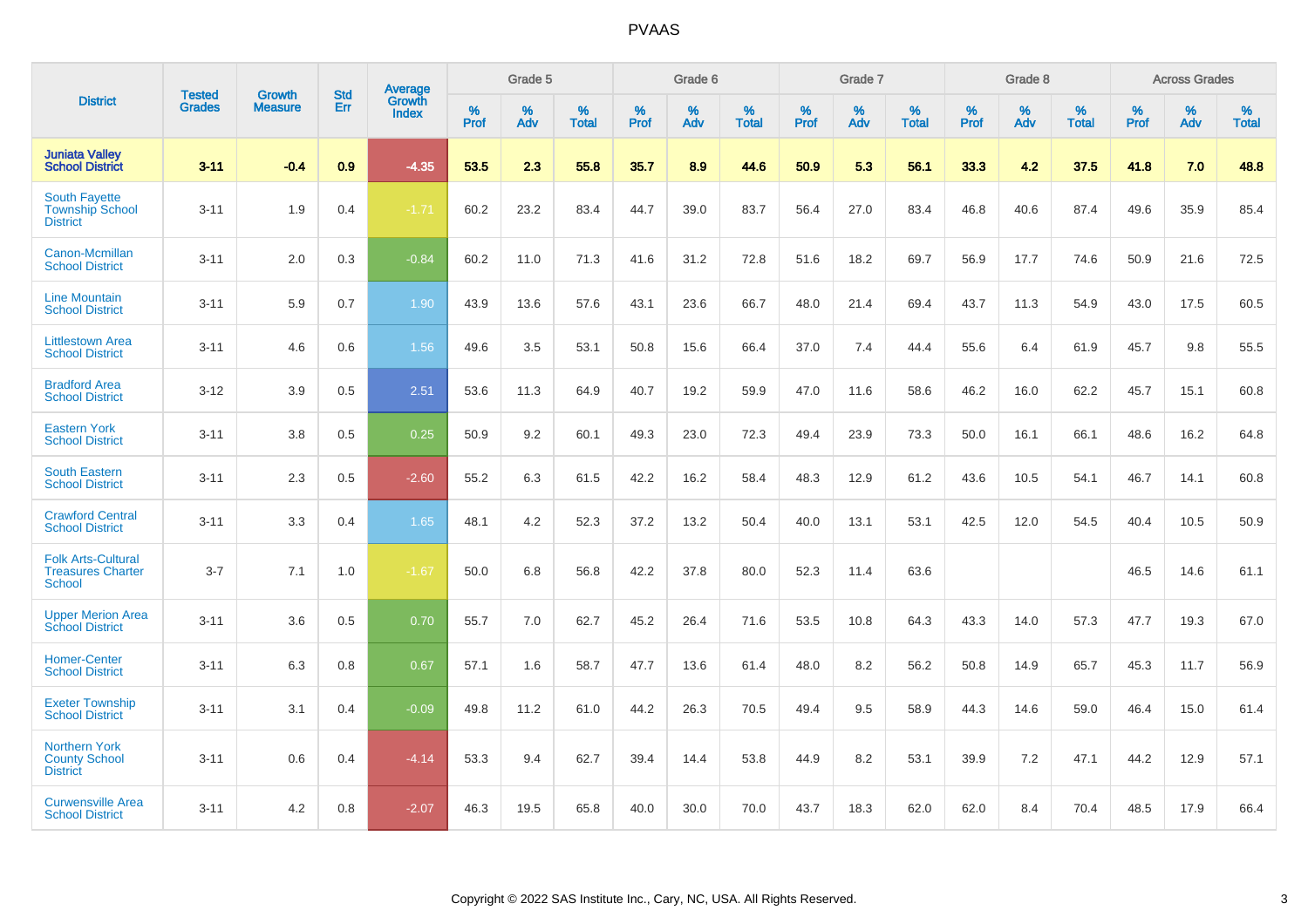| <b>District</b>                                              | <b>Tested</b> | <b>Growth</b>  | <b>Std</b> | <b>Average</b>         |           | Grade 5  |                   |           | Grade 6  |                   |           | Grade 7  |                   |           | Grade 8  |                   |           | <b>Across Grades</b> |                   |
|--------------------------------------------------------------|---------------|----------------|------------|------------------------|-----------|----------|-------------------|-----------|----------|-------------------|-----------|----------|-------------------|-----------|----------|-------------------|-----------|----------------------|-------------------|
|                                                              | <b>Grades</b> | <b>Measure</b> | Err        | Growth<br><b>Index</b> | %<br>Prof | %<br>Adv | %<br><b>Total</b> | %<br>Prof | %<br>Adv | %<br><b>Total</b> | %<br>Prof | %<br>Adv | %<br><b>Total</b> | %<br>Prof | %<br>Adv | %<br><b>Total</b> | %<br>Prof | %<br>Adv             | %<br><b>Total</b> |
| <b>Juniata Valley</b><br><b>School District</b>              | $3 - 11$      | $-0.4$         | 0.9        | $-4.35$                | 53.5      | 2.3      | 55.8              | 35.7      | 8.9      | 44.6              | 50.9      | 5.3      | 56.1              | 33.3      | 4.2      | 37.5              | 41.8      | 7.0                  | 48.8              |
| <b>Glendale School</b><br><b>District</b>                    | $3 - 10$      | 3.8            | 0.9        | $-1.43$                | 50.0      | 12.5     | 62.5              | 40.7      | 24.1     | 64.8              | 44.6      | 20.0     | 64.6              | 44.9      | 14.3     | 59.2              | 47.2      | 15.2                 | 62.4              |
| <b>West Perry School</b><br><b>District</b>                  | $3 - 11$      | 3.7            | 0.5        | 1.36                   | 45.0      | 8.7      | 53.7              | 41.7      | 21.8     | 63.5              | 44.2      | 7.9      | 52.1              | 53.3      | 13.3     | 66.7              | 44.0      | 14.2                 | 58.2              |
| <b>Smethport Area</b><br><b>School District</b>              | $3 - 12$      | 6.2            | 0.8        | 2.05                   | 54.0      | 8.0      | 62.0              | 43.3      | 21.7     | 65.0              | 33.8      | 9.2      | 43.1              | 46.9      | 12.5     | 59.4              | 41.6      | 15.0                 | 56.6              |
| Downingtown Area<br><b>School District</b>                   | $3 - 11$      | $-0.3$         | 0.4        | $-6.66$                | 56.2      | 27.7     | 83.8              | 42.9      | 39.9     | 82.8              | 53.8      | 24.3     | 78.0              | 49.8      | 32.5     | 82.3              | 49.4      | 33.5                 | 82.9              |
| <b>State College Area</b><br><b>School District</b>          | $3 - 11$      | 1.7            | 0.4        | $-0.30$                | 58.6      | 18.2     | 76.8              | 47.1      | 26.1     | 73.2              | 62.2      | 15.2     | 77.4              | 47.5      | 16.5     | 64.0              | 50.8      | 22.8                 | 73.6              |
| New Hope-<br>Solebury School<br><b>District</b>              | $3 - 11$      | 2.7            | 0.6        | $-0.64$                | 63.4      | 11.8     | 75.3              | 46.1      | 25.5     | 71.6              | 50.0      | 22.9     | 72.9              | 60.2      | 25.9     | 86.1              | 51.8      | 23.2                 | 75.0              |
| <b>Montour School</b><br><b>District</b>                     | $3 - 11$      | 2.4            | 0.5        | $-2.17$                | 61.9      | 17.1     | 79.0              | 49.0      | 25.0     | 74.0              | 46.2      | 29.7     | 75.9              | 51.0      | 22.5     | 73.5              | 49.5      | 25.4                 | 74.9              |
| <b>Harrisburg City</b><br><b>School District</b>             | $3 - 11$      | 1.6            | 0.4        | $-3.71$                | 6.5       | 0.3      | 6.7               | 14.5      | 1.7      | 16.2              | 15.4      | 1.9      | 17.3              | 20.3      | 2.1      | 22.4              | 12.6      | 1.0                  | 13.6              |
| <b>Penncrest School</b><br><b>District</b>                   | $3 - 11$      | 2.8            | 0.5        | $-2.07$                | 37.4      | 10.6     | 48.0              | 39.5      | 19.2     | 58.7              | 38.5      | 6.5      | 45.0              | 35.0      | 10.2     | 45.2              | 39.6      | 11.2                 | 50.7              |
| <b>Central Dauphin</b><br><b>School District</b>             | $3 - 11$      | 1.6            | 0.2        | 0.79                   | 46.1      | 7.7      | 53.8              | 40.5      | 15.0     | 55.5              | 41.1      | 7.5      | 48.6              | 39.4      | 10.3     | 49.7              | 41.3      | 11.4                 | 52.8              |
| <b>Lewisburg Area</b><br><b>School District</b>              | $3 - 11$      | 4.0            | 0.6        | 2.23                   | 53.1      | 21.2     | 74.3              | 38.8      | 38.8     | 77.7              | 42.6      | 30.9     | 73.5              | 43.0      | 31.1     | 74.1              | 44.8      | 30.1                 | 74.9              |
| <b>Hempfield School</b><br><b>District</b>                   | $3 - 11$      | 2.2            | 0.3        | 1.72                   | 52.4      | 9.3      | 61.6              | 44.6      | 23.5     | 68.1              | 43.1      | 21.1     | 64.2              | 46.0      | 20.1     | 66.1              | 45.8      | 20.4                 | 66.2              |
| <b>Richard Allen</b><br>Preparatory<br><b>Charter School</b> | $5 - 8$       | 4.8            | 0.7        | 0.43                   | 9.3       | 0.0      | 9.3               | 16.1      | 0.0      | 16.1              | 16.7      | 1.8      | 18.5              | 19.1      | 1.8      | 20.9              | 16.4      | 1.1                  | 17.5              |
| <b>Radnor Township</b><br><b>School District</b>             | $3 - 12$      | 1.9            | 0.4        | 0.63                   | 54.7      | 29.0     | 83.7              | 53.9      | 37.8     | 91.7              | 48.0      | 32.3     | 80.3              | 51.4      | 36.7     | 88.1              | 49.6      | 36.7                 | 86.4              |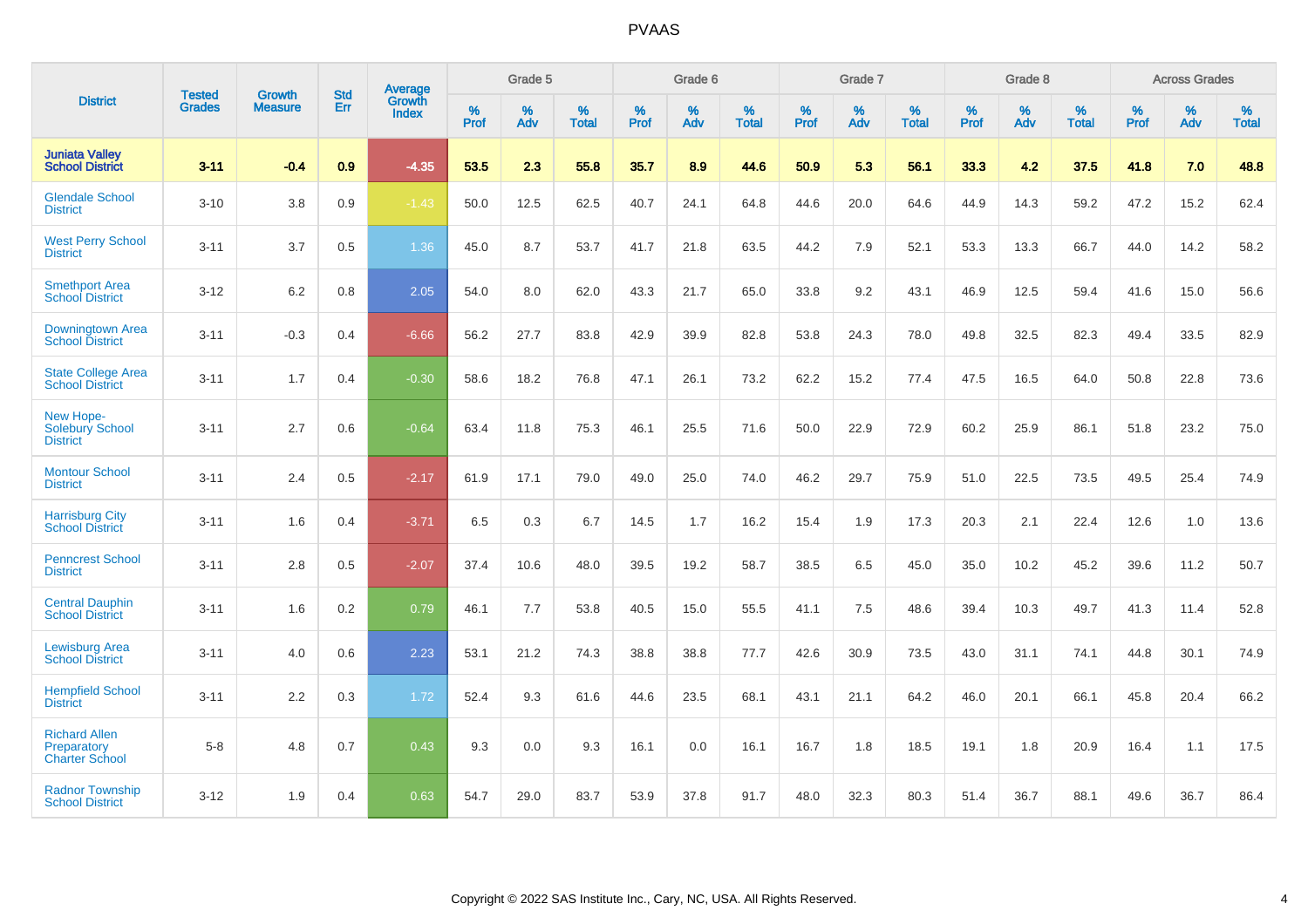|                                                                   |                                |                                 | <b>Std</b> | <b>Average</b>         |                  | Grade 5  |                   |           | Grade 6  |                   |           | Grade 7  |                   |           | Grade 8  |                   |           | <b>Across Grades</b> |                   |
|-------------------------------------------------------------------|--------------------------------|---------------------------------|------------|------------------------|------------------|----------|-------------------|-----------|----------|-------------------|-----------|----------|-------------------|-----------|----------|-------------------|-----------|----------------------|-------------------|
| <b>District</b>                                                   | <b>Tested</b><br><b>Grades</b> | <b>Growth</b><br><b>Measure</b> | Err        | Growth<br><b>Index</b> | %<br><b>Prof</b> | %<br>Adv | %<br><b>Total</b> | %<br>Prof | %<br>Adv | %<br><b>Total</b> | %<br>Prof | %<br>Adv | %<br><b>Total</b> | %<br>Prof | %<br>Adv | %<br><b>Total</b> | %<br>Prof | %<br>Adv             | %<br><b>Total</b> |
| <b>Juniata Valley</b><br><b>School District</b>                   | $3 - 11$                       | $-0.4$                          | 0.9        | $-4.35$                | 53.5             | 2.3      | 55.8              | 35.7      | 8.9      | 44.6              | 50.9      | 5.3      | 56.1              | 33.3      | 4.2      | 37.5              | 41.8      | 7.0                  | 48.8              |
| <b>Unionville-Chadds</b><br><b>Ford School</b><br><b>District</b> | $3 - 11$                       | 0.8                             | 0.4        | $-2.11$                | 61.2             | 24.6     | 85.8              | 48.8      | 36.0     | 84.8              | 54.4      | 26.8     | 81.2              | 45.3      | 38.9     | 84.2              | 48.0      | 37.1                 | 85.2              |
| <b>Universal Alcorn</b><br><b>Charter School</b>                  | $3-8$                          | 6.0                             | 0.9        | 1.47                   | 32.1             | 9.4      | 41.5              | 34.0      | 6.0      | 40.0              | 37.5      | 3.6      | 41.1              | 28.2      | 0.0      | 28.2              | 29.2      | 4.4                  | 33.6              |
| <b>Penns Valley Area</b><br><b>School District</b>                | $3 - 12$                       | 2.5                             | 0.6        | $-1.18$                | 56.1             | 8.2      | 64.3              | 41.8      | 33.0     | 74.8              | 45.7      | 1.9      | 47.6              | 35.8      | 8.5      | 44.3              | 44.5      | 13.0                 | 57.5              |
| <b>Southern Columbia</b><br><b>Area School</b><br><b>District</b> | $3 - 11$                       | 1.6                             | 0.7        | $-4.85$                | 56.2             | 5.5      | 61.6              | 46.9      | 25.0     | 71.9              | 51.5      | 14.8     | 66.3              | 39.4      | 11.7     | 51.1              | 47.9      | 16.1                 | 64.0              |
| Southern Lehigh<br><b>School District</b>                         | $3 - 11$                       | 0.9                             | 0.5        | $-4.48$                | 57.9             | 13.1     | 71.0              | 37.4      | 44.8     | 82.2              | 55.9      | 17.4     | 73.2              | 56.4      | 16.7     | 73.1              | 51.9      | 24.2                 | 76.1              |
| <b>Ephrata Area</b><br><b>School District</b>                     | $3 - 11$                       | $-0.2$                          | 0.4        | $-2.91$                | 50.5             | 10.3     | 60.8              | 47.6      | 12.7     | 60.4              | 40.8      | 5.2      | 46.0              | 39.2      | 7.3      | 46.5              | 45.1      | 12.6                 | 57.6              |
| <b>Moshannon Valley</b><br><b>School District</b>                 | $3 - 10$                       | 5.6                             | 0.8        | 2.17                   | 51.1             | 2.1      | 53.2              | 24.1      | 22.2     | 46.3              | 45.2      | 1.6      | 46.8              | 41.8      | 6.0      | 47.8              | 39.6      | 7.8                  | 47.4              |
| Philadelphia<br><b>Academy Charter</b><br><b>School</b>           | $3 - 11$                       | 1.9                             | 0.8        | $-1.74$                | 42.3             | 9.0      | 51.3              | 48.0      | 28.6     | 76.6              | 51.5      | 19.1     | 70.6              | 42.6      | 16.7     | 59.3              | 45.5      | 14.9                 | 60.4              |
| <b>Bangor Area</b><br><b>School District</b>                      | $3 - 12$                       | 3.3                             | 0.5        | 1.42                   | 38.6             | 14.4     | 52.9              | 45.3      | 16.7     | 62.0              | 47.3      | 9.5      | 56.8              | 43.3      | 8.0      | 51.3              | 44.8      | 13.6                 | 58.4              |
| <b>Solanco School</b><br><b>District</b>                          | $3 - 11$                       | 2.8                             | 0.4        | 2.25                   | 47.3             | 9.0      | 56.2              | 52.1      | 16.9     | 69.0              | 37.0      | 14.8     | 51.7              | 40.8      | 15.0     | 55.9              | 43.0      | 14.5                 | 57.5              |
| <b>Mifflinburg Area</b><br><b>School District</b>                 | $3 - 11$                       | 1.9                             | 0.6        | $-2.04$                | 60.8             | 8.0      | 68.8              | 47.8      | 20.7     | 68.5              | 47.1      | 5.8      | 52.9              | 53.8      | 8.6      | 62.5              | 49.7      | 13.0                 | 62.7              |
| <b>Bear Creek</b><br>Community<br><b>Charter School</b>           | $3 - 8$                        | 5.5                             | 0.9        | 2.26                   | 51.9             | 7.7      | 59.6              | 47.1      | 19.6     | 66.7              | 42.3      | 7.7      | 50.0              | 34.7      | 10.2     | 44.9              | 45.2      | 12.1                 | 57.4              |
| <b>Fox Chapel Area</b><br><b>School District</b>                  | $3 - 11$                       | 1.0                             | 0.4        | $-5.04$                | 54.0             | 36.5     | 90.5              | 34.8      | 51.8     | 86.6              | 50.0      | 27.0     | 77.0              | 52.9      | 31.4     | 84.3              | 42.6      | 42.9                 | 85.5              |
| Philadelphia<br><b>Performing Arts</b><br><b>Charter School</b>   | $3-9$                          | 4.0                             | 0.8        | $-1.81$                | 42.9             | 9.1      | 52.0              | 54.6      | 18.2     | 72.7              | 52.9      | 20.7     | 73.6              | 58.8      | 11.8     | 70.6              | 50.6      | 15.6                 | 66.2              |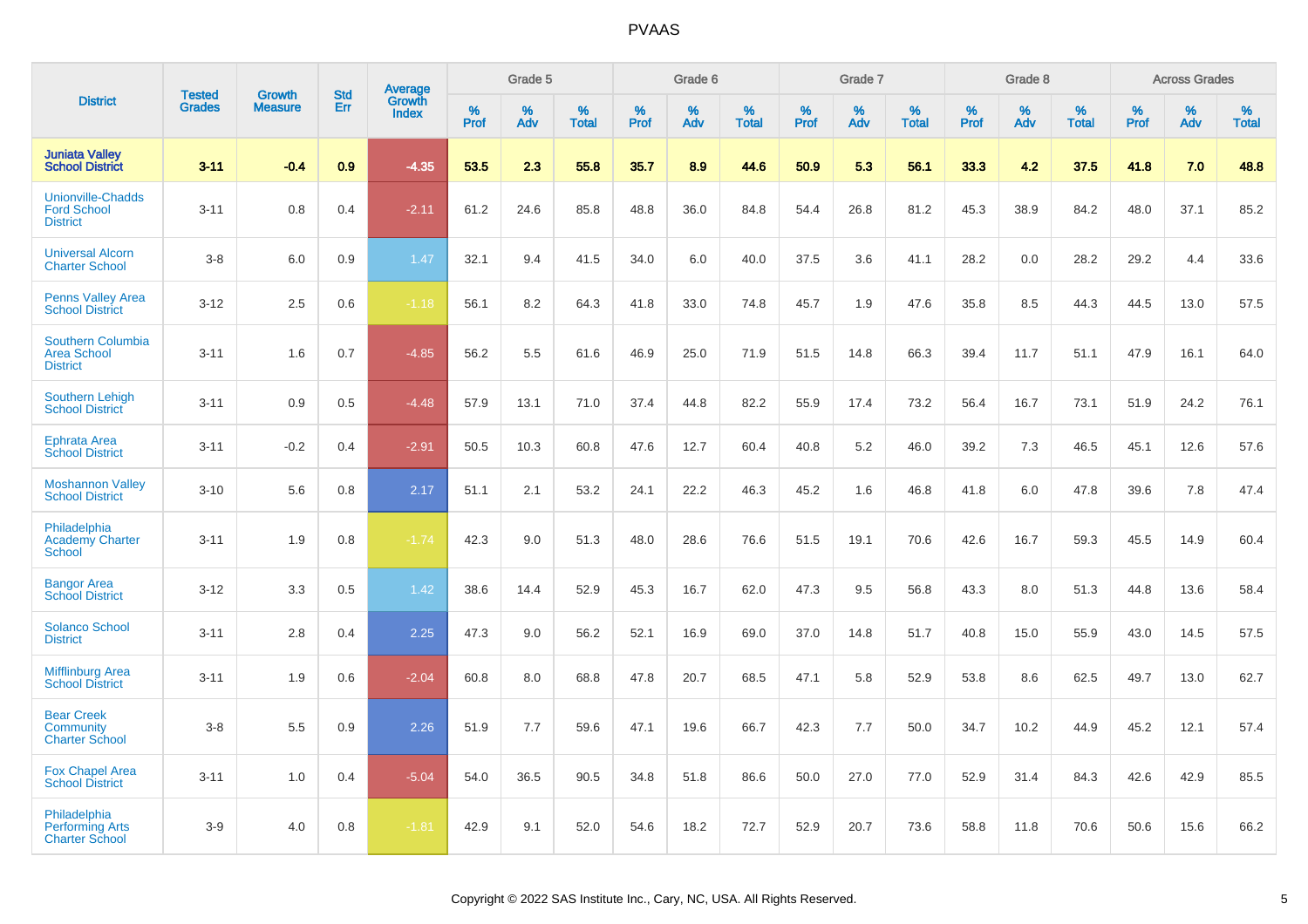| <b>District</b>                                      | <b>Tested</b> |                          | <b>Std</b> | <b>Average</b>         |              | Grade 5  |                      |                     | Grade 6     |                      |              | Grade 7     |                   |              | Grade 8     |                   |                     | <b>Across Grades</b> |                   |
|------------------------------------------------------|---------------|--------------------------|------------|------------------------|--------------|----------|----------------------|---------------------|-------------|----------------------|--------------|-------------|-------------------|--------------|-------------|-------------------|---------------------|----------------------|-------------------|
|                                                      | <b>Grades</b> | Growth<br><b>Measure</b> | Err        | Growth<br><b>Index</b> | $\%$<br>Prof | %<br>Adv | $\%$<br><b>Total</b> | $\%$<br><b>Prof</b> | $\%$<br>Adv | $\%$<br><b>Total</b> | $\%$<br>Prof | $\%$<br>Adv | %<br><b>Total</b> | $\%$<br>Prof | $\%$<br>Adv | %<br><b>Total</b> | $\%$<br><b>Prof</b> | $\%$<br>Adv          | %<br><b>Total</b> |
| <b>Juniata Valley</b><br><b>School District</b>      | $3 - 11$      | $-0.4$                   | 0.9        | $-4.35$                | 53.5         | 2.3      | 55.8                 | 35.7                | 8.9         | 44.6                 | 50.9         | 5.3         | 56.1              | 33.3         | 4.2         | 37.5              | 41.8                | 7.0                  | 48.8              |
| <b>Universal Institute</b><br><b>Charter School</b>  | $3 - 8$       | 2.4                      | 0.7        | $-1.60$                | 20.3         | 0.0      | 20.3                 | 21.9                | 1.4         | 23.3                 | 28.6         | 0.0         | 28.6              | 35.2         | 3.4         | 38.6              | 26.8                | 1.5                  | 28.3              |
| <b>Warwick School</b><br><b>District</b>             | $3 - 11$      | 0.0                      | 0.4        | $-4.21$                | 49.6         | 5.9      | 55.6                 | 39.4                | 26.3        | 65.7                 | 46.2         | 8.0         | 54.2              | 50.3         | 9.6         | 59.9              | 45.6                | 12.6                 | 58.2              |
| <b>Central Columbia</b><br><b>School District</b>    | $3 - 12$      | 3.0                      | 0.5        | 0.57                   | 58.7         | 17.3     | 76.0                 | 32.1                | 33.6        | 65.7                 | 56.3         | 16.9        | 73.2              | 53.8         | 24.1        | 77.9              | 48.9                | 24.7                 | 73.6              |
| <b>Dubois Area</b><br><b>School District</b>         | $3 - 11$      | $-0.6$                   | 0.4        | $-4.44$                | 47.0         | 5.7      | 52.6                 | 39.4                | 17.4        | 56.8                 | 43.4         | 8.5         | 51.8              | 36.6         | 8.8         | 45.4              | 42.2                | 13.1                 | 55.3              |
| <b>Hermitage School</b><br><b>District</b>           | $3 - 12$      | 2.9                      | 0.5        | 0.15                   | 52.9         | 7.9      | 60.7                 | 33.3                | 40.3        | 73.6                 | 50.4         | 24.5        | 74.8              | 51.0         | 19.3        | 70.3              | 47.0                | 22.0                 | 69.0              |
| <b>Chester</b><br>Community<br><b>Charter School</b> | $3 - 8$       | 3.8                      | 0.6        | 1.83                   | 15.7         | 0.8      | 16.4                 | 11.9                | 1.8         | 13.8                 | 15.2         | 1.0         | 16.2              | 14.8         | 0.0         | 14.8              | 13.2                | 0.7                  | 13.9              |
| <b>Ad Prima Charter</b><br><b>School</b>             | $3 - 8$       | 2.7                      | 0.8        | $-2.46$                | 25.9         | 1.8      | 27.8                 | 34.7                | 16.3        | 51.0                 | 36.1         | 3.3         | 39.3              | 27.4         | 4.8         | 32.3              | 33.2                | 4.8                  | 38.1              |
| <b>Juniata County</b><br><b>School District</b>      | $3 - 12$      | 2.7                      | 0.5        | 1.00                   | 42.6         | 3.0      | 45.6                 | 31.9                | 6.2         | 38.1                 | 36.6         | 5.5         | 42.1              | 36.5         | 8.4         | 44.9              | 36.0                | 7.7                  | 43.7              |
| Greencastle-Antrim<br><b>School District</b>         | $3 - 11$      | 2.7                      | 0.4        | 1.86                   | 46.3         | 16.4     | 62.7                 | 41.0                | 28.2        | 69.2                 | 45.4         | 20.7        | 66.1              | 51.7         | 14.7        | 66.4              | 44.6                | 20.8                 | 65.4              |
| <b>Athens Area</b><br><b>School District</b>         | $3 - 11$      | 3.5                      | 0.6        | 0.71                   | 57.1         | 10.7     | 67.9                 | 39.6                | 18.7        | 58.2                 | 56.9         | 5.1         | 62.0              | 45.3         | 7.2         | 52.5              | 45.8                | 12.8                 | 58.6              |
| <b>Jersey Shore Area</b><br><b>School District</b>   | $3 - 11$      | 1.7                      | 0.5        | $-5.21$                | 47.6         | 8.3      | 56.0                 | 45.6                | 24.8        | 70.4                 | 46.3         | 8.0         | 54.3              | 39.6         | 7.7         | 47.2              | 45.3                | 13.4                 | 58.7              |
| <b>Penn Manor</b><br><b>School District</b>          | $3 - 11$      | 2.1                      | 0.3        | 0.82                   | 53.4         | 10.5     | 63.8                 | 46.5                | 23.0        | 69.5                 | 48.2         | 16.2        | 64.4              | 43.7         | 15.4        | 59.1              | 46.8                | 18.7                 | 65.6              |
| <b>Brockway Area</b><br><b>School District</b>       | $3 - 11$      | 4.2                      | 0.7        | 1.96                   | 61.5         | 14.1     | 75.6                 | 40.6                | 34.8        | 75.4                 | 44.4         | 9.9         | 54.3              | 50.0         | 9.7         | 59.7              | 46.6                | 17.4                 | 64.0              |
| <b>Warrior Run</b><br><b>School District</b>         | $3 - 11$      | 2.6                      | 0.6        | $-2.96$                | 48.0         | 6.5      | 54.6                 | 42.2                | 19.3        | 61.5                 | 46.3         | 15.7        | 62.0              | 42.2         | 10.0        | 52.2              | 43.0                | 12.6                 | 55.6              |
| <b>Richland School</b><br><b>District</b>            | $3 - 11$      | 3.6                      | 0.6        | $-0.07$                | 51.5         | 18.4     | 69.9                 | 54.7                | 20.0        | 74.7                 | 51.6         | 14.1        | 65.6              | 53.8         | 15.1        | 68.9              | 51.0                | 18.8                 | 69.8              |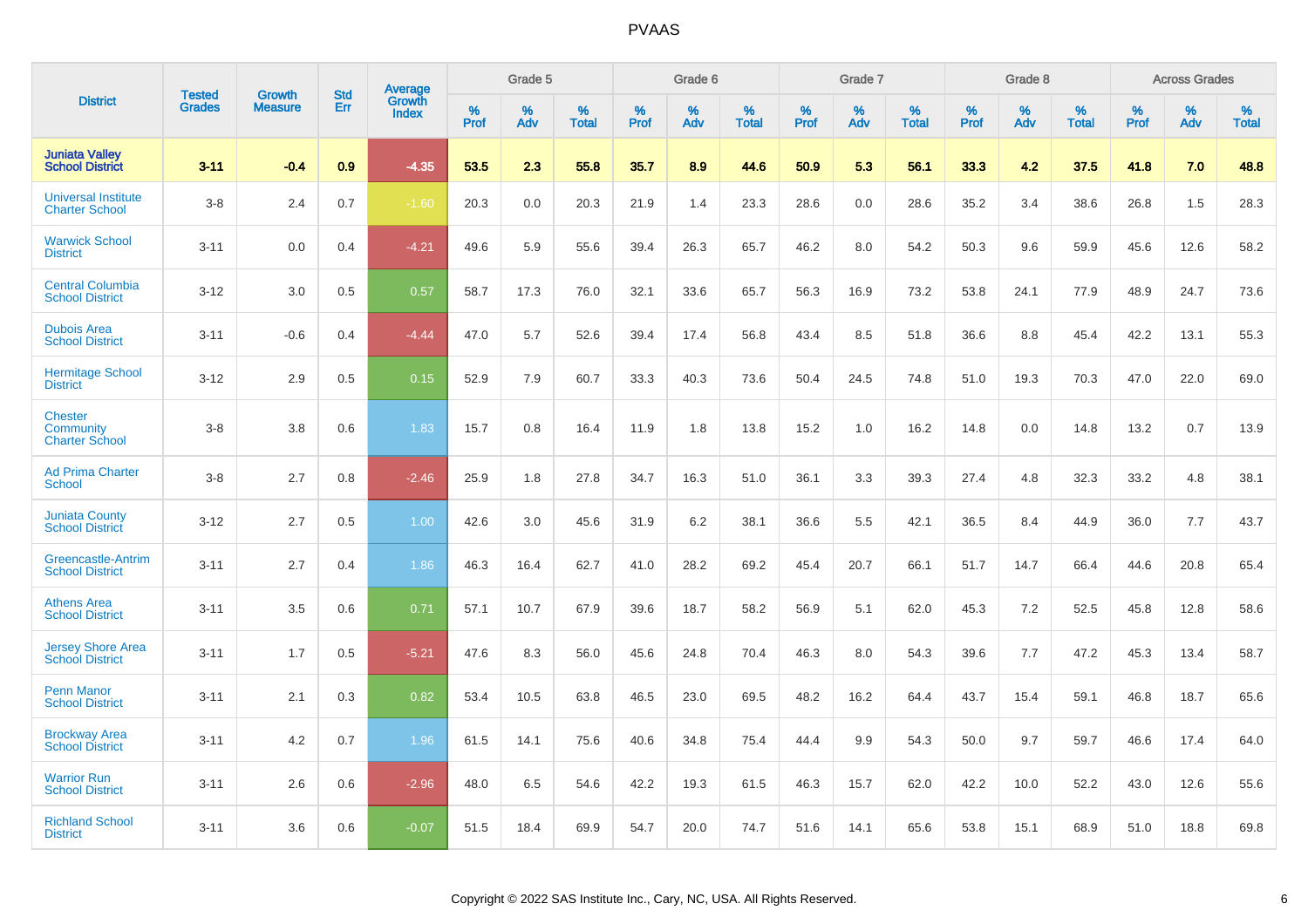| <b>District</b>                                  | <b>Tested</b> | <b>Growth</b>  | <b>Std</b> | Average                |              | Grade 5  |                   |              | Grade 6  |                   |           | Grade 7  |                   |              | Grade 8  |                   |                     | <b>Across Grades</b> |                   |
|--------------------------------------------------|---------------|----------------|------------|------------------------|--------------|----------|-------------------|--------------|----------|-------------------|-----------|----------|-------------------|--------------|----------|-------------------|---------------------|----------------------|-------------------|
|                                                  | <b>Grades</b> | <b>Measure</b> | Err        | Growth<br><b>Index</b> | $\%$<br>Prof | %<br>Adv | %<br><b>Total</b> | $\%$<br>Prof | %<br>Adv | %<br><b>Total</b> | %<br>Prof | %<br>Adv | %<br><b>Total</b> | $\%$<br>Prof | %<br>Adv | %<br><b>Total</b> | $\%$<br><b>Prof</b> | $\%$<br>Adv          | %<br><b>Total</b> |
| <b>Juniata Valley</b><br><b>School District</b>  | $3 - 11$      | $-0.4$         | 0.9        | $-4.35$                | 53.5         | 2.3      | 55.8              | 35.7         | 8.9      | 44.6              | 50.9      | 5.3      | 56.1              | 33.3         | 4.2      | 37.5              | 41.8                | 7.0                  | 48.8              |
| <b>Sayre Area School</b><br><b>District</b>      | $3 - 11$      | 4.2            | 0.8        | $-2.23$                | 32.8         | 4.9      | 37.7              | 51.8         | 19.8     | 71.6              | 47.6      | 8.3      | 56.0              | 39.0         | 4.9      | 43.9              | 44.6                | 10.7                 | 55.4              |
| <b>Derry Township</b><br><b>School District</b>  | $3 - 10$      | $-1.3$         | 1.3        | $-4.40$                | 57.1         | 20.9     | 78.0              | 38.2         | 44.1     | 82.4              | 66.7      | 20.8     | 87.5              | 46.7         | 53.3     | 100.0             | 49.1                | 29.0                 | 78.2              |
| Huntingdon Area<br>School District               | $3 - 11$      | 1.8            | 0.6        | $-3.99$                | 41.6         | 3.5      | 45.1              | 33.0         | 11.9     | 44.9              | 34.5      | 7.9      | 42.4              | 34.9         | 7.1      | 42.1              | 37.2                | 10.0                 | 47.2              |
| <b>Gettysburg Area</b><br><b>School District</b> | $3 - 11$      | 2.5            | 0.4        | 1.99                   | 52.6         | 9.8      | 62.3              | 42.6         | 22.5     | 65.1              | 48.1      | 11.6     | 59.7              | 44.9         | 10.3     | 55.1              | 45.0                | 16.0                 | 61.0              |
| <b>Carlisle Area</b><br><b>School District</b>   | $3 - 11$      | 1.8            | 0.4        | $-1.81$                | 40.6         | 13.9     | 54.4              | 38.1         | 20.2     | 58.2              | 42.0      | 13.0     | 55.0              | 42.1         | 10.7     | 52.8              | 40.4                | 15.3                 | 55.7              |
| <b>Wayne Highlands</b><br><b>School District</b> | $3 - 11$      | 2.9            | 0.5        | 1.22                   | 54.3         | 11.4     | 65.7              | 49.3         | 20.3     | 69.6              | 46.4      | 19.6     | 66.1              | 49.7         | 14.1     | 63.8              | 47.2                | 17.9                 | 65.1              |
| <b>Milton Area School</b><br><b>District</b>     | $3 - 11$      | 3.2            | 0.6        | 0.69                   | 51.7         | 5.8      | 57.5              | 40.3         | 12.4     | 52.7              | 48.9      | 13.3     | 62.2              | 40.9         | 16.5     | 57.5              | 42.3                | 13.0                 | 55.3              |
| <b>Northern Tioga</b><br><b>School District</b>  | $3 - 12$      | 3.0            | 0.5        | 1.88                   | 45.2         | 2.6      | 47.7              | 48.2         | 9.8      | 58.0              | 41.7      | 7.0      | 48.7              | 51.2         | 8.4      | 59.5              | 44.8                | 9.6                  | 54.4              |
| <b>Greenwood School</b><br><b>District</b>       | $3 - 11$      | 4.5            | 0.8        | $-0.83$                | 51.5         | 3.0      | 54.6              | 45.3         | 28.3     | 73.6              | 43.6      | 9.1      | 52.7              | 51.8         | 31.5     | 83.3              | 47.9                | 19.4                 | 67.3              |
| John B. Stetson<br><b>Charter School</b>         | $5 - 8$       | 3.5            | 0.6        | 1.73                   | 4.5          | 0.0      | 4.5               | 6.4          | 0.0      | 6.4               | 10.2      | 0.0      | 10.2              | 10.5         | 1.6      | 12.1              | 8.5                 | 0.5                  | 8.9               |
| <b>Beaver Area</b><br><b>School District</b>     | $3 - 10$      | $-1.0$         | 0.6        | $-4.92$                | 56.2         | 21.5     | 77.7              | 40.0         | 48.3     | 88.3              | 65.5      | 12.9     | 78.4              | 53.6         | 16.1     | 69.6              | 50.4                | 29.6                 | 79.9              |
| <b>Upper Dublin</b><br><b>School District</b>    | $3 - 12$      | 2.0            | 0.4        | $-0.38$                | 62.0         | 16.3     | 78.3              | 45.4         | 34.4     | 79.8              | 59.5      | 20.0     | 79.5              | 55.3         | 21.9     | 77.2              | 51.4                | 27.8                 | 79.3              |
| <b>Red Lion Area</b><br><b>School District</b>   | $3 - 11$      | 0.6            | 0.4        | $-3.42$                | 46.1         | 2.7      | 48.8              | 38.1         | 15.8     | 54.0              | 41.4      | 10.4     | 51.9              | 38.8         | 7.5      | 46.3              | 40.6                | 9.4                  | 50.0              |
| <b>Twin Valley School</b><br><b>District</b>     | $3 - 12$      | 2.3            | 0.5        | $-1.85$                | 50.9         | 8.9      | 59.8              | 41.4         | 26.0     | 67.3              | 39.6      | 19.3     | 58.9              | 54.2         | 16.1     | 70.2              | 45.6                | 20.6                 | 66.2              |
| <b>Midd-West School</b><br><b>District</b>       | $3 - 11$      | 1.2            | 0.6        | $-2.83$                | 52.2         | 3.0      | 55.2              | 42.5         | 9.7      | 52.2              | 51.0      | 5.1      | 56.1              | 48.8         | 8.0      | 56.8              | 46.3                | 8.6                  | 55.0              |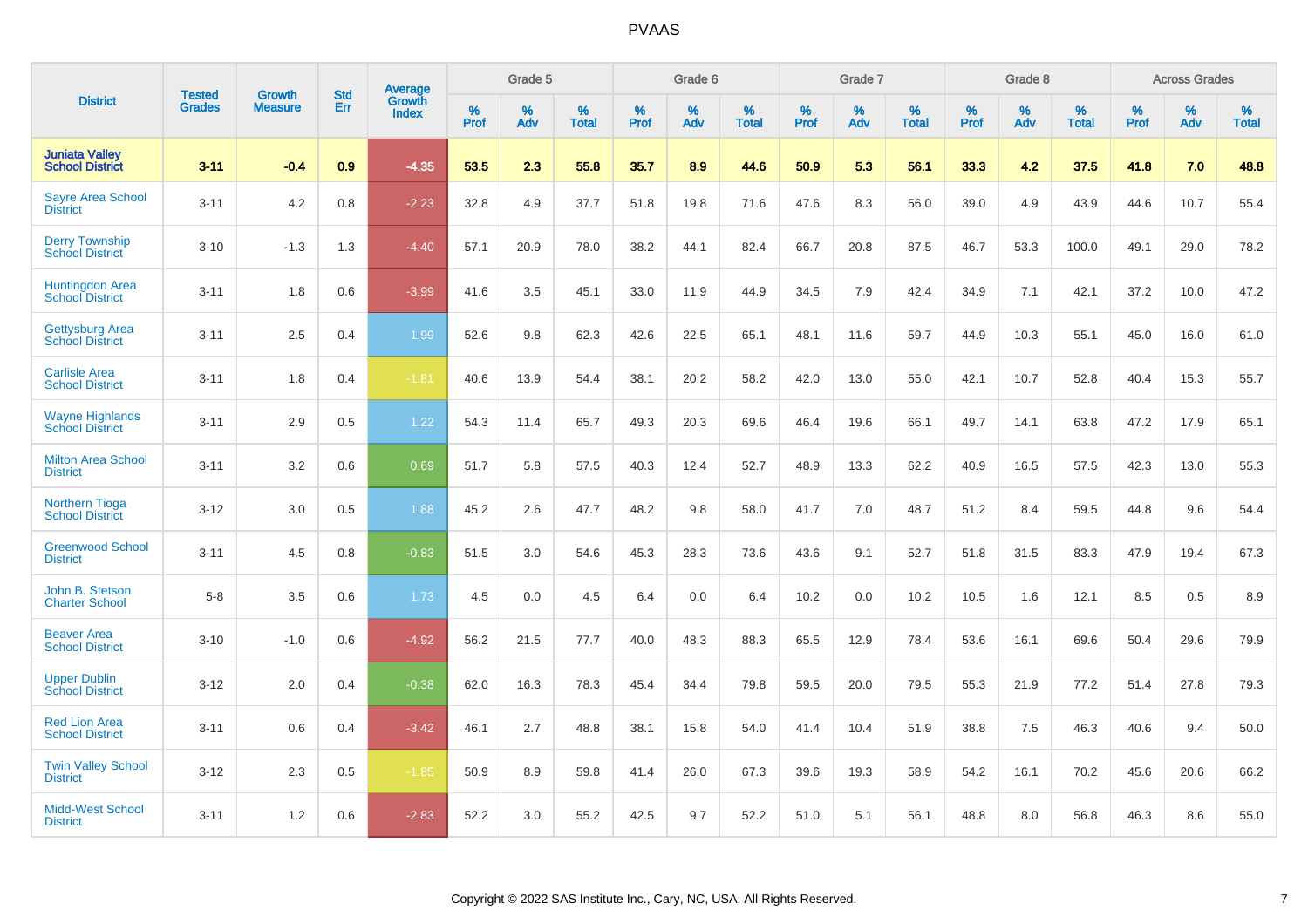|                                                                 | <b>Tested</b> | <b>Growth</b>  | <b>Std</b> | Average                |              | Grade 5  |                   |              | Grade 6  |                   |              | Grade 7  |                   |              | Grade 8  |                   |              | <b>Across Grades</b> |                   |
|-----------------------------------------------------------------|---------------|----------------|------------|------------------------|--------------|----------|-------------------|--------------|----------|-------------------|--------------|----------|-------------------|--------------|----------|-------------------|--------------|----------------------|-------------------|
| <b>District</b>                                                 | <b>Grades</b> | <b>Measure</b> | Err        | Growth<br><b>Index</b> | $\%$<br>Prof | %<br>Adv | %<br><b>Total</b> | $\%$<br>Prof | %<br>Adv | %<br><b>Total</b> | $\%$<br>Prof | %<br>Adv | %<br><b>Total</b> | $\%$<br>Prof | %<br>Adv | %<br><b>Total</b> | $\%$<br>Prof | %<br>Adv             | %<br><b>Total</b> |
| <b>Juniata Valley</b><br><b>School District</b>                 | $3 - 11$      | $-0.4$         | 0.9        | $-4.35$                | 53.5         | 2.3      | 55.8              | 35.7         | 8.9      | 44.6              | 50.9         | 5.3      | 56.1              | 33.3         | 4.2      | 37.5              | 41.8         | 7.0                  | 48.8              |
| <b>Upper Perkiomen</b><br><b>School District</b>                | $3 - 11$      | 0.7            | 0.4        | $-1.43$                | 50.2         | 3.0      | 53.2              | 45.7         | 12.0     | 57.7              | 48.7         | 11.5     | 60.2              | 46.0         | 12.4     | 58.4              | 45.9         | 9.5                  | 55.3              |
| <b>Butler Area School</b><br><b>District</b>                    | $3 - 11$      | 0.3            | 0.3        | $-4.92$                | 49.8         | 12.2     | 61.9              | 43.8         | 18.2     | 62.0              | 44.4         | 9.3      | 53.8              | 47.9         | 8.0      | 55.9              | 46.0         | 14.0                 | 60.0              |
| <b>West Allegheny</b><br><b>School District</b>                 | $3 - 12$      | 0.3            | 0.4        | $-4.74$                | 60.9         | 19.8     | 80.6              | 44.4         | 28.3     | 72.6              | 56.6         | 17.0     | 73.6              | 50.7         | 12.1     | 62.8              | 50.7         | 26.1                 | 76.8              |
| <b>Bucks County</b><br><b>Montessori Charter</b><br>School      | $3-6$         | 10.3           | 1.9        | 3.15                   | 64.5         | 19.4     | 83.9              | 35.7         | 57.1     | 92.9              |              |          |                   |              |          |                   | 51.1         | 35.1                 | 86.2              |
| <b>Wyalusing Area</b><br><b>School District</b>                 | $3 - 12$      | 1.0            | 0.7        | $-4.53$                | 36.1         | 2.4      | 38.6              | 43.1         | 13.7     | 56.9              | 43.5         | 12.0     | 55.4              | 36.8         | 3.8      | 40.6              | 39.8         | 9.9                  | 49.6              |
| <b>Millville Area</b><br><b>School District</b>                 | $3 - 12$      | 5.0            | 1.0        | 0.14                   | 63.8         | 2.1      | 66.0              | 43.4         | 22.6     | 66.0              | 44.4         | 13.3     | 57.8              | 52.6         | 10.5     | 63.2              | 50.2         | 13.2                 | 63.4              |
| <b>Delaware Valley</b><br><b>School District</b>                | $3 - 11$      | 1.2            | 0.4        | $-1.72$                | 55.0         | 9.2      | 64.3              | 46.5         | 15.6     | 62.1              | 50.6         | 14.8     | 65.4              | 44.7         | 16.5     | 61.2              | 48.8         | 17.1                 | 65.9              |
| <b>Belmont Charter</b><br><b>School</b>                         | $3 - 10$      | 2.8            | 0.9        | $-2.19$                | 10.2         | 0.0      | 10.2              | 25.5         | 2.0      | 27.4              | 22.9         | 0.0      | 22.9              | 28.0         | 0.0      | 28.0              | 18.0         | 1.9                  | 19.9              |
| <b>Otto-Eldred School</b><br><b>District</b>                    | $3 - 11$      | 5.1            | $1.0\,$    | 1.12                   | 57.1         | 9.5      | 66.7              | 47.5         | 15.0     | 62.5              | 42.2         | 11.1     | 53.3              | 35.4         | 12.5     | 47.9              | 43.8         | 11.1                 | 54.9              |
| <b>Towanda Area</b><br><b>School District</b>                   | $3 - 11$      | 0.7            | 0.6        | $-2.19$                | 40.8         | 6.7      | 47.5              | 36.4         | 19.6     | 56.1              | 37.3         | 5.9      | 43.2              | 40.5         | 7.8      | 48.3              | 36.0         | 10.8                 | 46.7              |
| <b>Pennsbury School</b><br><b>District</b>                      | $3 - 11$      | 0.6            | 0.3        | $-2.67$                | 56.7         | 12.6     | 69.3              | 48.5         | 21.9     | 70.3              | 52.0         | 14.7     | 66.7              | 49.3         | 18.0     | 67.3              | 49.0         | 20.2                 | 69.1              |
| <b>Southern York</b><br><b>County School</b><br><b>District</b> | $3 - 11$      | $-0.7$         | 0.5        | $-5.06$                | 44.0         | 5.1      | 49.0              | 50.6         | 24.4     | 75.0              | 42.2         | 9.2      | 51.5              | 49.2         | 8.5      | 57.7              | 44.9         | 13.5                 | 58.4              |
| <b>Mercer Area</b><br><b>School District</b>                    | $3 - 11$      | 1.5            | 0.8        | $-2.57$                | 56.9         | 1.7      | 58.6              | 31.3         | 35.8     | 67.2              | 46.8         | 14.3     | 61.0              | 61.3         | 8.0      | 69.3              | 46.7         | 16.6                 | 63.3              |
| <b>Hollidaysburg Area</b><br><b>School District</b>             | $3 - 11$      | 1.1            | 0.4        | $-5.69$                | 54.2         | 10.2     | 64.4              | 40.4         | 26.5     | 67.0              | 47.0         | 17.2     | 64.2              | 45.4         | 11.8     | 57.2              | 45.9         | 17.3                 | 63.2              |
| Penn-Delco School<br><b>District</b>                            | $3 - 11$      | 1.3            | 0.4        | $-2.22$                | 51.9         | 12.9     | 64.7              | 40.8         | 17.9     | 58.7              | 48.7         | 16.8     | 65.4              | 45.6         | 6.2      | 51.8              | 46.1         | 12.9                 | 59.0              |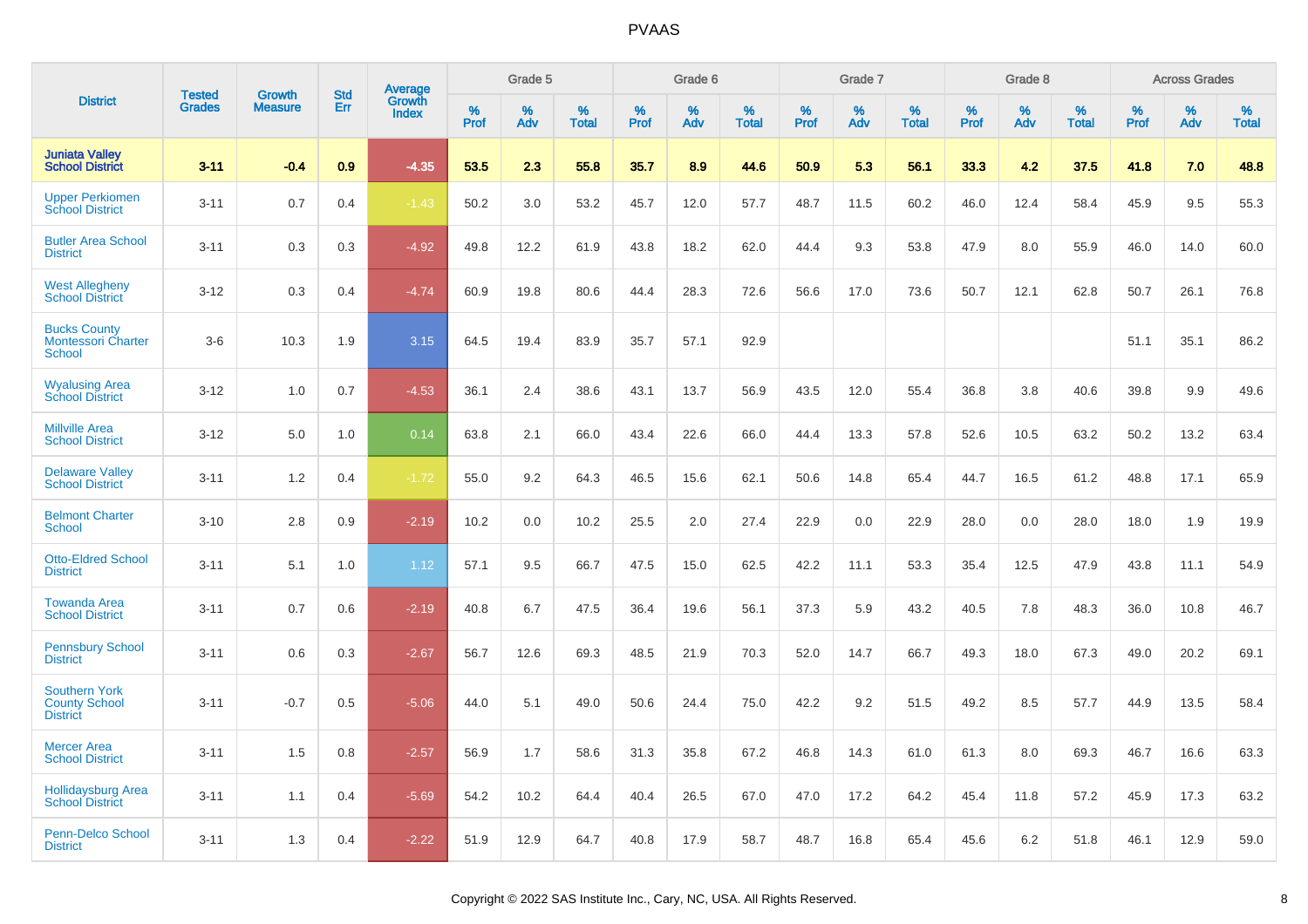|                                                             | <b>Tested</b> | <b>Growth</b>  | <b>Std</b> | <b>Average</b>         |           | Grade 5  |                   |           | Grade 6  |                   |           | Grade 7  |                   |           | Grade 8  |                   |           | <b>Across Grades</b> |                   |
|-------------------------------------------------------------|---------------|----------------|------------|------------------------|-----------|----------|-------------------|-----------|----------|-------------------|-----------|----------|-------------------|-----------|----------|-------------------|-----------|----------------------|-------------------|
| <b>District</b>                                             | <b>Grades</b> | <b>Measure</b> | Err        | Growth<br><b>Index</b> | %<br>Prof | %<br>Adv | %<br><b>Total</b> | %<br>Prof | %<br>Adv | %<br><b>Total</b> | %<br>Prof | %<br>Adv | %<br><b>Total</b> | %<br>Prof | %<br>Adv | %<br><b>Total</b> | %<br>Prof | %<br>Adv             | %<br><b>Total</b> |
| <b>Juniata Valley</b><br><b>School District</b>             | $3 - 11$      | $-0.4$         | 0.9        | $-4.35$                | 53.5      | 2.3      | 55.8              | 35.7      | 8.9      | 44.6              | 50.9      | 5.3      | 56.1              | 33.3      | 4.2      | 37.5              | 41.8      | 7.0                  | 48.8              |
| <b>Universal Vare</b><br><b>Charter School</b>              | $6 - 8$       | 6.8            | 1.3        | 2.67                   |           |          |                   | 11.8      | 17.6     | 29.4              | 16.7      | 0.0      | 16.7              | 28.6      | 1.6      | 30.2              | 22.7      | 3.6                  | 26.4              |
| <b>Universal Daroff</b><br><b>Charter School</b>            | $3-8$         | 4.3            | 0.8        | 1.13                   | 14.5      | 0.0      | 14.5              | 20.4      | 1.8      | 22.2              | 12.5      | 2.1      | 14.6              | 21.8      | 0.0      | 21.8              | 15.2      | 1.3                  | 16.5              |
| <b>Kennett</b><br>Consolidated<br><b>School District</b>    | $3 - 11$      | 1.3            | 0.4        | $-1.36$                | 47.8      | 15.1     | 62.9              | 35.8      | 24.1     | 59.9              | 44.2      | 15.1     | 59.4              | 45.0      | 5.7      | 50.7              | 40.9      | 17.5                 | 58.4              |
| <b>Cambria Heights</b><br><b>School District</b>            | $3 - 10$      | 1.6            | 0.6        | $-2.34$                | 62.9      | 5.6      | 68.5              | 42.6      | 24.8     | 67.3              | 51.0      | $5.2\,$  | 56.2              | 48.2      | 13.4     | 61.6              | 49.1      | 11.7                 | 60.8              |
| Elizabethtown<br><b>Area School</b><br><b>District</b>      | $3 - 12$      | $-0.8$         | 0.4        | $-6.77$                | 51.7      | 12.8     | 64.5              | 38.8      | 26.9     | 65.8              | 46.4      | 4.7      | 51.2              | 44.1      | 10.0     | 54.2              | 44.6      | 17.9                 | 62.5              |
| <b>Reading School</b><br><b>District</b>                    | $3 - 11$      | 1.5            | 0.4        | $-2.28$                | 14.9      | 0.5      | 15.4              | 15.2      | 2.2      | 17.4              | 16.6      | 1.3      | 17.9              | 16.7      | 0.4      | 17.0              | 16.0      | 1.2                  | 17.2              |
| <b>Moon Area School</b><br><b>District</b>                  | $3 - 11$      | $-0.1$         | 0.4        | $-6.46$                | 57.7      | 16.7     | 74.4              | 49.6      | 19.3     | 68.9              | 51.6      | 10.8     | 62.4              | 52.0      | 17.4     | 69.4              | 51.5      | 19.8                 | 71.3              |
| <b>Discovery Charter</b><br><b>School</b>                   | $3 - 8$       | 4.6            | 0.9        | 0.34                   | 36.4      | 2.3      | 38.6              | 27.3      | 9.1      | 36.4              | 35.6      | 3.4      | 39.0              | 45.7      | 5.7      | 51.4              | 29.8      | 3.4                  | 33.2              |
| <b>Franklin Regional</b><br><b>School District</b>          | $3 - 11$      | 1.8            | 0.4        | $-0.30$                | 51.5      | 28.2     | 79.7              | 36.5      | 42.3     | 78.8              | 55.2      | 18.9     | 74.1              | 46.1      | 16.8     | 62.8              | 47.8      | 29.9                 | 77.6              |
| <b>Quaker Valley</b><br><b>School District</b>              | $3 - 11$      | 2.7            | 0.6        | 1.67                   | 56.0      | 24.1     | 80.1              | 33.6      | 45.4     | 79.0              | 53.5      | 25.7     | 79.2              | 57.6      | 23.5     | 81.1              | 47.9      | 33.9                 | 81.8              |
| <b>Keystone Central</b><br><b>School District</b>           | $3 - 11$      | 1.9            | 0.4        | 0.62                   | 36.0      | 3.6      | 39.7              | 38.1      | 13.8     | 52.0              | 33.4      | 4.4      | 37.8              | 37.3      | 3.6      | 40.9              | 36.9      | 7.7                  | 44.6              |
| Lake-Lehman<br><b>School District</b>                       | $3 - 11$      | 2.0            | 0.6        | $-1.92$                | 46.8      | 4.5      | 51.4              | 42.9      | 10.5     | 53.3              | 53.0      | 9.6      | 62.6              | 52.2      | 8.7      | 60.9              | 48.7      | 10.4                 | 59.1              |
| <b>Danville Area</b><br><b>School District</b>              | $3 - 11$      | 2.1            | 0.5        | $-1.17$                | 56.7      | 16.6     | 73.2              | 41.0      | 27.1     | 68.1              | 52.9      | 20.3     | 73.2              | 43.3      | 21.7     | 65.0              | 46.6      | 21.7                 | 68.3              |
| <b>Esperanza</b><br><b>Academy Charter</b><br><b>School</b> | $4 - 11$      | 1.2            | 0.5        | $-2.91$                |           |          |                   | 17.4      | 0.5      | 17.9              | 22.3      | 1.4      | 23.6              | 18.9      | 0.5      | 19.4              | 19.0      | 0.9                  | 19.9              |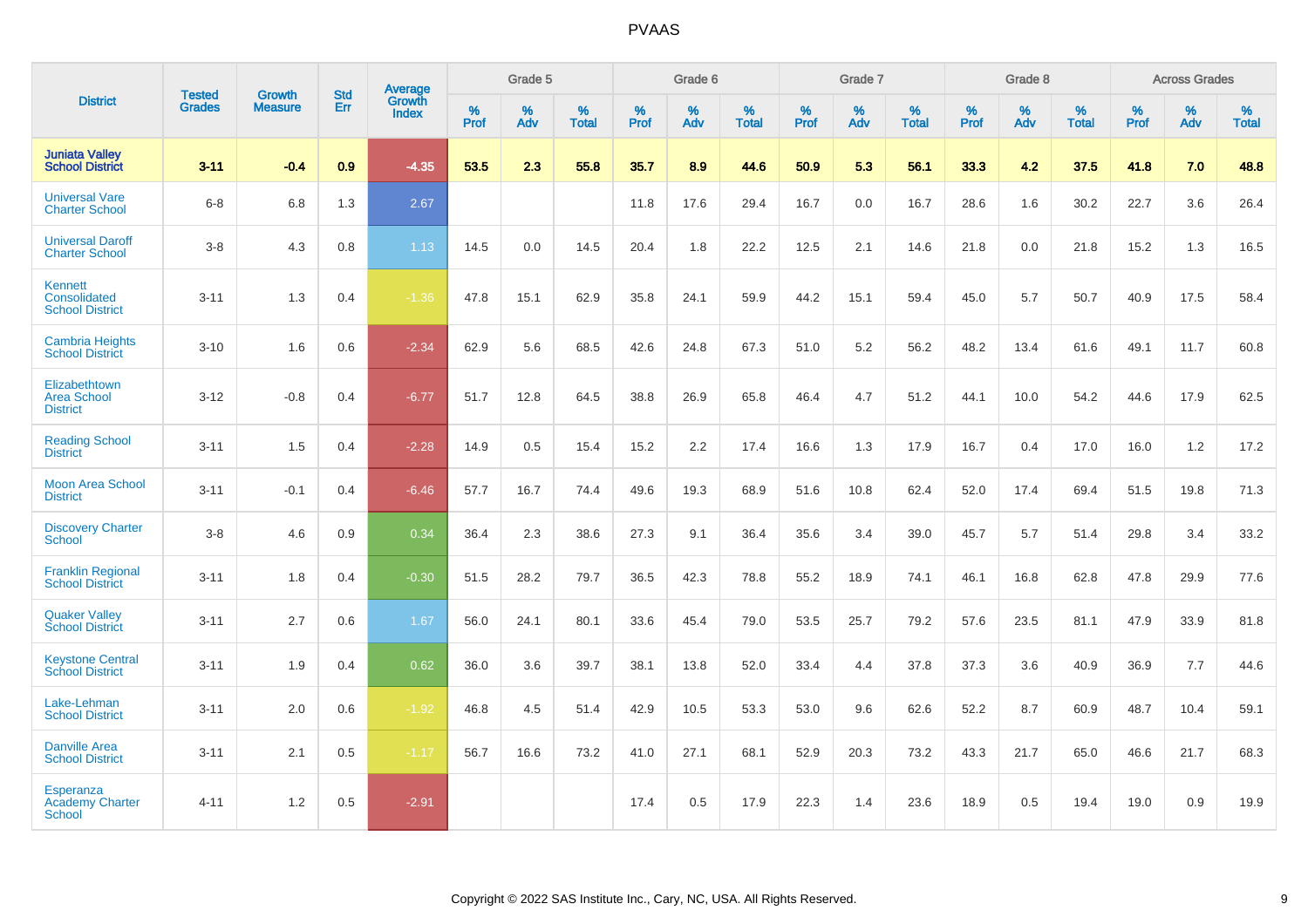|                                                                   | <b>Tested</b> |                                 | <b>Std</b> |                                          |                     | Grade 5  |                   |              | Grade 6  |                   |              | Grade 7  |                   |              | Grade 8  |                   |           | <b>Across Grades</b> |                   |
|-------------------------------------------------------------------|---------------|---------------------------------|------------|------------------------------------------|---------------------|----------|-------------------|--------------|----------|-------------------|--------------|----------|-------------------|--------------|----------|-------------------|-----------|----------------------|-------------------|
| <b>District</b>                                                   | <b>Grades</b> | <b>Growth</b><br><b>Measure</b> | Err        | <b>Average</b><br>Growth<br><b>Index</b> | $\%$<br><b>Prof</b> | %<br>Adv | %<br><b>Total</b> | $\%$<br>Prof | %<br>Adv | %<br><b>Total</b> | $\%$<br>Prof | %<br>Adv | %<br><b>Total</b> | $\%$<br>Prof | %<br>Adv | %<br><b>Total</b> | %<br>Prof | %<br>Adv             | %<br><b>Total</b> |
| <b>Juniata Valley</b><br><b>School District</b>                   | $3 - 11$      | $-0.4$                          | 0.9        | $-4.35$                                  | 53.5                | 2.3      | 55.8              | 35.7         | 8.9      | 44.6              | 50.9         | 5.3      | 56.1              | 33.3         | 4.2      | 37.5              | 41.8      | 7.0                  | 48.8              |
| <b>Oxford Area</b><br><b>School District</b>                      | $3 - 11$      | $-1.2$                          | 0.4        | $-9.53$                                  | 43.9                | 6.1      | 50.0              | 41.5         | 17.6     | 59.0              | 44.6         | 7.0      | 51.6              | 30.2         | 3.9      | 34.2              | 39.6      | 10.3                 | 49.9              |
| <b>Wattsburg Area</b><br><b>School District</b>                   | $3 - 11$      | 3.0                             | 0.6        | 0.15                                     | 48.9                | 9.1      | 58.0              | 52.1         | 18.1     | 70.2              | 46.2         | 13.2     | 59.3              | 60.8         | 5.9      | 66.7              | 48.4      | 12.4                 | 60.8              |
| <b>Williamsport Area</b><br><b>School District</b>                | $3 - 11$      | $-1.3$                          | 0.4        | $-6.70$                                  | 46.8                | 4.8      | 51.6              | 43.8         | 8.8      | 52.5              | 34.6         | 4.8      | 39.4              | 26.0         | 5.8      | 31.8              | 37.7      | 8.5                  | 46.2              |
| Mt Lebanon<br><b>School District</b>                              | $3 - 11$      | 0.4                             | 0.4        | $-1.43$                                  | 60.1                | 27.2     | 87.2              | 39.7         | 50.2     | 89.8              | 46.8         | 35.3     | 82.2              | 52.4         | 35.7     | 88.1              | 48.2      | 38.9                 | 87.0              |
| <b>Somerset Area</b><br><b>School District</b>                    | $3 - 11$      | 0.7                             | 0.6        | $-3.09$                                  | 48.3                | 5.8      | 54.2              | 42.4         | 28.8     | 71.2              | 46.7         | 17.5     | 64.2              | 52.5         | 12.8     | 65.2              | 45.3      | 16.7                 | 62.0              |
| <b>Hanover Public</b><br><b>School District</b>                   | $3 - 11$      | 1.6                             | 0.6        | $-3.85$                                  | 40.6                | 3.0      | 43.6              | 42.4         | 9.4      | 51.8              | 45.4         | 6.2      | 51.5              | 38.7         | 7.3      | 46.0              | 42.0      | 12.7                 | 54.7              |
| <b>Keystone School</b><br><b>District</b>                         | $3 - 11$      | 0.8                             | 0.8        | $-2.41$                                  | 49.2                | 26.9     | 76.1              | 50.0         | 17.3     | 67.3              | 50.0         | 16.2     | 66.2              | 46.8         | 9.7      | 56.4              | 46.5      | 21.0                 | 67.5              |
| <b>Oil City Area</b><br><b>School District</b>                    | $3 - 11$      | 2.6                             | 0.6        | 0.83                                     | 47.2                | 2.8      | 50.0              | 41.1         | 9.7      | 50.8              | 32.8         | 4.7      | 37.5              | 42.0         | 7.6      | 49.6              | 39.2      | 7.8                  | 47.0              |
| <b>Avella Area School</b><br><b>District</b>                      | $3 - 12$      | 2.7                             | 1.1        | $-3.10$                                  | 42.5                | 2.5      | 45.0              | 42.4         | 18.2     | 60.6              | 60.0         | 5.7      | 65.7              | 63.0         | 18.5     | 81.5              | 46.7      | 12.6                 | 59.3              |
| <b>Colonial School</b><br><b>District</b>                         | $3 - 11$      | 0.7                             | 0.4        | $-2.40$                                  | 55.2                | 20.3     | 75.4              | 43.0         | 38.9     | 81.8              | 49.7         | 19.2     | 68.9              | 52.2         | 17.0     | 69.2              | 47.2      | 26.2                 | 73.5              |
| Pennsylvania<br><b>Distance Learning</b><br><b>Charter School</b> | $3 - 12$      | 0.0                             | 0.7        | $-3.71$                                  | 30.3                | 0.0      | 30.3              | 16.2         | 4.0      | 20.3              | 25.6         | 1.2      | 26.7              | 33.3         | 2.3      | 35.6              | 25.8      | 3.0                  | 28.8              |
| <b>Universal</b><br><b>Creighton Charter</b><br><b>School</b>     | $3-8$         | $-0.0$                          | 0.7        | $-3.71$                                  | 31.0                | 2.4      | 33.3              | 25.6         | 2.3      | 27.9              | 15.4         | 4.6      | 20.0              | 34.9         | 5.8      | 40.7              | 28.8      | 4.7                  | 33.5              |
| <b>Freire Charter</b><br><b>School</b>                            | $5 - 11$      | 1.6                             | 0.7        | $-0.46$                                  | 17.5                | 0.0      | 17.5              | 31.4         | 1.4      | 32.9              | 28.3         | 2.0      | 30.3              | 33.6         | 3.7      | 37.4              | 27.6      | 1.9                  | 29.5              |
| <b>Tussey Mountain</b><br><b>School District</b>                  | $3 - 12$      | 1.8                             | 0.8        | $-0.68$                                  | 44.8                | 3.4      | 48.3              | 46.3         | 8.5      | 54.9              | 45.2         | 0.0      | 45.2              | 47.2         | 2.8      | 50.0              | 40.7      | 6.3                  | 47.0              |
| <b>Kane Area School</b><br><b>District</b>                        | $3 - 10$      | 3.4                             | 0.7        | 0.64                                     | 40.8                | 19.7     | 60.6              | 40.6         | 15.6     | 56.2              | 50.8         | 6.0      | 56.7              | 50.0         | 9.8      | 59.8              | 44.4      | 10.2                 | 54.6              |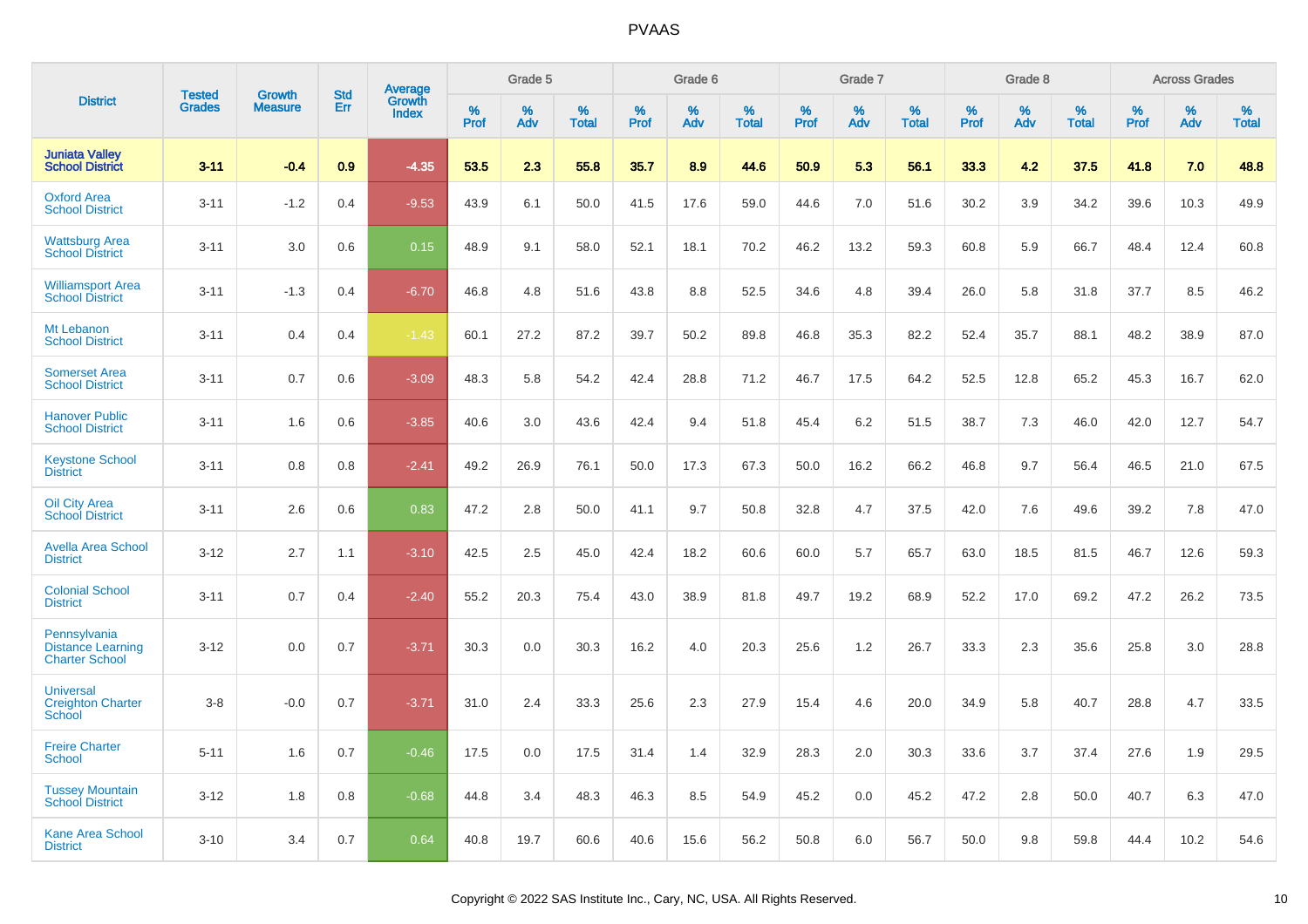|                                                            | <b>Tested</b> |                                 | <b>Std</b> |                                   |              | Grade 5  |                      |              | Grade 6  |                      |              | Grade 7  |                      |              | Grade 8  |                      |              | <b>Across Grades</b> |                      |
|------------------------------------------------------------|---------------|---------------------------------|------------|-----------------------------------|--------------|----------|----------------------|--------------|----------|----------------------|--------------|----------|----------------------|--------------|----------|----------------------|--------------|----------------------|----------------------|
| <b>District</b>                                            | <b>Grades</b> | <b>Growth</b><br><b>Measure</b> | <b>Err</b> | Average<br>Growth<br><b>Index</b> | $\%$<br>Prof | %<br>Adv | $\%$<br><b>Total</b> | $\%$<br>Prof | %<br>Adv | $\%$<br><b>Total</b> | $\%$<br>Prof | %<br>Adv | $\%$<br><b>Total</b> | $\%$<br>Prof | %<br>Adv | $\%$<br><b>Total</b> | $\%$<br>Prof | $\%$<br>Adv          | $\%$<br><b>Total</b> |
| <b>Juniata Valley</b><br><b>School District</b>            | $3 - 11$      | $-0.4$                          | 0.9        | $-4.35$                           | 53.5         | 2.3      | 55.8                 | 35.7         | 8.9      | 44.6                 | 50.9         | 5.3      | 56.1                 | 33.3         | 4.2      | 37.5                 | 41.8         | 7.0                  | 48.8                 |
| <b>Riverside School</b><br><b>District</b>                 | $3 - 11$      | 2.8                             | 0.6        | 0.20                              | 44.6         | 4.0      | 48.5                 | 45.4         | 13.1     | 58.6                 | 43.7         | 11.6     | 55.3                 | 45.0         | 8.3      | 53.2                 | 44.3         | 10.7                 | 55.0                 |
| <b>Tacony Academy</b><br>Charter School                    | $3 - 11$      | $-3.1$                          | 0.8        | $-5.48$                           | 26.5         | 1.5      | 27.9                 | 21.7         | 4.4      | 26.1                 | 48.0         | 1.4      | 49.3                 | 17.1         | 5.7      | 22.9                 | 25.6         | 2.4                  | 28.0                 |
| Williamsburg<br><b>Community School</b><br><b>District</b> | $3 - 11$      | 3.1                             | 1.1        | $-3.37$                           | 53.1         | 3.1      | 56.2                 | 51.4         | 17.1     | 68.6                 | 47.6         | 9.5      | 57.1                 | 43.8         | 12.5     | 56.2                 | 43.4         | 15.8                 | 59.1                 |
| <b>Spring Cove</b><br><b>School District</b>               | $3 - 11$      | 0.1                             | 0.6        | $-1.56$                           | 41.7         | 5.0      | 46.7                 | 42.1         | 13.5     | 55.6                 | 48.8         | 6.3      | 55.1                 | 34.6         | 11.8     | 46.5                 | 40.5         | 10.8                 | 51.3                 |
| <b>Bellefonte Area</b><br><b>School District</b>           | $3 - 11$      | $-0.0$                          | 0.5        | $-4.22$                           | 56.6         | 10.2     | 66.9                 | 40.3         | 19.3     | 59.7                 | 50.6         | 6.0      | 56.6                 | 32.2         | 8.8      | 41.0                 | 44.8         | 12.3                 | 57.1                 |
| <b>East Penn School</b><br><b>District</b>                 | $3 - 11$      | 1.0                             | 0.3        | $-0.16$                           | 59.9         | 7.4      | 67.3                 | 45.2         | 18.0     | 63.2                 | 52.5         | 15.0     | 67.5                 | 53.3         | 14.4     | 67.7                 | 49.9         | 15.8                 | 65.7                 |
| <b>Annville-Cleona</b><br><b>School District</b>           | $3 - 12$      | $-0.3$                          | 0.6        | $-3.96$                           | 47.5         | 11.2     | 58.8                 | 39.6         | 21.9     | 61.5                 | 54.0         | 12.6     | 66.7                 | 32.4         | 17.6     | 50.0                 | 44.0         | 15.5                 | 59.5                 |
| <b>Old Forge School</b><br><b>District</b>                 | $3 - 12$      | 0.5                             | 0.8        | $-3.24$                           | 39.1         | 0.0      | 39.1                 | 41.1         | 17.9     | 58.9                 | 33.3         | 24.2     | 57.6                 | 44.1         | 6.8      | 50.8                 | 40.1         | 9.2                  | 49.3                 |
| <b>Daniel Boone Area</b><br><b>School District</b>         | $3 - 12$      | 0.9                             | 0.5        | $-2.03$                           | 54.5         | 3.9      | 58.4                 | 31.7         | 16.1     | 47.8                 | 46.1         | 7.4      | 53.4                 | 42.8         | 9.2      | 52.0                 | 42.6         | 10.0                 | 52.6                 |
| Jefferson-Morgan<br><b>School District</b>                 | $3 - 10$      | 2.7                             | 0.9        | $-0.58$                           | 45.1         | 2.8      | 47.9                 | 40.0         | 7.3      | 47.3                 | 41.8         | 5.4      | 47.3                 | 44.4         | 6.7      | 51.1                 | 41.7         | 6.6                  | 48.2                 |
| <b>Jeannette City</b><br><b>School District</b>            | $3 - 11$      | 3.5                             | 0.8        | $-0.39$                           | 41.7         | 1.4      | 43.1                 | 33.3         | 18.5     | 51.8                 | 44.6         | 9.2      | 53.8                 | 48.1         | 7.7      | 55.8                 | 40.4         | 8.2                  | 48.6                 |
| <b>Provident Charter</b><br><b>School</b>                  | $3 - 8$       | 4.1                             | 1.1        | $-1.11$                           | 19.6         | 0.0      | 19.6                 | 15.8         | 5.3      | 21.0                 | 13.6         | 0.0      | 13.6                 | 17.2         | 3.4      | 20.7                 | 16.4         | 2.9                  | 19.3                 |
| Pennsylvania<br><b>Cyber Charter</b><br>School             | $3 - 11$      | 2.1                             | 0.5        | $-0.33$                           | 41.0         | 4.9      | 45.8                 | 39.5         | 11.2     | 50.7                 | 42.9         | 3.4      | 46.4                 | 39.5         | 2.6      | 42.0                 | 40.1         | 7.4                  | 47.5                 |
| <b>Corry Area School</b><br><b>District</b>                | $3 - 11$      | 2.4                             | 0.6        | 0.99                              | 50.0         | 4.7      | 54.7                 | 40.5         | 16.2     | 56.8                 | 42.0         | 6.5      | 48.6                 | 33.8         | 9.5      | 43.2                 | 40.3         | 11.8                 | 52.1                 |
| <b>Elk Lake School</b><br><b>District</b>                  | $3 - 11$      | 2.6                             | 0.7        | $-0.65$                           | 43.8         | 3.8      | 47.5                 | 35.8         | 21.0     | 56.8                 | 39.8         | 11.4     | 51.1                 | 35.8         | 6.2      | 42.0                 | 38.3         | 11.7                 | 50.0                 |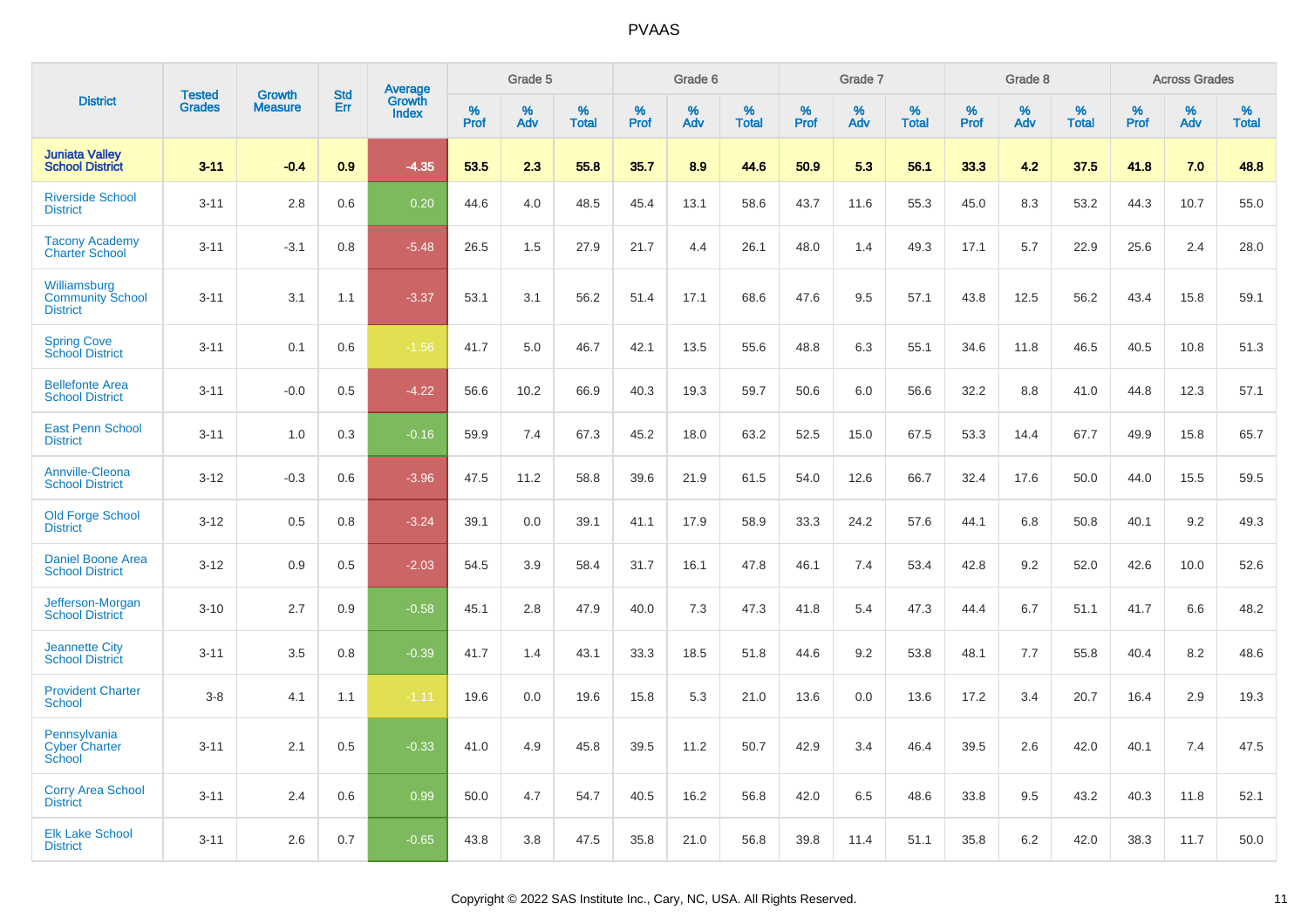|                                                                           |                                |                                 | <b>Std</b> | Average                |                     | Grade 5  |                      |              | Grade 6  |                   |              | Grade 7  |                   |              | Grade 8  |                      |              | <b>Across Grades</b> |                      |
|---------------------------------------------------------------------------|--------------------------------|---------------------------------|------------|------------------------|---------------------|----------|----------------------|--------------|----------|-------------------|--------------|----------|-------------------|--------------|----------|----------------------|--------------|----------------------|----------------------|
| <b>District</b>                                                           | <b>Tested</b><br><b>Grades</b> | <b>Growth</b><br><b>Measure</b> | Err        | Growth<br><b>Index</b> | $\%$<br><b>Prof</b> | %<br>Adv | $\%$<br><b>Total</b> | $\%$<br>Prof | %<br>Adv | %<br><b>Total</b> | $\%$<br>Prof | %<br>Adv | %<br><b>Total</b> | $\%$<br>Prof | %<br>Adv | $\%$<br><b>Total</b> | $\%$<br>Prof | %<br>Adv             | $\%$<br><b>Total</b> |
| <b>Juniata Valley</b><br><b>School District</b>                           | $3 - 11$                       | $-0.4$                          | 0.9        | $-4.35$                | 53.5                | 2.3      | 55.8                 | 35.7         | 8.9      | 44.6              | 50.9         | 5.3      | 56.1              | 33.3         | 4.2      | 37.5                 | 41.8         | 7.0                  | 48.8                 |
| <b>Pine Grove Area</b><br><b>School District</b>                          | $3 - 11$                       | 0.9                             | 0.6        | $-3.29$                | 55.8                | 1.0      | 56.8                 | 41.0         | 14.5     | 55.6              | 44.7         | 0.8      | 45.5              | 45.5         | 6.2      | 51.8                 | 46.5         | 10.4                 | 56.9                 |
| <b>East Lycoming</b><br><b>School District</b>                            | $3 - 11$                       | $-0.6$                          | 0.6        | $-4.76$                | 63.9                | 6.7      | 70.6                 | 45.3         | 24.5     | 69.8              | 57.8         | 10.7     | 68.6              | 43.0         | 12.4     | 55.4                 | 47.7         | 14.9                 | 62.6                 |
| <b>Muncy School</b><br><b>District</b>                                    | $3 - 11$                       | 0.3                             | 0.7        | $-3.30$                | 49.2                | 11.5     | 60.7                 | 48.7         | 30.8     | 79.5              | 58.0         | 8.7      | 66.7              | 44.4         | 12.2     | 56.7                 | 49.3         | 16.0                 | 65.3                 |
| Shenandoah<br><b>Valley School</b><br><b>District</b>                     | $3 - 11$                       | 1.7                             | 0.9        | $-3.50$                | 37.3                | 3.0      | 40.3                 | 31.4         | 9.8      | 41.2              | 36.2         | 1.7      | 37.9              | 26.3         | 0.0      | 26.3                 | 34.3         | 5.0                  | 39.4                 |
| <b>Palmerton Area</b><br><b>School District</b>                           | $3 - 11$                       | 1.6                             | 0.6        | $-0.73$                | 54.9                | 3.7      | 58.5                 | 47.3         | 14.6     | 61.8              | 42.6         | 11.6     | 54.3              | 38.3         | 11.2     | 49.5                 | 45.2         | 11.6                 | 56.8                 |
| <b>Pottsgrove School</b><br><b>District</b>                               | $3 - 11$                       | $-0.4$                          | 0.5        | $-2.94$                | 39.7                | 5.4      | 45.1                 | 42.3         | 6.4      | 48.7              | 53.1         | 9.1      | 62.3              | 40.4         | 3.7      | 44.2                 | 43.1         | 7.6                  | 50.7                 |
| <b>Pleasant Valley</b><br><b>School District</b>                          | $3 - 11$                       | 1.4                             | 0.5        | $-2.68$                | 52.2                | 0.9      | 53.1                 | 50.0         | 8.3      | 58.3              | 47.0         | 10.5     | 57.5              | 51.9         | 7.6      | 59.5                 | 48.1         | 6.4                  | 54.6                 |
| <b>Rose Tree Media</b><br><b>School District</b>                          | $3 - 10$                       | 0.1                             | 0.4        | $-2.51$                | 62.5                | 14.0     | 76.5                 | 41.0         | 44.4     | 85.4              | 51.8         | 27.0     | 78.8              | 56.2         | 22.8     | 79.0                 | 51.9         | 27.9                 | 79.8                 |
| <b>Abington School</b><br><b>District</b>                                 | $3 - 10$                       | $-2.8$                          | 0.3        | $-9.26$                | 49.8                | 10.0     | 59.7                 | 44.9         | 27.5     | 72.5              | 49.5         | 11.6     | 61.1              | 41.4         | 10.4     | 51.8                 | 44.9         | 18.8                 | 63.8                 |
| <b>Wellsboro Area</b><br><b>School District</b>                           | $3 - 11$                       | $-0.6$                          | 0.6        | $-4.07$                | 62.1                | 6.9      | 69.0                 | 41.8         | 15.3     | 57.1              | 46.6         | 15.2     | 61.9              | 44.3         | 15.5     | 59.8                 | 45.8         | 12.9                 | 58.7                 |
| <b>Hampton Township</b><br><b>School District</b>                         | $3 - 11$                       | 1.7                             | 0.5        | $-3.34$                | 50.3                | 30.7     | 81.0                 | 35.6         | 44.2     | 79.8              | 54.6         | 26.3     | 81.0              | 46.9         | 34.3     | 81.1                 | 44.1         | 38.5                 | 82.7                 |
| <b>Mohawk Area</b><br><b>School District</b>                              | $3 - 11$                       | 0.9                             | 0.6        | $-2.08$                | 43.7                | 6.8      | 50.5                 | 44.7         | 21.3     | 66.0              | 56.9         | 7.8      | 64.7              | 55.9         | 8.6      | 64.5                 | 46.4         | 17.1                 | 63.5                 |
| <b>Robert Benjamin</b><br><b>Wiley Community</b><br><b>Charter School</b> | $3-8$                          | 3.6                             | 0.9        | $-1.43$                | 20.9                | 0.0      | 20.9                 | 23.4         | 4.3      | 27.7              | 28.1         | 1.8      | 29.8              | 31.1         | 0.0      | 31.1                 | 24.2         | 2.4                  | 26.5                 |
| <b>Rockwood Area</b><br><b>School District</b>                            | $3 - 11$                       | 1.8                             | 0.9        | $-0.76$                | 65.8                | 2.4      | 68.3                 | 38.1         | 31.0     | 69.0              | 63.0         | 6.5      | 69.6              | 50.8         | 19.0     | 69.8                 | 52.2         | 13.4                 | 65.7                 |
| <b>Laboratory Charter</b><br><b>School</b>                                | $3-8$                          | 3.4                             | 1.2        | $-4.40$                | 17.2                | 0.0      | 17.2                 | 26.2         | 7.1      | 33.3              | 52.0         | 0.0      | 52.0              | 33.3         | 4.8      | 38.1                 | 27.2         | 2.4                  | 29.6                 |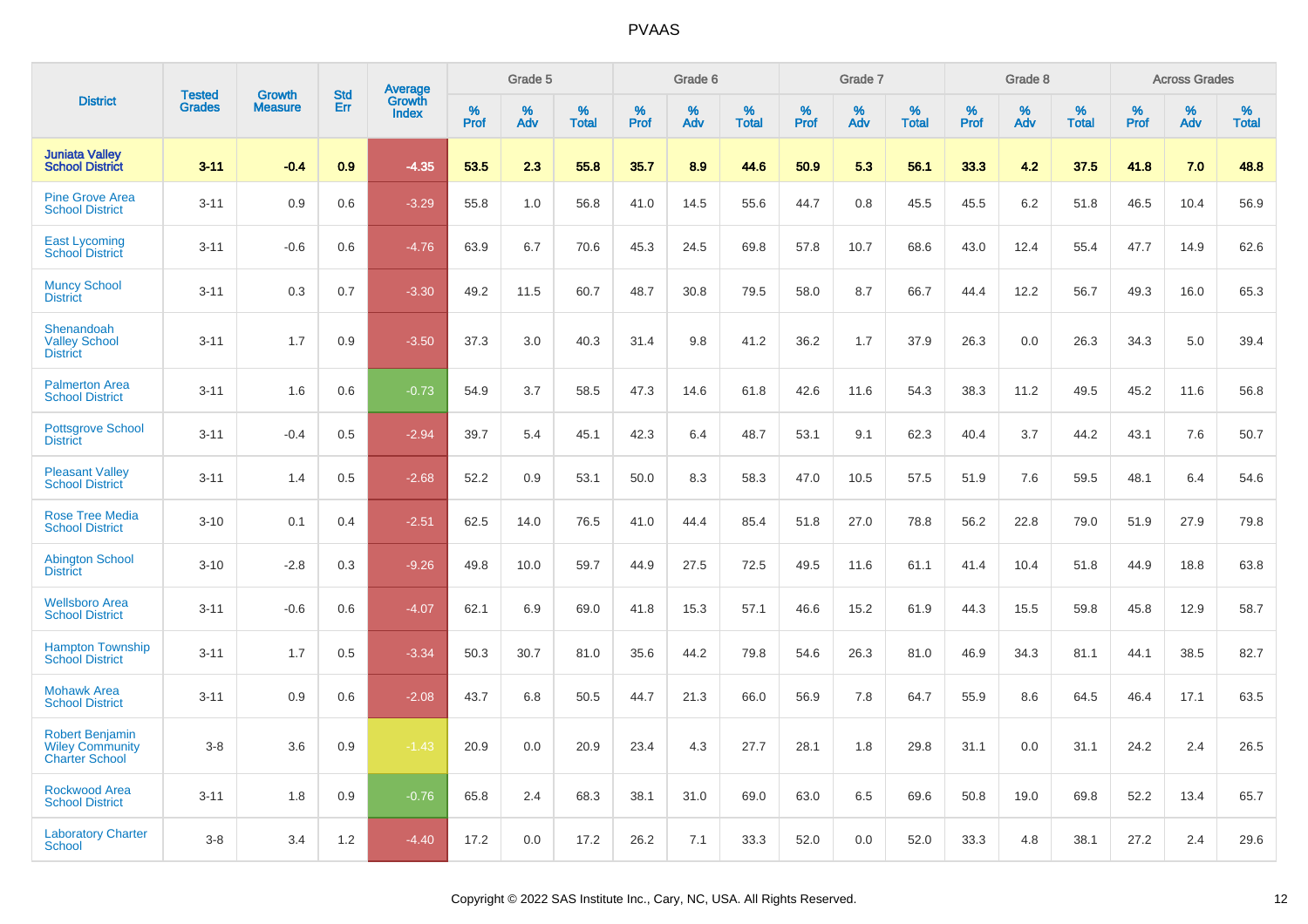|                                                                     |                                |                                 | <b>Std</b> | Average         |           | Grade 5  |                   |           | Grade 6  |                   |           | Grade 7  |                   |           | Grade 8  |                   |                  | <b>Across Grades</b> |                   |
|---------------------------------------------------------------------|--------------------------------|---------------------------------|------------|-----------------|-----------|----------|-------------------|-----------|----------|-------------------|-----------|----------|-------------------|-----------|----------|-------------------|------------------|----------------------|-------------------|
| <b>District</b>                                                     | <b>Tested</b><br><b>Grades</b> | <b>Growth</b><br><b>Measure</b> | Err        | Growth<br>Index | %<br>Prof | %<br>Adv | %<br><b>Total</b> | %<br>Prof | %<br>Adv | %<br><b>Total</b> | %<br>Prof | %<br>Adv | %<br><b>Total</b> | %<br>Prof | %<br>Adv | %<br><b>Total</b> | %<br><b>Prof</b> | $\%$<br>Adv          | %<br><b>Total</b> |
| <b>Juniata Valley</b><br><b>School District</b>                     | $3 - 11$                       | $-0.4$                          | 0.9        | $-4.35$         | 53.5      | 2.3      | 55.8              | 35.7      | 8.9      | 44.6              | 50.9      | 5.3      | 56.1              | 33.3      | 4.2      | 37.5              | 41.8             | 7.0                  | 48.8              |
| <b>California Area</b><br><b>School District</b>                    | $3 - 10$                       | 1.5                             | 0.8        | $-1.20$         | 51.8      | 3.7      | 55.6              | 39.4      | 9.1      | 48.5              | 46.4      | 17.9     | 64.3              | 50.0      | 18.5     | 68.5              | 45.7             | 14.1                 | 59.8              |
| <b>Mid Valley School</b><br><b>District</b>                         | $3 - 10$                       | $-0.4$                          | 0.6        | $-5.84$         | 41.6      | 5.0      | 46.5              | 48.8      | 10.4     | 59.2              | 38.6      | 2.4      | 40.9              | 26.2      | 2.7      | 28.9              | 38.8             | 7.4                  | 46.2              |
| <b>Union School</b><br><b>District</b>                              | $3 - 12$                       | 2.7                             | 1.0        | $-0.02$         | 21.2      | 6.1      | 27.3              | 40.9      | 20.4     | 61.4              | 40.5      | 0.0      | 40.5              | 40.0      | 6.7      | 46.7              | 37.0             | 8.4                  | 45.4              |
| <b>Bethel Park School</b><br><b>District</b>                        | $3 - 11$                       | 0.5                             | 0.4        | $-3.33$         | 59.3      | 14.8     | 74.2              | 44.6      | 30.2     | 74.9              | 57.6      | 17.0     | 74.5              | 54.5      | 19.6     | 74.1              | 52.1             | 24.5                 | 76.6              |
| Loyalsock<br><b>Township School</b><br><b>District</b>              | $3 - 12$                       | 1.2                             | 0.6        | $-1.86$         | 48.3      | 12.9     | 61.2              | 43.9      | 17.4     | 61.2              | 50.8      | 7.0      | 57.8              | 51.0      | 5.0      | 56.0              | 45.5             | 13.2                 | 58.7              |
| <b>Eastern Lancaster</b><br><b>County School</b><br><b>District</b> | $3 - 12$                       | 1.1                             | 0.5        | $-1.40$         | 48.1      | 3.9      | 51.9              | 38.7      | 12.0     | 50.8              | 35.4      | 4.6      | 39.9              | 38.0      | 15.5     | 53.5              | 39.2             | 9.3                  | 48.5              |
| <b>Chestnut Ridge</b><br><b>School District</b>                     | $3 - 12$                       | 1.2                             | 0.7        | $-2.28$         | 53.8      | 4.4      | 58.2              | 42.0      | 19.8     | 61.7              | 57.9      | 3.2      | 61.0              | 50.5      | 6.2      | 56.7              | 47.9             | 11.6                 | 59.5              |
| Conemaugh<br><b>Township Area</b><br><b>School District</b>         | $3 - 12$                       | 2.5                             | 0.8        | $-1.19$         | 53.2      | 22.6     | 75.8              | 36.1      | 36.1     | 72.1              | 62.5      | 18.1     | 80.6              | 50.7      | 16.4     | 67.1              | 50.9             | 24.8                 | 75.7              |
| <b>East Pennsboro</b><br><b>Area School</b><br><b>District</b>      | $3 - 11$                       | 1.2                             | 0.5        | $-1.85$         | 47.0      | 4.8      | 51.8              | 35.0      | 18.1     | 53.1              | 50.6      | 10.0     | 60.6              | 47.1      | 8.2      | 55.3              | 44.2             | 11.4                 | 55.5              |
| <b>Riverside Beaver</b><br><b>County School</b><br><b>District</b>  | $3 - 11$                       | 2.3                             | 0.6        | $-2.61$         | 53.1      | 9.4      | 62.5              | 37.0      | 36.0     | 73.0              | 48.8      | 12.5     | 61.2              | 51.6      | 15.8     | 67.4              | 45.6             | 22.4                 | 68.1              |
| <b>Big Spring School</b><br><b>District</b>                         | $3 - 11$                       | $-0.3$                          | 0.5        | $-3.93$         | 50.0      | 14.6     | 64.6              | 45.6      | 12.0     | 57.6              | 52.2      | 8.8      | 61.0              | 49.7      | 9.2      | 58.9              | 47.8             | 15.2                 | 63.0              |
| <b>KIPP Philadelphia</b><br><b>Charter School</b>                   | $3 - 8$                        | 2.8                             | 0.9        | 0.52            | 13.5      | 0.0      | 13.5              | 28.0      | 0.0      | 28.0              | 29.0      | 0.0      | 29.0              | 25.6      | 0.0      | 25.6              | 21.5             | 0.4                  | 21.9              |
| <b>People For People</b><br><b>Charter School</b>                   | $3 - 12$                       | 3.5                             | 1.0        | $-0.65$         | 12.9      | 3.2      | 16.1              | 19.4      | 0.0      | 19.4              | 23.1      | 0.0      | 23.1              | 6.8       | 0.0      | 6.8               | 13.2             | 0.4                  | 13.6              |
| <b>Grove City Area</b><br><b>School District</b>                    | $3 - 12$                       | 1.6                             | 0.6        | $-1.18$         | 45.0      | 21.0     | 66.0              | 36.9      | 23.8     | 60.7              | 58.9      | 16.1     | 75.0              | 47.1      | 12.6     | 59.7              | 45.7             | 20.1                 | 65.8              |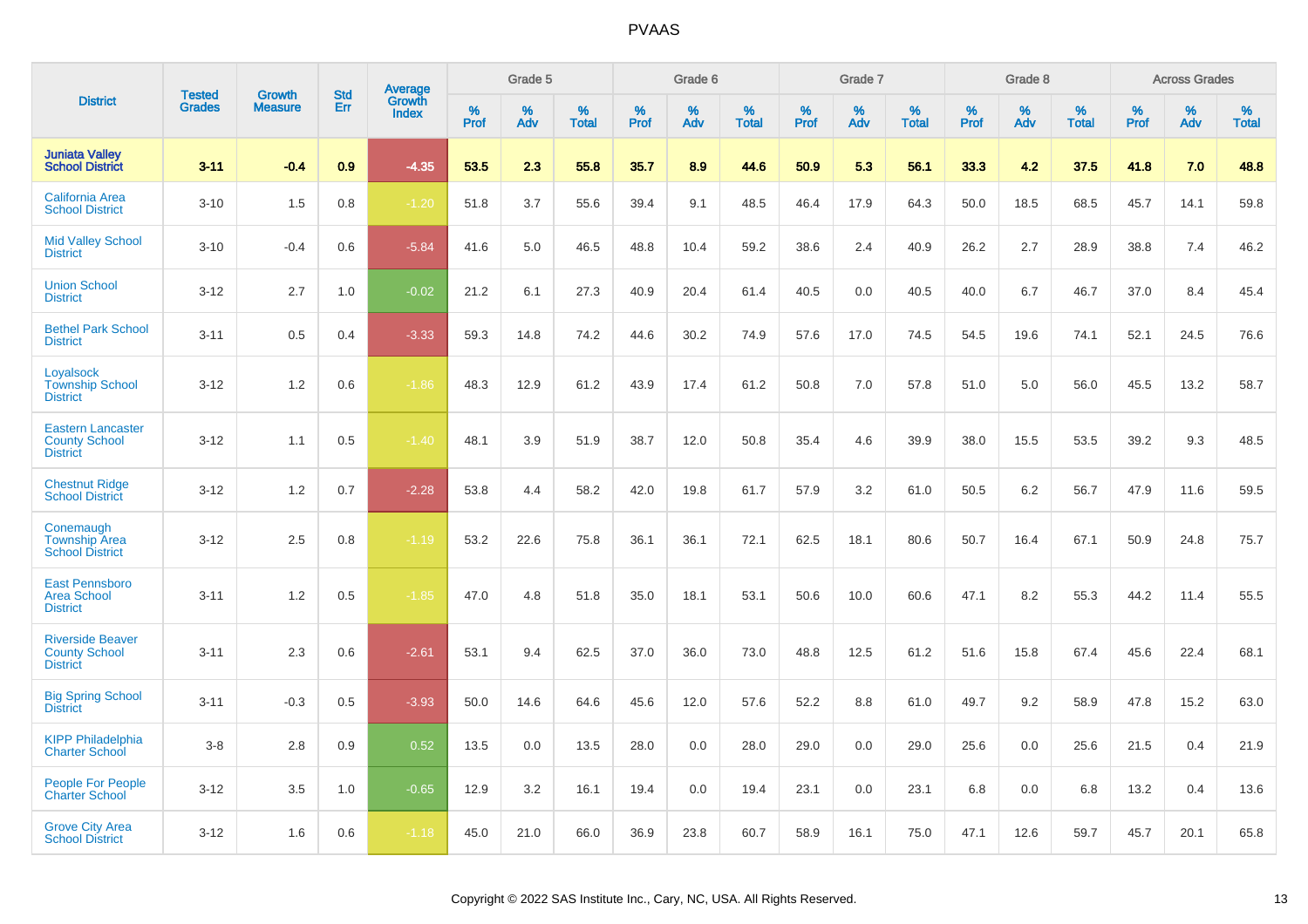|                                                                | <b>Tested</b> | <b>Growth</b>  | <b>Std</b> | Average                |           | Grade 5  |                   |           | Grade 6  |                   |           | Grade 7  |                   |           | Grade 8  |                   |           | <b>Across Grades</b> |                   |
|----------------------------------------------------------------|---------------|----------------|------------|------------------------|-----------|----------|-------------------|-----------|----------|-------------------|-----------|----------|-------------------|-----------|----------|-------------------|-----------|----------------------|-------------------|
| <b>District</b>                                                | <b>Grades</b> | <b>Measure</b> | Err        | Growth<br><b>Index</b> | %<br>Prof | %<br>Adv | %<br><b>Total</b> | %<br>Prof | %<br>Adv | %<br><b>Total</b> | %<br>Prof | %<br>Adv | %<br><b>Total</b> | %<br>Prof | %<br>Adv | %<br><b>Total</b> | %<br>Prof | %<br>Adv             | %<br><b>Total</b> |
| <b>Juniata Valley</b><br><b>School District</b>                | $3 - 11$      | $-0.4$         | 0.9        | $-4.35$                | 53.5      | 2.3      | 55.8              | 35.7      | 8.9      | 44.6              | 50.9      | 5.3      | 56.1              | 33.3      | 4.2      | 37.5              | 41.8      | 7.0                  | 48.8              |
| <b>West Jefferson</b><br><b>Hills School District</b>          | $3 - 11$      | 0.0            | 0.4        | $-3.98$                | 58.9      | 14.8     | 73.8              | 50.5      | 19.9     | 70.4              | 60.2      | 13.1     | 73.3              | 57.6      | 17.7     | 75.4              | 53.0      | 20.4                 | 73.4              |
| <b>Russell Byers</b><br><b>Charter School</b>                  | $3-8$         | 1.4            | 0.9        | $-1.06$                | 18.2      | 1.8      | 20.0              | 36.8      | 0.0      | 36.8              | 28.1      | 0.0      | 28.1              | 14.3      | 2.0      | 16.3              | 22.4      | 3.0                  | 25.3              |
| <b>Wyoming Valley</b><br><b>West School</b><br><b>District</b> | $3 - 11$      | 0.9            | 0.5        | $-1.24$                | 41.0      | 4.2      | 45.2              | 32.6      | 7.6      | 40.3              | 40.5      | 4.2      | 44.6              | 30.1      | 12.1     | 42.2              | 35.8      | 6.9                  | 42.7              |
| Wilkinsburg<br><b>Borough School</b><br><b>District</b>        | $3-6$         | 4.8            | 1.4        | 0.90                   | 41.5      | 0.0      | 41.5              | 25.6      | 2.3      | 27.9              |           |          |                   |           |          |                   | 23.5      | 1.0                  | 24.5              |
| <b>Altoona Area</b><br><b>School District</b>                  | $3 - 12$      | 1.1            | 0.3        | $-1.92$                | 43.5      | 4.0      | 47.5              | 30.6      | 11.2     | 41.8              | 38.3      | 4.3      | 42.6              | 43.8      | 7.2      | 51.0              | 37.4      | 6.8                  | 44.1              |
| <b>Southern Fulton</b><br><b>School District</b>               | $3 - 11$      | 0.0            | 0.9        | $-1.64$                | 53.2      | 6.4      | 59.6              | 41.4      | 15.5     | 56.9              | 40.4      | 0.0      | 40.4              | 32.0      | 8.0      | 40.0              | 43.4      | 7.9                  | 51.3              |
| Pen Argyl Area<br><b>School District</b>                       | $3 - 12$      | 2.2            | 0.6        | $-0.55$                | 50.0      | 10.0     | 60.0              | 43.9      | 13.4     | 57.3              | 44.6      | 9.1      | 53.6              | 44.7      | 4.8      | 49.5              | 46.0      | 11.3                 | 57.2              |
| <b>Derry Area School</b><br><b>District</b>                    | $3 - 11$      | 2.2            | 0.6        | $-0.34$                | 44.6      | 8.3      | 52.9              | 44.4      | 29.1     | 73.5              | 49.6      | 17.1     | 66.7              | 43.1      | 12.9     | 56.0              | 44.1      | 17.4                 | 61.5              |
| <b>Mastery Charter</b><br>School - Gratz<br>Campus             | $7 - 10$      | 5.0            | 1.4        | $1.26$                 |           |          |                   |           |          |                   | 19.4      | 0.0      | 19.4              | 7.3       | 0.0      | 7.3               | 13.0      | 0.0                  | 13.0              |
| Wallenpaupack<br>Area School<br><b>District</b>                | $3 - 11$      | 1.8            | 0.5        | $-0.06$                | 54.8      | 4.2      | 59.0              | 52.1      | 8.5      | 60.6              | 49.3      | 12.8     | 62.2              | 40.4      | 6.8      | 47.3              | 47.2      | 10.0                 | 57.2              |
| <b>Bald Eagle Area</b><br><b>School District</b>               | $3 - 11$      | 0.1            | 0.6        | $-2.50$                | 54.7      | 4.7      | 59.4              | 41.6      | 7.9      | 49.5              | 32.2      | 2.5      | 34.8              | 34.2      | 14.0     | 48.2              | 39.5      | 10.5                 | 50.0              |
| <b>Cumberland Valley</b><br><b>School District</b>             | $3 - 12$      | $0.2\,$        | 0.2        | $-3.90$                | 59.3      | 12.9     | 72.1              | 45.0      | 24.7     | 69.7              | 53.8      | 17.0     | 70.9              | 51.0      | 16.9     | 67.8              | 49.2      | 22.4                 | 71.6              |
| <b>Souderton Charter</b><br><b>School</b><br>Collaborative     | $3-8$         | 4.3            | 1.3        | $-0.07$                | 74.1      | 25.9     | 100.0             | 48.0      | 48.0     | 96.0              | 33.3      | 61.9     | 95.2              | 47.1      | 41.2     | 88.2              | 50.7      | 40.8                 | 91.6              |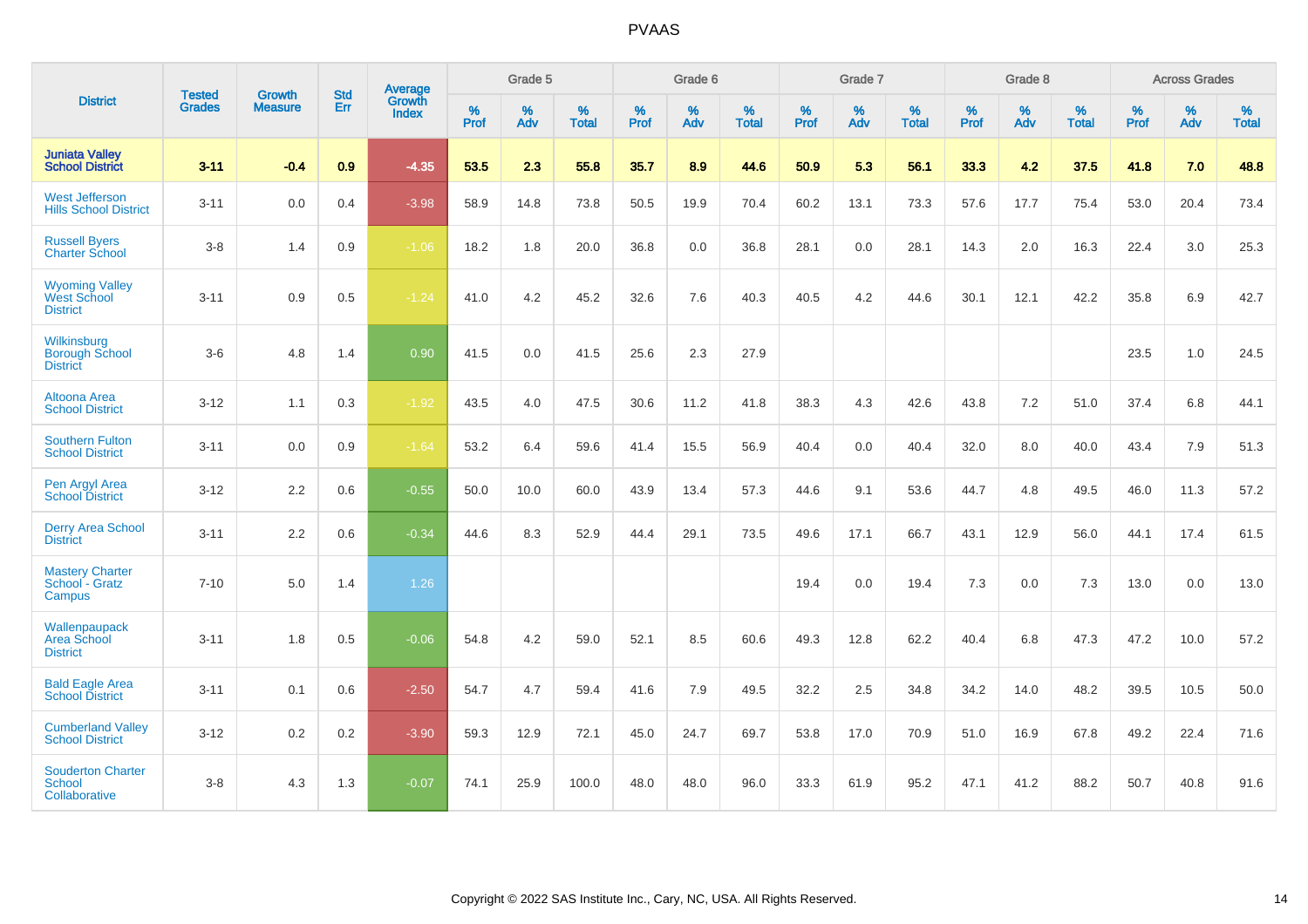|                                                                   | <b>Tested</b> | <b>Growth</b>  | <b>Std</b> |                                   |                     | Grade 5  |                   |                  | Grade 6  |                   |                  | Grade 7  |                   |              | Grade 8  |                   |                     | <b>Across Grades</b> |                   |
|-------------------------------------------------------------------|---------------|----------------|------------|-----------------------------------|---------------------|----------|-------------------|------------------|----------|-------------------|------------------|----------|-------------------|--------------|----------|-------------------|---------------------|----------------------|-------------------|
| <b>District</b>                                                   | <b>Grades</b> | <b>Measure</b> | Err        | Average<br>Growth<br><b>Index</b> | $\%$<br><b>Prof</b> | %<br>Adv | %<br><b>Total</b> | %<br><b>Prof</b> | %<br>Adv | %<br><b>Total</b> | %<br><b>Prof</b> | %<br>Adv | %<br><b>Total</b> | $\%$<br>Prof | %<br>Adv | %<br><b>Total</b> | $\%$<br><b>Prof</b> | %<br>Adv             | %<br><b>Total</b> |
| <b>Juniata Valley</b><br><b>School District</b>                   | $3 - 11$      | $-0.4$         | 0.9        | $-4.35$                           | 53.5                | 2.3      | 55.8              | 35.7             | 8.9      | 44.6              | 50.9             | 5.3      | 56.1              | 33.3         | 4.2      | 37.5              | 41.8                | 7.0                  | 48.8              |
| <b>Clarion-Limestone</b><br><b>Area School</b><br><b>District</b> | $3 - 12$      | 1.8            | 0.9        | $-0.57$                           | 54.6                | 29.1     | 83.6              | 57.7             | 26.9     | 84.6              | 41.7             | 16.7     | 58.3              | 44.7         | 12.8     | 57.4              | 47.0                | 20.8                 | 67.7              |
| <b>Ridgway Area</b><br><b>School District</b>                     | $3 - 11$      | 2.8            | 0.8        | $-0.56$                           | 57.4                | 6.6      | 63.9              | 45.9             | 32.8     | 78.7              | 48.3             | 8.3      | 56.7              | 57.4         | 8.2      | 65.6              | 51.0                | 16.6                 | 67.6              |
| Hatboro-Horsham<br><b>School District</b>                         | $3 - 11$      | 1.3            | 0.4        | $-0.67$                           | 55.0                | 7.8      | 62.7              | 49.0             | 19.5     | 68.5              | 52.9             | 10.9     | 63.8              | 51.3         | 9.1      | 60.5              | 49.9                | 13.8                 | 63.7              |
| <b>Sharon City School</b><br><b>District</b>                      | $3 - 11$      | 1.0            | 0.6        | $-2.38$                           | 36.8                | 3.5      | 40.3              | 30.8             | 15.0     | 45.8              | 33.3             | 1.8      | 35.2              | 42.1         | 6.4      | 48.4              | 34.2                | 6.1                  | 40.2              |
| <b>Riverview School</b><br><b>District</b>                        | $3 - 11$      | $-2.8$         | 0.8        | $-4.29$                           | 71.2                | 9.6      | 80.8              | 39.7             | 29.5     | 69.2              | 54.8             | 1.6      | 56.4              | 38.0         | 10.1     | 48.1              | 48.9                | 19.2                 | 68.1              |
| Portage Area<br><b>School District</b>                            | $3 - 10$      | 1.0            | 0.9        | $-2.55$                           | 50.0                | 9.5      | 59.5              | 52.0             | 28.0     | 80.0              | 54.0             | 3.2      | 57.1              | 49.1         | 7.6      | 56.6              | 51.5                | 15.6                 | 67.2              |
| <b>Susquehanna</b><br><b>Township School</b><br><b>District</b>   | $3 - 12$      | $-0.5$         | 0.5        | $-2.27$                           | 42.6                | 1.2      | 43.8              | 30.8             | 2.0      | 32.8              | 27.1             | 2.8      | 29.9              | 33.8         | 6.1      | 39.9              | 34.8                | 4.8                  | 39.6              |
| <b>Clairton City</b><br><b>School District</b>                    | $3 - 11$      | 0.7            | 0.8        | $-1.61$                           | 12.5                | 2.1      | 14.6              | 22.1             | 5.9      | 27.9              | 17.7             | 0.0      | 17.7              | 25.5         | 0.0      | 25.5              | 19.3                | 1.5                  | 20.8              |
| <b>Wyomissing Area</b><br><b>School District</b>                  | $3 - 12$      | $-1.6$         | 0.6        | $-4.87$                           | 47.3                | 14.7     | 62.0              | 50.5             | 21.8     | 72.3              | 47.3             | 11.6     | 58.9              | 46.4         | 13.6     | 60.0              | 46.4                | 19.4                 | 65.8              |
| <b>Sto-Rox School</b><br><b>District</b>                          | $3 - 10$      | $-0.0$         | 0.9        | $-1.18$                           | 16.1                | 2.2      | 18.3              | 27.9             | 1.2      | 29.1              | 0.0              | 0.0      | 0.0               | 2.9          | 0.0      | 2.9               | 16.8                | 1.0                  | 17.9              |
| <b>Centennial School</b><br><b>District</b>                       | $3 - 10$      | 1.2            | 0.3        | 0.36                              | 49.0                | 5.4      | 54.4              | 41.7             | 11.3     | 53.0              | 46.4             | 7.1      | 53.6              | 43.6         | 5.1      | 48.7              | 44.3                | 10.2                 | 54.4              |
| <b>Vida Charter</b><br><b>School</b>                              | $3-6$         | 3.8            | 1.9        | $-0.39$                           | 56.0                | 16.0     | 72.0              | 27.8             | 27.8     | 55.6              |                  |          |                   |              |          |                   | 33.7                | 19.8                 | 53.5              |
| <b>Avon Grove</b><br><b>School District</b>                       | $3 - 10$      | $-1.5$         | 0.4        | $-5.53$                           | 48.2                | 14.6     | 62.9              | 44.6             | 18.7     | 63.3              | 59.8             | 14.8     | 74.6              | 46.8         | 16.7     | 63.5              | 46.7                | 15.4                 | 62.1              |
| <b>Owen J Roberts</b><br><b>School District</b>                   | $3 - 11$      | $-2.3$         | 0.3        | $-11.48$                          | 59.8                | 15.0     | 74.8              | 41.4             | 38.7     | 80.1              | 56.3             | 10.6     | 67.0              | 51.6         | 11.0     | 62.6              | 50.6                | 21.3                 | 71.8              |
| <b>West Chester Area</b><br><b>School District</b>                | $3 - 11$      | $-1.6$         | 0.3        | $-7.85$                           | 58.7                | 13.5     | 72.2              | 51.5             | 23.7     | 75.1              | 53.1             | 14.1     | 67.2              | 57.3         | 13.9     | 71.2              | 52.6                | 21.5                 | 74.0              |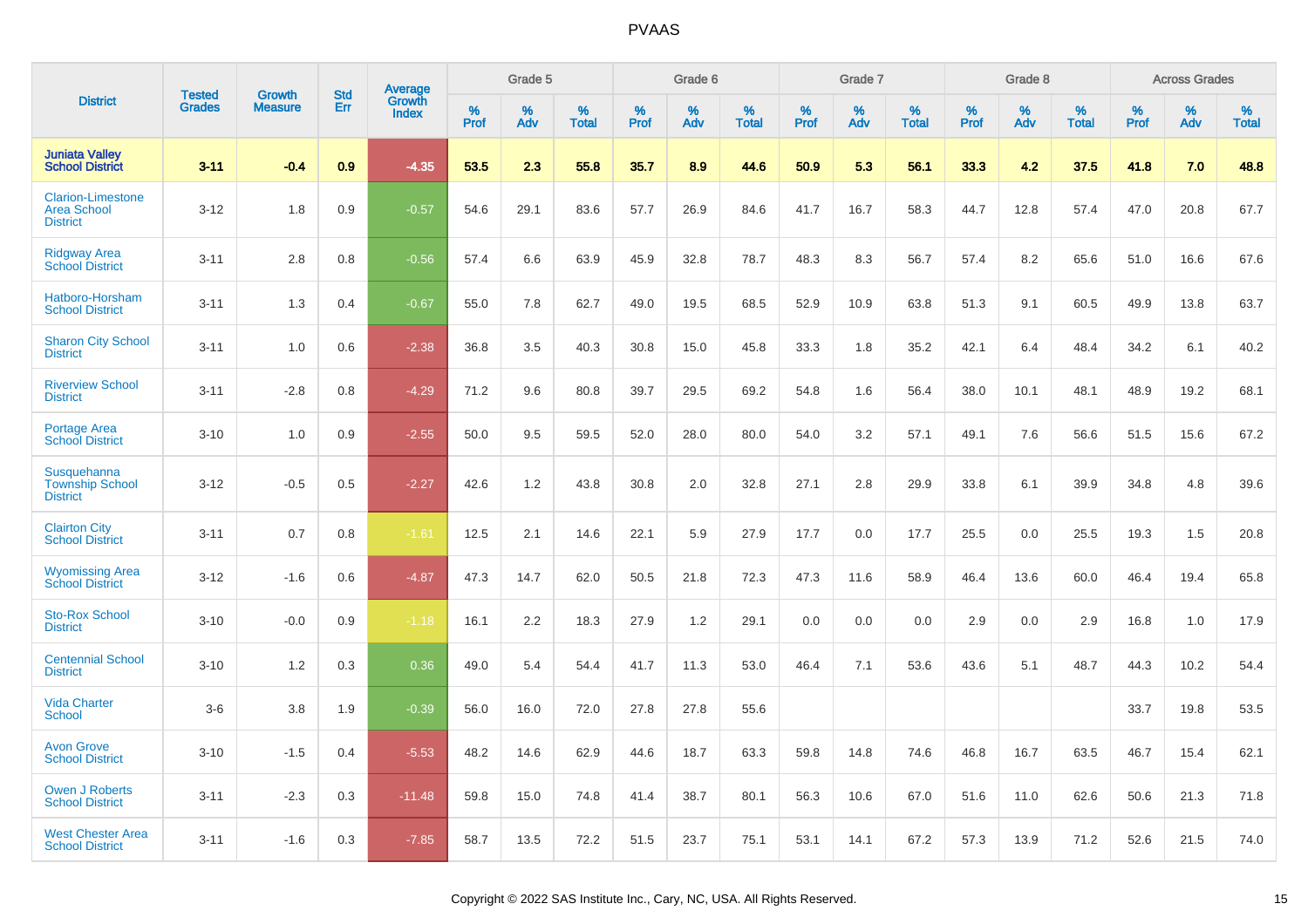|                                                           | <b>Tested</b> | <b>Growth</b>  | <b>Std</b> | <b>Average</b>         |           | Grade 5  |                   |           | Grade 6  |                   |           | Grade 7  |                   |           | Grade 8  |                   |           | <b>Across Grades</b> |                   |
|-----------------------------------------------------------|---------------|----------------|------------|------------------------|-----------|----------|-------------------|-----------|----------|-------------------|-----------|----------|-------------------|-----------|----------|-------------------|-----------|----------------------|-------------------|
| <b>District</b>                                           | <b>Grades</b> | <b>Measure</b> | Err        | Growth<br><b>Index</b> | %<br>Prof | %<br>Adv | %<br><b>Total</b> | %<br>Prof | %<br>Adv | %<br><b>Total</b> | %<br>Prof | %<br>Adv | %<br><b>Total</b> | %<br>Prof | %<br>Adv | %<br><b>Total</b> | %<br>Prof | %<br>Adv             | %<br><b>Total</b> |
| <b>Juniata Valley</b><br><b>School District</b>           | $3 - 11$      | $-0.4$         | 0.9        | $-4.35$                | 53.5      | 2.3      | 55.8              | 35.7      | 8.9      | 44.6              | 50.9      | 5.3      | 56.1              | 33.3      | 4.2      | 37.5              | 41.8      | 7.0                  | 48.8              |
| <b>Pottsville Area</b><br><b>School District</b>          | $3 - 12$      | $-1.5$         | 0.5        | $-5.24$                | 43.0      | 3.7      | 46.7              | 39.2      | 7.7      | 46.8              | 34.4      | 4.9      | 39.3              | 40.4      | 4.1      | 44.4              | 39.7      | 6.1                  | 45.8              |
| <b>Easton Area</b><br><b>School District</b>              | $3 - 12$      | 0.1            | 0.4        | $-1.51$                | 43.5      | 2.4      | 45.9              | 33.8      | 7.9      | 41.8              | 40.1      | 7.2      | 47.2              | 35.4      | 6.0      | 41.4              | 36.9      | 7.9                  | 44.8              |
| <b>Jamestown Area</b><br><b>School District</b>           | $3 - 11$      | 2.7            | 1.2        | $-1.24$                | 47.4      | 0.0      | 47.4              | 30.6      | 19.4     | 50.0              | 41.4      | 6.9      | 48.3              | 54.6      | 0.0      | 54.6              | 41.2      | 7.9                  | 49.1              |
| <b>Girard School</b><br><b>District</b>                   | $3 - 11$      | 1.9            | 0.6        | $-2.29$                | 54.5      | 12.5     | 67.0              | 38.1      | 22.9     | 61.0              | 47.8      | 16.2     | 64.0              | 54.1      | 7.3      | 61.5              | 45.5      | 17.8                 | 63.3              |
| <b>Mastery Charter</b><br>School -<br>Shoemaker<br>Campus | $7 - 10$      | 5.8            | 1.6        | 1.55                   |           |          |                   |           |          |                   | 26.7      | 6.7      | 33.3              | 25.9      | 0.0      | 25.9              | 26.3      | 3.5                  | 29.8              |
| Northeastern York<br><b>School District</b>               | $3 - 11$      | 1.5            | 0.4        | $-0.02$                | 51.8      | 13.3     | 65.0              | 45.0      | 21.5     | 66.5              | 48.5      | 11.0     | 59.5              | 43.2      | 18.2     | 61.5              | 46.8      | 17.3                 | 64.1              |
| <b>Troy Area School</b><br><b>District</b>                | $3 - 10$      | 0.2            | 0.6        | $-2.82$                | 45.0      | 1.0      | 46.0              | 25.5      | 5.9      | 31.4              | 45.6      | 6.5      | 52.2              | 42.4      | 10.2     | 52.5              | 39.4      | 6.6                  | 46.0              |
| Claysburg-Kimmel<br><b>School District</b>                | $3 - 11$      | 2.9            | 0.8        | $-0.45$                | 52.3      | 3.1      | 55.4              | 34.6      | 15.4     | 50.0              | 35.1      | 8.8      | 43.9              | 43.9      | 7.0      | 50.9              | 43.5      | 8.7                  | 52.2              |
| <b>Stroudsburg Area</b><br><b>School District</b>         | $3 - 11$      | 1.1            | 0.4        | $-2.29$                | 39.1      | 4.0      | 43.1              | 39.0      | 11.2     | 50.2              | 46.4      | 8.5      | 54.9              | 48.9      | 7.8      | 56.7              | 40.7      | 9.2                  | 49.9              |
| Tredyffrin-<br><b>Easttown School</b><br><b>District</b>  | $3 - 10$      | 0.5            | 0.4        | $-3.06$                | 65.0      | 22.0     | 87.0              | 47.7      | 39.5     | 87.2              | 56.5      | 29.3     | 85.8              | 48.6      | 39.7     | 88.4              | 52.0      | 36.6                 | 88.6              |
| <b>Avon Grove</b><br><b>Charter School</b>                | $3 - 11$      | 1.7            | 0.6        | 0.18                   | 53.3      | 4.9      | 58.2              | 47.4      | 18.2     | 65.7              | 51.1      | 16.3     | 67.4              | 38.6      | 9.9      | 48.5              | 42.6      | 14.8                 | 57.4              |
| <b>Peters Township</b><br><b>School District</b>          | $3 - 11$      | $-0.2$         | 0.4        | $-4.46$                | 62.9      | 24.3     | 87.3              | 48.1      | 33.6     | 81.7              | 57.8      | 25.7     | 83.5              | 63.8      | 20.1     | 83.9              | 52.4      | 33.7                 | 86.1              |
| <b>Millersburg Area</b><br><b>School District</b>         | $3 - 11$      | $-0.2$         | 0.8        | $-2.79$                | 47.1      | 3.9      | 51.0              | 41.5      | 0.0      | 41.5              | 51.6      | 3.1      | 54.7              | 40.3      | 3.2      | 43.6              | 44.2      | 7.4                  | 51.5              |
| <b>Central Fulton</b><br><b>School District</b>           | $3 - 11$      | 0.7            | 0.8        | $-1.60$                | 43.4      | 7.9      | 51.3              | 36.2      | 8.7      | 44.9              | 42.7      | 2.7      | 45.3              | 53.6      | 16.1     | 69.6              | 45.7      | 8.1                  | 53.8              |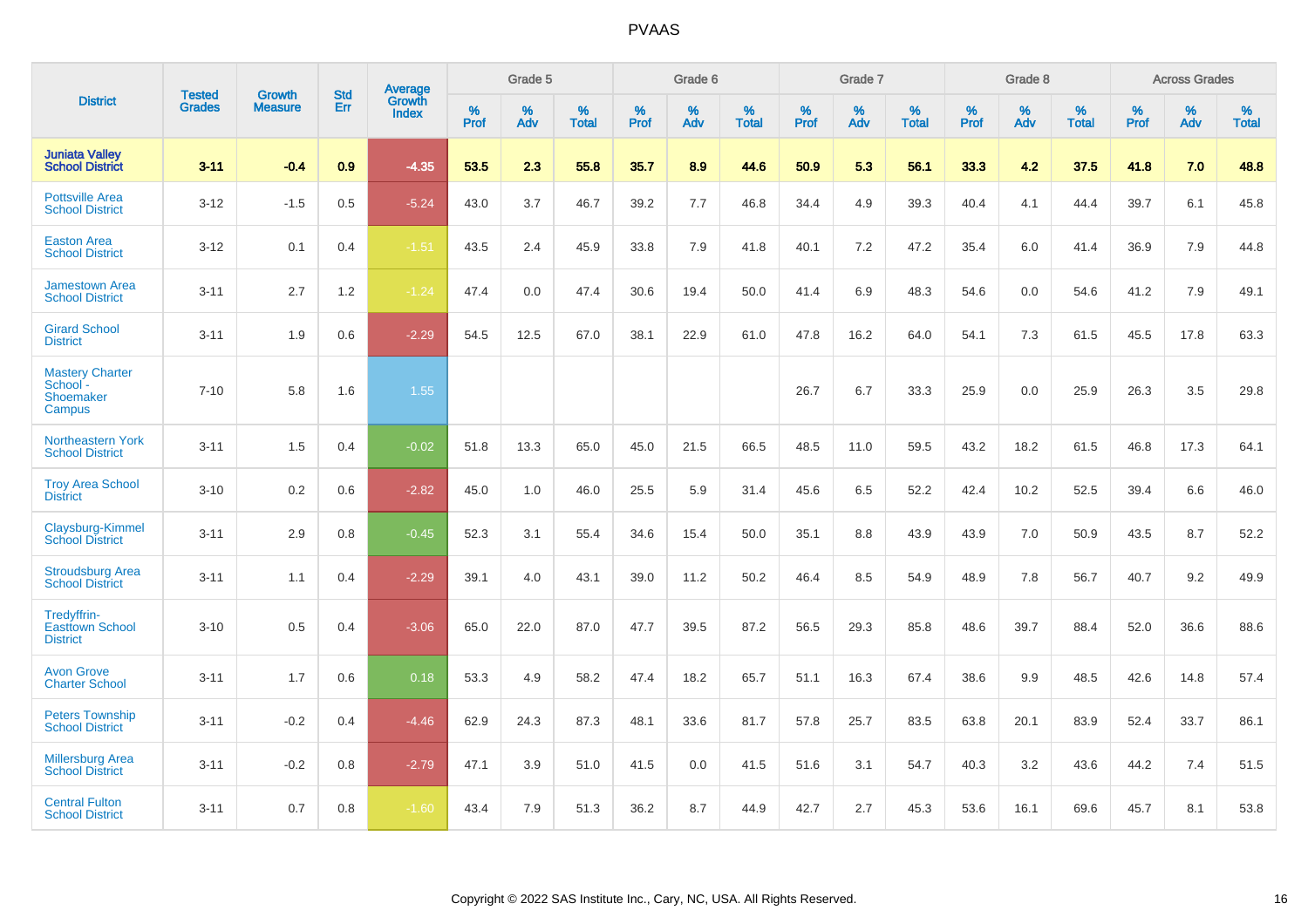|                                                                    |                                |                                 | <b>Std</b> | <b>Average</b>         |           | Grade 5  |                   |           | Grade 6  |                   |           | Grade 7  |                   |           | Grade 8  |                   |           | <b>Across Grades</b> |                   |
|--------------------------------------------------------------------|--------------------------------|---------------------------------|------------|------------------------|-----------|----------|-------------------|-----------|----------|-------------------|-----------|----------|-------------------|-----------|----------|-------------------|-----------|----------------------|-------------------|
| <b>District</b>                                                    | <b>Tested</b><br><b>Grades</b> | <b>Growth</b><br><b>Measure</b> | Err        | Growth<br><b>Index</b> | %<br>Prof | %<br>Adv | %<br><b>Total</b> | %<br>Prof | %<br>Adv | %<br><b>Total</b> | %<br>Prof | %<br>Adv | %<br><b>Total</b> | %<br>Prof | %<br>Adv | %<br><b>Total</b> | %<br>Prof | %<br>Adv             | %<br><b>Total</b> |
| <b>Juniata Valley</b><br><b>School District</b>                    | $3 - 11$                       | $-0.4$                          | 0.9        | $-4.35$                | 53.5      | 2.3      | 55.8              | 35.7      | 8.9      | 44.6              | 50.9      | 5.3      | 56.1              | 33.3      | 4.2      | 37.5              | 41.8      | 7.0                  | 48.8              |
| <b>Susquenita School</b><br><b>District</b>                        | $3 - 11$                       | 0.7                             | 0.6        | $-1.50$                | 46.7      | 9.2      | 55.8              | 45.3      | 8.5      | 53.8              | 38.0      | 7.4      | 45.4              | 42.1      | 6.5      | 48.6              | 43.0      | 11.2                 | 54.2              |
| <b>Ellwood City Area</b><br><b>School District</b>                 | $3 - 11$                       | 0.6                             | 0.6        | $-2.25$                | 53.8      | 11.5     | 65.4              | 47.0      | 14.8     | 61.7              | 43.0      | 10.7     | 53.7              | 41.3      | 8.3      | 49.5              | 45.3      | 10.3                 | 55.6              |
| <b>Greater Johnstown</b><br><b>School District</b>                 | $3 - 11$                       | $-0.2$                          | 0.5        | $-3.14$                | 21.9      | 0.0      | 21.9              | 21.0      | 2.7      | 23.6              | 26.7      | 0.6      | 27.3              | 23.4      | 0.6      | 24.0              | 21.6      | 1.8                  | 23.4              |
| Punxsutawney<br><b>Area School</b><br><b>District</b>              | $3 - 11$                       | 1.1                             | 0.6        | $-0.16$                | 52.2      | 9.4      | 61.6              | 54.9      | 13.3     | 68.1              | 36.8      | 5.6      | 42.4              | 40.0      | 5.4      | 45.4              | 41.5      | 12.4                 | 53.8              |
| <b>Northern Bedford</b><br><b>County School</b><br><b>District</b> | $3 - 11$                       | $-0.1$                          | 0.8        | $-2.76$                | 46.9      | 14.3     | 61.2              | 57.6      | 28.8     | 86.4              | 43.1      | 17.2     | 60.3              | 50.0      | 15.6     | 65.6              | 46.8      | 20.5                 | 67.3              |
| <b>Karns City Area</b><br><b>School District</b>                   | $3 - 11$                       | $-0.9$                          | 0.6        | $-3.82$                | 56.2      | 9.0      | 65.2              | 46.6      | 14.8     | 61.4              | 47.4      | 1.7      | 49.1              | 40.7      | 1.8      | 42.6              | 44.7      | 6.8                  | 51.5              |
| Palmyra Area<br><b>School District</b>                             | $3 - 11$                       | $-0.7$                          | 0.4        | $-2.98$                | 54.6      | 19.4     | 74.0              | 44.9      | 24.2     | 69.1              | 58.9      | 12.6     | 71.5              | 53.4      | 10.9     | 64.3              | 49.8      | 21.3                 | 71.1              |
| <b>Boys Latin Of</b><br>Philadelphia<br><b>Charter School</b>      | $6 - 12$                       | 2.7                             | 0.8        | 1.58                   |           |          |                   | 9.0       | 1.5      | 10.4              | 18.1      | 1.2      | 19.3              | 22.6      | 1.1      | 23.7              | 17.3      | 1.2                  | 18.5              |
| <b>York City School</b><br><b>District</b>                         | $3 - 12$                       | 1.0                             | 0.3        | 0.06                   | 13.6      | 0.5      | 14.1              | 17.2      | 1.8      | 19.1              | 14.9      | 0.0      | 14.9              | 16.0      | 0.2      | 16.2              | 15.3      | 0.7                  | 15.9              |
| Pennsylvania<br>Virtual Charter<br><b>School</b>                   | $3 - 11$                       | 2.2                             | 0.7        | $-0.98$                | 51.9      | 4.7      | 56.6              | 41.9      | 14.0     | 55.9              | 38.4      | 13.1     | 51.5              | 43.8      | 9.0      | 52.8              | 42.3      | 11.6                 | 53.9              |
| <b>Northeast Bradford</b><br><b>School District</b>                | $3 - 10$                       | 3.0                             | 0.9        | 0.26                   | 57.5      | 2.5      | 60.0              | 37.8      | 11.1     | 48.9              | 39.6      | 11.3     | 50.9              | 40.4      | 7.0      | 47.4              | 45.2      | 9.9                  | 55.1              |
| <b>Western Beaver</b><br><b>County School</b><br><b>District</b>   | $3 - 11$                       | $-1.5$                          | 1.2        | $-3.15$                | 37.5      | 12.5     | 50.0              | 57.1      | 31.0     | 88.1              | 52.1      | 8.3      | 60.4              | 52.8      | 5.6      | 58.3              | 50.0      | 17.8                 | 67.8              |
| <b>Young Scholars Of</b><br><b>Central PA Charter</b><br>School    | $3 - 8$                        | 3.9                             | 1.2        | $-0.71$                | 35.6      | 13.3     | 48.9              | 28.0      | 12.0     | 40.0              | 50.0      | 14.3     | 64.3              | 43.8      | 0.0      | 43.8              | 42.6      | 11.6                 | 54.2              |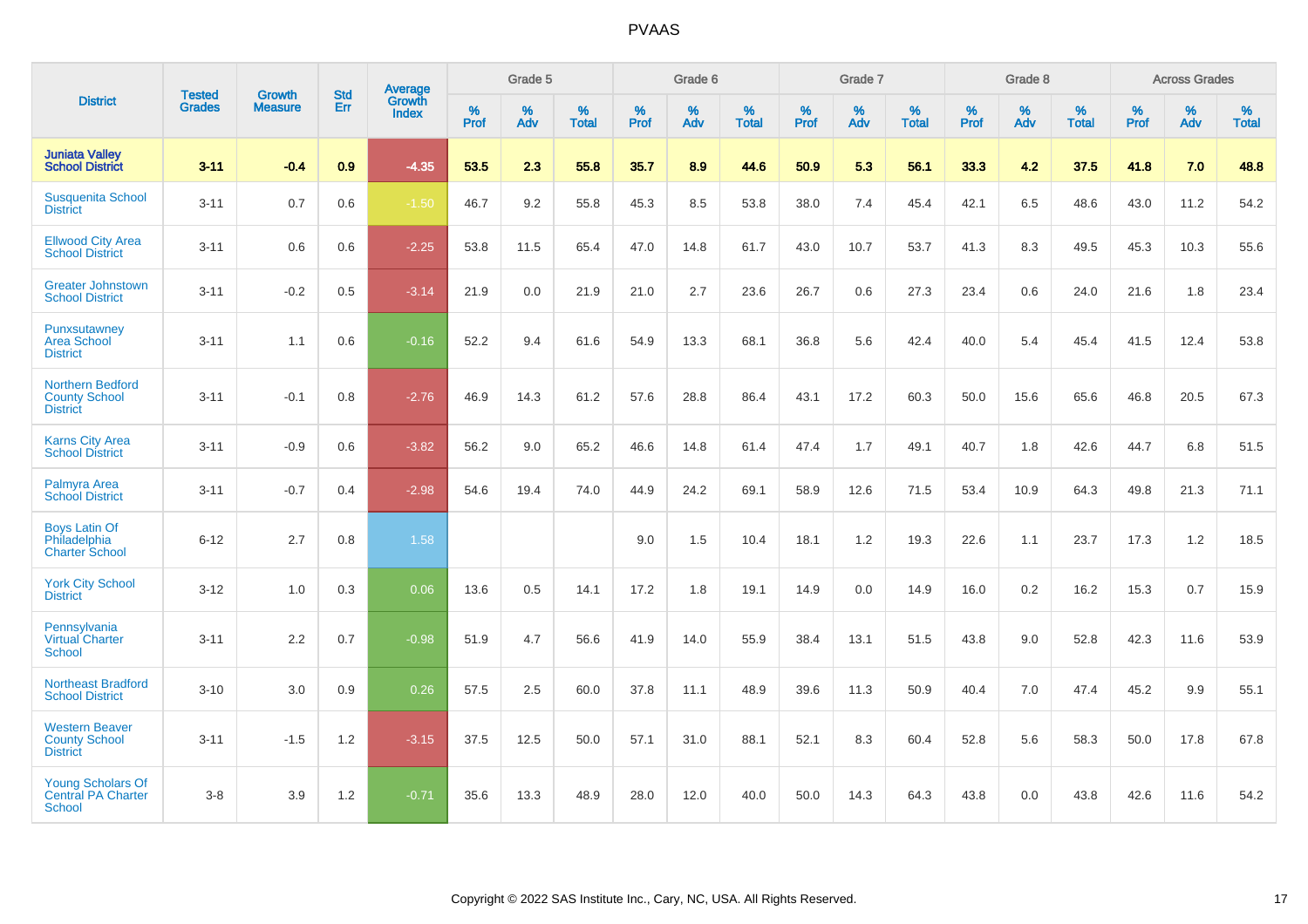|                                                                      |                                |                                 | <b>Std</b> | <b>Average</b>         |           | Grade 5  |                   |           | Grade 6  |                   |           | Grade 7  |                   |           | Grade 8  |                   |              | <b>Across Grades</b> |                   |
|----------------------------------------------------------------------|--------------------------------|---------------------------------|------------|------------------------|-----------|----------|-------------------|-----------|----------|-------------------|-----------|----------|-------------------|-----------|----------|-------------------|--------------|----------------------|-------------------|
| <b>District</b>                                                      | <b>Tested</b><br><b>Grades</b> | <b>Growth</b><br><b>Measure</b> | Err        | Growth<br><b>Index</b> | %<br>Prof | %<br>Adv | %<br><b>Total</b> | %<br>Prof | %<br>Adv | %<br><b>Total</b> | %<br>Prof | %<br>Adv | %<br><b>Total</b> | %<br>Prof | %<br>Adv | %<br><b>Total</b> | $\%$<br>Prof | %<br>Adv             | %<br><b>Total</b> |
| <b>Juniata Valley</b><br><b>School District</b>                      | $3 - 11$                       | $-0.4$                          | 0.9        | $-4.35$                | 53.5      | 2.3      | 55.8              | 35.7      | 8.9      | 44.6              | 50.9      | 5.3      | 56.1              | 33.3      | 4.2      | 37.5              | 41.8         | 7.0                  | 48.8              |
| <b>Weatherly Area</b><br><b>School District</b>                      | $3 - 11$                       | 0.6                             | 1.1        | $-1.95$                | 53.8      | 0.0      | 53.8              | 48.5      | 15.2     | 63.6              | 53.3      | 3.3      | 56.7              | 29.7      | 13.5     | 43.2              | 41.9         | 6.9                  | 48.8              |
| <b>Redbank Valley</b><br><b>School District</b>                      | $3 - 11$                       | 2.3                             | 0.7        | $-0.29$                | 64.3      | 4.3      | 68.6              | 38.8      | 13.8     | 52.5              | 54.6      | 12.5     | 67.0              | 55.4      | 15.4     | 70.8              | 50.6         | 13.7                 | 64.4              |
| <b>West Middlesex</b><br><b>Area School</b><br><b>District</b>       | $3 - 10$                       | $-1.3$                          | 0.9        | $-5.66$                | 52.2      | 17.4     | 69.6              | 41.0      | 26.2     | 67.2              | 44.4      | 5.6      | 50.0              | 35.7      | 4.8      | 40.5              | 42.5         | 12.1                 | 54.6              |
| <b>Pan American</b><br><b>Academy Charter</b><br><b>School</b>       | $3-8$                          | 0.9                             | 0.8        | $-2.78$                | 19.3      | 1.8      | 21.0              | 17.1      | 0.0      | 17.1              | 28.1      | 1.8      | 29.8              | 21.3      | 1.6      | 23.0              | 19.6         | 2.0                  | 21.5              |
| <b>Pequea Valley</b><br><b>School District</b>                       | $3 - 11$                       | 1.3                             | 0.6        | $-1.96$                | 46.4      | 1.8      | 48.2              | 36.6      | 7.5      | 44.1              | 43.0      | 4.7      | 47.7              | 37.9      | 6.8      | 44.7              | 37.7         | 6.5                  | 44.2              |
| <b>United School</b><br><b>District</b>                              | $3 - 11$                       | 0.7                             | 0.8        | $-2.04$                | 52.4      | 0.0      | 52.4              | 54.0      | 14.3     | 68.2              | 52.3      | 7.7      | 60.0              | 35.8      | 16.4     | 52.2              | 47.1         | 12.4                 | 59.5              |
| <b>Donegal School</b><br><b>District</b>                             | $3 - 12$                       | 1.3                             | 0.5        | 0.56                   | 42.0      | 11.6     | 53.6              | 40.9      | 18.8     | 59.7              | 44.4      | 12.4     | 56.8              | 32.4      | 16.2     | 48.6              | 39.5         | 16.0                 | 55.5              |
| <b>Slippery Rock Area</b><br><b>School District</b>                  | $3 - 11$                       | 0.3                             | 0.6        | $-2.10$                | 61.1      | 15.1     | 76.2              | 42.1      | 32.3     | 74.4              | 51.6      | 6.6      | 58.2              | 47.2      | 18.1     | 65.4              | 47.2         | 24.9                 | 72.1              |
| <b>Bellwood-Antis</b><br><b>School District</b>                      | $3 - 10$                       | 1.5                             | 0.7        | $-1.63$                | 46.1      | 3.4      | 49.4              | 34.4      | 16.7     | 51.1              | 44.0      | 10.7     | 54.8              | 41.3      | 26.1     | 67.4              | 41.8         | 16.7                 | 58.6              |
| <b>Lincoln Leadership</b><br><b>Academy Charter</b><br><b>School</b> | $3 - 12$                       | 1.6                             | 0.9        | $-0.39$                | 29.6      | 0.0      | 29.6              | 25.0      | 12.5     | 37.5              | 24.5      | 5.7      | 30.2              | 22.0      | 2.4      | 24.4              | 28.4         | 5.4                  | 33.8              |
| <b>Hopewell Area</b><br><b>School District</b>                       | $3 - 11$                       | $-0.3$                          | 0.6        | $-3.20$                | 53.8      | 3.0      | 56.8              | 50.4      | 19.0     | 69.4              | 48.3      | 10.7     | 59.1              | 42.6      | 6.6      | 49.2              | 48.2         | 11.9                 | 60.1              |
| <b>Spring Grove Area</b><br><b>School District</b>                   | $3 - 11$                       | $-0.1$                          | 0.4        | $-4.54$                | 49.1      | 16.7     | 65.7              | 40.9      | 25.0     | 65.9              | 47.4      | 15.5     | 63.0              | 50.4      | 6.8      | 57.2              | 46.5         | 19.3                 | 65.8              |
| <b>Upper Darby</b><br><b>School District</b>                         | $3 - 12$                       | 0.7                             | 0.3        | $-1.00$                | 30.9      | 2.9      | 33.8              | 29.8      | 6.5      | 36.3              | 26.4      | 1.4      | 27.7              | 29.9      | 3.6      | 33.4              | 30.4         | 5.0                  | 35.4              |
| <b>Big Beaver Falls</b><br>Area School<br><b>District</b>            | $3 - 11$                       | $-0.7$                          | 0.6        | $-3.07$                | 44.1      | 2.9      | 47.1              | 30.8      | 1.9      | 32.7              | 29.7      | 5.0      | 34.6              | 27.8      | 2.1      | 29.9              | 33.1         | 3.7                  | 36.8              |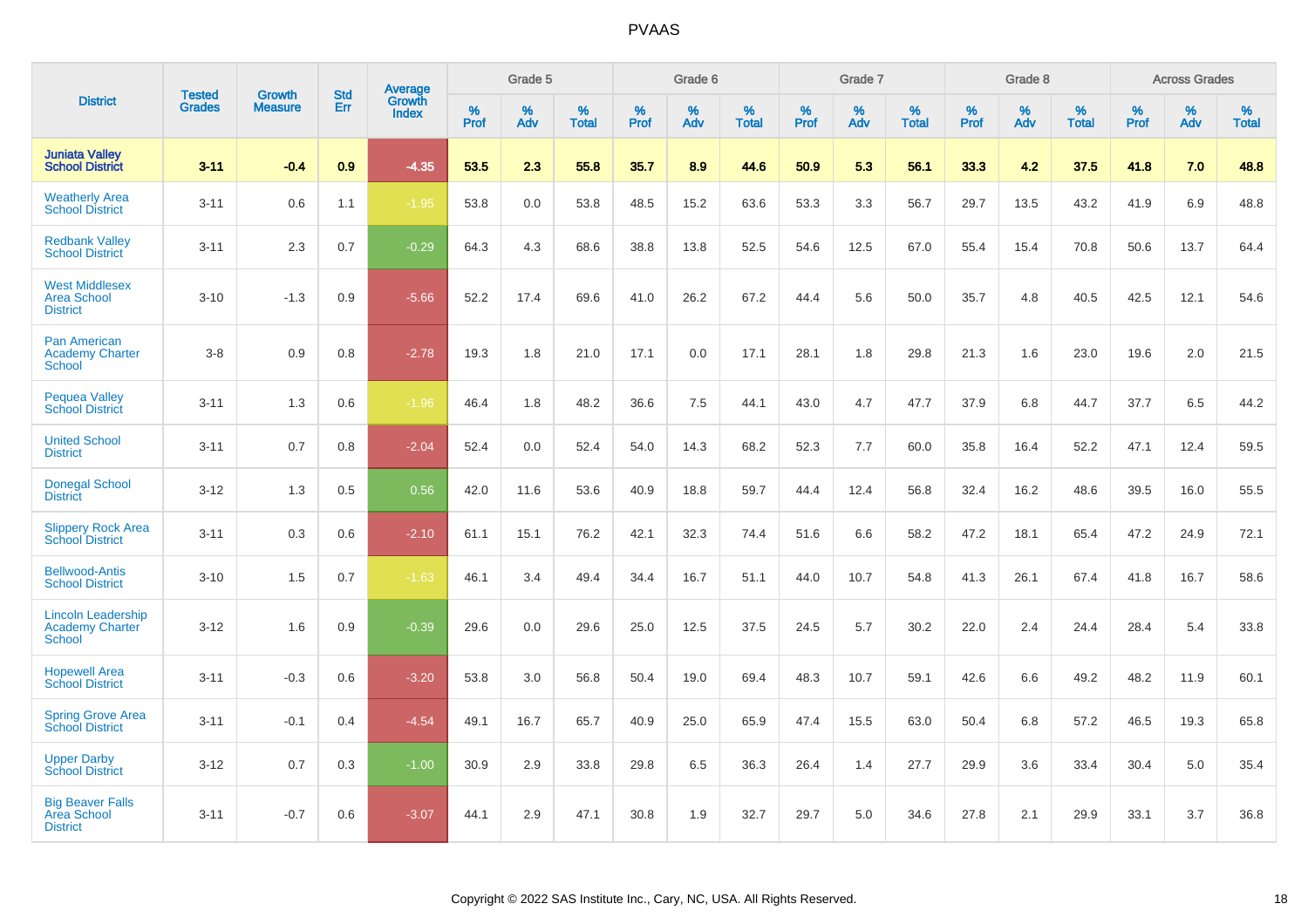|                                                               | <b>Tested</b> |                                 | <b>Std</b> | Average                |              | Grade 5  |                   |           | Grade 6  |                   |           | Grade 7  |                   |              | Grade 8  |                   |              | <b>Across Grades</b> |                   |
|---------------------------------------------------------------|---------------|---------------------------------|------------|------------------------|--------------|----------|-------------------|-----------|----------|-------------------|-----------|----------|-------------------|--------------|----------|-------------------|--------------|----------------------|-------------------|
| <b>District</b>                                               | <b>Grades</b> | <b>Growth</b><br><b>Measure</b> | Err        | Growth<br><b>Index</b> | $\%$<br>Prof | %<br>Adv | %<br><b>Total</b> | %<br>Prof | %<br>Adv | %<br><b>Total</b> | %<br>Prof | %<br>Adv | %<br><b>Total</b> | $\%$<br>Prof | %<br>Adv | %<br><b>Total</b> | $\%$<br>Prof | %<br>Adv             | %<br><b>Total</b> |
| <b>Juniata Valley</b><br><b>School District</b>               | $3 - 11$      | $-0.4$                          | 0.9        | $-4.35$                | 53.5         | 2.3      | 55.8              | 35.7      | 8.9      | 44.6              | 50.9      | 5.3      | 56.1              | 33.3         | 4.2      | 37.5              | 41.8         | 7.0                  | 48.8              |
| Mechanicsburg<br><b>Area School</b><br><b>District</b>        | $3 - 11$      | 0.3                             | 0.4        | $-2.81$                | 48.1         | 12.0     | 60.1              | 45.6      | 16.3     | 61.9              | 46.2      | 12.4     | 58.6              | 52.3         | 8.7      | 61.0              | 46.4         | 13.9                 | 60.2              |
| <b>William Penn</b><br><b>School District</b>                 | $3 - 12$      | 1.4                             | 0.5        | 0.26                   | 24.0         | 0.5      | 24.5              | 31.6      | 2.8      | 34.5              | 30.8      | 0.6      | 31.4              | 21.8         | 2.4      | 24.2              | 26.1         | 2.5                  | 28.6              |
| <b>North Pocono</b><br><b>School District</b>                 | $3 - 11$      | 0.3                             | 0.6        | $-2.05$                | 55.8         | 8.5      | 64.3              | 57.8      | 12.1     | 69.8              | 61.3      | 16.0     | 77.3              | 48.7         | 12.4     | 61.1              | 54.2         | 17.4                 | 71.6              |
| <b>Bentworth School</b><br><b>District</b>                    | $3 - 11$      | 2.1                             | 0.7        | 1.13                   | 60.3         | 15.4     | 75.6              | 46.1      | 6.7      | 52.8              | 52.5      | 20.0     | 72.5              | 43.3         | 11.9     | 55.2              | 52.1         | 16.1                 | 68.2              |
| <b>Marion Center</b><br><b>Area School</b><br><b>District</b> | $3 - 10$      | 2.0                             | 0.7        | 0.03                   | 52.6         | 10.3     | 62.8              | 45.6      | 22.3     | 68.0              | 52.9      | 5.9      | 58.8              | 49.5         | 7.4      | 56.8              | 49.1         | 13.2                 | 62.3              |
| Selinsgrove Area<br><b>School District</b>                    | $3 - 12$      | $-1.5$                          | 0.5        | $-3.62$                | 51.9         | 4.4      | 56.4              | 46.4      | 19.0     | 65.4              | 39.7      | 16.7     | 56.4              | 47.6         | 12.6     | 60.2              | 44.8         | 15.2                 | 60.0              |
| <b>Montrose Area</b><br><b>School District</b>                | $3 - 10$      | 1.0                             | 0.7        | $-0.88$                | 50.0         | 16.2     | 66.2              | 40.2      | 28.3     | 68.5              | 38.2      | 13.2     | 51.5              | 45.0         | 10.0     | 55.0              | 43.8         | 18.3                 | 62.0              |
| <b>Manchester</b><br><b>Academic Charter</b><br><b>School</b> | $3-8$         | 2.1                             | 1.1        | $-2.61$                | 12.0         | 0.0      | 12.0              | 35.7      | 3.6      | 39.3              | 46.2      | 0.0      | 46.2              | 31.4         | 0.0      | 31.4              | 30.7         | 1.7                  | 32.4              |
| <b>Blue Ridge School</b><br><b>District</b>                   | $3 - 11$      | 2.2                             | 0.8        | $-0.09$                | 42.5         | 8.2      | 50.7              | 46.0      | 8.1      | 54.0              | 50.0      | 16.1     | 66.1              | 47.1         | 8.6      | 55.7              | 45.4         | 10.7                 | 56.1              |
| <b>Northern Cambria</b><br><b>School District</b>             | $3 - 11$      | 1.6                             | 0.8        | $-0.85$                | 40.0         | 5.4      | 45.4              | 33.3      | 7.4      | 40.7              | 53.7      | 5.6      | 59.3              | 47.7         | 4.6      | 52.3              | 42.9         | 6.6                  | 49.4              |
| <b>Scranton School</b><br><b>District</b>                     | $3 - 12$      | $-0.8$                          | 0.5        | $-3.18$                | 35.9         | 1.7      | 37.6              | 29.4      | 4.2      | 33.6              | 24.9      | 2.8      | 27.7              | 26.3         | 5.8      | 32.2              | 29.5         | 4.0                  | 33.5              |
| <b>Mastery Charter</b><br>School - Hardy<br><b>Williams</b>   | $3 - 11$      | 0.9                             | 1.2        | $-1.53$                | 10.3         | 0.0      | 10.3              | 37.8      | 13.5     | 51.4              | 29.2      | 0.0      | 29.2              |              |          |                   | 21.1         | 3.6                  | 24.7              |
| <b>Meyersdale Area</b><br><b>School District</b>              | $3 - 11$      | 2.0                             | 0.8        | $-1.63$                | 51.8         | 13.0     | 64.8              | 55.4      | 12.3     | 67.7              | 62.3      | 1.9      | 64.2              | 54.2         | 5.1      | 59.3              | 52.4         | 10.9                 | 63.3              |
| <b>Cornell School</b><br><b>District</b>                      | $3 - 11$      | $-0.8$                          | 1.1        | $-2.17$                | 36.7         | 0.0      | 36.7              | 34.9      | 7.0      | 41.9              | 35.9      | 0.0      | 35.9              | 24.3         | 2.7      | 27.0              | 32.9         | 6.1                  | 39.0              |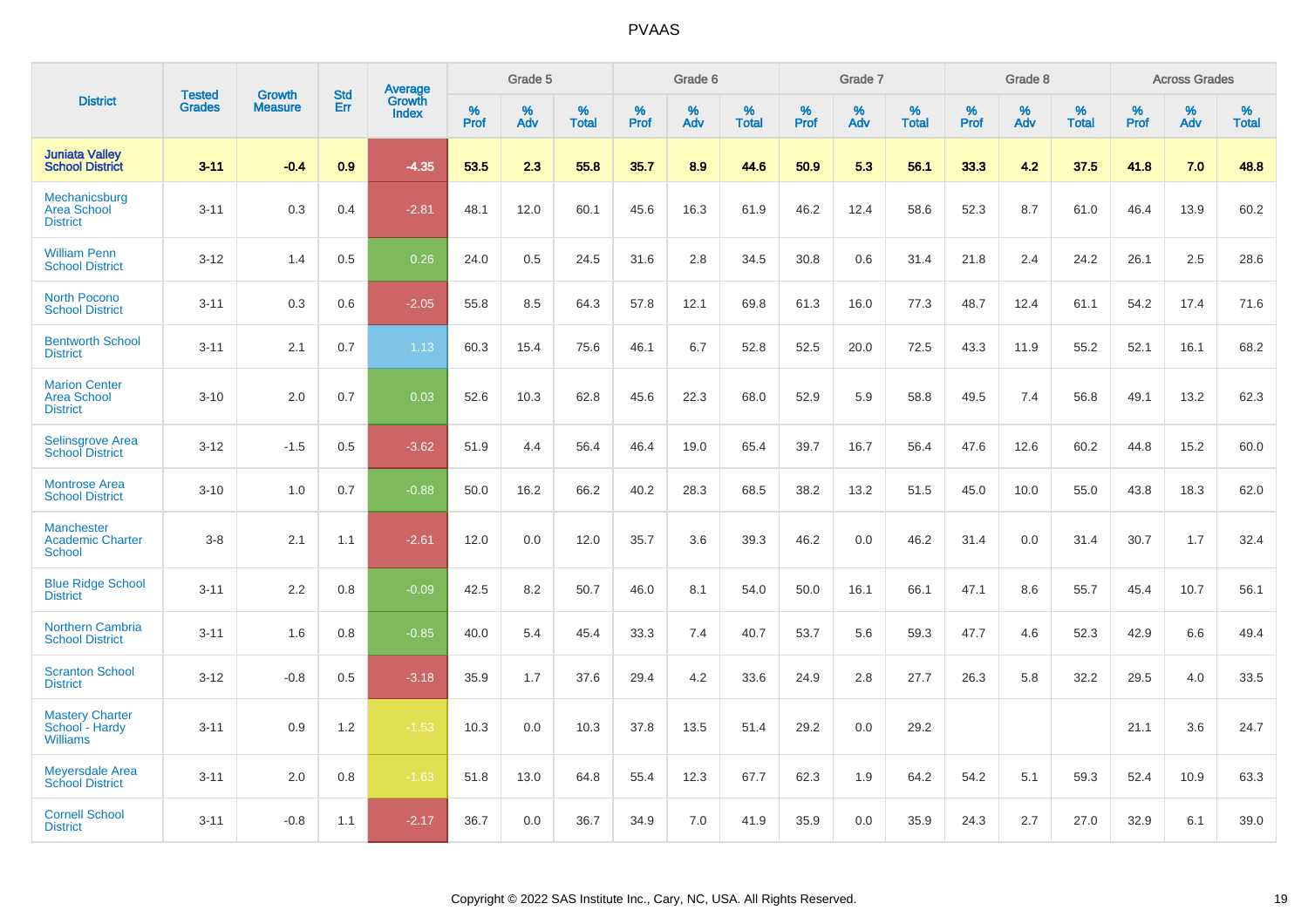|                                                                       |                                |                                 | <b>Std</b> | Average                |              | Grade 5  |                   |           | Grade 6  |                   |           | Grade 7  |                   |           | Grade 8  |                   |              | <b>Across Grades</b> |                   |
|-----------------------------------------------------------------------|--------------------------------|---------------------------------|------------|------------------------|--------------|----------|-------------------|-----------|----------|-------------------|-----------|----------|-------------------|-----------|----------|-------------------|--------------|----------------------|-------------------|
| <b>District</b>                                                       | <b>Tested</b><br><b>Grades</b> | <b>Growth</b><br><b>Measure</b> | Err        | Growth<br><b>Index</b> | $\%$<br>Prof | %<br>Adv | %<br><b>Total</b> | %<br>Prof | %<br>Adv | %<br><b>Total</b> | %<br>Prof | %<br>Adv | %<br><b>Total</b> | %<br>Prof | %<br>Adv | %<br><b>Total</b> | $\%$<br>Prof | %<br>Adv             | %<br><b>Total</b> |
| <b>Juniata Valley</b><br><b>School District</b>                       | $3 - 11$                       | $-0.4$                          | 0.9        | $-4.35$                | 53.5         | 2.3      | 55.8              | 35.7      | 8.9      | 44.6              | 50.9      | 5.3      | 56.1              | 33.3      | 4.2      | 37.5              | 41.8         | 7.0                  | 48.8              |
| <b>Tidioute</b><br>Community<br><b>Charter School</b>                 | $3 - 11$                       | 2.0                             | 1.5        | $-0.21$                | 69.2         | 0.0      | 69.2              | 61.1      | 5.6      | 66.7              | 26.3      | 0.0      | 26.3              | 37.0      | 0.0      | 37.0              | 43.2         | 4.0                  | 47.2              |
| <b>Minersville Area</b><br><b>School District</b>                     | $3 - 11$                       | $-1.1$                          | 0.7        | $-2.58$                | 42.5         | 2.7      | 45.2              | 38.7      | 24.0     | 62.7              | 40.0      | 4.0      | 44.0              | 46.6      | 1.4      | 48.0              | 42.2         | 10.0                 | 52.2              |
| <b>York Academy</b><br><b>Regional Charter</b><br>School              | $3 - 11$                       | 0.3                             | 0.8        | $-2.68$                | 33.3         | 5.0      | 38.3              | 55.9      | 11.9     | 67.8              | 47.3      | 7.3      | 54.6              | 35.1      | 12.3     | 47.4              | 40.8         | 14.1                 | 54.9              |
| <b>MaST Community</b><br><b>Charter School</b>                        | $3 - 10$                       | $-4.3$                          | 0.6        | $-7.34$                | 56.4         | 9.9      | 66.3              | 45.3      | 21.7     | 67.0              | 59.8      | 12.8     | 72.6              | 54.4      | 12.6     | 67.0              | 51.0         | 14.1                 | 65.2              |
| Apollo-Ridge<br><b>School District</b>                                | $3 - 12$                       | $-2.9$                          | 0.7        | $-4.42$                | 45.6         | 1.5      | 47.1              | 25.3      | 9.6      | 34.9              | 34.6      | 0.0      | 34.6              | 42.1      | 5.3      | 47.4              | 38.1         | 6.5                  | 44.6              |
| <b>North Clarion</b><br><b>County School</b><br><b>District</b>       | $3 - 12$                       | 2.6                             | 1.0        | $-0.17$                | 51.1         | 8.9      | 60.0              | 46.3      | 19.5     | 65.8              | 45.2      | 4.8      | 50.0              | 54.6      | 11.4     | 65.9              | 45.1         | 12.2                 | 57.3              |
| <b>Jenkintown School</b><br><b>District</b>                           | $3 - 11$                       | 1.5                             | 1.0        | $-1.16$                | 68.0         | 8.0      | 76.0              | 54.0      | 18.9     | 73.0              | 42.9      | 35.7     | 78.6              | 60.6      | 21.2     | 81.8              | 53.1         | 25.8                 | 78.9              |
| <b>South Middleton</b><br><b>School District</b>                      | $3 - 11$                       | 0.8                             | 0.5        | $-3.53$                | 48.5         | 12.1     | 60.6              | 45.2      | 21.0     | 66.1              | 44.4      | 12.9     | 57.3              | 42.1      | 12.0     | 54.1              | 45.4         | 16.9                 | 62.3              |
| <b>North East School</b><br><b>District</b>                           | $3 - 11$                       | 0.8                             | 0.6        | $-0.63$                | 61.2         | 9.5      | 70.7              | 44.8      | 21.6     | 66.4              | 50.0      | 9.3      | 59.3              | 56.9      | 16.8     | 73.7              | 52.6         | 15.4                 | 68.0              |
| <b>Shenango Area</b><br><b>School District</b>                        | $3 - 11$                       | 1.9                             | 0.7        | $-0.12$                | 46.4         | 19.0     | 65.5              | 37.5      | 25.0     | 62.5              | 45.7      | 9.6      | 55.3              | 41.1      | 18.9     | 60.0              | 42.3         | 18.7                 | 61.1              |
| <b>Indiana Area</b><br><b>School District</b>                         | $3 - 11$                       | 1.1                             | 0.5        | $-0.73$                | 57.2         | 12.8     | 70.0              | 37.5      | 22.5     | 60.0              | 53.6      | 16.6     | 70.2              | 52.0      | 16.3     | 68.4              | 49.3         | 18.5                 | 67.7              |
| <b>Southern Tioga</b><br><b>School District</b>                       | $3 - 11$                       | 1.4                             | 0.6        | $-0.62$                | 38.5         | 4.2      | 42.7              | 39.6      | 14.2     | 53.8              | 44.9      | 3.6      | 48.6              | 37.2      | 8.3      | 45.4              | 38.5         | 7.0                  | 45.6              |
| <b>New Foundations</b><br><b>Charter School</b>                       | $3 - 11$                       | $-0.9$                          | 0.8        | $-1.98$                | 37.0         | 9.3      | 46.3              | 38.1      | 9.5      | 47.6              | 50.8      | 3.3      | 54.1              | 36.1      | 6.0      | 42.2              | 41.1         | 6.7                  | 47.8              |
| <b>Southern</b><br><b>Huntingdon County</b><br><b>School District</b> | $3 - 11$                       | 1.1                             | 0.7        | $-0.83$                | 47.1         | 2.9      | 50.0              | 26.6      | 7.6      | 34.2              | 43.2      | 4.6      | 47.7              | 41.5      | 3.7      | 45.1              | 39.6         | 5.6                  | 45.2              |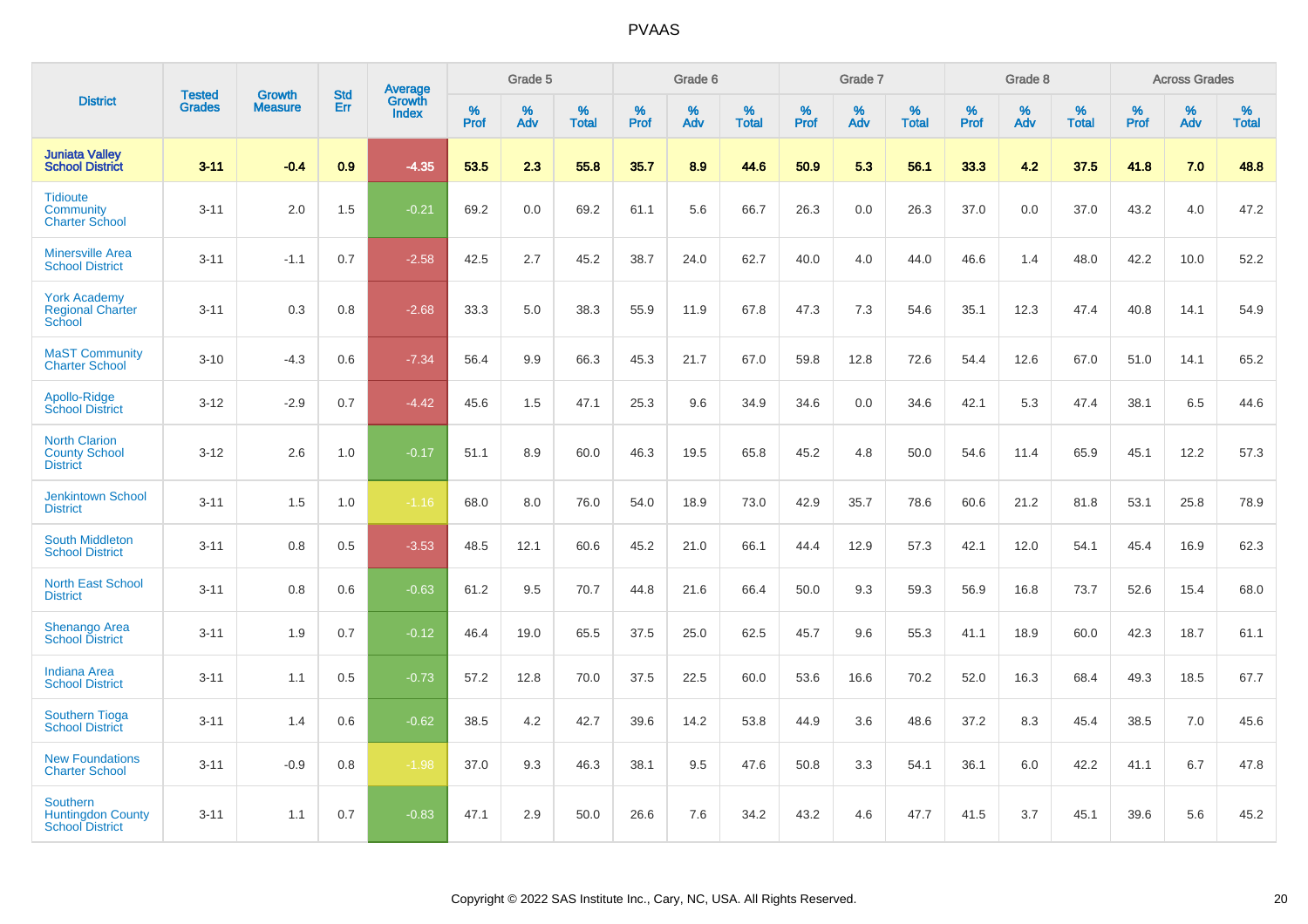|                                                                              |                                |                                 | <b>Std</b> | Average                |           | Grade 5  |                   |           | Grade 6  |                   |           | Grade 7  |                   |           | Grade 8  |                   |           | <b>Across Grades</b> |                   |
|------------------------------------------------------------------------------|--------------------------------|---------------------------------|------------|------------------------|-----------|----------|-------------------|-----------|----------|-------------------|-----------|----------|-------------------|-----------|----------|-------------------|-----------|----------------------|-------------------|
| <b>District</b>                                                              | <b>Tested</b><br><b>Grades</b> | <b>Growth</b><br><b>Measure</b> | Err        | Growth<br><b>Index</b> | %<br>Prof | %<br>Adv | %<br><b>Total</b> | %<br>Prof | %<br>Adv | %<br><b>Total</b> | %<br>Prof | %<br>Adv | %<br><b>Total</b> | %<br>Prof | %<br>Adv | %<br><b>Total</b> | %<br>Prof | %<br>Adv             | %<br><b>Total</b> |
| <b>Juniata Valley</b><br><b>School District</b>                              | $3 - 11$                       | $-0.4$                          | 0.9        | $-4.35$                | 53.5      | 2.3      | 55.8              | 35.7      | 8.9      | 44.6              | 50.9      | 5.3      | 56.1              | 33.3      | 4.2      | 37.5              | 41.8      | 7.0                  | 48.8              |
| <b>Mckeesport Area</b><br><b>School District</b>                             | $3 - 12$                       | 0.3                             | 0.5        | $-3.77$                | 30.5      | 0.6      | 31.1              | 29.1      | 1.3      | 30.4              | 24.1      | 0.0      | 24.1              | 22.6      | 1.0      | 23.7              | 25.9      | 2.4                  | 28.3              |
| <b>Everett Area</b><br><b>School District</b>                                | $3 - 11$                       | $-0.2$                          | 0.7        | $-3.44$                | 41.4      | 9.2      | 50.6              | 34.9      | 11.6     | 46.5              | 47.5      | 5.9      | 53.5              | 37.3      | 9.3      | 46.7              | 40.8      | 11.4                 | 52.2              |
| <b>Young Scholars Of</b><br>Western<br>Pennsylvania<br><b>Charter School</b> | $3-8$                          | 2.0                             | 1.1        | 0.04                   | 27.3      | 9.1      | 36.4              | 40.6      | 6.2      | 46.9              | 32.1      | 3.6      | 35.7              | 43.5      | 8.7      | 52.2              | 31.2      | 9.1                  | 40.3              |
| <b>Propel Charter</b><br>School - East                                       | $3-8$                          | 1.1                             | 1.0        | $-2.14$                | 32.5      | 0.0      | 32.5              | 34.3      | 11.4     | 45.7              | 33.3      | 9.1      | 42.4              | 29.4      | 0.0      | 29.4              | 31.6      | 4.7                  | 36.3              |
| <b>Blue Mountain</b><br><b>School District</b>                               | $3 - 10$                       | 0.0                             | 0.5        | $-2.39$                | 60.1      | 12.0     | 72.2              | 50.9      | 12.4     | 63.3              | 52.0      | 10.1     | 62.0              | 47.3      | 11.5     | 58.8              | 52.0      | 15.0                 | 67.0              |
| <b>Port Allegany</b><br><b>School District</b>                               | $3 - 11$                       | $-1.8$                          | 0.8        | $-3.92$                | 34.3      | 2.9      | 37.1              | 31.9      | 2.9      | 34.8              | 32.9      | 5.7      | 38.6              | 40.3      | 3.2      | 43.6              | 35.0      | 5.9                  | 40.8              |
| <b>Valley View School</b><br><b>District</b>                                 | $3 - 11$                       | 1.0                             | 0.8        | $-2.65$                | 62.4      | 1.8      | 64.2              | 41.4      | 10.3     | 51.7              | 53.7      | 4.9      | 58.5              | 42.6      | 4.9      | 47.5              | 49.9      | 7.2                  | 57.1              |
| <b>Aspira Bilingual</b><br><b>Cyber Charter</b><br>School                    | $3 - 11$                       | 2.8                             | 1.6        | $-0.41$                |           |          |                   | 12.9      | 0.0      | 12.9              | 0.0       | 0.0      | 0.0               | 0.0       | 0.0      | 0.0               | 5.9       | 0.0                  | 5.9               |
| <b>Duquesne City</b><br><b>School District</b>                               | $3-8$                          | 3.1                             | 1.4        | 0.73                   | 11.3      | 0.0      | 11.3              | 10.8      | 2.7      | 13.5              |           |          |                   |           |          |                   | 14.8      | 0.6                  | 15.3              |
| North Star School<br><b>District</b>                                         | $3 - 11$                       | $-0.3$                          | 0.7        | $-4.18$                | 44.3      | 3.8      | 48.1              | 35.9      | 17.2     | 53.1              | 44.4      | 8.3      | 52.8              | 49.5      | 17.2     | 66.7              | 44.5      | 15.3                 | 59.8              |
| <b>South Butler</b><br><b>County School</b><br><b>District</b>               | $3 - 10$                       | 1.0                             | 0.5        | $-0.14$                | 59.9      | 14.3     | 74.2              | 50.7      | 14.5     | 65.2              | 44.7      | 11.4     | 56.1              | 53.7      | 13.0     | 66.7              | 50.5      | 17.8                 | 68.3              |
| <b>Albert Gallatin</b><br><b>Area School</b><br><b>District</b>              | $3 - 11$                       | 0.4                             | 0.5        | $-1.30$                | 45.8      | 5.4      | 51.2              | 34.0      | 8.4      | 42.4              | 39.7      | 2.2      | 41.8              | 37.8      | 5.3      | 43.0              | 38.7      | 7.6                  | 46.2              |
| <b>Upper Moreland</b><br><b>Township School</b><br><b>District</b>           | $3 - 11$                       | $-0.3$                          | 0.4        | $-3.84$                | 54.1      | 10.5     | 64.6              | 42.4      | 21.0     | 63.4              | 53.7      | 8.4      | 62.1              | 41.0      | 14.2     | 55.1              | 46.0      | 16.1                 | 62.1              |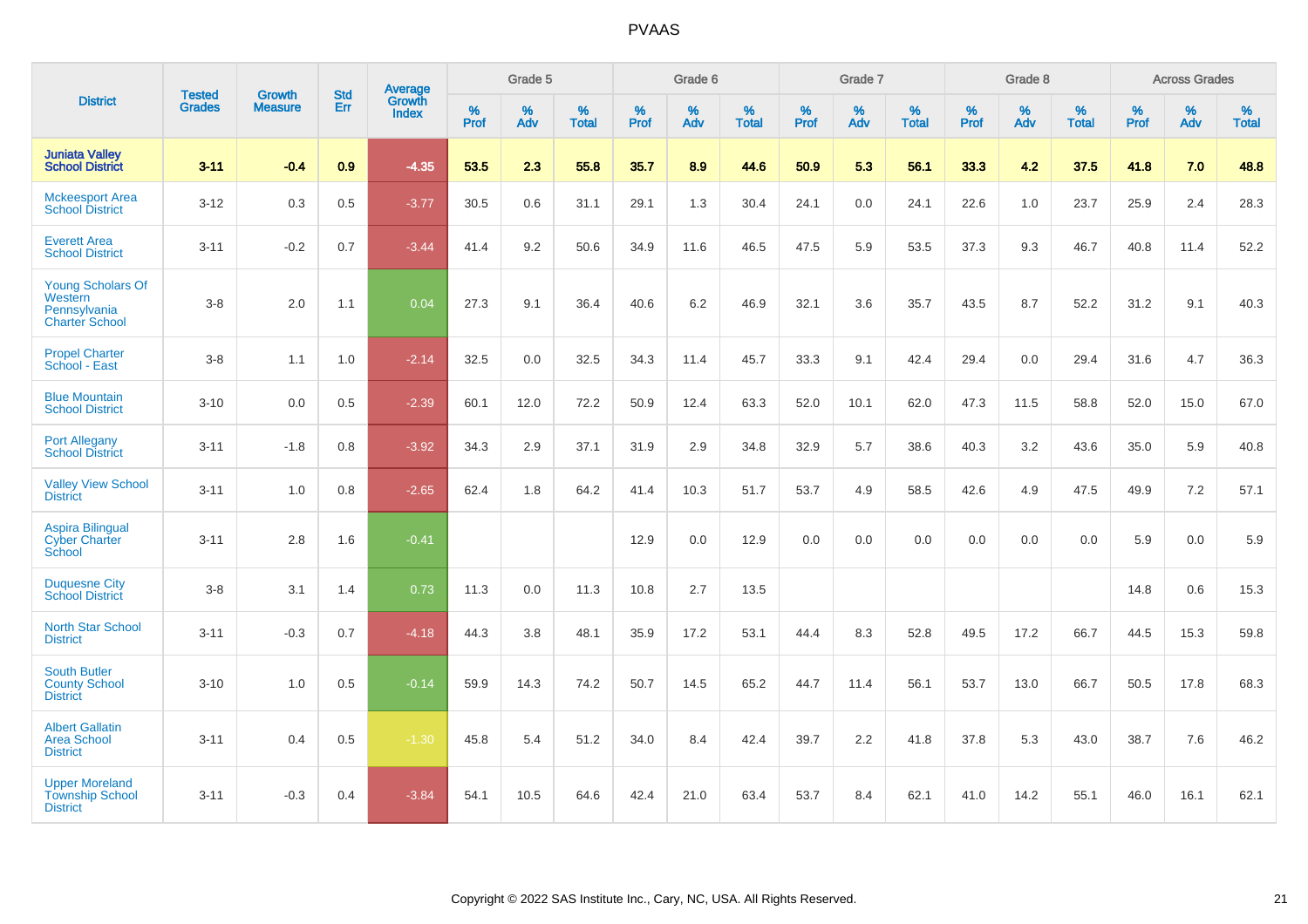|                                                                           |                                |                                 | <b>Std</b> | <b>Average</b>                |           | Grade 5  |                   |           | Grade 6  |                   |           | Grade 7  |                   |           | Grade 8  |                   |           | <b>Across Grades</b> |                   |
|---------------------------------------------------------------------------|--------------------------------|---------------------------------|------------|-------------------------------|-----------|----------|-------------------|-----------|----------|-------------------|-----------|----------|-------------------|-----------|----------|-------------------|-----------|----------------------|-------------------|
| <b>District</b>                                                           | <b>Tested</b><br><b>Grades</b> | <b>Growth</b><br><b>Measure</b> | Err        | <b>Growth</b><br><b>Index</b> | %<br>Prof | %<br>Adv | %<br><b>Total</b> | %<br>Prof | %<br>Adv | %<br><b>Total</b> | %<br>Prof | %<br>Adv | %<br><b>Total</b> | %<br>Prof | %<br>Adv | %<br><b>Total</b> | %<br>Prof | %<br>Adv             | %<br><b>Total</b> |
| <b>Juniata Valley</b><br><b>School District</b>                           | $3 - 11$                       | $-0.4$                          | 0.9        | $-4.35$                       | 53.5      | 2.3      | 55.8              | 35.7      | 8.9      | 44.6              | 50.9      | 5.3      | 56.1              | 33.3      | 4.2      | 37.5              | 41.8      | 7.0                  | 48.8              |
| <b>Clarion Area</b><br><b>School District</b>                             | $3 - 11$                       | 1.1                             | 0.9        | $-1.14$                       | 58.3      | 2.1      | 60.4              | 46.4      | 7.1      | 53.6              | 44.8      | 4.5      | 49.2              | 39.0      | 11.9     | 50.8              | 45.1      | 10.1                 | 55.2              |
| <b>Warren County</b><br><b>School District</b>                            | $3 - 11$                       | $0.2\,$                         | 0.4        | $-1.64$                       | 38.6      | 4.0      | 42.5              | 41.0      | 8.0      | 49.0              | 33.4      | 4.1      | 37.5              | 43.1      | 4.7      | 47.8              | 38.0      | 6.9                  | 44.8              |
| <b>Palisades School</b><br><b>District</b>                                | $3 - 11$                       | 0.4                             | 0.6        | $-3.48$                       | 53.1      | 13.5     | 66.7              | 48.5      | 19.2     | 67.7              | 60.2      | 10.7     | 70.9              | 43.2      | 9.1      | 52.3              | 48.5      | 17.4                 | 65.9              |
| <b>Premier Arts And</b><br><b>Science Charter</b><br><b>School</b>        | $3-5$                          | 5.2                             | 2.1        | 2.52                          | 16.7      | 0.0      | 16.7              |           |          |                   |           |          |                   |           |          |                   | 14.2      | 1.9                  | 16.0              |
| <b>Interboro School</b><br><b>District</b>                                | $3 - 12$                       | 0.3                             | 0.4        | $-2.03$                       | 42.9      | 4.5      | 47.3              | 40.0      | 11.7     | 51.7              | 44.0      | 8.7      | 52.7              | 44.2      | 7.4      | 51.6              | 41.8      | 8.7                  | 50.4              |
| <b>Gateway School</b><br><b>District</b>                                  | $3 - 11$                       | $-1.0$                          | 0.4        | $-5.60$                       | 48.9      | 5.6      | 54.5              | 42.7      | 10.8     | 53.5              | 49.3      | 10.8     | 60.1              | 43.7      | 14.0     | 57.7              | 45.5      | 12.1                 | 57.7              |
| <b>Dallastown Area</b><br><b>School District</b>                          | $3 - 11$                       | $-2.2$                          | 0.3        | $-6.90$                       | 53.1      | 7.2      | 60.3              | 44.3      | 30.9     | 75.1              | 45.3      | 9.3      | 54.7              | 43.8      | 11.1     | 54.9              | 44.8      | 19.1                 | 63.9              |
| <b>Saint Marys Area</b><br><b>School District</b>                         | $3 - 11$                       | $-1.5$                          | 0.6        | $-3.55$                       | 48.7      | 2.6      | 51.3              | 42.7      | 13.7     | 56.4              | 40.8      | 7.7      | 48.5              | 46.4      | 8.0      | 54.3              | 44.6      | 11.0                 | 55.6              |
| <b>Lebanon School</b><br><b>District</b>                                  | $3 - 11$                       | $-0.4$                          | 0.4        | $-2.17$                       | 29.4      | 2.5      | 31.9              | 21.7      | 5.5      | 27.2              | 20.0      | 2.5      | 22.5              | 21.9      | 1.2      | 23.0              | 25.5      | 3.4                  | 28.8              |
| <b>Southwest</b><br>Leadership<br><b>Academy Charter</b><br><b>School</b> | $3 - 8$                        | 0.2                             | 1.1        | $-5.76$                       | 9.1       | 0.0      | 9.1               | 16.1      | 6.4      | 22.6              | 15.8      | 2.6      | 18.4              | 20.8      | 0.0      | 20.8              | 19.0      | 3.3                  | 22.3              |
| <b>Chester-Upland</b><br><b>School District</b>                           | $3 - 11$                       | 0.8                             | 0.8        | $-1.40$                       | 15.4      | 0.0      | 15.4              | 18.2      | 2.6      | 20.8              | 12.4      | 0.0      | 12.4              | 9.8       | 0.0      | 9.8               | 15.6      | 1.0                  | 16.6              |
| Penn Cambria<br><b>School District</b>                                    | $3 - 11$                       | $-0.4$                          | 0.6        | $-3.40$                       | 56.8      | 0.9      | 57.7              | 46.5      | 7.1      | 53.5              | 58.1      | 7.7      | 65.8              | 52.3      | 7.8      | 60.2              | 48.8      | 9.2                  | 58.0              |
| <b>Farrell Area School</b><br><b>District</b>                             | $3 - 11$                       | 1.3                             | 1.0        | $-0.92$                       | 26.7      | 0.0      | 26.7              | 31.7      | 2.4      | 34.2              | 20.4      | 0.0      | 20.4              | 28.2      | 0.0      | 28.2              | 25.9      | 2.3                  | 28.2              |
| <b>Greater Latrobe</b><br><b>School District</b>                          | $3 - 11$                       | $-3.1$                          | 0.4        | $-8.08$                       | 55.6      | 5.8      | 61.4              | 42.2      | 21.1     | 63.2              | 49.0      | 10.1     | 59.1              | 46.2      | 20.0     | 66.2              | 46.9      | 15.6                 | 62.5              |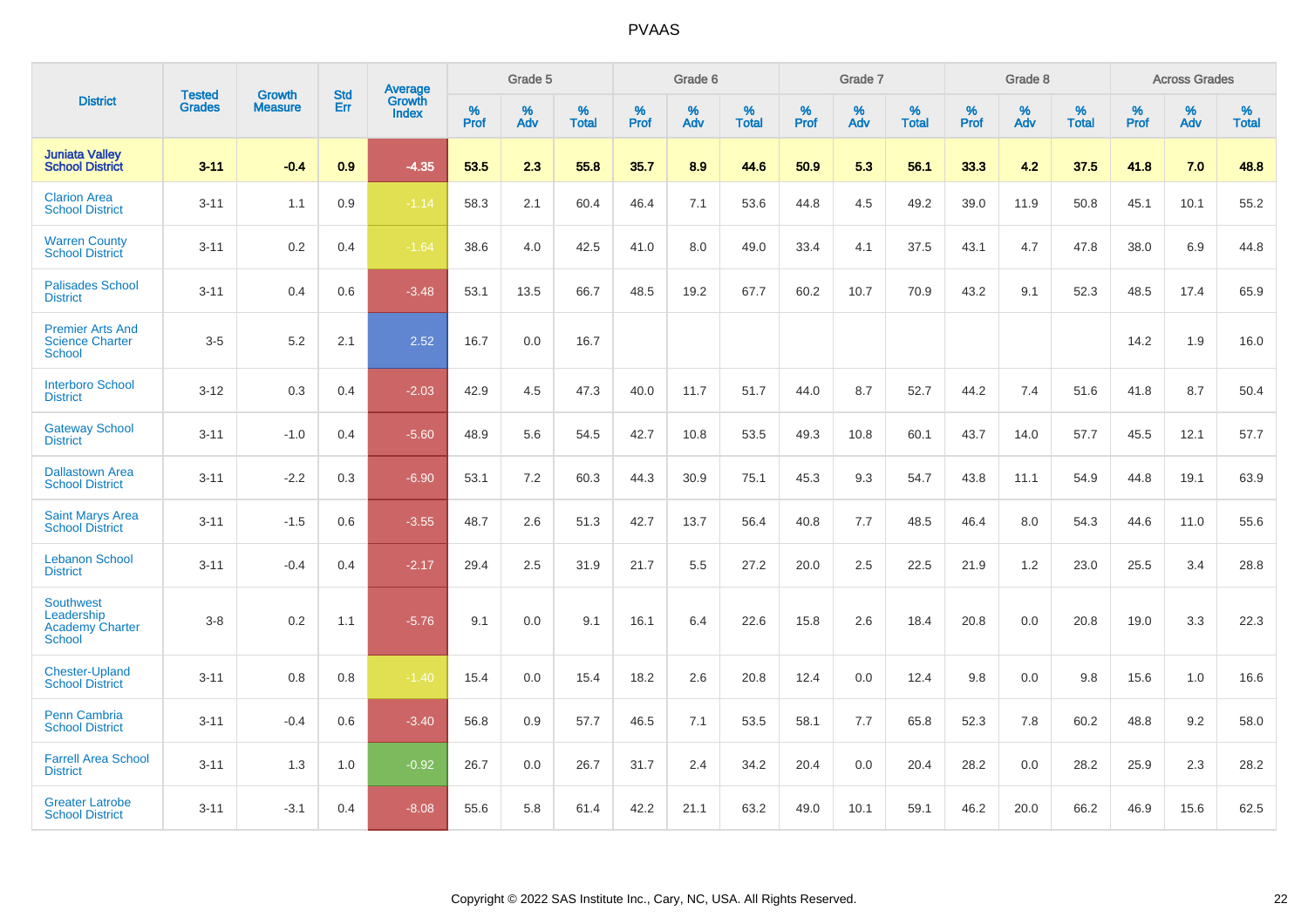|                                                                                |                                |                                 | <b>Std</b> | Average                |                     | Grade 5     |                   |              | Grade 6  |                      |              | Grade 7  |                      |              | Grade 8  |                   |              | <b>Across Grades</b> |            |
|--------------------------------------------------------------------------------|--------------------------------|---------------------------------|------------|------------------------|---------------------|-------------|-------------------|--------------|----------|----------------------|--------------|----------|----------------------|--------------|----------|-------------------|--------------|----------------------|------------|
| <b>District</b>                                                                | <b>Tested</b><br><b>Grades</b> | <b>Growth</b><br><b>Measure</b> | Err        | Growth<br><b>Index</b> | $\%$<br><b>Prof</b> | $\%$<br>Adv | %<br><b>Total</b> | $\%$<br>Prof | %<br>Adv | $\%$<br><b>Total</b> | $\%$<br>Prof | %<br>Adv | $\%$<br><b>Total</b> | $\%$<br>Prof | %<br>Adv | %<br><b>Total</b> | $\%$<br>Prof | %<br>Adv             | %<br>Total |
| <b>Juniata Valley</b><br><b>School District</b>                                | $3 - 11$                       | $-0.4$                          | 0.9        | $-4.35$                | 53.5                | 2.3         | 55.8              | 35.7         | 8.9      | 44.6                 | 50.9         | 5.3      | 56.1                 | 33.3         | 4.2      | 37.5              | 41.8         | 7.0                  | 48.8       |
| <b>Seven Generations</b><br><b>Charter School</b>                              | $3-5$                          | 5.1                             | 2.1        | 2.46                   | 62.2                | 2.7         | 64.9              |              |          |                      |              |          |                      |              |          |                   | 48.0         | 8.8                  | 56.8       |
| Northwood<br><b>Academy Charter</b><br><b>School</b>                           | $3-8$                          | $-0.1$                          | 0.7        | $-3.80$                | 23.4                | 1.3         | 24.7              | 44.2         | 6.5      | 50.6                 | 37.5         | 5.6      | 43.1                 | 29.6         | 13.0     | 42.6              | 31.0         | 5.4                  | 36.4       |
| Philadelphia City<br><b>School District</b>                                    | $3 - 12$                       | $-0.0$                          | 0.2        | $-2.50$                | 24.2                | 3.5         | 27.7              | 22.9         | 8.1      | 31.0                 | 26.8         | 6.5      | 33.4                 | 22.4         | 4.6      | 27.1              | 23.1         | 6.3                  | 29.4       |
| <b>Mastery Charter</b><br>School - Harrity<br>Campus                           | $3 - 8$                        | 0.5                             | 1.2        | $-2.57$                | 13.6                | 0.0         | 13.6              | 12.8         | 2.1      | 14.9                 | 26.5         | 0.0      | 26.5                 | 11.1         | 7.4      | 18.5              | 18.2         | 2.0                  | 20.2       |
| <b>Middletown Area</b><br><b>School District</b>                               | $3 - 11$                       | $-0.3$                          | 0.6        | $-2.50$                | 40.9                | 6.3         | 47.2              | 28.7         | 7.0      | 35.7                 | 43.8         | 5.6      | 49.3                 | 38.5         | 3.8      | 42.3              | 37.8         | 8.2                  | 46.0       |
| <b>Allegheny-Clarion</b><br><b>Valley School</b><br><b>District</b>            | $3 - 10$                       | 2.1                             | 1.0        | 0.11                   | 42.5                | 5.0         | 47.5              | 42.1         | 15.8     | 57.9                 | 43.9         | 2.4      | 46.3                 | 40.0         | 0.0      | 40.0              | 40.9         | 9.1                  | 50.0       |
| Eastern Lebanon<br><b>County School</b><br><b>District</b>                     | $3 - 11$                       | $-0.3$                          | 0.5        | $-4.72$                | 48.9                | 2.8         | 51.7              | 42.0         | 9.1      | 51.1                 | 45.1         | 8.0      | 53.1                 | 29.8         | 7.0      | 36.8              | 42.0         | 9.1                  | 51.0       |
| <b>West Philadelphia</b><br>Achievement<br>Charter<br><b>Elementary School</b> | $3-5$                          | 3.8                             | 1.6        | 2.40                   | 21.0                | 0.0         | 21.0              |              |          |                      |              |          |                      |              |          |                   | 18.1         | 1.5                  | 19.6       |
| <b>Southeast Delco</b><br><b>School District</b>                               | $3 - 10$                       | $-0.6$                          | 0.6        | $-3.13$                | 28.6                | 0.0         | 28.6              | 30.4         | 1.8      | 32.1                 | 29.2         | 1.5      | 30.8                 | 34.4         | 3.8      | 38.2              | 28.9         | 2.4                  | 31.3       |
| <b>Union City Area</b><br><b>School District</b>                               | $3 - 12$                       | 0.2                             | 0.7        | $-1.85$                | 34.8                | 1.4         | 36.2              | 35.5         | 16.1     | 51.6                 | 44.7         | 10.5     | 55.3                 | 42.2         | 8.9      | 51.1              | 39.0         | 12.5                 | 51.5       |
| <b>Conewago Valley</b><br><b>School District</b>                               | $3 - 12$                       | 0.7                             | 0.4        | $-2.40$                | 52.1                | 3.4         | 55.5              | 44.7         | 14.0     | 58.7                 | 46.4         | 8.8      | 55.2                 | 46.8         | 5.7      | 52.5              | 46.9         | 10.0                 | 56.9       |
| <b>Haverford</b><br><b>Township School</b><br><b>District</b>                  | $3 - 11$                       | 0.2                             | 0.3        | $-2.60$                | 55.4                | 23.8        | 79.2              | 51.1         | 27.6     | 78.7                 | 55.0         | 18.3     | 73.3                 | 44.5         | 32.3     | 76.7              | 49.2         | 29.5                 | 78.6       |
| <b>Mastery Charter</b><br>School - Pickett<br>Campus                           | $6 - 10$                       | 1.6                             | 1.1        | $-0.80$                |                     |             |                   | 4.9          | 0.0      | 4.9                  | 15.4         | 0.0      | 15.4                 | 8.8          | 2.9      | 11.8              | 9.6          | 0.9                  | 10.5       |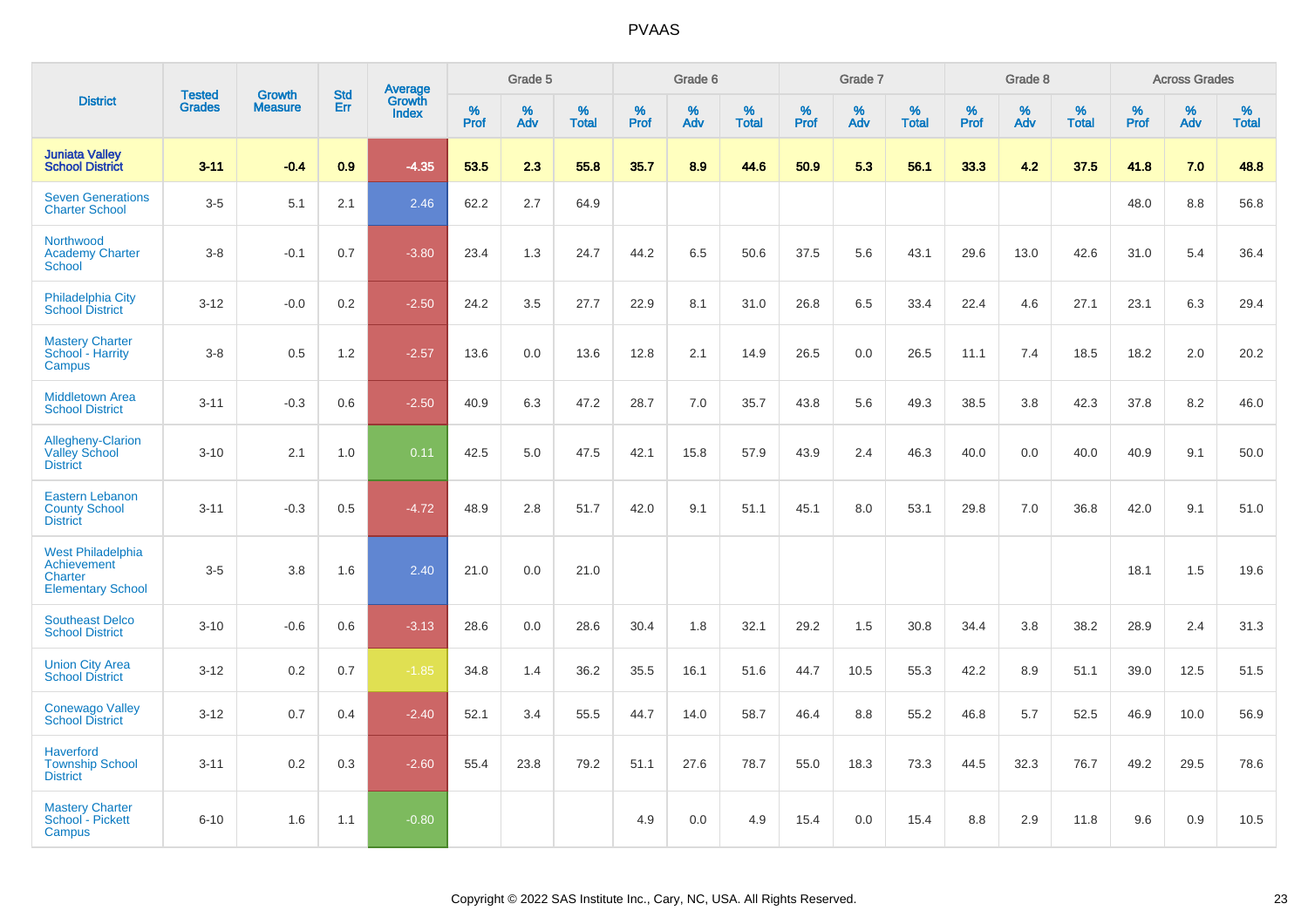|                                                                     | <b>Tested</b> | <b>Growth</b>  | <b>Std</b> | <b>Average</b>         |           | Grade 5  |                   |           | Grade 6  |                   |           | Grade 7  |                   |           | Grade 8  |                   |           | <b>Across Grades</b> |                   |
|---------------------------------------------------------------------|---------------|----------------|------------|------------------------|-----------|----------|-------------------|-----------|----------|-------------------|-----------|----------|-------------------|-----------|----------|-------------------|-----------|----------------------|-------------------|
| <b>District</b>                                                     | <b>Grades</b> | <b>Measure</b> | Err        | Growth<br><b>Index</b> | %<br>Prof | %<br>Adv | %<br><b>Total</b> | %<br>Prof | %<br>Adv | %<br><b>Total</b> | %<br>Prof | %<br>Adv | %<br><b>Total</b> | %<br>Prof | %<br>Adv | %<br><b>Total</b> | %<br>Prof | %<br>Adv             | %<br><b>Total</b> |
| <b>Juniata Valley</b><br><b>School District</b>                     | $3 - 11$      | $-0.4$         | 0.9        | $-4.35$                | 53.5      | 2.3      | 55.8              | 35.7      | 8.9      | 44.6              | 50.9      | 5.3      | 56.1              | 33.3      | 4.2      | 37.5              | 41.8      | 7.0                  | 48.8              |
| <b>Fort Leboeuf</b><br><b>School District</b>                       | $3 - 11$      | 0.0            | 0.5        | $-2.79$                | 47.7      | 21.9     | 69.7              | 39.4      | 26.8     | 66.2              | 49.2      | 15.1     | 64.2              | 42.1      | 16.6     | 58.6              | 45.4      | 23.3                 | 68.7              |
| <b>Methacton School</b><br><b>District</b>                          | $3 - 11$      | 0.4            | 0.4        | $-4.06$                | 64.7      | 8.3      | 73.0              | 54.9      | 21.0     | 75.9              | 56.6      | 11.2     | 67.8              | 49.7      | 21.0     | 70.7              | 55.3      | 17.3                 | 72.6              |
| <b>Conemaugh Valley</b><br><b>School District</b>                   | $3 - 12$      | 0.5            | 0.9        | $-1.99$                | 52.9      | 3.9      | 56.9              | 30.0      | 30.0     | 60.0              | 44.2      | 5.8      | 50.0              | 49.1      | 9.4      | 58.5              | 43.3      | 12.5                 | 55.8              |
| <b>Shamokin Area</b><br><b>School District</b>                      | $3 - 11$      | 1.2            | 0.5        | $-1.27$                | 42.9      | 2.1      | 45.0              | 32.6      | 9.4      | 42.0              | 44.0      | 1.5      | 45.5              | 31.3      | 5.5      | 36.8              | 34.3      | 5.8                  | 40.1              |
| Penn-Trafford<br><b>School District</b>                             | $3 - 11$      | 0.1            | 0.4        | $-2.24$                | 59.8      | 20.9     | 80.7              | 45.7      | 34.7     | 80.4              | 56.2      | 23.2     | 79.4              | 54.3      | 14.9     | 69.1              | 51.0      | 27.6                 | 78.6              |
| Aliquippa School<br><b>District</b>                                 | $3 - 11$      | $-0.6$         | 0.8        | $-1.85$                | 14.7      | 0.0      | 14.7              | 12.5      | 3.1      | 15.6              | 27.4      | 2.7      | 30.1              | 14.1      | 0.0      | 14.1              | 16.7      | 1.0                  | 17.7              |
| <b>Mastery Charter</b><br>School-Cleveland<br>Elementary            | $3-8$         | 2.7            | 1.3        | 0.20                   | 25.0      | 7.1      | 32.1              | 23.5      | 0.0      | 23.5              | 24.1      | 3.4      | 27.6              | 21.7      | 0.0      | 21.7              | 18.8      | 1.9                  | 20.6              |
| <b>Newport School</b><br><b>District</b>                            | $3 - 12$      | $-0.1$         | 0.8        | $-1.60$                | 42.2      | 11.1     | 53.3              | 44.4      | 11.1     | 55.6              | 41.3      | 1.6      | 42.9              | 43.8      | 7.8      | 51.6              | 40.2      | 8.8                  | 48.9              |
| <b>Central Bucks</b><br><b>School District</b>                      | $3 - 11$      | $-1.3$         | 0.2        | $-11.77$               | 57.2      | 12.0     | 69.2              | 48.3      | 28.7     | 76.9              | 54.3      | 16.8     | 71.0              | 51.5      | 17.5     | 69.0              | 51.5      | 19.8                 | 71.4              |
| <b>General Mclane</b><br><b>School District</b>                     | $3 - 11$      | 0.2            | 0.5        | $-1.05$                | 57.7      | 8.0      | 65.8              | 45.4      | 23.3     | 68.7              | 50.3      | 15.6     | 66.0              | 44.9      | 12.2     | 57.0              | 49.9      | 16.3                 | 66.2              |
| <b>Deer Lakes School</b><br><b>District</b>                         | $3 - 11$      | $-0.4$         | 0.6        | $-2.21$                | 52.0      | 5.5      | 57.5              | 47.2      | 22.0     | 69.1              | 42.4      | 10.6     | 53.0              | 44.7      | 10.7     | 55.3              | 45.1      | 14.9                 | 60.0              |
| <b>Lindley Academy</b><br><b>Charter School At</b><br><b>Birney</b> | $3-8$         | 1.0            | 0.7        | $-1.02$                | 8.9       | 0.0      | 8.9               | 24.0      | 2.5      | 26.6              | 20.6      | 3.2      | 23.8              | 19.4      | 4.8      | 24.2              | 19.6      | 2.3                  | 21.9              |
| <b>West Oak Lane</b><br><b>Charter School</b>                       | $3-8$         | 0.8            | 0.7        | $-1.30$                | 29.9      | 0.0      | 29.9              | 26.5      | 2.9      | 29.4              | 35.1      | 6.8      | 41.9              | 41.5      | 4.6      | 46.2              | 31.4      | 4.3                  | 35.8              |
| Antonia Pantoja<br>Community<br><b>Charter School</b>               | $3-8$         | 0.5            | 0.9        | $-2.57$                | 20.9      | 1.5      | 22.4              | 32.3      | 6.4      | 38.7              | 37.0      | 2.2      | 39.1              | 35.1      | 8.1      | 43.2              | 25.4      | 3.3                  | 28.7              |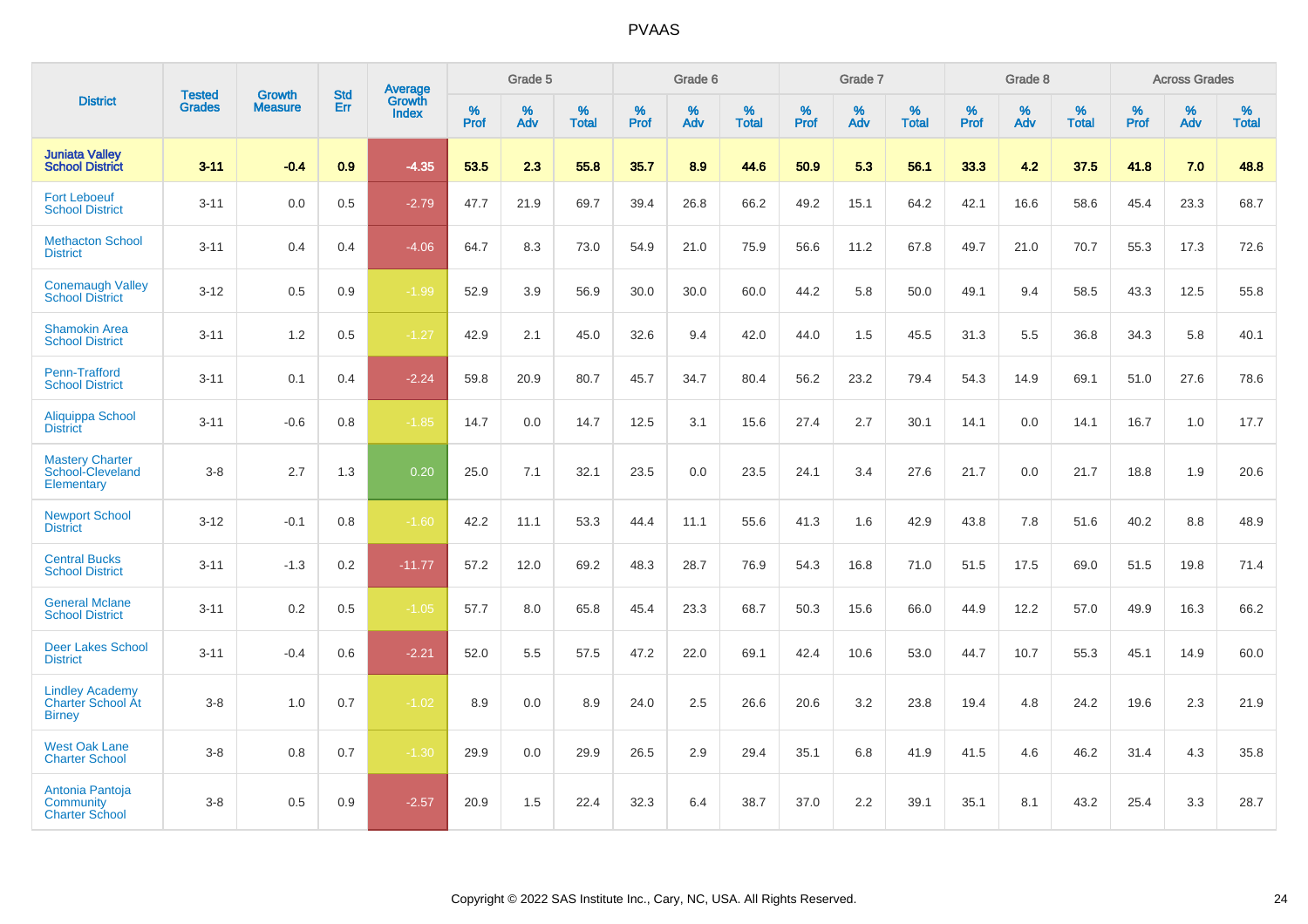|                                                               | <b>Tested</b> | <b>Growth</b>  | <b>Std</b> | Average                |                     | Grade 5     |                   |                     | Grade 6  |                   |                     | Grade 7  |                   |              | Grade 8  |                   |                     | <b>Across Grades</b> |                   |
|---------------------------------------------------------------|---------------|----------------|------------|------------------------|---------------------|-------------|-------------------|---------------------|----------|-------------------|---------------------|----------|-------------------|--------------|----------|-------------------|---------------------|----------------------|-------------------|
| <b>District</b>                                               | <b>Grades</b> | <b>Measure</b> | Err        | Growth<br><b>Index</b> | $\%$<br><b>Prof</b> | $\%$<br>Adv | %<br><b>Total</b> | $\%$<br><b>Prof</b> | %<br>Adv | %<br><b>Total</b> | $\%$<br><b>Prof</b> | %<br>Adv | %<br><b>Total</b> | $\%$<br>Prof | %<br>Adv | %<br><b>Total</b> | $\%$<br><b>Prof</b> | %<br>Adv             | %<br><b>Total</b> |
| <b>Juniata Valley</b><br><b>School District</b>               | $3 - 11$      | $-0.4$         | 0.9        | $-4.35$                | 53.5                | 2.3         | 55.8              | 35.7                | 8.9      | 44.6              | 50.9                | 5.3      | 56.1              | 33.3         | 4.2      | 37.5              | 41.8                | 7.0                  | 48.8              |
| <b>Franklin Area</b><br><b>School District</b>                | $3 - 11$      | 0.3            | 0.6        | $-3.37$                | 47.7                | 1.5         | 49.2              | 41.7                | 12.6     | 54.3              | 36.6                | 4.9      | 41.5              | 43.0         | 5.9      | 48.9              | 40.2                | 6.2                  | 46.4              |
| <b>Conrad Weiser</b><br>Area School<br><b>District</b>        | $3 - 11$      | $-2.3$         | 0.5        | $-7.32$                | 44.8                | 0.6         | 45.4              | 40.0                | 8.7      | 48.7              | 26.2                | 2.7      | 28.9              | 30.0         | 3.4      | 33.5              | 36.9                | 6.7                  | 43.7              |
| <b>Hope For</b><br><b>Hyndman Charter</b><br>School           | $3 - 11$      | 4.1            | 1.9        | 0.17                   |                     |             |                   | 12.5                | 6.2      | 18.8              | 41.7                | 8.3      | 50.0              | 37.5         | 0.0      | 37.5              | 27.4                | 6.0                  | 33.3              |
| Leechburg Area<br><b>School District</b>                      | $3 - 11$      | $-2.3$         | 0.9        | $-3.53$                | 46.7                | 2.2         | 48.9              | 29.7                | 2.7      | 32.4              | 42.9                | 0.0      | 42.9              | 51.2         | 11.6     | 62.8              | 45.8                | 7.9                  | 53.8              |
| <b>Carlynton School</b><br><b>District</b>                    | $3 - 11$      | 0.0            | 0.7        | $-1.38$                | 50.5                | 6.4         | 57.0              | 47.1                | 18.8     | 65.9              | 30.8                | 7.5      | 38.3              | 40.8         | 7.9      | 48.7              | 41.6                | 11.0                 | 52.7              |
| Gettysburg<br><b>Montessori Charter</b><br>School             | $3-6$         | 2.6            | 2.0        | $-0.30$                | 50.0                | 10.0        | 60.0              | 44.4                | 22.2     | 66.7              |                     |          |                   |              |          |                   | 43.0                | 14.0                 | 57.0              |
| <b>Mastery Charter</b><br>School - Thomas<br>Campus           | $3 - 10$      | 0.4            | 1.0        | $-1.24$                | 29.0                | 0.0         | 29.0              | 17.1                | 0.0      | 17.1              | 20.9                | 2.3      | 23.3              | 28.9         | 0.0      | 28.9              | 24.9                | 2.3                  | 27.2              |
| Wissahickon<br><b>Charter School</b>                          | $3-8$         | $-1.5$         | 0.7        | $-4.94$                | 22.2                | 0.0         | 22.2              | 20.5                | 6.0      | 26.5              | 24.1                | 1.2      | 25.3              | 22.1         | 0.0      | 22.1              | 22.4                | 2.8                  | 25.2              |
| <b>Propel Charter</b><br>School-Northside                     | $3-8$         | $-1.3$         | 1.0        | $-2.83$                | 7.0                 | 0.0         | 7.0               | 14.6                | 0.0      | 14.6              | 5.0                 | 0.0      | 5.0               | 10.0         | 0.0      | 10.0              | 9.0                 | 0.0                  | 9.0               |
| Pocono Mountain<br><b>School District</b>                     | $3 - 12$      | 0.1            | 0.6        | $-1.58$                | 48.0                | 5.4         | 53.5              | 41.8                | 7.9      | 49.7              | 42.1                | 1.8      | 43.9              | 35.6         | 1.9      | 37.5              | 43.4                | 7.1                  | 50.5              |
| <b>Mount Union Area</b><br><b>School District</b>             | $3 - 10$      | 1.4            | 0.7        | 0.55                   | 28.7                | 3.2         | 31.9              | 28.4                | 0.0      | 28.4              | 28.9                | 4.8      | 33.7              | 36.9         | 1.2      | 38.1              | 31.6                | 2.9                  | 34.4              |
| <b>Schuylkill Valley</b><br><b>School District</b>            | $3 - 11$      | 0.6            | 0.6        | $-1.32$                | 53.1                | 3.1         | 56.2              | 44.4                | 16.9     | 61.3              | 42.9                | 7.5      | 50.4              | 45.0         | 6.3      | 51.4              | 45.2                | 10.3                 | 55.6              |
| <b>Salisbury</b><br><b>Township School</b><br><b>District</b> | $3 - 11$      | $-1.7$         | 0.7        | $-5.01$                | 38.3                | 7.4         | 45.7              | 33.0                | 22.0     | 55.0              | 34.8                | 4.4      | 39.1              | 47.1         | 12.6     | 59.8              | 40.0                | 11.6                 | 51.7              |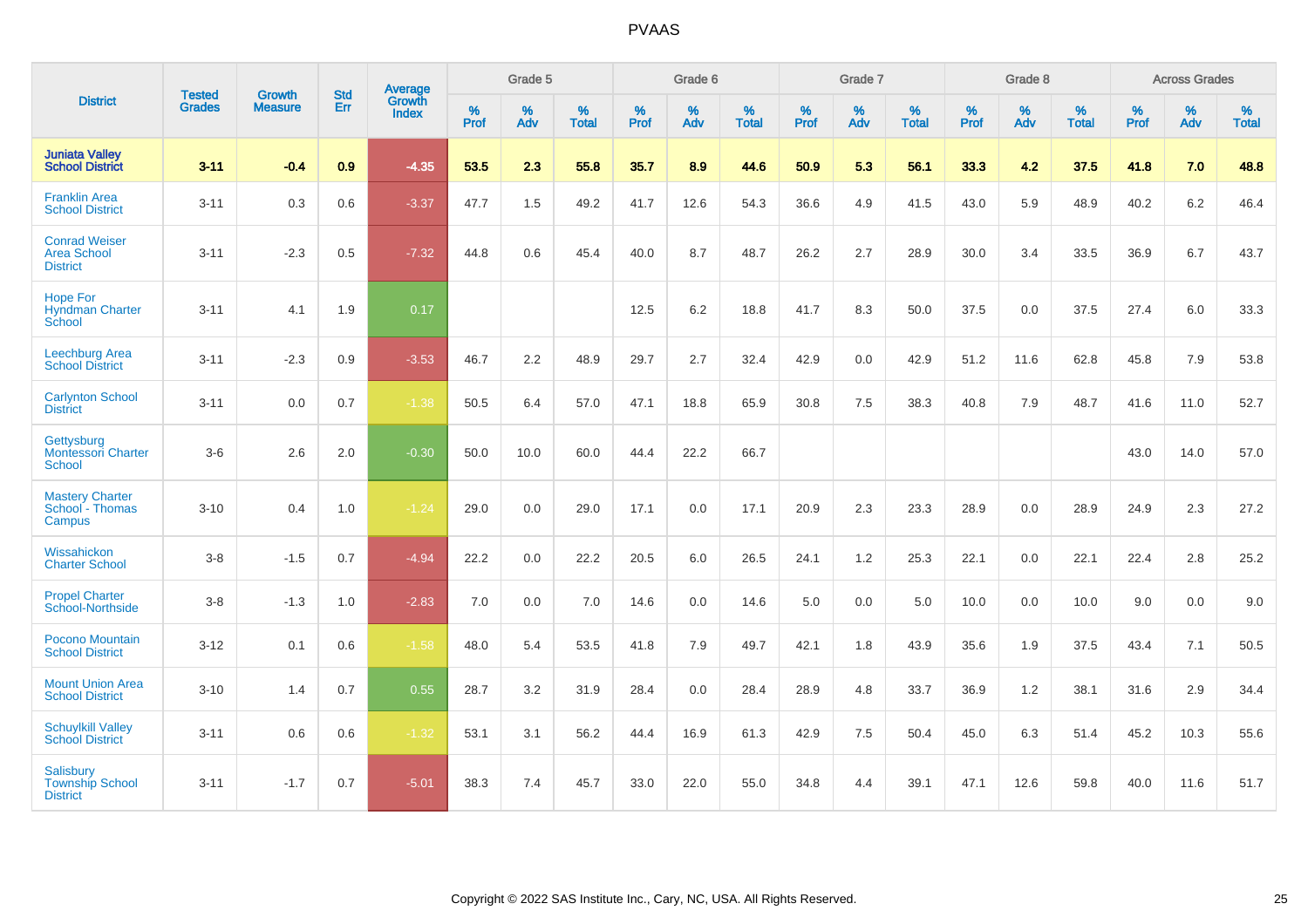|                                                                                     | <b>Tested</b> | <b>Growth</b>  | <b>Std</b> | <b>Average</b>         |           | Grade 5  |                   |           | Grade 6  |                   |           | Grade 7  |                   |           | Grade 8  |                   |           | <b>Across Grades</b> |                   |
|-------------------------------------------------------------------------------------|---------------|----------------|------------|------------------------|-----------|----------|-------------------|-----------|----------|-------------------|-----------|----------|-------------------|-----------|----------|-------------------|-----------|----------------------|-------------------|
| <b>District</b>                                                                     | <b>Grades</b> | <b>Measure</b> | Err        | Growth<br><b>Index</b> | %<br>Prof | %<br>Adv | %<br><b>Total</b> | %<br>Prof | %<br>Adv | %<br><b>Total</b> | %<br>Prof | %<br>Adv | %<br><b>Total</b> | %<br>Prof | %<br>Adv | %<br><b>Total</b> | %<br>Prof | %<br>Adv             | %<br><b>Total</b> |
| <b>Juniata Valley</b><br><b>School District</b>                                     | $3 - 11$      | $-0.4$         | 0.9        | $-4.35$                | 53.5      | 2.3      | 55.8              | 35.7      | 8.9      | 44.6              | 50.9      | 5.3      | 56.1              | 33.3      | 4.2      | 37.5              | 41.8      | 7.0                  | 48.8              |
| <b>Chester Charter</b><br><b>Scholars Academy</b><br><b>Charter School</b>          | $3 - 12$      | 0.0            | 0.9        | $-3.27$                | 17.8      | 0.0      | 17.8              | 31.9      | 4.3      | 36.2              | 37.5      | 4.2      | 41.7              | 16.0      | 0.0      | 16.0              | 23.8      | 1.8                  | 25.6              |
| <b>Green Woods</b><br><b>Charter School</b>                                         | $3-8$         | 1.6            | 0.8        | $-0.37$                | 44.8      | 6.9      | 51.7              | 39.3      | 19.7     | 59.0              | 43.9      | 12.3     | 56.1              | 39.2      | 17.6     | 56.9              | 40.6      | 17.4                 | 58.0              |
| <b>Reynolds School</b><br><b>District</b>                                           | $3 - 10$      | $-4.3$         | 0.8        | $-5.71$                | 46.3      | 0.0      | 46.3              | 44.2      | 1.3      | 45.4              | 35.3      | 7.8      | 43.1              | 47.1      | 8.8      | 55.9              | 41.5      | 4.9                  | 46.4              |
| <b>Mountain View</b><br><b>School District</b>                                      | $3 - 11$      | 1.6            | 0.9        | 0.20                   | 45.0      | 3.3      | 48.3              | 49.0      | 6.1      | 55.1              | 47.2      | 5.7      | 52.8              | 55.0      | 10.0     | 65.0              | 45.1      | 5.6                  | 50.7              |
| <b>Penns Manor Area</b><br><b>School District</b>                                   | $3 - 12$      | 1.6            | 0.8        | $-1.15$                | 49.2      | 1.6      | 50.8              | 30.9      | 3.6      | 34.6              | 38.5      | 3.8      | 42.3              | 30.5      | 11.9     | 42.4              | 40.8      | 6.9                  | 47.8              |
| <b>Schuylkill Haven</b><br><b>Area School</b><br><b>District</b>                    | $3 - 11$      | $-1.4$         | 0.7        | $-4.47$                | 44.6      | 1.2      | 45.8              | 46.9      | 6.2      | 53.1              | 49.5      | 8.6      | 58.1              | 46.0      | 3.4      | 49.4              | 46.4      | 10.0                 | 56.4              |
| <b>Ferndale Area</b><br><b>School District</b>                                      | $3 - 10$      | 1.9            | 1.0        | 0.06                   | 43.2      | 4.6      | 47.7              | 46.3      | 14.6     | 61.0              | 61.5      | 5.1      | 66.7              | 54.4      | 4.4      | 58.7              | 46.1      | 10.6                 | 56.6              |
| <b>Innovative Arts</b><br><b>Academy Charter</b><br><b>School</b>                   | $6 - 11$      | $-2.2$         | 0.9        | $-3.49$                |           |          |                   | 15.4      | 1.9      | 17.3              | 19.1      | 0.0      | 19.1              | 15.4      | 1.1      | 16.5              | 16.6      | 1.0                  | 17.5              |
| <b>Greenville Area</b><br><b>School District</b>                                    | $3 - 11$      | 1.0            | 0.7        | $-0.17$                | 46.7      | 5.6      | 52.2              | 52.5      | 11.2     | 63.8              | 43.8      | 5.7      | 49.5              | 31.2      | 12.5     | 43.8              | 42.0      | 10.1                 | 52.1              |
| <b>Tyrone Area</b><br><b>School District</b>                                        | $3 - 12$      | $-2.0$         | 0.6        | $-6.75$                | 50.4      | 3.0      | 53.3              | 43.4      | 10.1     | 53.5              | 43.8      | 5.0      | 48.8              | 44.7      | 6.1      | 50.9              | 45.2      | 12.0                 | 57.2              |
| The Philadelphia<br>Charter School for<br><b>Arts and Sciences</b><br>at HR Edmunds | $3-8$         | $-1.2$         | 0.7        | $-2.66$                | 11.9      | 2.4      | 14.3              | 18.6      | 0.0      | 18.6              | 17.2      | 0.0      | 17.2              | 24.4      | 0.0      | 24.4              | 16.1      | 0.6                  | 16.7              |
| <b>Oley Valley School</b><br><b>District</b>                                        | $3 - 11$      | $-0.0$         | 0.6        | $-2.17$                | 53.5      | 5.0      | 58.4              | 40.0      | 19.0     | 59.0              | 50.0      | 7.8      | 57.8              | 54.8      | 5.4      | 60.2              | 49.6      | 9.0                  | 58.6              |
| Chambersburg<br><b>Area School</b><br><b>District</b>                               | $3 - 11$      | $-0.2$         | 0.3        | $-2.21$                | 44.0      | 7.0      | 51.0              | 34.1      | 16.0     | 50.1              | 38.2      | 8.2      | 46.5              | 38.7      | 11.2     | 49.9              | 37.5      | 11.0                 | 48.5              |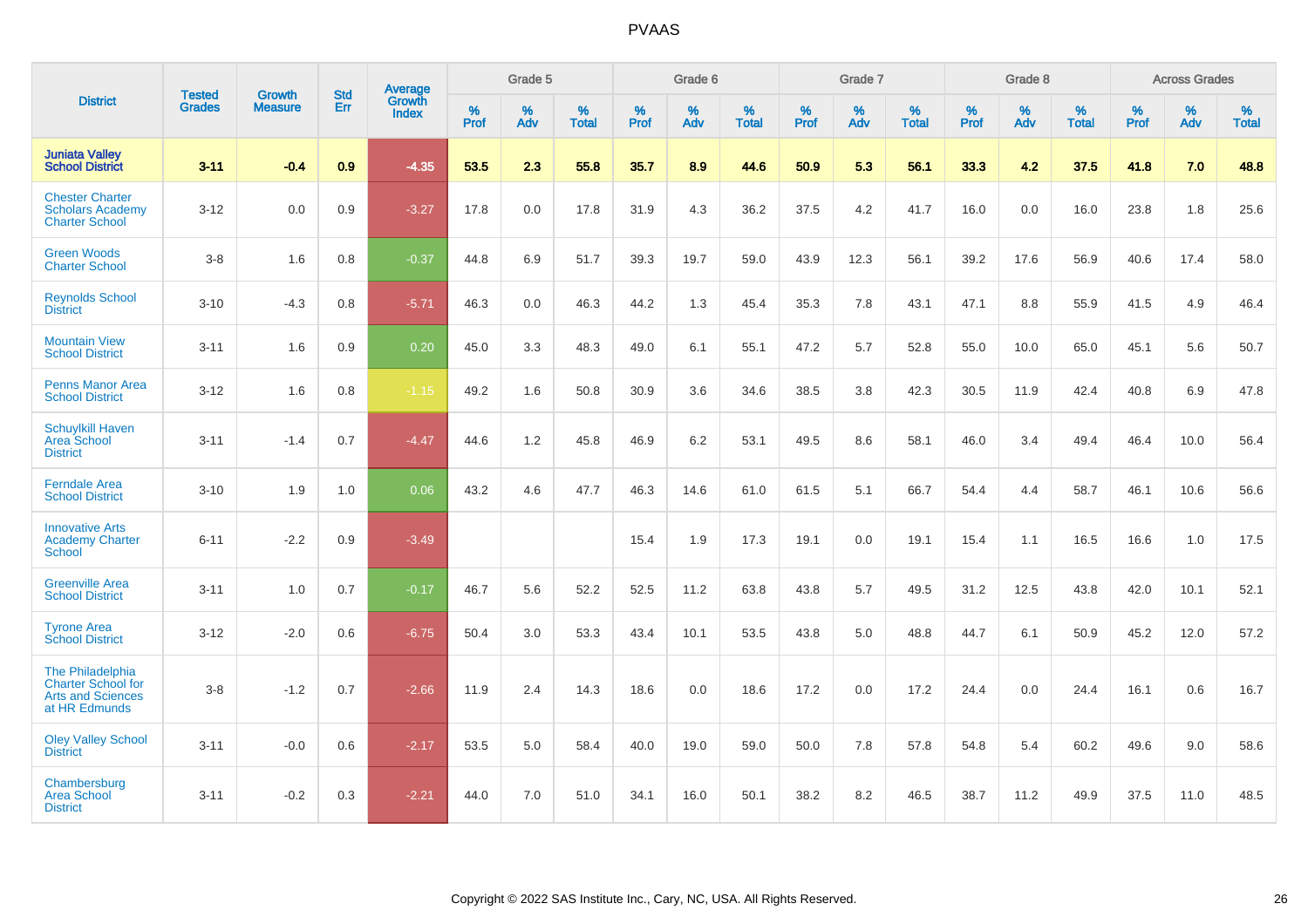|                                                            |                                |                                 | <b>Std</b> | Average         |           | Grade 5  |                      |           | Grade 6  |                   |              | Grade 7  |                   |              | Grade 8  |                   |           | <b>Across Grades</b> |                   |
|------------------------------------------------------------|--------------------------------|---------------------------------|------------|-----------------|-----------|----------|----------------------|-----------|----------|-------------------|--------------|----------|-------------------|--------------|----------|-------------------|-----------|----------------------|-------------------|
| <b>District</b>                                            | <b>Tested</b><br><b>Grades</b> | <b>Growth</b><br><b>Measure</b> | Err        | Growth<br>Index | %<br>Prof | %<br>Adv | $\%$<br><b>Total</b> | %<br>Prof | %<br>Adv | %<br><b>Total</b> | $\%$<br>Prof | %<br>Adv | %<br><b>Total</b> | $\%$<br>Prof | %<br>Adv | %<br><b>Total</b> | %<br>Prof | %<br>Adv             | %<br><b>Total</b> |
| <b>Juniata Valley</b><br><b>School District</b>            | $3 - 11$                       | $-0.4$                          | 0.9        | $-4.35$         | 53.5      | 2.3      | 55.8                 | 35.7      | 8.9      | 44.6              | 50.9         | 5.3      | 56.1              | 33.3         | 4.2      | 37.5              | 41.8      | 7.0                  | 48.8              |
| <b>Phoenixville Area</b><br><b>School District</b>         | $3 - 11$                       | $-1.1$                          | 0.4        | $-4.78$         | 54.8      | 10.0     | 64.7                 | 45.9      | 27.3     | 73.2              | 45.6         | 19.4     | 65.0              | 52.8         | 12.7     | 65.5              | 46.9      | 19.2                 | 66.1              |
| <b>Mahanoy Area</b><br><b>School District</b>              | $3 - 10$                       | $-3.0$                          | 0.8        | $-3.98$         | 30.4      | 0.0      | 30.4                 | 31.5      | 8.2      | 39.7              | 19.6         | 2.0      | 21.6              | 14.9         | 1.5      | 16.4              | 27.6      | 3.3                  | 30.9              |
| <b>Antietam School</b><br><b>District</b>                  | $3 - 10$                       | 0.9                             | 0.8        | $-0.34$         | 29.7      | 1.6      | 31.2                 | 35.0      | 5.0      | 40.0              | 29.1         | 0.0      | 29.1              | 34.0         | 1.9      | 35.8              | 31.3      | 3.0                  | 34.2              |
| Johnsonburg Area<br><b>School District</b>                 | $3 - 11$                       | $-1.6$                          | 1.0        | $-2.56$         | 42.5      | 7.5      | 50.0                 | 60.6      | 12.1     | 72.7              | 41.9         | 9.3      | 51.2              | 44.2         | 2.3      | 46.5              | 51.3      | 10.3                 | 61.5              |
| <b>Fort Cherry School</b><br><b>District</b>               | $3 - 10$                       | $-2.2$                          | 0.8        | $-3.33$         | 61.4      | 8.8      | 70.2                 | 31.6      | 33.3     | 64.9              | 45.6         | 8.8      | 54.4              | 39.5         | 26.7     | 66.3              | 45.7      | 16.8                 | 62.5              |
| <b>North Schuylkill</b><br><b>School District</b>          | $3 - 11$                       | 0.7                             | 0.5        | $-1.34$         | 36.8      | 2.2      | 39.0                 | 42.4      | 8.8      | 51.2              | 41.3         | 3.9      | 45.2              | 50.0         | 5.2      | 55.2              | 40.4      | 8.7                  | 49.1              |
| <b>Turkeyfoot Valley</b><br>Area School<br><b>District</b> | $3 - 12$                       | 0.6                             | 1.4        | $-2.97$         | 27.3      | 4.6      | 31.8                 | 38.1      | 9.5      | 47.6              | 30.0         | 5.0      | 35.0              | 30.4         | 0.0      | 30.4              | 33.0      | 3.6                  | 36.6              |
| <b>Norristown Area</b><br><b>School District</b>           | $3 - 12$                       | $-1.1$                          | 0.4        | $-5.76$         | 24.5      | 1.0      | 25.5                 | 32.9      | 5.0      | 37.8              | 26.4         | 4.8      | 31.3              | 26.6         | 3.6      | 30.2              | 27.8      | 4.0                  | 31.7              |
| <b>Fairview School</b><br><b>District</b>                  | $3 - 11$                       | $-1.8$                          | 0.5        | $-5.32$         | 61.9      | 9.5      | 71.4                 | 47.8      | 30.6     | 78.4              | 46.6         | 26.7     | 73.3              | 55.9         | 16.9     | 72.8              | 50.8      | 23.7                 | 74.4              |
| <b>Gillingham Charter</b><br>School                        | $3 - 11$                       | 2.2                             | 2.0        | $-0.98$         | 41.7      | 0.0      | 41.7                 | 38.5      | 0.0      | 38.5              |              |          |                   | 30.8         | 15.4     | 46.2              | 34.3      | 4.3                  | 38.6              |
| <b>Western Wayne</b><br><b>School District</b>             | $3 - 11$                       | $-0.5$                          | 0.6        | $-2.08$         | 56.6      | 7.6      | 64.2                 | 43.0      | 21.5     | 64.5              | 45.2         | 10.6     | 55.8              | 45.8         | 15.0     | 60.8              | 45.8      | 18.1                 | 63.9              |
| <b>Governor Mifflin</b><br><b>School District</b>          | $3 - 11$                       | $-1.0$                          | 0.4        | $-4.99$         | 38.2      | 3.2      | 41.5                 | 31.2      | 11.7     | 42.9              | 44.4         | 8.3      | 52.8              | 45.8         | 5.5      | 51.3              | 40.8      | 9.3                  | 50.1              |
| <b>Hamburg Area</b><br><b>School District</b>              | $3 - 11$                       | $-0.4$                          | 0.5        | $-3.43$         | 41.1      | 5.0      | 46.1                 | 43.3      | 6.3      | 49.6              | 33.1         | 1.9      | 35.0              | 32.4         | 3.5      | 35.9              | 38.6      | 5.3                  | 43.9              |
| <b>Chartiers-Houston</b><br><b>School District</b>         | $3 - 10$                       | $-1.5$                          | 0.7        | $-3.54$         | 58.4      | 10.1     | 68.5                 | 55.8      | 18.2     | 74.0              | 52.0         | 5.5      | 57.5              | 54.9         | 7.0      | 62.0              | 53.8      | 14.2                 | 68.0              |
| <b>Fannett-Metal</b><br><b>School District</b>             | $3 - 11$                       | 0.5                             | 1.1        | $-1.72$         | 34.5      | 10.3     | 44.8                 | 44.8      | 6.9      | 51.7              | 37.5         | 3.1      | 40.6              | 33.3         | 2.2      | 35.6              | 40.2      | 9.2                  | 49.4              |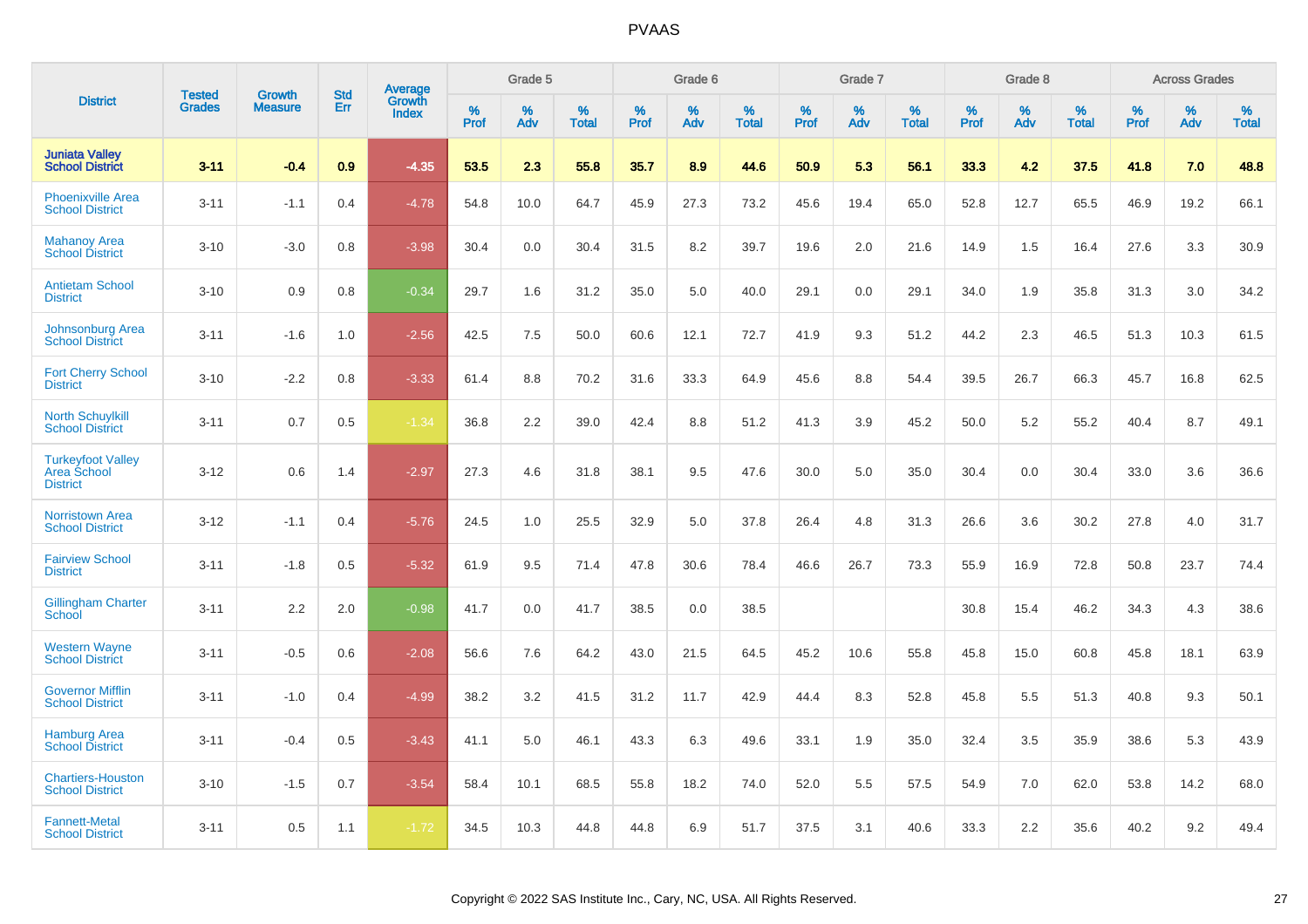|                                                        | <b>Tested</b> | <b>Growth</b>  | <b>Std</b> | Average                |              | Grade 5  |                      |                  | Grade 6  |                   |              | Grade 7  |                   |              | Grade 8  |                      |                     | <b>Across Grades</b> |                      |
|--------------------------------------------------------|---------------|----------------|------------|------------------------|--------------|----------|----------------------|------------------|----------|-------------------|--------------|----------|-------------------|--------------|----------|----------------------|---------------------|----------------------|----------------------|
| <b>District</b>                                        | <b>Grades</b> | <b>Measure</b> | Err        | Growth<br><b>Index</b> | $\%$<br>Prof | %<br>Adv | $\%$<br><b>Total</b> | %<br><b>Prof</b> | %<br>Adv | %<br><b>Total</b> | $\%$<br>Prof | %<br>Adv | %<br><b>Total</b> | $\%$<br>Prof | %<br>Adv | $\%$<br><b>Total</b> | $\%$<br><b>Prof</b> | %<br>Adv             | $\%$<br><b>Total</b> |
| <b>Juniata Valley</b><br><b>School District</b>        | $3 - 11$      | $-0.4$         | 0.9        | $-4.35$                | 53.5         | 2.3      | 55.8                 | 35.7             | 8.9      | 44.6              | 50.9         | 5.3      | 56.1              | 33.3         | 4.2      | 37.5                 | 41.8                | 7.0                  | 48.8                 |
| <b>Canton Area</b><br><b>School District</b>           | $3 - 11$      | $-2.0$         | 0.8        | $-3.71$                | 57.7         | 5.8      | 63.5                 | 46.0             | 4.8      | 50.8              | 40.0         | 0.0      | 40.0              | 36.9         | 3.1      | 40.0                 | 43.6                | 6.7                  | 50.3                 |
| <b>School Lane</b><br><b>Charter School</b>            | $3 - 11$      | 0.1            | 0.7        | $-1.87$                | 57.4         | 5.9      | 63.2                 | 40.0             | 18.3     | 58.3              | 43.8         | 6.8      | 50.7              | 40.9         | 21.2     | 62.1                 | 43.3                | 14.5                 | 57.9                 |
| <b>Northern Potter</b><br><b>School District</b>       | $3 - 12$      | 0.3            | 1.1        | $-1.34$                | 33.3         | 3.3      | 36.7                 | 32.6             | 14.0     | 46.5              | 51.6         | 9.7      | 61.3              | 40.7         | 3.7      | 44.4                 | 36.4                | 8.9                  | 45.3                 |
| <b>Midland Borough</b><br><b>School District</b>       | $3-8$         | 0.1            | 1.3        | $-2.19$                | 58.6         | 0.0      | 58.6                 | 52.4             | 9.5      | 61.9              | 42.9         | 7.1      | 50.0              | 47.6         | 0.0      | 47.6                 | 49.3                | 5.7                  | 55.0                 |
| <b>Brownsville Area</b><br><b>School District</b>      | $3 - 12$      | 1.2            | 0.7        | $-0.17$                | 40.5         | 0.0      | 40.5                 | 24.7             | 1.2      | 25.9              | 30.0         | 3.8      | 33.8              | 37.0         | 1.4      | 38.4                 | 32.0                | 2.6                  | 34.6                 |
| South Side Area<br><b>School District</b>              | $3 - 11$      | $-1.4$         | 0.8        | $-3.13$                | 50.0         | 6.7      | 56.7                 | 33.9             | 8.1      | 41.9              | 57.6         | 6.1      | 63.6              | 49.3         | 8.4      | 57.8                 | 43.1                | 10.2                 | 53.3                 |
| <b>Allegheny Valley</b><br><b>School District</b>      | $3 - 11$      | $-2.6$         | 0.8        | $-3.45$                | 56.1         | 7.0      | 63.2                 | 44.4             | 9.3      | 53.7              | 38.8         | 6.0      | 44.8              | 44.3         | 13.1     | 57.4                 | 45.7                | 8.9                  | 54.6                 |
| <b>Rochester Area</b><br><b>School District</b>        | $3 - 11$      | $-3.0$         | 0.9        | $-4.33$                | 50.0         | 0.0      | 50.0                 | 40.4             | 13.5     | 53.8              | 24.0         | 2.0      | 26.0              | 47.2         | 1.9      | 49.1                 | 43.3                | 7.5                  | 50.8                 |
| <b>Berwick Area</b><br><b>School District</b>          | $3 - 11$      | $-0.6$         | 0.5        | $-3.35$                | 45.3         | 5.8      | 51.0                 | 43.2             | 18.3     | 61.5              | 44.9         | 12.8     | 57.8              | 41.4         | 9.8      | 51.2                 | 42.6                | 14.7                 | 57.3                 |
| <b>Lakeland School</b><br><b>District</b>              | $3 - 11$      | $-0.9$         | 0.7        | $-1.85$                | 41.3         | 1.3      | 42.7                 | 38.7             | 11.8     | 50.5              | 49.1         | 9.4      | 58.5              | 39.3         | 5.6      | 44.9                 | 41.3                | 9.6                  | 50.8                 |
| <b>Forbes Road</b><br><b>School District</b>           | $3 - 11$      | 1.3            | 1.4        | $-1.84$                | 61.3         | 3.2      | 64.5                 | 40.0             | 6.7      | 46.7              | 57.9         | 0.0      | 57.9              | 27.8         | 0.0      | 27.8                 | 47.4                | 7.3                  | 54.7                 |
| <b>Baldwin-Whitehall</b><br><b>School District</b>     | $3 - 11$      | $-0.1$         | 0.4        | $-4.77$                | 49.1         | 6.3      | 55.4                 | 48.8             | 11.8     | 60.6              | 48.6         | 8.3      | 56.8              | 45.1         | 7.0      | 52.0                 | 46.4                | 12.2                 | 58.7                 |
| <b>Propel Charter</b><br>School-Homestead              | $3 - 11$      | $-1.0$         | 1.0        | $-1.95$                | 21.6         | 0.0      | 21.6                 | 16.7             | 5.6      | 22.2              | 11.8         | 0.0      | 11.8              | 9.5          | 2.4      | 11.9                 | 15.3                | 2.2                  | 17.6                 |
| Renaissance<br><b>Academy Charter</b><br><b>School</b> | $3 - 11$      | $-1.3$         | 0.7        | $-2.40$                | 36.6         | 5.6      | 42.2                 | 39.7             | 16.4     | 56.2              | 50.7         | 5.3      | 56.0              | 40.6         | 18.8     | 59.4                 | 41.0                | 10.8                 | 51.8                 |
| <b>Coudersport Area</b><br><b>School District</b>      | $3 - 11$      | $-0.5$         | 0.9        | $-2.20$                | 58.2         | 1.8      | 60.0                 | 40.5             | 4.8      | 45.2              | 35.8         | 3.8      | 39.6              | 30.2         | 0.0      | 30.2                 | 40.1                | 3.2                  | 43.3                 |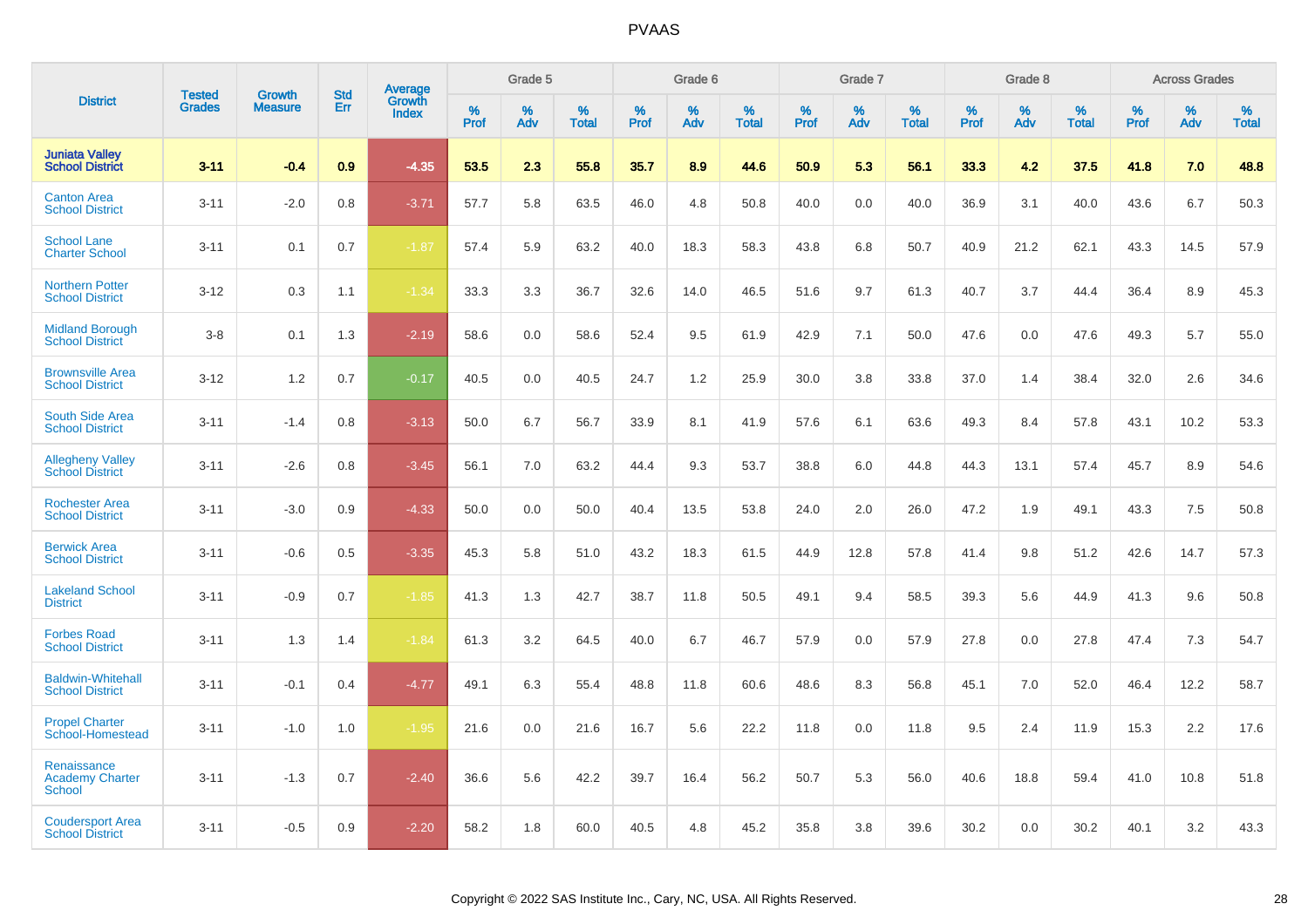|                                                                          | <b>Tested</b> | <b>Growth</b>  | <b>Std</b> | Average         |                     | Grade 5  |                      |                     | Grade 6     |                      |              | Grade 7     |                   |              | Grade 8     |                   |                     | <b>Across Grades</b> |                   |
|--------------------------------------------------------------------------|---------------|----------------|------------|-----------------|---------------------|----------|----------------------|---------------------|-------------|----------------------|--------------|-------------|-------------------|--------------|-------------|-------------------|---------------------|----------------------|-------------------|
| <b>District</b>                                                          | <b>Grades</b> | <b>Measure</b> | Err        | Growth<br>Index | $\%$<br><b>Prof</b> | %<br>Adv | $\%$<br><b>Total</b> | $\%$<br><b>Prof</b> | $\%$<br>Adv | $\%$<br><b>Total</b> | $\%$<br>Prof | $\%$<br>Adv | %<br><b>Total</b> | $\%$<br>Prof | $\%$<br>Adv | %<br><b>Total</b> | $\%$<br><b>Prof</b> | $\%$<br>Adv          | %<br><b>Total</b> |
| <b>Juniata Valley</b><br><b>School District</b>                          | $3 - 11$      | $-0.4$         | 0.9        | $-4.35$         | 53.5                | 2.3      | 55.8                 | 35.7                | 8.9         | 44.6                 | 50.9         | 5.3         | 56.1              | 33.3         | 4.2         | 37.5              | 41.8                | 7.0                  | 48.8              |
| <b>Charleroi School</b><br><b>District</b>                               | $3 - 11$      | $-2.5$         | 0.6        | $-5.19$         | 45.1                | 2.0      | 47.1                 | 44.0                | 11.0        | 55.0                 | 37.7         | 11.3        | 49.1              | 45.3         | 4.2         | 49.5              | 43.2                | 7.7                  | 50.9              |
| <b>Halifax Area</b><br><b>School District</b>                            | $3 - 11$      | 0.6            | 0.8        | $-1.23$         | 52.9                | 8.6      | 61.4                 | 51.8                | 20.4        | 72.2                 | 41.6         | 6.5         | 48.0              | 35.5         | 2.6         | 38.2              | 44.9                | 10.1                 | 55.1              |
| <b>Sugar Valley Rural</b><br><b>Charter School</b>                       | $3 - 11$      | 0.5            | 1.0        | $-1.70$         | 36.8                | 0.0      | 36.8                 | 34.2                | 7.9         | 42.1                 | 21.0         | 5.3         | 26.3              | 8.6          | 2.9         | 11.4              | 25.4                | 4.7                  | 30.0              |
| <b>Juniata Valley</b><br><b>School District</b>                          | $3 - 11$      | $-0.4$         | 0.9        | $-4.35$         | 53.5                | 2.3      | 55.8                 | 35.7                | 8.9         | 44.6                 | 50.9         | 5.3         | 56.1              | 33.3         | 4.2         | 37.5              | 41.8                | 7.0                  | 48.8              |
| <b>York Suburban</b><br><b>School District</b>                           | $3 - 11$      | 0.5            | 0.5        | $-0.60$         | 62.8                | 13.7     | 76.5                 | 45.3                | 23.4        | 68.7                 | 50.0         | 16.8        | 66.8              | 36.4         | 19.8        | 56.2              | 46.4                | 23.5                 | 70.0              |
| <b>Galeton Area</b><br><b>School District</b>                            | $3 - 11$      | 2.2            | 1.4        | 0.68            | 56.0                | 8.0      | 64.0                 | 38.1                | 14.3        | 52.4                 | 28.0         | 0.0         | 28.0              | 35.0         | 5.0         | 40.0              | 37.7                | 6.9                  | 44.6              |
| <b>Sharpsville Area</b><br><b>School District</b>                        | $3 - 11$      | $-0.5$         | 0.8        | $-1.83$         | 54.8                | 4.8      | 59.7                 | 52.9                | 19.1        | 72.1                 | 40.0         | 10.8        | 50.8              | 47.1         | 12.9        | 60.0              | 48.0                | 14.5                 | 62.5              |
| <b>Frederick Douglass</b><br><b>Mastery Charter</b><br>School            | $3 - 8$       | 1.8            | 1.4        | $-0.08$         | 20.8                | 0.0      | 20.8                 | 22.2                | 0.0         | 22.2                 | 14.3         | 0.0         | 14.3              | 34.6         | 3.8         | 38.5              | 19.1                | 0.9                  | 20.0              |
| <b>Pittston Area</b><br><b>School District</b>                           | $3 - 11$      | $-3.7$         | 0.8        | $-6.99$         | 36.6                | 1.4      | 38.0                 | 36.2                | 4.3         | 40.4                 | 28.8         | 1.5         | 30.3              | 34.5         | 3.4         | 37.9              | 35.3                | 5.0                  | 40.3              |
| <b>Lehigh Valley</b><br><b>Academy Regional</b><br><b>Charter School</b> | $3 - 11$      | 0.4            | 0.6        | $-1.72$         | 50.0                | 5.8      | 55.8                 | 38.3                | 18.8        | 57.0                 | 50.9         | 3.8         | 54.7              | 51.8         | 4.6         | 56.4              | 46.4                | 11.0                 | 57.4              |
| <b>Columbia Borough</b><br><b>School District</b>                        | $3 - 12$      | $-0.9$         | 0.8        | $-3.70$         | 34.7                | 5.6      | 40.3                 | 31.0                | 8.4         | 39.4                 | 20.0         | 4.3         | 24.3              | 21.6         | 1.4         | 23.0              | 27.1                | 6.8                  | 33.9              |
| <b>Conneaut School</b><br><b>District</b>                                | $3 - 12$      | 0.1            | 0.5        | $-2.08$         | 42.4                | 5.3      | 47.7                 | 44.8                | 18.4        | 63.2                 | 51.1         | 6.7         | 57.8              | 47.6         | 5.4         | 53.1              | 45.1                | 12.8                 | 57.9              |
| <b>Fell Charter School</b>                                               | $3 - 8$       | 3.1            | 2.3        | 0.37            | 62.5                | 0.0      | 62.5                 | 50.0                | 6.2         | 56.2                 |              |             |                   |              |             |                   | 60.5                | 4.0                  | 64.5              |
| <b>West Greene</b><br><b>School District</b>                             | $3 - 11$      | $-1.2$         | 1.0        | $-2.12$         | 46.2                | 10.3     | 56.4                 | 35.9                | 15.4        | 51.3                 | 28.3         | 11.3        | 39.6              | 35.3         | 3.9         | 39.2              | 43.2                | 10.7                 | 53.9              |
| <b>Bethlehem Area</b><br><b>School District</b>                          | $3 - 11$      | 0.3            | 0.4        | $-1.86$         | 50.4                | 5.3      | 55.6                 | 39.9                | 8.4         | 48.3                 | 40.8         | 5.2         | 46.0              | 33.8         | 6.3         | 40.1              | 42.3                | 9.3                  | 51.6              |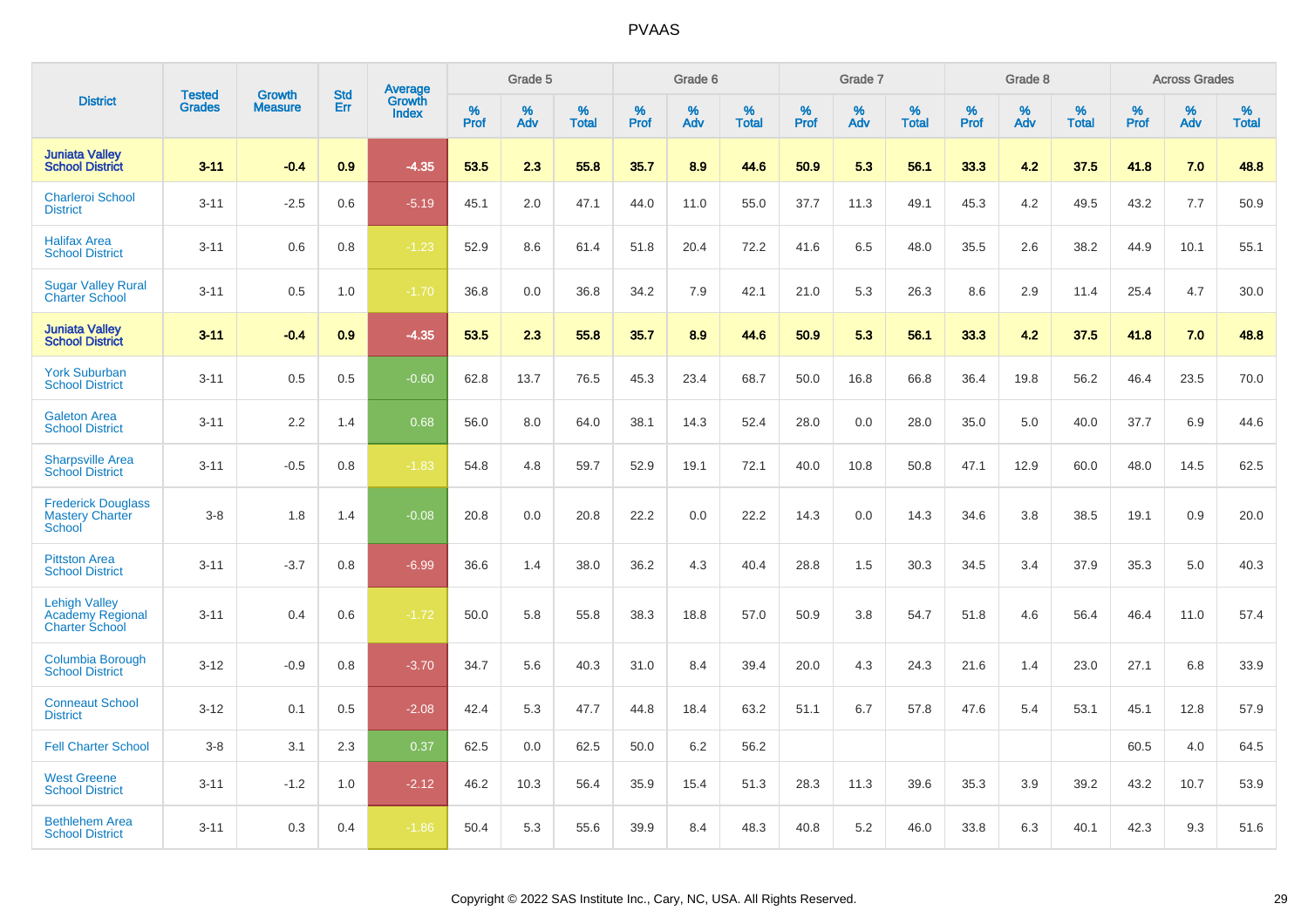|                                                                    |                                | <b>Growth</b>  | <b>Std</b> | Average                |           | Grade 5  |                   |           | Grade 6  |                   |           | Grade 7  |                   |           | Grade 8  |                   |           | <b>Across Grades</b> |                   |
|--------------------------------------------------------------------|--------------------------------|----------------|------------|------------------------|-----------|----------|-------------------|-----------|----------|-------------------|-----------|----------|-------------------|-----------|----------|-------------------|-----------|----------------------|-------------------|
| <b>District</b>                                                    | <b>Tested</b><br><b>Grades</b> | <b>Measure</b> | Err        | Growth<br><b>Index</b> | %<br>Prof | %<br>Adv | %<br><b>Total</b> | %<br>Prof | %<br>Adv | %<br><b>Total</b> | %<br>Prof | %<br>Adv | %<br><b>Total</b> | %<br>Prof | %<br>Adv | %<br><b>Total</b> | %<br>Prof | %<br>Adv             | %<br><b>Total</b> |
| <b>Juniata Valley</b><br><b>School District</b>                    | $3 - 11$                       | $-0.4$         | 0.9        | $-4.35$                | 53.5      | 2.3      | 55.8              | 35.7      | 8.9      | 44.6              | 50.9      | 5.3      | 56.1              | 33.3      | 4.2      | 37.5              | 41.8      | 7.0                  | 48.8              |
| <b>Tuscarora School</b><br><b>District</b>                         | $3 - 11$                       | $-0.1$         | 0.5        | $-1.87$                | 41.0      | 5.8      | 46.8              | 43.7      | 11.9     | 55.6              | 45.8      | 5.6      | 51.4              | 45.6      | 6.3      | 51.8              | 43.1      | 9.9                  | 53.0              |
| <b>Berlin</b><br><b>Brothersvalley</b><br><b>School District</b>   | $3 - 11$                       | $-1.0$         | 0.8        | $-3.00$                | 60.4      | 1.9      | 62.3              | 42.4      | 15.2     | 57.6              | 55.8      | 3.8      | 59.6              | 54.2      | $6.2\,$  | 60.4              | 48.4      | 8.4                  | 56.8              |
| <b>Tulpehocken Area</b><br><b>School District</b>                  | $3 - 12$                       | $-0.2$         | 0.6        | $-1.64$                | 57.5      | 2.3      | 59.8              | 32.4      | 17.6     | 50.0              | 39.8      | 4.8      | 44.7              | 42.0      | 6.2      | 48.2              | 41.5      | 9.5                  | 51.0              |
| <b>Blairsville-</b><br><b>Saltsburg School</b><br><b>District</b>  | $3 - 11$                       | $-0.1$         | 0.7        | $-3.63$                | 46.9      | 8.2      | 55.1              | 40.4      | 22.5     | 62.9              | 38.6      | 9.9      | 48.5              | 50.6      | 14.1     | 64.7              | 41.8      | 15.1                 | 56.9              |
| <b>Highlands School</b><br><b>District</b>                         | $3 - 11$                       | $-0.6$         | 0.5        | $-2.71$                | 47.5      | 0.0      | 47.5              | 37.2      | 9.7      | 46.9              | 42.2      | 5.4      | 47.6              | 39.2      | 9.5      | 48.6              | 40.7      | 7.9                  | 48.6              |
| South Williamsport<br><b>Area School</b><br><b>District</b>        | $3 - 10$                       | 0.5            | 0.7        | $-1.08$                | 45.7      | 6.4      | 52.1              | 37.4      | 15.4     | 52.8              | 40.5      | 8.3      | 48.8              | 43.2      | 12.5     | 55.7              | 39.9      | 12.1                 | 52.0              |
| <b>Lower Moreland</b><br><b>Township School</b><br><b>District</b> | $3 - 11$                       | $-2.1$         | 0.5        | $-5.66$                | 53.0      | 10.2     | 63.2              | 50.0      | 25.9     | 75.9              | 55.2      | 14.7     | 69.9              | 48.8      | 18.8     | 67.6              | 51.2      | 19.3                 | 70.5              |
| Tamaqua Area<br><b>School District</b>                             | $3 - 12$                       | $-0.4$         | 0.6        | $-2.14$                | 60.2      | 5.6      | 65.7              | 39.1      | 7.8      | 46.9              | 37.9      | 5.2      | 43.1              | 42.2      | 7.0      | 49.3              | 44.6      | 7.7                  | 52.3              |
| <b>Elizabeth Forward</b><br><b>School District</b>                 | $3 - 11$                       | $-0.3$         | 0.5        | $-1.82$                | 55.7      | 11.4     | 67.0              | 47.5      | 18.5     | 66.0              | 56.9      | 11.1     | 68.0              | 50.9      | 6.3      | 57.1              | 51.2      | 14.0                 | 65.2              |
| <b>Bermudian Springs</b><br><b>School District</b>                 | $3 - 11$                       | 0.2            | 0.6        | $-0.71$                | 50.4      | 0.0      | 50.4              | 37.5      | 10.6     | 48.1              | 44.5      | 5.9      | 50.4              | 39.8      | 6.5      | 46.3              | 42.4      | 6.9                  | 49.3              |
| <b>Laurel School</b><br><b>District</b>                            | $3 - 11$                       | $-0.0$         | 0.7        | $-1.57$                | 54.0      | 6.8      | 60.8              | 35.7      | 21.4     | 57.1              | 60.8      | 10.1     | 70.9              | 50.8      | 10.4     | 61.2              | 50.7      | 14.6                 | 65.3              |
| <b>Mcguffey School</b><br><b>District</b>                          | $3 - 11$                       | $-1.8$         | 0.6        | $-5.01$                | 43.5      | 1.8      | 45.4              | 42.7      | 12.6     | 55.3              | 34.9      | 0.9      | 35.8              | 38.0      | 4.1      | 42.2              | 41.6      | 8.2                  | 49.8              |
| <b>West Branch Area</b><br><b>School District</b>                  | $3 - 11$                       | 0.4            | 0.8        | $-0.62$                | 37.1      | 3.2      | 40.3              | 32.8      | 6.6      | 39.3              | 48.6      | 6.8      | 55.4              | 50.0      | 3.0      | 53.0              | 42.6      | 6.8                  | 49.4              |
| <b>Benton Area</b><br><b>School District</b>                       | $3 - 10$                       | $-0.4$         | 0.9        | $-1.69$                | 47.5      | 1.6      | 49.2              | 43.5      | 8.7      | 52.2              | 37.3      | 5.1      | 42.4              | 46.2      | 2.6      | 48.7              | 42.6      | 8.4                  | 51.0              |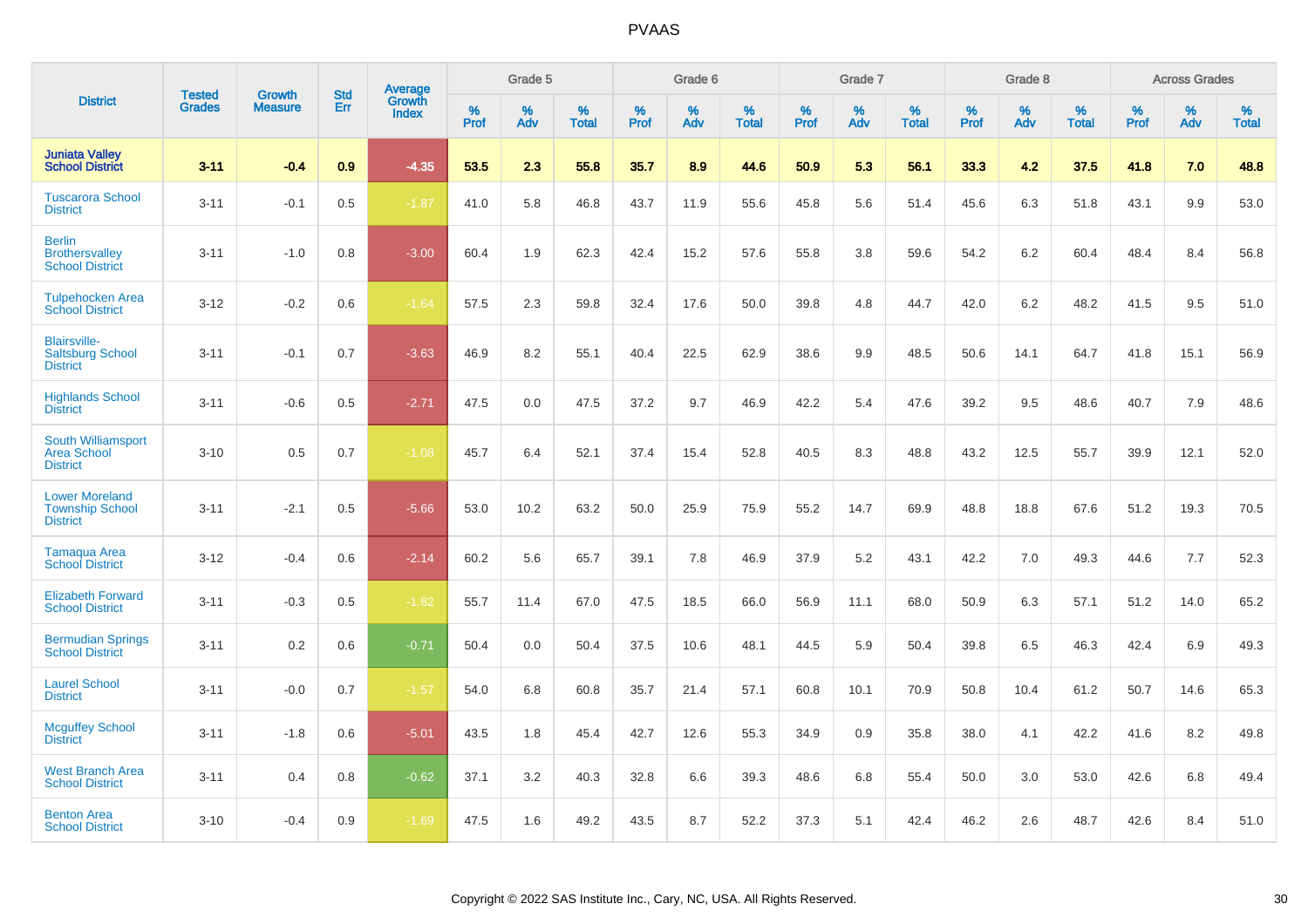|                                                                                          | <b>Tested</b> | <b>Growth</b>  | <b>Std</b> | Average<br>Growth |              | Grade 5  |                   |           | Grade 6  |                   |              | Grade 7  |                   |           | Grade 8  |                   |              | <b>Across Grades</b> |                   |
|------------------------------------------------------------------------------------------|---------------|----------------|------------|-------------------|--------------|----------|-------------------|-----------|----------|-------------------|--------------|----------|-------------------|-----------|----------|-------------------|--------------|----------------------|-------------------|
| <b>District</b>                                                                          | <b>Grades</b> | <b>Measure</b> | Err        | <b>Index</b>      | $\%$<br>Prof | %<br>Adv | %<br><b>Total</b> | %<br>Prof | %<br>Adv | %<br><b>Total</b> | $\%$<br>Prof | %<br>Adv | %<br><b>Total</b> | %<br>Prof | %<br>Adv | %<br><b>Total</b> | $\%$<br>Prof | %<br>Adv             | %<br><b>Total</b> |
| <b>Juniata Valley</b><br><b>School District</b>                                          | $3 - 11$      | $-0.4$         | 0.9        | $-4.35$           | 53.5         | 2.3      | 55.8              | 35.7      | 8.9      | 44.6              | 50.9         | 5.3      | 56.1              | 33.3      | 4.2      | 37.5              | 41.8         | 7.0                  | 48.8              |
| <b>Global Leadership</b><br><b>Academy Charter</b><br><b>School Southwest</b><br>at Huey | $3 - 8$       | $-0.4$         | 1.8        | $-1.72$           | 0.0          | 0.0      | 0.0               | 0.0       | 0.0      | 0.0               |              |          |                   | 21.4      | 0.0      | 21.4              | 11.1         | 0.0                  | 11.1              |
| <b>Freedom Area</b><br><b>School District</b>                                            | $3 - 11$      | $-1.9$         | 0.7        | $-2.80$           | 36.0         | 2.3      | 38.4              | 36.8      | 12.6     | 49.4              | 37.9         | 1.9      | 39.8              | 40.3      | 1.3      | 41.6              | 38.8         | 6.0                  | 44.7              |
| <b>Howard Gardner</b><br><b>Multiple</b><br>Intelligence<br><b>Charter School</b>        | $3 - 8$       | $-1.2$         | 1.2        | $-2.23$           | 41.4         | 10.3     | 51.7              | 39.4      | 3.0      | 42.4              | 63.6         | 0.0      | 63.6              | 55.6      | 11.1     | 66.7              | 48.8         | 7.1                  | 55.9              |
| <b>Bristol Borough</b><br><b>School District</b>                                         | $3 - 12$      | 0.4            | 0.7        | $-0.78$           | 37.3         | 1.3      | 38.7              | 28.4      | 18.2     | 46.6              | 39.5         | 7.4      | 46.9              | 27.7      | 6.0      | 33.7              | 33.3         | 8.0                  | 41.4              |
| <b>KIPP West</b><br>Philadelphia<br><b>Charter School</b>                                | $3 - 8$       | $-0.4$         | 1.2        | $-1.95$           | 28.6         | 0.0      | 28.6              | 19.4      | 0.0      | 19.4              | 25.0         | 0.0      | 25.0              | 16.7      | 0.0      | 16.7              | 17.6         | 0.6                  | 18.1              |
| <b>Belle Vernon Area</b><br><b>School District</b>                                       | $3 - 11$      | $-0.1$         | 0.6        | $-1.14$           | 52.2         | 6.3      | 58.6              | 49.6      | 14.8     | 64.4              | 47.8         | 4.4      | 52.2              | 44.1      | 6.4      | 50.5              | 47.7         | 8.9                  | 56.6              |
| <b>Keystone Oaks</b><br><b>School District</b>                                           | $3 - 11$      | $-1.4$         | 0.6        | $-5.52$           | 54.1         | 17.2     | 71.3              | 35.4      | 25.7     | 61.1              | 45.1         | 13.3     | 58.4              | 41.1      | 12.5     | 53.6              | 44.5         | 21.3                 | 65.8              |
| <b>Bethlehem-Center</b><br><b>School District</b>                                        | $3 - 10$      | $-2.1$         | 0.8        | $-4.03$           | 40.8         | 2.8      | 43.7              | 29.8      | 1.5      | 31.3              | 28.6         | 0.0      | 28.6              | 29.2      | 0.0      | 29.2              | 35.6         | 3.6                  | 39.2              |
| <b>Cranberry Area</b><br><b>School District</b>                                          | $3 - 12$      | $-0.0$         | 0.7        | $-1.98$           | 48.7         | 9.2      | 57.9              | 52.1      | 9.4      | 61.5              | 41.0         | 2.1      | 43.2              | 46.7      | 9.3      | 56.0              | 44.5         | 7.7                  | 52.2              |
| <b>Greater Nanticoke</b><br><b>Area School</b><br><b>District</b>                        | $3 - 12$      | $-0.0$         | 0.6        | $-1.16$           | 43.1         | 2.8      | 45.9              | 26.7      | 6.0      | 32.8              | 23.6         | 1.9      | 25.5              | 35.6      | 3.5      | 39.1              | 29.8         | 5.0                  | 34.8              |
| <b>Mastery Charter</b><br>School - Clymer<br>Elementary                                  | $3-6$         | 1.7            | 1.5        | 0.22              | 13.5         | 0.0      | 13.5              | 24.1      | 3.4      | 27.6              |              |          |                   |           |          |                   | 17.5         | 0.8                  | 18.3              |
| <b>Northwestern</b><br><b>Lehigh School</b><br><b>District</b>                           | $3 - 11$      | $-1.5$         | 0.5        | $-5.90$           | 55.9         | 5.5      | 61.4              | 46.0      | 15.3     | 61.3              | 51.0         | 7.1      | 58.1              | 40.1      | 16.6     | 56.7              | 48.0         | 12.1                 | 60.1              |
| <b>Manheim Central</b><br><b>School District</b>                                         | $3 - 11$      | $-0.3$         | 0.5        | $-2.60$           | 35.4         | 6.2      | 41.5              | 48.3      | 9.2      | 57.5              | 37.6         | 6.2      | 43.8              | 41.9      | 11.7     | 53.6              | 42.2         | 11.1                 | 53.2              |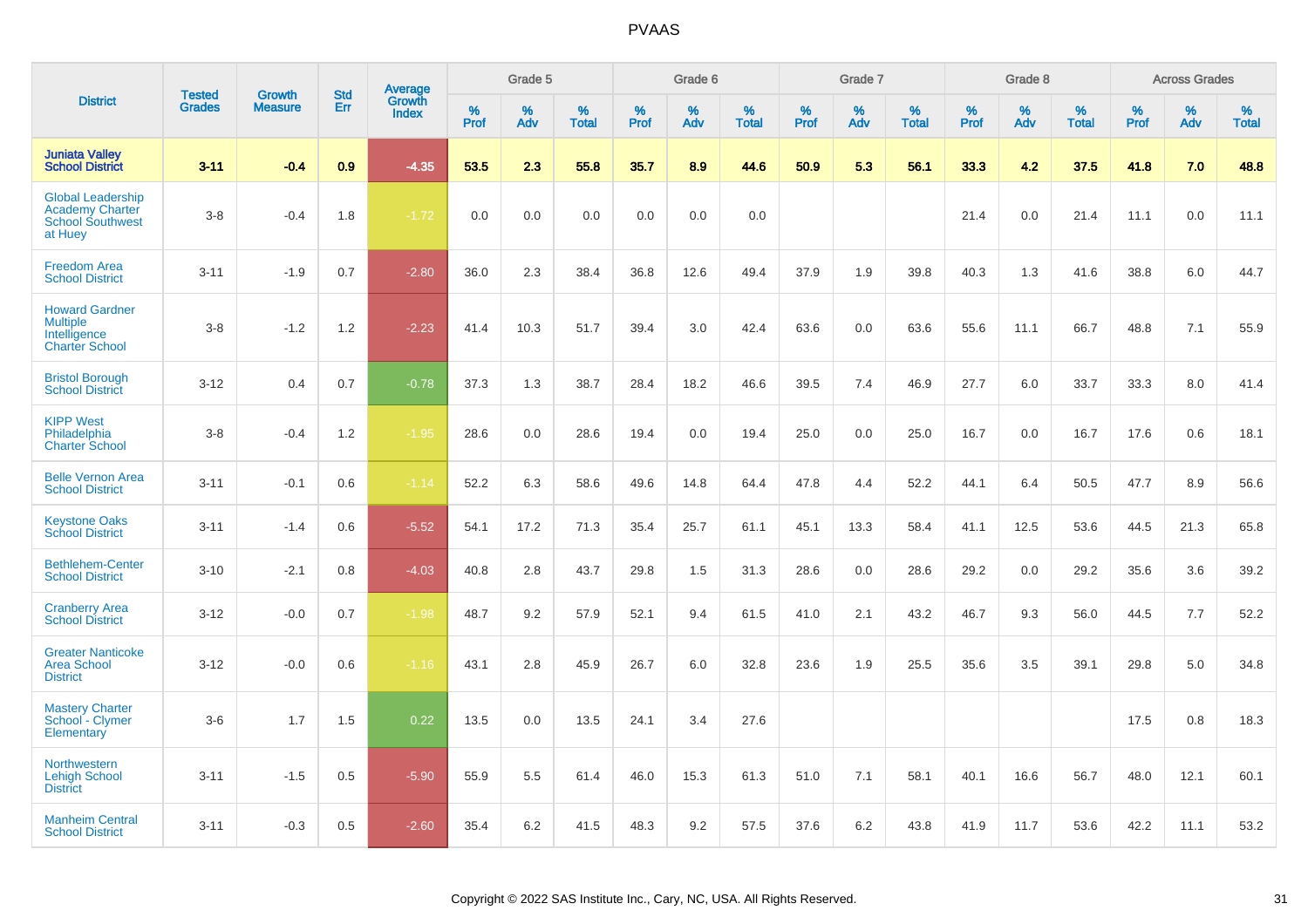|                                                                 | <b>Tested</b> | <b>Growth</b>  | <b>Std</b> |                                          |              | Grade 5  |                   |           | Grade 6  |                   |           | Grade 7  |                   |           | Grade 8  |                   |           | <b>Across Grades</b> |                   |
|-----------------------------------------------------------------|---------------|----------------|------------|------------------------------------------|--------------|----------|-------------------|-----------|----------|-------------------|-----------|----------|-------------------|-----------|----------|-------------------|-----------|----------------------|-------------------|
| <b>District</b>                                                 | <b>Grades</b> | <b>Measure</b> | Err        | <b>Average</b><br>Growth<br><b>Index</b> | $\%$<br>Prof | %<br>Adv | %<br><b>Total</b> | %<br>Prof | %<br>Adv | %<br><b>Total</b> | %<br>Prof | %<br>Adv | %<br><b>Total</b> | %<br>Prof | %<br>Adv | %<br><b>Total</b> | %<br>Prof | %<br>Adv             | %<br><b>Total</b> |
| <b>Juniata Valley</b><br><b>School District</b>                 | $3 - 11$      | $-0.4$         | 0.9        | $-4.35$                                  | 53.5         | 2.3      | 55.8              | 35.7      | 8.9      | 44.6              | 50.9      | 5.3      | 56.1              | 33.3      | 4.2      | 37.5              | 41.8      | 7.0                  | 48.8              |
| <b>Bloomsburg Area</b><br><b>School District</b>                | $3 - 10$      | $-0.8$         | 0.7        | $-2.19$                                  | 49.4         | 4.4      | 53.8              | 43.3      | 15.6     | 58.9              | 36.3      | 7.8      | 44.1              | 50.0      | 6.0      | 56.0              | 46.3      | 11.7                 | 57.9              |
| <b>Mars Area School</b><br><b>District</b>                      | $3 - 10$      | $-1.1$         | 0.4        | $-3.43$                                  | 66.5         | 10.4     | 76.9              | 45.1      | 33.8     | 79.0              | 51.6      | 17.4     | 69.0              | 56.1      | 9.4      | 65.6              | 51.3      | 23.7                 | 75.1              |
| Keystone<br><b>Academy Charter</b><br><b>School</b>             | $3-8$         | 0.9            | 0.8        | $-0.53$                                  | 42.1         | 3.5      | 45.6              | 38.7      | 19.4     | 58.1              | 47.4      | 3.5      | 50.9              | 40.7      | 8.5      | 49.2              | 40.7      | 7.4                  | 48.1              |
| Shanksville-<br><b>Stonycreek School</b><br><b>District</b>     | $3 - 10$      | 0.6            | 1.4        | $-1.55$                                  | 28.6         | 0.0      | 28.6              | 41.7      | 16.7     | 58.3              | 45.0      | 5.0      | 50.0              | 44.4      | 5.6      | 50.0              | 49.2      | 8.5                  | 57.6              |
| <b>Uniontown Area</b><br><b>School District</b>                 | $3 - 11$      | 0.5            | 0.6        | $-0.49$                                  | 40.6         | 9.4      | 50.0              | 40.7      | 14.8     | 55.6              | 37.3      | 3.6      | 40.9              | 42.4      | 3.3      | 45.6              | 39.1      | 11.0                 | 50.1              |
| <b>Ligonier Valley</b><br><b>School District</b>                | $3 - 11$      | $-0.8$         | 0.7        | $-1.79$                                  | 43.8         | 7.5      | 51.2              | 46.0      | 16.0     | 62.0              | 40.5      | 2.7      | 43.2              | 45.9      | 10.2     | 56.1              | 44.7      | 12.8                 | 57.6              |
| <b>Mount Pleasant</b><br><b>Area School</b><br><b>District</b>  | $3 - 11$      | $-2.9$         | 0.6        | $-5.11$                                  | 45.9         | 0.0      | 45.9              | 41.6      | 12.0     | 53.6              | 42.2      | 2.8      | 45.1              | 38.7      | 6.4      | 45.2              | 42.0      | 8.5                  | 50.5              |
| <b>Forest City</b><br><b>Regional School</b><br><b>District</b> | $3 - 12$      | $-2.2$         | 0.9        | $-3.41$                                  | 55.6         | 4.4      | 60.0              | 36.7      | 6.1      | 42.9              | 39.5      | 5.3      | 44.7              | 52.1      | 8.3      | 60.4              | 44.0      | 8.8                  | 52.8              |
| <b>Hazleton Area</b><br><b>School District</b>                  | $3 - 11$      | 0.5            | 0.4        | 0.09                                     | 30.2         | 2.3      | 32.5              | 24.8      | 4.8      | 29.6              | 24.8      | 2.8      | 27.5              | 26.1      | 6.5      | 32.6              | 28.6      | 4.0                  | 32.6              |
| <b>Wilkes-Barre Area</b><br><b>School District</b>              | $3 - 11$      | $-1.0$         | 0.5        | $-3.12$                                  | 28.0         | 0.8      | 28.8              | 32.4      | 8.7      | 41.1              | 27.6      | 1.8      | 29.4              | 24.7      | 3.7      | 28.4              | 27.8      | 4.6                  | 32.3              |
| <b>Upper Adams</b><br><b>School District</b>                    | $3 - 11$      | 0.7            | 0.6        | $-0.01$                                  | 47.3         | 3.8      | 51.2              | 40.2      | 16.2     | 56.4              | 37.7      | 6.6      | 44.3              | 51.5      | 0.0      | 51.5              | 43.6      | 8.8                  | 52.4              |
| <b>Shippensburg Area</b><br><b>School District</b>              | $3 - 11$      | $-1.6$         | 0.4        | $-5.27$                                  | 40.8         | 9.2      | 50.0              | 30.4      | 12.9     | 43.3              | 40.6      | 5.9      | 46.5              | 47.0      | 10.1     | 57.1              | 41.0      | 11.2                 | 52.2              |
| <b>Wallingford-</b><br>Swarthmore<br><b>School District</b>     | $3 - 10$      | $-1.1$         | 0.4        | $-2.53$                                  | 52.6         | 26.1     | 78.7              | 42.2      | 32.8     | 75.0              | 46.2      | 21.9     | 68.0              | 47.0      | 22.8     | 69.8              | 44.7      | 32.4                 | 77.2              |
| <b>Pittsburgh School</b><br><b>District</b>                     | $3 - 11$      | $-1.6$         | 0.2        | $-13.03$                                 | 29.0         | 3.9      | 32.8              | 27.7      | 11.6     | 39.2              | 33.3      | 6.0      | 39.3              | 30.7      | 7.3      | 38.0              | 29.7      | 7.6                  | 37.3              |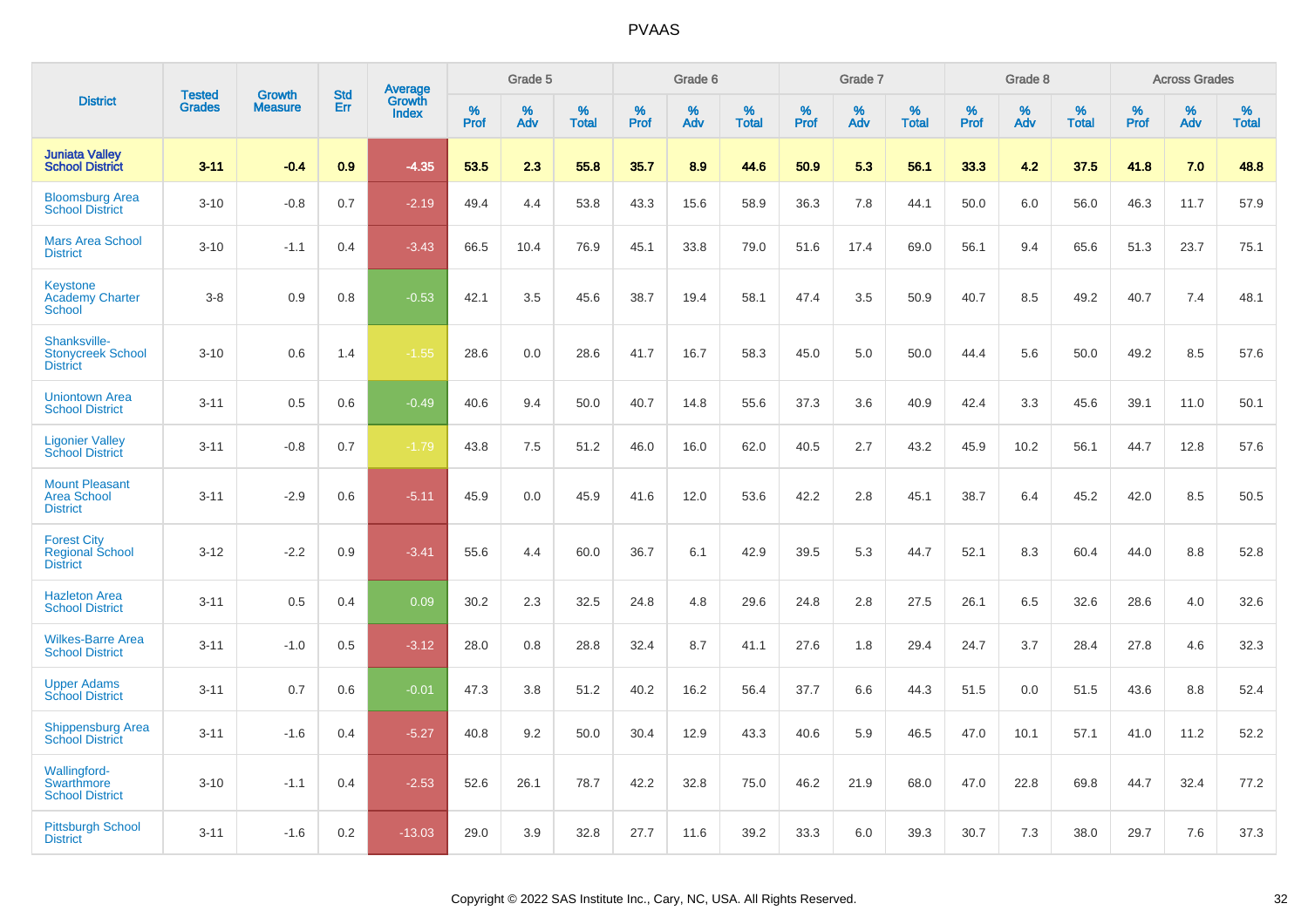|                                                                     | <b>Tested</b> | <b>Growth</b>  | <b>Std</b> | Average                |           | Grade 5  |                   |           | Grade 6  |                   |           | Grade 7  |                   |           | Grade 8  |                   |           | <b>Across Grades</b> |                   |
|---------------------------------------------------------------------|---------------|----------------|------------|------------------------|-----------|----------|-------------------|-----------|----------|-------------------|-----------|----------|-------------------|-----------|----------|-------------------|-----------|----------------------|-------------------|
| <b>District</b>                                                     | <b>Grades</b> | <b>Measure</b> | Err        | Growth<br><b>Index</b> | %<br>Prof | %<br>Adv | %<br><b>Total</b> | %<br>Prof | %<br>Adv | %<br><b>Total</b> | %<br>Prof | %<br>Adv | %<br><b>Total</b> | %<br>Prof | %<br>Adv | %<br><b>Total</b> | %<br>Prof | %<br>Adv             | %<br><b>Total</b> |
| <b>Juniata Valley</b><br><b>School District</b>                     | $3 - 11$      | $-0.4$         | 0.9        | $-4.35$                | 53.5      | 2.3      | 55.8              | 35.7      | 8.9      | 44.6              | 50.9      | 5.3      | 56.1              | 33.3      | 4.2      | 37.5              | 41.8      | 7.0                  | 48.8              |
| <b>West Mifflin Area</b><br><b>School District</b>                  | $3 - 12$      | $-3.0$         | 0.5        | $-8.43$                | 35.9      | 4.2      | 40.1              | 37.4      | 5.4      | 42.9              | 38.9      | 1.0      | 39.8              | 35.2      | 4.4      | 39.6              | 37.4      | 4.4                  | 41.8              |
| <b>Abington Heights</b><br><b>School District</b>                   | $3 - 11$      | $-0.6$         | 0.5        | $-3.50$                | 57.0      | 8.7      | 65.6              | 50.7      | 19.1     | 69.8              | 63.6      | 10.7     | 74.3              |           |          |                   | 52.3      | 18.0                 | 70.3              |
| <b>Global Leadership</b><br><b>Academy Charter</b><br><b>School</b> | $3 - 8$       | 0.6            | 1.9        | $-0.38$                | 21.4      | 0.0      | 21.4              |           |          |                   | 14.3      | 0.0      | 14.3              | 25.0      | 0.0      | 25.0              | 13.4      | 0.0                  | 13.4              |
| <b>Infinity Charter</b><br>School                                   | $3 - 8$       | $-0.5$         | 1.3        | $-1.47$                | 72.7      | 22.7     | 95.4              | 50.0      | 38.5     | 88.5              | 62.5      | 25.0     | 87.5              | 68.2      | 18.2     | 86.4              | 56.6      | 31.5                 | 88.1              |
| <b>Frazier School</b><br><b>District</b>                            | $3 - 11$      | $-1.8$         | 0.8        | $-3.66$                | 49.0      | 3.9      | 52.9              | 48.8      | 17.5     | 66.2              | 43.0      | 12.8     | 55.8              | 20.4      | 3.7      | 24.1              | 40.8      | 10.9                 | 51.7              |
| <b>Shade-Central City</b><br><b>School District</b>                 | $3 - 11$      | $-2.8$         | 1.4        | $-2.71$                | 43.8      | 0.0      | 43.8              | 44.4      | 14.8     | 59.3              | 25.0      | 0.0      | 25.0              | 29.2      | 0.0      | 29.2              | 35.1      | 6.0                  | 41.0              |
| <b>Mastery Charter</b><br>School John Wister<br>Elementary          | $3-5$         | 2.7            | 2.5        | 1.08                   | 8.3       | 0.0      | 8.3               |           |          |                   |           |          |                   |           |          |                   | 10.8      | 0.0                  | 10.8              |
| <b>Carbondale Area</b><br><b>School District</b>                    | $3 - 10$      | $-1.3$         | 0.7        | $-2.95$                | 34.5      | 0.0      | 34.5              | 23.1      | 2.2      | 25.3              | 29.4      | 3.5      | 32.9              | 42.4      | 5.7      | 48.1              | 30.0      | 3.2                  | 33.3              |
| <b>Forest Area School</b><br><b>District</b>                        | $3 - 11$      | $-1.6$         | 1.2        | $-2.10$                | 45.8      | 0.0      | 45.8              | 37.5      | 4.2      | 41.7              | 24.2      | 12.1     | 36.4              | 28.1      | 3.1      | 31.2              | 40.8      | 6.6                  | 47.4              |
| <b>Burrell School</b><br><b>District</b>                            | $3 - 11$      | $-3.3$         | 0.7        | $-4.68$                | 50.0      | 0.9      | 50.9              | 46.2      | 7.7      | 53.8              | 46.8      | 6.5      | 53.2              | 41.0      | 4.9      | 45.9              | 45.9      | 7.5                  | 53.4              |
| <b>Shikellamy School</b><br><b>District</b>                         | $3 - 10$      | $-2.8$         | 0.5        | $-7.15$                | 47.9      | 5.7      | 53.6              | 29.1      | 9.8      | 38.9              | 41.5      | 8.5      | 50.0              | 35.8      | 7.4      | 43.2              | 38.2      | 9.0                  | 47.3              |
| <b>Trinity Area School</b><br><b>District</b>                       | $3 - 11$      | $-0.1$         | 0.4        | $-3.05$                | 55.8      | 12.7     | 68.5              | 43.1      | 14.7     | 57.8              | 48.7      | 9.2      | 58.0              | 48.2      | 13.5     | 61.6              | 46.8      | 15.3                 | 62.1              |
| <b>Propel Charter</b><br>School - Braddock<br><b>Hills</b>          | $3 - 11$      | $-3.7$         | 0.8        | $-5.22$                | 19.6      | 1.8      | 21.4              | 15.8      | 3.5      | 19.3              | 19.0      | 0.0      | 19.0              | 14.5      | 2.9      | 17.4              | 15.6      | 1.9                  | 17.5              |
| <b>Vision Academy</b><br><b>Charter School</b>                      | $3 - 8$       | $-0.9$         | 1.2        | $-2.67$                | 35.7      | 0.0      | 35.7              | 36.0      | 0.0      | 36.0              | 37.1      | 2.9      | 40.0              | 28.6      | 0.0      | 28.6              | 32.1      | 1.1                  | 33.2              |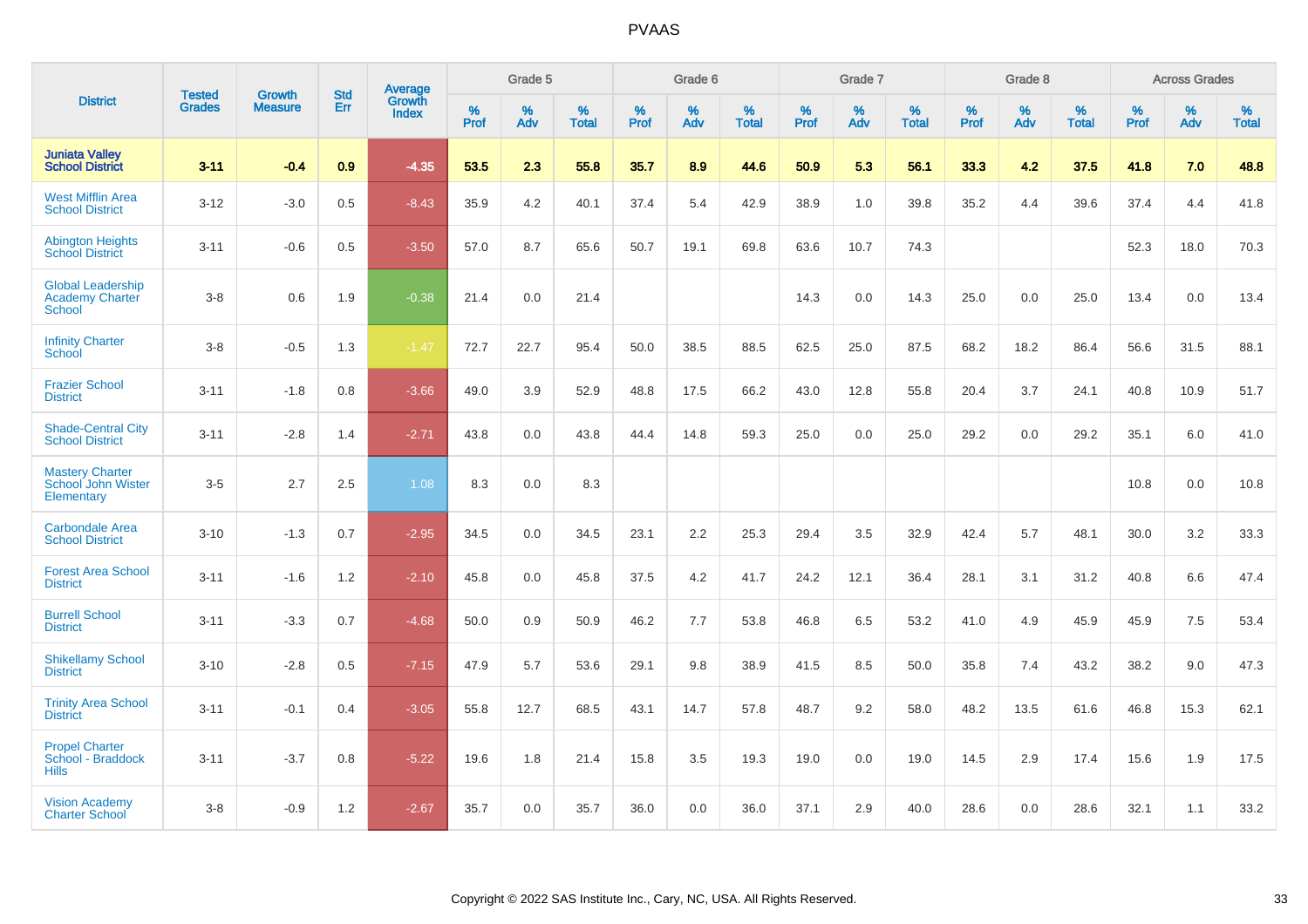|                                                           |                                |                                 | <b>Std</b> | Average                |                     | Grade 5  |                      |                     | Grade 6     |                      |              | Grade 7     |                   |              | Grade 8     |                   |                     | <b>Across Grades</b> |                   |
|-----------------------------------------------------------|--------------------------------|---------------------------------|------------|------------------------|---------------------|----------|----------------------|---------------------|-------------|----------------------|--------------|-------------|-------------------|--------------|-------------|-------------------|---------------------|----------------------|-------------------|
| <b>District</b>                                           | <b>Tested</b><br><b>Grades</b> | <b>Growth</b><br><b>Measure</b> | Err        | Growth<br><b>Index</b> | $\%$<br><b>Prof</b> | %<br>Adv | $\%$<br><b>Total</b> | $\%$<br><b>Prof</b> | $\%$<br>Adv | $\%$<br><b>Total</b> | $\%$<br>Prof | $\%$<br>Adv | %<br><b>Total</b> | $\%$<br>Prof | $\%$<br>Adv | %<br><b>Total</b> | $\%$<br><b>Prof</b> | $\%$<br>Adv          | %<br><b>Total</b> |
| <b>Juniata Valley</b><br><b>School District</b>           | $3 - 11$                       | $-0.4$                          | 0.9        | $-4.35$                | 53.5                | 2.3      | 55.8                 | 35.7                | 8.9         | 44.6                 | 50.9         | 5.3         | 56.1              | 33.3         | 4.2         | 37.5              | 41.8                | 7.0                  | 48.8              |
| <b>Insight PA Cyber</b><br><b>Charter School</b>          | $3 - 11$                       | $-1.0$                          | 1.6        | $-1.68$                | 29.4                | 0.0      | 29.4                 | 31.6                | 5.3         | 36.8                 | 37.0         | 11.1        | 48.2              | 48.2         | 11.1        | 59.3              | 41.5                | 9.2                  | 50.8              |
| <b>Fleetwood Area</b><br><b>School District</b>           | $3 - 10$                       | $-1.3$                          | 0.5        | $-3.53$                | 44.8                | 6.0      | 50.8                 | 37.4                | 6.4         | 43.9                 | 37.0         | 6.2         | 43.2              | 45.1         | 8.0         | 53.1              | 42.1                | 7.7                  | 49.9              |
| <b>Valley Grove</b><br><b>School District</b>             | $3 - 10$                       | 0.6                             | 0.8        | $-0.07$                | 56.2                | 8.3      | 64.6                 | 55.9                | 8.5         | 64.4                 | 43.4         | 9.4         | 52.8              | 53.7         | 7.4         | 61.1              | 48.3                | 9.3                  | 57.6              |
| <b>Muhlenberg</b><br><b>School District</b>               | $3 - 10$                       | $-2.8$                          | 0.4        | $-7.00$                | 35.9                | 1.4      | 37.2                 | 23.8                | 0.9         | 24.7                 | 27.7         | 2.0         | 29.6              | 26.4         | 1.4         | 27.8              | 28.8                | 3.0                  | 31.8              |
| <b>Harmony Area</b><br><b>School District</b>             | $3 - 10$                       | 0.8                             | 1.8        | $-0.67$                | 43.8                | 0.0      | 43.8                 | 54.2                | 12.5        | 66.7                 | 33.3         | 0.0         | 33.3              |              |             |                   | 43.6                | 6.4                  | 50.0              |
| Northern Lebanon<br><b>School District</b>                | $3 - 11$                       | $-3.3$                          | 0.5        | $-6.34$                | 51.7                | 3.4      | 55.2                 | 43.1                | 9.2         | 52.3                 | 35.3         | 1.3         | 36.6              | 32.3         | 2.6         | 34.8              | 41.8                | 7.5                  | 49.3              |
| <b>Central Valley</b><br><b>School District</b>           | $3 - 10$                       | $-2.0$                          | 0.5        | $-4.47$                | 44.1                | 4.2      | 48.2                 | 39.3                | 25.0        | 64.3                 | 50.3         | 9.2         | 59.5              | 41.9         | 8.8         | 50.7              | 46.3                | 13.9                 | 60.2              |
| <b>Freeport Area</b><br><b>School District</b>            | $3 - 10$                       | 0.2                             | 0.6        | $-0.91$                | 65.4                | 10.0     | 75.4                 | 35.8                | 23.6        | 59.4                 | 57.0         | 14.1        | 71.1              | 53.5         | 20.2        | 73.6              | 52.5                | 17.7                 | 70.1              |
| <b>Oswayo Valley</b><br><b>School District</b>            | $3 - 12$                       | $-0.7$                          | 1.2        | $-2.92$                | 62.1                | 13.8     | 75.9                 | 40.7                | 18.5        | 59.3                 | 48.2         | 0.0         | 48.2              | 51.6         | 6.4         | 58.1              | 54.7                | 11.8                 | 66.5              |
| <b>Hempfield Area</b><br><b>School District</b>           | $3 - 12$                       | $-0.3$                          | 0.3        | $-3.43$                | 55.2                | 8.7      | 63.9                 | 41.4                | 20.3        | 61.6                 | 52.8         | 14.0        | 66.8              | 50.0         | 12.4        | 62.4              | 48.7                | 16.2                 | 64.9              |
| <b>Northern Lehigh</b><br><b>School District</b>          | $3 - 12$                       | $-0.6$                          | 0.7        | $-1.20$                | 52.1                | 2.1      | 54.2                 | 44.4                | 6.2         | 50.6                 | 36.7         | 4.2         | 40.8              | 41.7         | 5.6         | 47.2              | 42.1                | 5.6                  | 47.7              |
| <b>Union Area School</b><br><b>District</b>               | $3 - 11$                       | $-1.4$                          | 0.9        | $-1.79$                | 66.7                | 7.7      | 74.4                 | 41.4                | 15.5        | 56.9                 | 43.9         | 5.3         | 49.1              | 55.6         | 8.9         | 64.4              | 47.6                | 12.4                 | 60.1              |
| <b>Lower Dauphin</b><br><b>School District</b>            | $3 - 11$                       | $-0.9$                          | 0.4        | $-4.32$                | 52.7                | 13.3     | 66.0                 | 42.7                | 15.9        | 58.6                 | 48.9         | 8.1         | 57.0              | 32.9         | 10.8        | 43.7              | 44.6                | 14.8                 | 59.4              |
| Susquehanna<br><b>Community School</b><br><b>District</b> | $3 - 11$                       | 0.1                             | 0.9        | $-1.03$                | 47.1                | 7.8      | 54.9                 | 43.1                | 12.1        | 55.2                 | 43.5         | 6.5         | 50.0              | 36.7         | 2.0         | 38.8              | 40.9                | 10.7                 | 51.6              |
| <b>Crestwood School</b><br><b>District</b>                | $3 - 11$                       | $-0.8$                          | 0.5        | $-2.05$                | 50.0                | 6.1      | 56.1                 | 48.2                | 26.2        | 74.4                 | 51.1         | 5.0         | 56.1              | 47.9         | 13.2        | 61.1              | 48.5                | 14.6                 | 63.2              |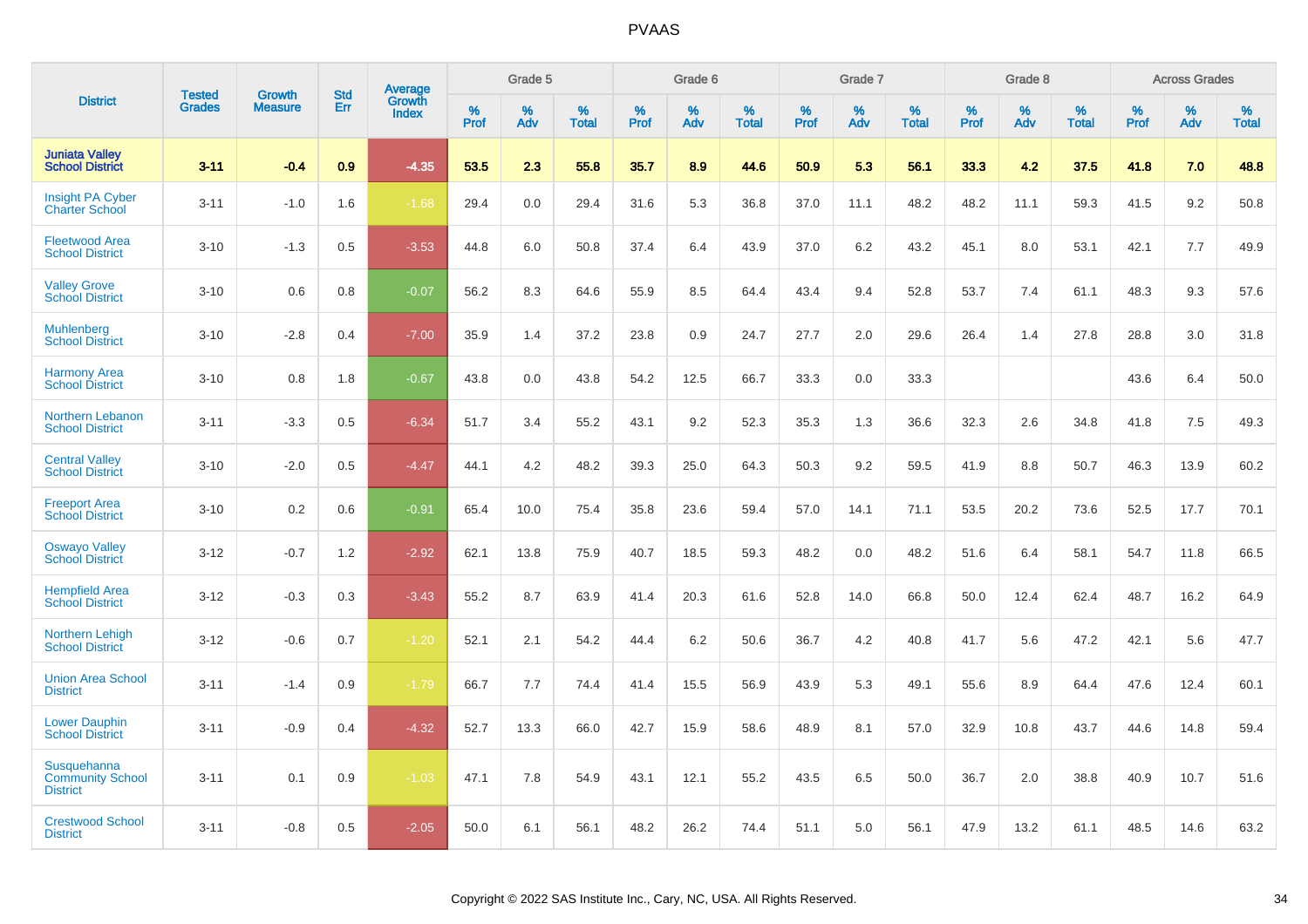|                                                                  | <b>Tested</b> | <b>Growth</b>  | <b>Std</b> | <b>Average</b>         |           | Grade 5  |                   |           | Grade 6  |                   |           | Grade 7  |                   |           | Grade 8  |                   |           | <b>Across Grades</b> |                   |
|------------------------------------------------------------------|---------------|----------------|------------|------------------------|-----------|----------|-------------------|-----------|----------|-------------------|-----------|----------|-------------------|-----------|----------|-------------------|-----------|----------------------|-------------------|
| <b>District</b>                                                  | <b>Grades</b> | <b>Measure</b> | Err        | Growth<br><b>Index</b> | %<br>Prof | %<br>Adv | %<br><b>Total</b> | %<br>Prof | %<br>Adv | %<br><b>Total</b> | %<br>Prof | %<br>Adv | %<br><b>Total</b> | %<br>Prof | %<br>Adv | %<br><b>Total</b> | %<br>Prof | %<br>Adv             | %<br><b>Total</b> |
| <b>Juniata Valley</b><br><b>School District</b>                  | $3 - 11$      | $-0.4$         | 0.9        | $-4.35$                | 53.5      | 2.3      | 55.8              | 35.7      | 8.9      | 44.6              | 50.9      | 5.3      | 56.1              | 33.3      | 4.2      | 37.5              | 41.8      | 7.0                  | 48.8              |
| <b>Saint Clair Area</b><br><b>School District</b>                | $3 - 8$       | $-1.8$         | 0.9        | $-2.93$                | 43.4      | 1.9      | 45.3              | 58.0      | 6.0      | 64.0              | 36.5      | 7.7      | 44.2              | 41.5      | 2.4      | 43.9              | 43.9      | 4.7                  | 48.6              |
| Catasauqua Area<br><b>School District</b>                        | $3 - 12$      | $-1.3$         | 0.7        | $-4.82$                | 30.1      | 0.0      | 30.1              | 55.4      | 9.5      | 64.9              | 33.3      | 2.9      | 36.3              | 24.4      | 7.8      | 32.2              | 36.9      | 5.3                  | 42.2              |
| <b>Young Scholars</b><br><b>Charter School</b>                   | $6 - 8$       | 0.5            | 0.9        | $-0.06$                |           |          |                   | 23.2      | 5.4      | 28.6              | 14.3      | 5.7      | 20.0              | 13.0      | 0.0      | 13.0              | 16.3      | 3.4                  | 19.7              |
| <b>Central Greene</b><br><b>School District</b>                  | $3 - 11$      | $-1.8$         | 0.6        | $-3.71$                | 35.0      | 0.0      | 35.0              | 40.0      | 9.5      | 49.5              | 33.3      | 5.0      | 38.3              | 31.5      | 1.8      | 33.3              | 35.2      | 5.2                  | 40.3              |
| <b>Lincoln Charter</b><br><b>School</b>                          | $3-5$         | 1.2            | 1.4        | 0.81                   | 17.7      | 0.0      | 17.7              |           |          |                   |           |          |                   |           |          |                   | 14.5      | 1.2                  | 15.7              |
| Community<br>Academy Of<br>Philadelphia<br><b>Charter School</b> | $3 - 11$      | $-4.1$         | 1.0        | $-4.18$                | 22.5      | 0.0      | 22.5              | 27.3      | 0.0      | 27.3              | 33.3      | 2.8      | 36.1              | 12.2      | 0.0      | 12.2              | 24.9      | 1.4                  | 26.3              |
| <b>Lehigh Valley Dual</b><br>Language Charter<br>School          | $3 - 8$       | $-0.8$         | 2.5        | $-1.32$                | 8.3       | 0.0      | 8.3               | 58.3      | 0.0      | 58.3              |           |          |                   |           |          |                   | 34.3      | 0.0                  | 34.3              |
| <b>Montgomery Area</b><br><b>School District</b>                 | $3 - 11$      | $-2.0$         | 0.8        | $-5.29$                | 56.8      | 6.8      | 63.5              | 43.6      | 19.4     | 62.9              | 34.7      | 4.2      | 38.9              | 50.0      | 6.9      | 56.9              | 42.9      | 11.7                 | 54.6              |
| <b>Sullivan County</b><br><b>School District</b>                 | $3 - 10$      | $-3.1$         | 1.0        | $-3.25$                | 23.8      | 2.4      | 26.2              | 62.0      | 6.0      | 68.0              | 41.2      | 5.9      | 47.1              | 40.0      | 2.9      | 42.9              | 40.0      | 6.0                  | 46.0              |
| <b>Montoursville Area</b><br><b>School District</b>              | $3 - 12$      | $-1.3$         | 0.5        | $-4.72$                | 54.2      | 10.7     | 64.9              | 55.2      | 16.8     | 72.0              | 51.1      | 7.5      | 58.6              | 45.4      | 10.6     | 56.0              | 48.5      | 14.2                 | 62.6              |
| <b>Harbor Creek</b><br><b>School District</b>                    | $3 - 11$      | $-2.4$         | 0.5        | $-6.75$                | 61.7      | 20.8     | 82.5              | 37.4      | 36.3     | 73.7              | 55.9      | 13.3     | 69.2              | 45.4      | 12.3     | 57.8              | 48.7      | 24.9                 | 73.6              |
| <b>Panther Valley</b><br><b>School District</b>                  | $3 - 12$      | 0.1            | 0.6        | $-1.12$                | 26.7      | 1.0      | 27.6              | 33.1      | 1.6      | 34.7              | 34.6      | 2.7      | 37.3              | 32.7      | 4.7      | 37.4              | 31.1      | 4.0                  | 35.1              |
| <b>West Shore School</b><br><b>District</b>                      | $3 - 12$      | $-0.2$         | 0.3        | $-2.49$                | 46.3      | 8.2      | 54.5              | 44.4      | 15.0     | 59.4              | 44.4      | 8.2      | 52.7              | 42.8      | 11.8     | 54.6              | 42.7      | 13.2                 | 55.9              |
| <b>Norwin School</b><br><b>District</b>                          | $3 - 11$      | $-0.6$         | 0.3        | $-3.90$                | 59.5      | 18.6     | 78.1              | 40.9      | 36.6     | 77.4              | 60.2      | 18.0     | 78.3              | 52.5      | 13.8     | 66.4              | 51.8      | 24.9                 | 76.7              |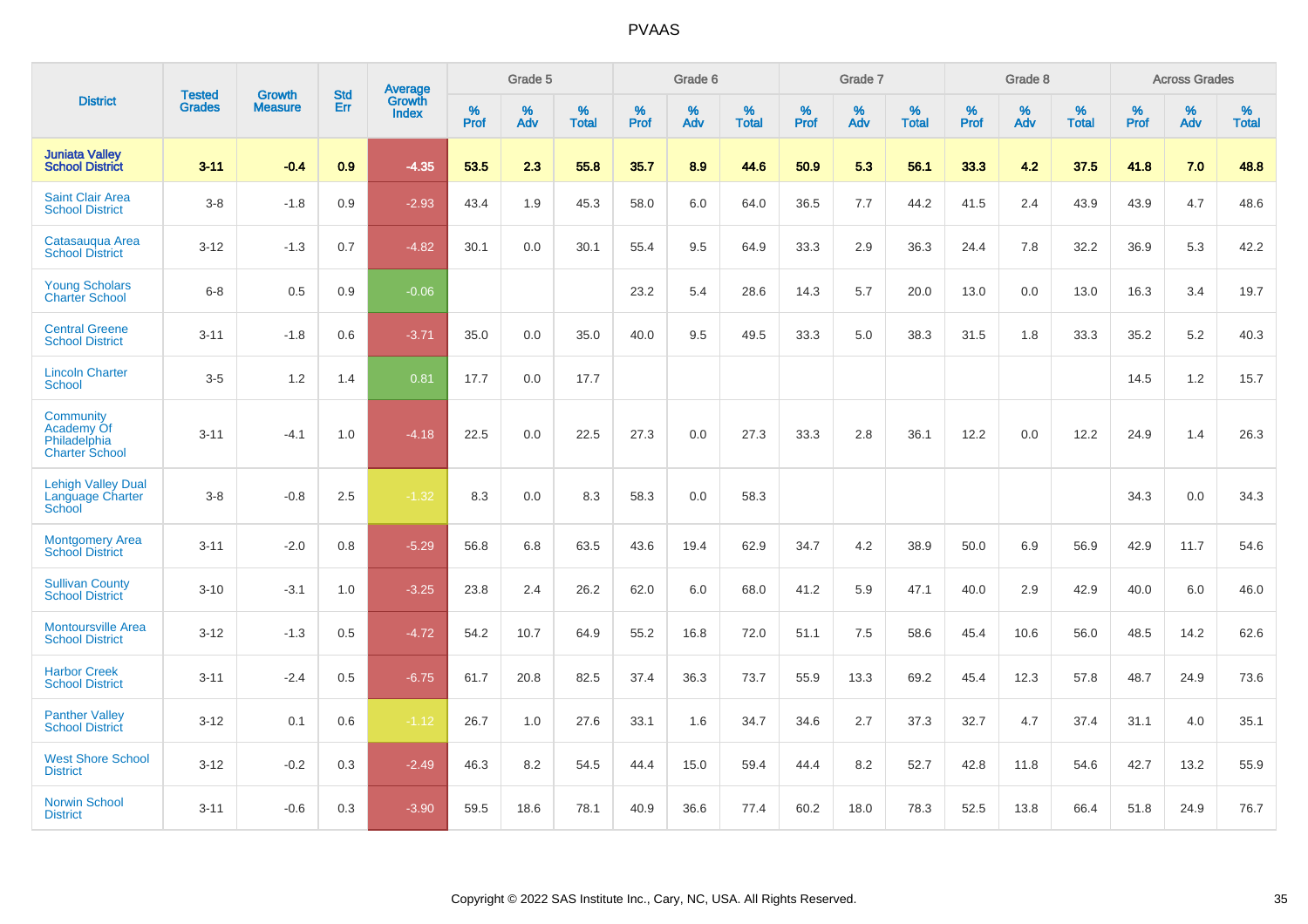|                                                                           |                                |                                 | <b>Std</b> |                                          |                     | Grade 5  |                   |           | Grade 6  |                   |           | Grade 7  |                   |           | Grade 8  |                   |           | <b>Across Grades</b> |                   |
|---------------------------------------------------------------------------|--------------------------------|---------------------------------|------------|------------------------------------------|---------------------|----------|-------------------|-----------|----------|-------------------|-----------|----------|-------------------|-----------|----------|-------------------|-----------|----------------------|-------------------|
| <b>District</b>                                                           | <b>Tested</b><br><b>Grades</b> | <b>Growth</b><br><b>Measure</b> | Err        | <b>Average</b><br>Growth<br><b>Index</b> | $\%$<br><b>Prof</b> | %<br>Adv | %<br><b>Total</b> | %<br>Prof | %<br>Adv | %<br><b>Total</b> | %<br>Prof | %<br>Adv | %<br><b>Total</b> | %<br>Prof | %<br>Adv | %<br><b>Total</b> | %<br>Prof | %<br>Adv             | %<br><b>Total</b> |
| <b>Juniata Valley</b><br><b>School District</b>                           | $3 - 11$                       | $-0.4$                          | 0.9        | $-4.35$                                  | 53.5                | 2.3      | 55.8              | 35.7      | 8.9      | 44.6              | 50.9      | 5.3      | 56.1              | 33.3      | 4.2      | 37.5              | 41.8      | 7.0                  | 48.8              |
| <b>Erie Rise</b><br>Leadership<br><b>Academy Charter</b><br><b>School</b> | $3-8$                          | 0.0                             | 1.2        | $-0.41$                                  | 17.9                | 0.0      | 17.9              | 6.9       | 0.0      | 6.9               | 4.8       | 2.4      | 7.1               | 0.0       | 0.0      | 0.0               | 7.8       | 0.5                  | 8.3               |
| <b>Pine-Richland</b><br><b>School District</b>                            | $3 - 11$                       | $-3.0$                          | 0.3        | $-8.46$                                  | 58.0                | 19.8     | 77.8              | 55.8      | 26.4     | 82.2              | 57.0      | 18.5     | 75.6              | 56.2      | 27.0     | 83.3              | 52.7      | 28.2                 | 80.9              |
| <b>Monessen City</b><br><b>School District</b>                            | $3 - 10$                       | $-3.2$                          | 1.2        | $-2.75$                                  | 20.0                | 0.0      | 20.0              | 18.0      | 2.6      | 20.5              | 13.3      | 0.0      | 13.3              | 4.8       | 0.0      | 4.8               | 15.2      | 0.6                  | 15.8              |
| <b>Kiski Area School</b><br><b>District</b>                               | $3 - 11$                       | $-2.3$                          | 0.4        | $-5.07$                                  | 50.9                | 4.2      | 55.2              | 41.3      | 18.4     | 59.6              | 53.8      | 7.5      | 61.3              | 45.8      | 5.0      | 50.8              | 47.0      | 13.3                 | 60.4              |
| Steelton-Highspire<br><b>School District</b>                              | $3 - 11$                       | $-1.9$                          | 0.7        | $-3.25$                                  | 21.9                | 0.0      | 21.9              | 11.5      | 0.0      | 11.5              | 3.8       | 0.0      | 3.8               | 5.9       | 0.0      | 5.9               | 9.0       | 0.0                  | 9.0               |
| Quakertown<br><b>Community School</b><br><b>District</b>                  | $3 - 12$                       | $-1.6$                          | 0.4        | $-7.86$                                  | 50.0                | 4.9      | 54.9              | 40.2      | 19.3     | 59.5              | 40.4      | 7.5      | 47.8              | 42.6      | 17.3     | 59.9              | 42.5      | 12.6                 | 55.1              |
| <b>Propel Charter</b><br>School-Hazelwood                                 | $3-8$                          | $-0.7$                          | 1.2        | $-1.40$                                  | 6.7                 | 0.0      | 6.7               | 14.3      | 0.0      | 14.3              | 14.3      | 4.8      | 19.0              | 16.0      | 0.0      | 16.0              | 10.2      | 0.6                  | 10.8              |
| <b>Upper Dauphin</b><br>Area School<br><b>District</b>                    | $3 - 11$                       | $-1.6$                          | 0.8        | $-4.84$                                  | 40.3                | 1.6      | 41.9              | 41.7      | 16.7     | 58.3              | 48.6      | 8.1      | 56.8              | 41.4      | 8.6      | 50.0              | 42.4      | 12.8                 | 55.2              |
| <b>Wilmington Area</b><br><b>School District</b>                          | $3 - 11$                       | $-0.8$                          | 0.8        | $-1.48$                                  | 60.3                | 13.8     | 74.1              | 43.3      | 11.7     | 55.0              | 33.3      | 11.8     | 45.1              | 32.2      | 10.2     | 42.4              | 43.2      | 13.4                 | 56.6              |
| <b>Alliance For</b><br><b>Progress Charter</b><br>School                  | $3-8$                          | $-1.1$                          | 1.2        | $-3.25$                                  | 12.5                | 0.0      | 12.5              | 32.0      | 0.0      | 32.0              | 26.9      | 0.0      | 26.9              | 3.4       | 0.0      | 3.4               | 19.4      | 0.0                  | 19.4              |
| <b>Steel Vallev</b><br><b>School District</b>                             | $3 - 11$                       | $-2.9$                          | 0.7        | $-6.65$                                  | 38.4                | 1.2      | 39.5              | 37.1      | 14.5     | 51.6              | 26.5      | 3.6      | 30.1              | 26.7      | 6.7      | 33.3              | 35.3      | 10.2                 | 45.5              |
| <b>Austin Area School</b><br><b>District</b>                              | $3 - 11$                       | $-0.5$                          | 1.7        | $-1.08$                                  | 38.5                | 7.7      | 46.2              | 61.5      | 0.0      | 61.5              | 26.7      | 0.0      | 26.7              | 56.2      | 6.2      | 62.5              | 40.5      | 4.0                  | 44.6              |
| <b>Clearfield Area</b><br><b>School District</b>                          | $3 - 10$                       | $-0.5$                          | 0.5        | $-1.87$                                  | 37.9                | 3.2      | 41.1              | 35.8      | 5.8      | 41.6              | 39.0      | 1.5      | 40.4              | 32.4      | 4.1      | 36.6              | 35.2      | 5.8                  | 41.0              |
| <b>Morrisville Borough</b><br><b>School District</b>                      | $3 - 11$                       | $-0.9$                          | 0.9        | $-1.54$                                  | 28.3                | 3.3      | 31.7              | 19.2      | 1.9      | 21.2              | 32.7      | 0.0      | 32.7              | 27.9      | 0.0      | 27.9              | 27.6      | 1.9                  | 29.5              |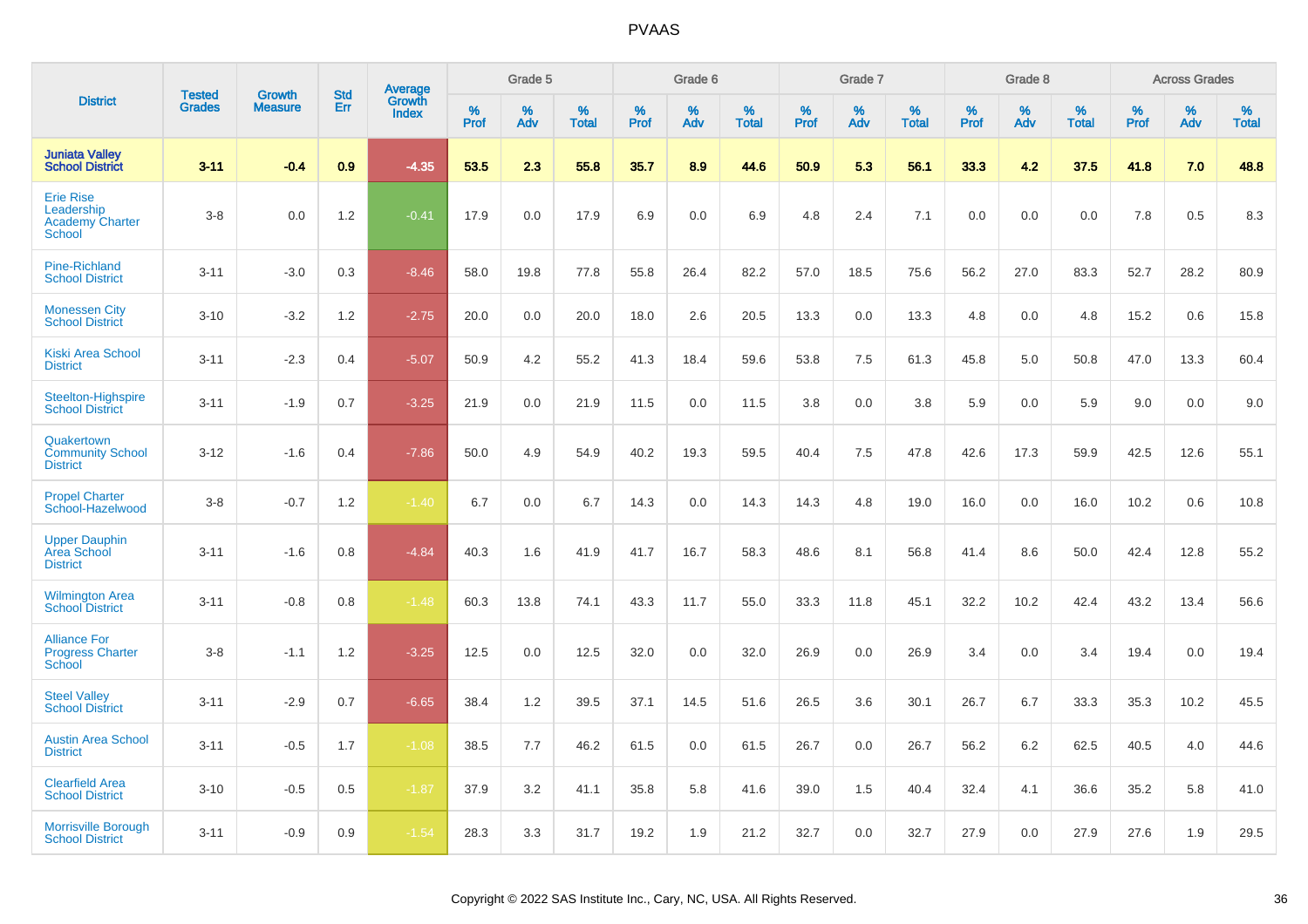|                                                                                |                                | <b>Growth</b>  | <b>Std</b> | Average         |              | Grade 5  |                   |           | Grade 6  |                   |           | Grade 7  |                   |           | Grade 8  |                   |              | <b>Across Grades</b> |                   |
|--------------------------------------------------------------------------------|--------------------------------|----------------|------------|-----------------|--------------|----------|-------------------|-----------|----------|-------------------|-----------|----------|-------------------|-----------|----------|-------------------|--------------|----------------------|-------------------|
| <b>District</b>                                                                | <b>Tested</b><br><b>Grades</b> | <b>Measure</b> | <b>Err</b> | Growth<br>Index | $\%$<br>Prof | %<br>Adv | %<br><b>Total</b> | %<br>Prof | %<br>Adv | %<br><b>Total</b> | %<br>Prof | %<br>Adv | %<br><b>Total</b> | %<br>Prof | %<br>Adv | %<br><b>Total</b> | $\%$<br>Prof | %<br>Adv             | %<br><b>Total</b> |
| <b>Juniata Valley</b><br><b>School District</b>                                | $3 - 11$                       | $-0.4$         | 0.9        | $-4.35$         | 53.5         | 2.3      | 55.8              | 35.7      | 8.9      | 44.6              | 50.9      | 5.3      | 56.1              | 33.3      | 4.2      | 37.5              | 41.8         | 7.0                  | 48.8              |
| Cornwall-Lebanon<br><b>School District</b>                                     | $3 - 11$                       | $-0.8$         | 0.3        | $-2.72$         | 46.8         | 6.1      | 52.9              | 45.0      | 15.9     | 60.9              | 48.6      | 7.2      | 55.8              | 49.4      | 12.2     | 61.6              | 44.4         | 12.6                 | 57.0              |
| <b>Young Scholars of</b><br><b>Greater Allegheny</b><br><b>Charter School</b>  | $3 - 8$                        | $-1.6$         | 1.7        | $-1.89$         | 26.3         | 0.0      | 26.3              | 40.0      | 0.0      | 40.0              | 35.0      | 0.0      | 35.0              |           |          |                   | 29.9         | $0.8\,$              | 30.8              |
| <b>Reach Cyber</b><br><b>Charter School</b>                                    | $3 - 11$                       | $-2.6$         | 0.9        | $-2.78$         | 52.4         | 4.8      | 57.1              | 52.2      | 8.7      | 60.9              | 38.5      | 1.9      | 40.4              | 47.5      | 5.1      | 52.5              | 46.8         | 5.5                  | 52.3              |
| <b>Mariana Bracetti</b><br><b>Academy Charter</b><br>School                    | $3 - 10$                       | 0.4            | 0.9        | $-0.00$         | 33.9         | 1.7      | 35.6              | 17.8      | 0.0      | 17.8              | 38.2      | 1.8      | 40.0              | 12.1      | 3.0      | 15.2              | 26.5         | 2.0                  | 28.5              |
| <b>North Hills School</b><br><b>District</b>                                   | $3 - 11$                       | $-1.2$         | 0.4        | $-3.31$         | 59.2         | 11.6     | 70.8              | 45.2      | 26.0     | 71.2              | 51.8      | 20.0     | 71.8              | 48.3      | 18.4     | 66.7              | 50.2         | 22.0                 | 72.3              |
| <b>Kutztown Area</b><br><b>School District</b>                                 | $3 - 12$                       | $-0.3$         | 0.8        | $-0.89$         | 59.7         | 6.0      | 65.7              | 46.0      | 17.5     | 63.5              | 37.5      | 17.5     | 55.0              | 50.0      | 10.3     | 60.3              | 48.4         | 17.0                 | 65.5              |
| <b>Iroquois School</b><br><b>District</b>                                      | $3 - 11$                       | $-0.1$         | 0.7        | $-0.86$         | 55.1         | 9.0      | 64.1              | 39.5      | 19.8     | 59.3              | 38.8      | 6.1      | 44.9              | 44.0      | 10.0     | 54.0              | 42.6         | 12.8                 | 55.4              |
| <b>Blackhawk School</b><br><b>District</b>                                     | $3 - 11$                       | $-3.2$         | 0.5        | $-6.30$         | 58.7         | 1.4      | 60.1              | 43.4      | 16.4     | 59.8              | 52.8      | 4.9      | 57.7              | 39.7      | 6.7      | 46.4              | 48.1         | 10.9                 | 59.0              |
| <b>Lehighton Area</b><br><b>School District</b>                                | $3 - 11$                       | $-1.0$         | 0.5        | $-3.70$         | 45.3         | 1.3      | 46.7              | 40.8      | 8.3      | 49.2              | 42.3      | 5.7      | 48.0              | 34.2      | 9.8      | 43.9              | 41.8         | 8.6                  | 50.4              |
| <b>Center For Student</b><br><b>Learning Charter</b><br>School At<br>Pennsbury | $6 - 12$                       | 1.9            | 3.5        | 0.54            |              |          |                   |           |          |                   |           |          |                   | 25.0      | 8.3      | 33.3              | 26.9         | 3.8                  | 30.8              |
| <b>Burgettstown Area</b><br><b>School District</b>                             | $3 - 11$                       | $-3.6$         | 0.7        | $-4.89$         | 35.1         | 6.5      | 41.6              | 58.5      | 7.7      | 66.2              | 32.9      | 2.4      | 35.4              | 35.6      | 5.5      | 41.1              | 40.5         | 8.8                  | 49.3              |
| <b>Esperanza Cyber</b><br><b>Charter School</b>                                | $3 - 11$                       | $-2.3$         | 1.3        | $-2.35$         | 11.8         | 0.0      | 11.8              | 8.7       | 0.0      | 8.7               | 12.8      | 0.0      | 12.8              | 9.1       | 0.0      | 9.1               | 9.4          | 0.8                  | 10.2              |
| <b>Williams Valley</b><br><b>School District</b>                               | $3 - 11$                       | 0.3            | 0.8        | $-0.19$         | 38.6         | 0.0      | 38.6              | 41.4      | 6.9      | 48.3              | 35.1      | 2.6      | 37.7              | 42.2      | 9.4      | 51.6              | 39.1         | 4.9                  | 44.0              |
| <b>Hanover Area</b><br><b>School District</b>                                  | $3 - 11$                       | $-2.1$         | 0.9        | $-2.93$         | 29.8         | 0.0      | 29.8              | 14.6      | 9.1      | 23.6              | 15.5      | 0.0      | 15.5              | 14.3      | 2.4      | 16.7              | 20.2         | 2.3                  | 22.5              |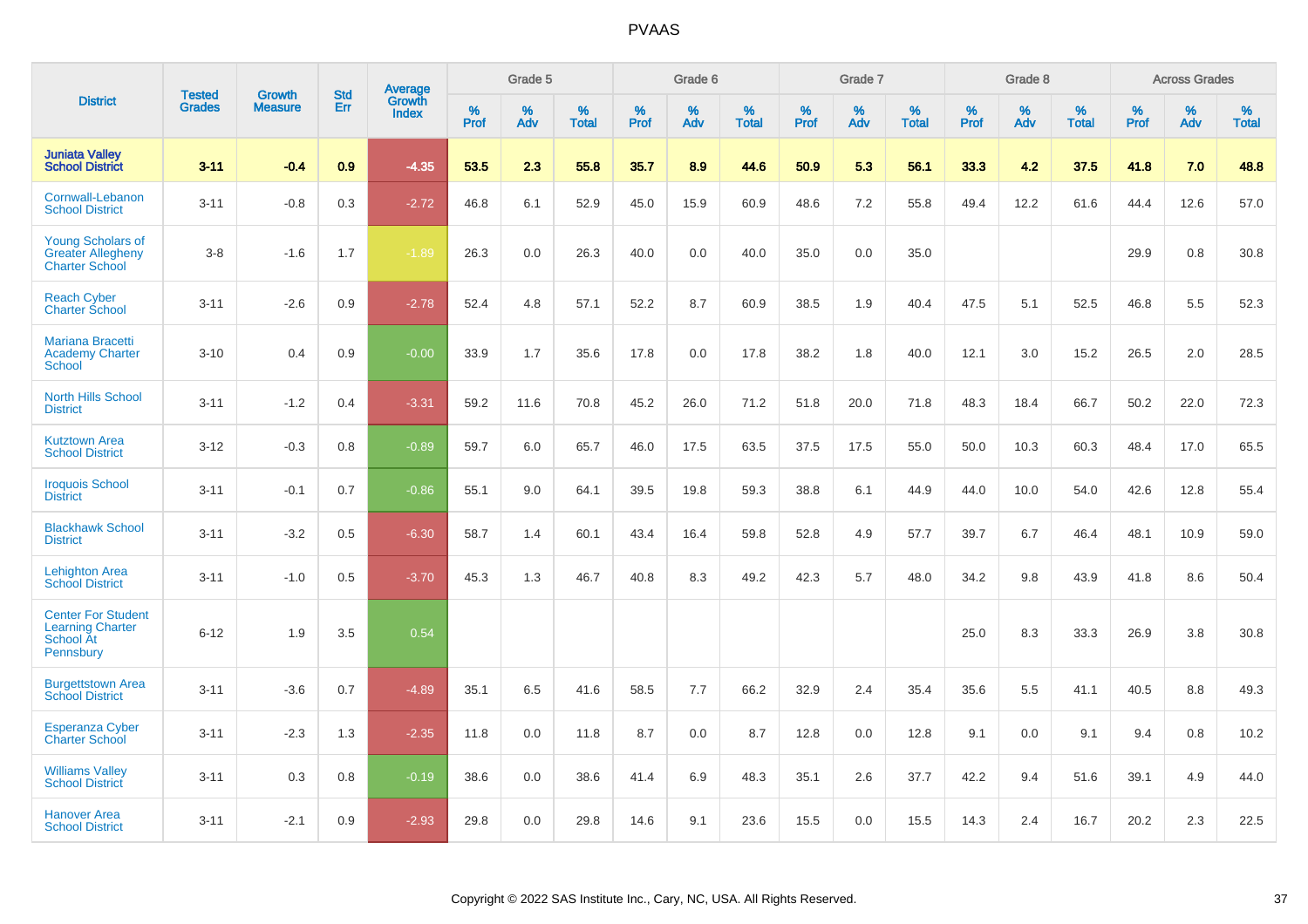|                                                              | <b>Tested</b> | <b>Growth</b>  | <b>Std</b> | Average                |              | Grade 5  |                   |           | Grade 6  |                   |           | Grade 7  |                   |           | Grade 8  |                   |           | <b>Across Grades</b> |                   |
|--------------------------------------------------------------|---------------|----------------|------------|------------------------|--------------|----------|-------------------|-----------|----------|-------------------|-----------|----------|-------------------|-----------|----------|-------------------|-----------|----------------------|-------------------|
| <b>District</b>                                              | <b>Grades</b> | <b>Measure</b> | Err        | Growth<br><b>Index</b> | $\%$<br>Prof | %<br>Adv | %<br><b>Total</b> | %<br>Prof | %<br>Adv | %<br><b>Total</b> | %<br>Prof | %<br>Adv | %<br><b>Total</b> | %<br>Prof | %<br>Adv | %<br><b>Total</b> | %<br>Prof | %<br>Adv             | %<br><b>Total</b> |
| <b>Juniata Valley</b><br><b>School District</b>              | $3 - 11$      | $-0.4$         | 0.9        | $-4.35$                | 53.5         | 2.3      | 55.8              | 35.7      | 8.9      | 44.6              | 50.9      | 5.3      | 56.1              | 33.3      | 4.2      | 37.5              | 41.8      | 7.0                  | 48.8              |
| <b>Tri-Valley School</b><br><b>District</b>                  | $3 - 10$      | $-2.4$         | 0.9        | $-3.85$                | 40.0         | 5.9      | 45.9              | 36.7      | 6.1      | 42.9              | 36.7      | 0.0      | 36.7              | 40.5      | 9.5      | 50.0              | 41.3      | 8.0                  | 49.3              |
| Eugenio Maria De<br><b>Hostos Charter</b><br><b>School</b>   | $3 - 8$       | $-0.5$         | 1.4        | $-1.78$                | 45.8         | 0.0      | 45.8              | 16.7      | 16.7     | 33.3              | 18.2      | 9.1      | 27.3              | 46.7      | 0.0      | 46.7              | 35.0      | 6.7                  | 41.7              |
| <b>Connellsville Area</b><br><b>School District</b>          | $3 - 11$      | $-2.2$         | 0.4        | $-5.74$                | 34.7         | 3.7      | 38.4              | 32.7      | 6.4      | 39.1              | 27.4      | 5.1      | 32.4              | 33.8      | 3.6      | 37.4              | 33.6      | 5.9                  | 39.6              |
| <b>Springfield School</b><br><b>District</b>                 | $3 - 11$      | $-0.9$         | 0.4        | $-2.85$                | 58.3         | 23.8     | 82.1              | 53.6      | 25.6     | 79.2              | 58.6      | 20.9     | 79.5              | 51.5      | 18.2     | 69.7              | 52.1      | 26.9                 | 78.9              |
| <b>Shaler Area</b><br><b>School District</b>                 | $3 - 11$      | $-4.5$         | 0.4        | $-13.13$               | 52.7         | 5.4      | 58.1              | 39.8      | 10.6     | 50.4              | 50.0      | 7.8      | 57.8              | 46.9      | 12.9     | 59.8              | 46.7      | 13.0                 | 59.7              |
| <b>Purchase Line</b><br><b>School District</b>               | $3 - 12$      | $-1.5$         | 0.8        | $-2.85$                | 37.2         | 5.9      | 43.1              | 40.9      | 6.1      | 47.0              | 39.4      | 3.0      | 42.4              | 30.9      | 3.6      | 34.6              | 39.8      | 6.3                  | 46.1              |
| <b>Franklin Towne</b><br>Charter<br><b>Elementary School</b> | $3 - 8$       | $-3.1$         | 1.2        | $-3.10$                | 46.4         | 7.1      | 53.6              | 48.2      | 7.4      | 55.6              | 53.6      | 7.1      | 60.7              | 59.1      | 0.0      | 59.1              | 50.6      | 6.8                  | 57.4              |
| <b>MaST Community</b><br>Charter School II                   | $3 - 10$      | $-4.6$         | 0.7        | $-6.45$                | 41.0         | 3.0      | 44.0              | 38.7      | 4.3      | 43.0              | 50.0      | 5.9      | 55.9              |           |          |                   | 44.5      | 7.0                  | 51.5              |
| Northgate School<br><b>District</b>                          | $3 - 11$      | $-1.4$         | 0.8        | $-4.26$                | 60.8         | 3.9      | 64.7              | 59.0      | 11.5     | 70.5              | 36.1      | 9.8      | 45.9              | 37.5      | 17.9     | 55.4              | 45.5      | 12.8                 | 58.3              |
| Washington<br><b>School District</b>                         | $3 - 11$      | $-1.7$         | 0.7        | $-3.97$                | 44.7         | 0.0      | 44.7              | 39.6      | 6.2      | 45.8              | 28.0      | 1.2      | 29.3              | 23.5      | 1.5      | 25.0              | 35.4      | 3.1                  | 38.6              |
| <b>Arts Academy</b><br>Elementary<br><b>Charter School</b>   | $3-5$         | 0.9            | 2.0        | 0.44                   | 31.6         | 0.0      | 31.6              |           |          |                   |           |          |                   |           |          |                   | 31.8      | 2.3                  | 34.1              |
| <b>Laurel Highlands</b><br><b>School District</b>            | $3 - 11$      | $-1.7$         | 0.5        | $-3.99$                | 43.1         | 4.4      | 47.5              | 39.4      | 11.6     | 51.0              | 35.7      | 2.9      | 38.6              | 37.8      | 5.5      | 43.3              | 39.8      | 9.6                  | 49.4              |
| <b>Coatesville Area</b><br><b>School District</b>            | $3 - 11$      | $-0.4$         | 0.4        | $-1.48$                | 28.2         | 1.6      | 29.8              | 30.3      | 2.8      | 33.1              | 30.8      | 4.4      | 35.2              | 26.3      | 2.9      | 29.3              | 28.5      | 3.0                  | 31.5              |
| <b>Blacklick Valley</b><br><b>School District</b>            | $3 - 11$      | $-0.1$         | 1.0        | $-0.87$                | 29.6         | 0.0      | 29.6              | 52.6      | 7.9      | 60.5              | 35.4      | 0.0      | 35.4              | 34.2      | 0.0      | 34.2              | 43.2      | 3.7                  | 46.9              |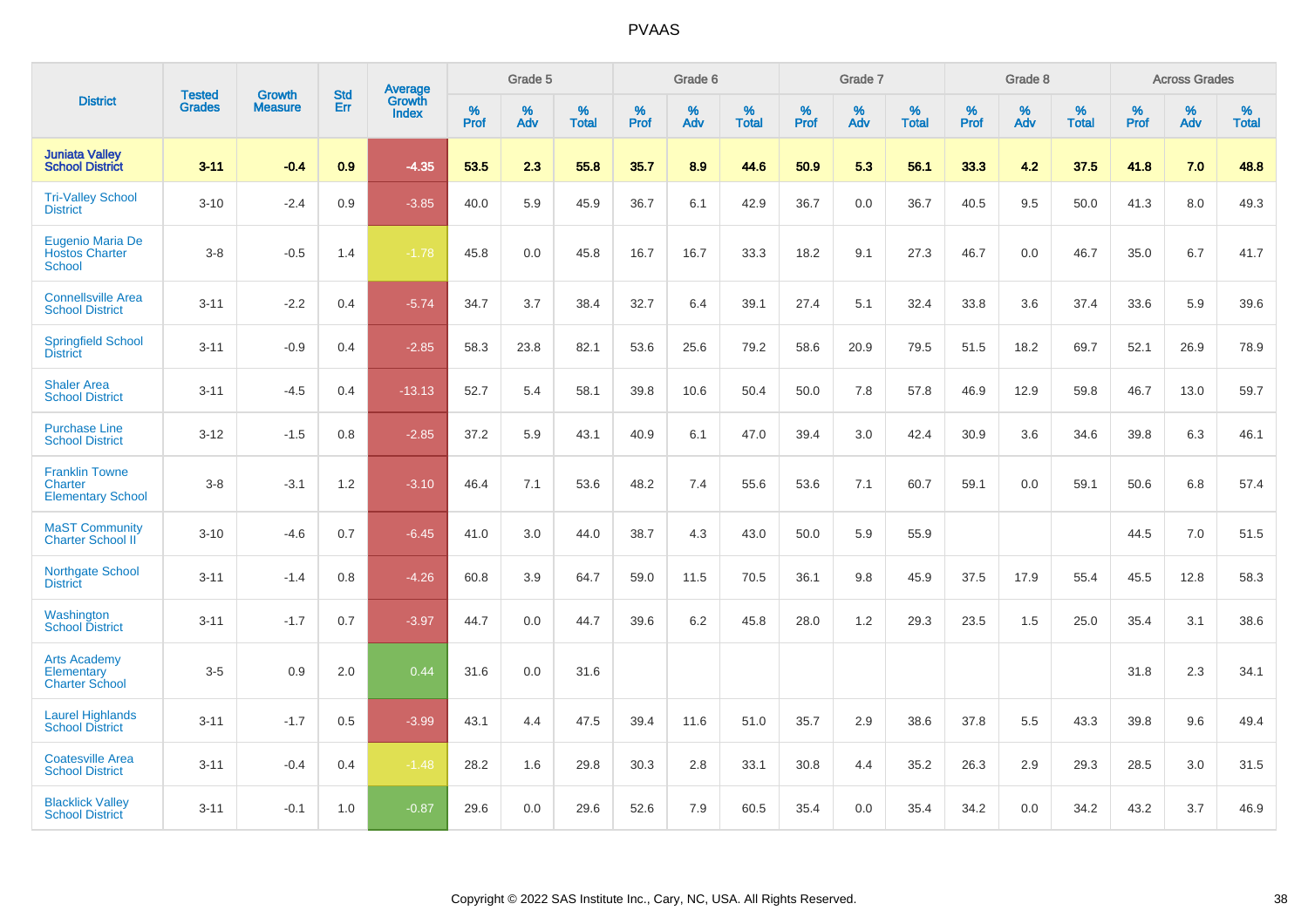|                                                                       | <b>Tested</b> | <b>Growth</b>  | <b>Std</b> | Average                |                     | Grade 5  |                   |              | Grade 6  |                   |              | Grade 7  |                   |              | Grade 8  |                   |           | <b>Across Grades</b> |                   |
|-----------------------------------------------------------------------|---------------|----------------|------------|------------------------|---------------------|----------|-------------------|--------------|----------|-------------------|--------------|----------|-------------------|--------------|----------|-------------------|-----------|----------------------|-------------------|
| <b>District</b>                                                       | <b>Grades</b> | <b>Measure</b> | Err        | Growth<br><b>Index</b> | $\%$<br><b>Prof</b> | %<br>Adv | %<br><b>Total</b> | $\%$<br>Prof | %<br>Adv | %<br><b>Total</b> | $\%$<br>Prof | %<br>Adv | %<br><b>Total</b> | $\%$<br>Prof | %<br>Adv | %<br><b>Total</b> | %<br>Prof | %<br>Adv             | %<br><b>Total</b> |
| <b>Juniata Valley</b><br><b>School District</b>                       | $3 - 11$      | $-0.4$         | 0.9        | $-4.35$                | 53.5                | 2.3      | 55.8              | 35.7         | 8.9      | 44.6              | 50.9         | 5.3      | 56.1              | 33.3         | 4.2      | 37.5              | 41.8      | 7.0                  | 48.8              |
| <b>Waynesboro Area</b><br><b>School District</b>                      | $3 - 12$      | $-2.8$         | 0.4        | $-7.51$                | 42.9                | 6.1      | 49.0              | 38.4         | 14.0     | 52.4              | 37.6         | 7.1      | 44.7              | 37.5         | 12.8     | 50.3              | 41.0      | 12.0                 | 52.9              |
| <b>Perseus House</b><br><b>Charter School Of</b><br><b>Excellence</b> | $6 - 11$      | $-0.9$         | 1.2        | $-1.85$                |                     |          |                   | 4.8          | 0.0      | 4.8               | 20.4         | 0.0      | 20.4              | 22.7         | 1.5      | 24.2              | 19.2      | 0.7                  | 19.9              |
| <b>Penn Hills Charter</b><br>School of<br>Entrepreneurship            | $3-8$         | $-1.5$         | 1.0        | $-3.06$                | 27.3                | 0.0      | 27.3              | 37.1         | 8.6      | 45.7              | 34.2         | 0.0      | 34.2              | 45.4         | 0.0      | 45.4              | 40.8      | 6.4                  | 47.2              |
| <b>Titusville Area</b><br><b>School District</b>                      | $3 - 11$      | $-0.4$         | 0.5        | $-0.96$                | 57.4                | 8.5      | 65.9              | 35.0         | 12.6     | 47.6              | 46.2         | 8.3      | 54.6              | 40.6         | 11.6     | 52.2              | 44.1      | 12.1                 | 56.2              |
| <b>Cameron County</b><br><b>School District</b>                       | $3 - 12$      | $-2.6$         | 1.0        | $-2.51$                | 73.3                | 3.3      | 76.7              | 48.7         | 25.6     | 74.4              | 39.0         | 0.0      | 39.0              | 43.2         | 5.4      | 48.6              | 50.4      | 14.0                 | 64.4              |
| <b>Centre Learning</b><br>Community<br><b>Charter School</b>          | $5-8$         | $-1.3$         | 2.1        | $-1.22$                |                     |          |                   |              |          |                   | 37.5         | 12.5     | 50.0              | 47.1         | 11.8     | 58.8              | 51.8      | 16.7                 | 68.5              |
| <b>Windber Area</b><br><b>School District</b>                         | $3 - 11$      | $-1.4$         | 0.7        | $-3.44$                | 49.4                | 13.9     | 63.3              | 49.2         | 14.9     | 64.2              | 49.3         | 9.3      | 58.7              | 57.1         | 10.7     | 67.9              | 49.9      | 11.8                 | 61.7              |
| <b>Moniteau School</b><br><b>District</b>                             | $3 - 11$      | $-1.6$         | 0.7        | $-2.47$                | 43.4                | 7.2      | 50.6              | 33.3         | 19.0     | 52.4              | 32.1         | 6.0      | 38.1              | 44.0         | 1.3      | 45.3              | 40.5      | 10.6                 | 51.1              |
| <b>Carmichaels Area</b><br><b>School District</b>                     | $3 - 10$      | $-2.5$         | 0.8        | $-3.95$                | 35.0                | 1.2      | 36.2              | 25.8         | 7.6      | 33.3              | 33.3         | 1.5      | 34.8              | 35.2         | 1.4      | 36.6              | 32.5      | 3.4                  | 35.9              |
| Springfield<br><b>Township School</b><br><b>District</b>              | $3 - 11$      | $-1.2$         | 0.5        | $-2.84$                | 52.0                | 13.4     | 65.4              | 51.4         | 15.0     | 66.5              | 56.3         | 10.8     | 67.1              | 47.3         | 14.0     | 61.3              | 52.1      | 16.5                 | 68.6              |
| <b>Easton Arts</b><br>Academy<br>Elementary<br><b>Charter School</b>  | $3-5$         | 0.7            | 2.6        | 0.29                   | 45.8                | 4.2      | 50.0              |              |          |                   |              |          |                   |              |          |                   | 37.2      | 4.6                  | 41.9              |
| <b>Camp Hill School</b><br><b>District</b>                            | $3 - 12$      | $-2.3$         | 0.7        | $-3.72$                | 65.4                | 17.3     | 82.7              | 53.3         | 8.0      | 61.3              | 63.7         | 5.5      | 69.2              | 49.6         | 15.3     | 64.9              | 52.7      | 18.6                 | 71.3              |
| <b>Avonworth School</b><br><b>District</b>                            | $3 - 10$      | $-0.8$         | 0.5        | $-1.38$                | 49.6                | 18.0     | 67.6              | 49.6         | 25.6     | 75.2              | 62.3         | 7.7      | 70.0              | 61.0         | 16.1     | 77.1              | 52.4      | 20.5                 | 72.8              |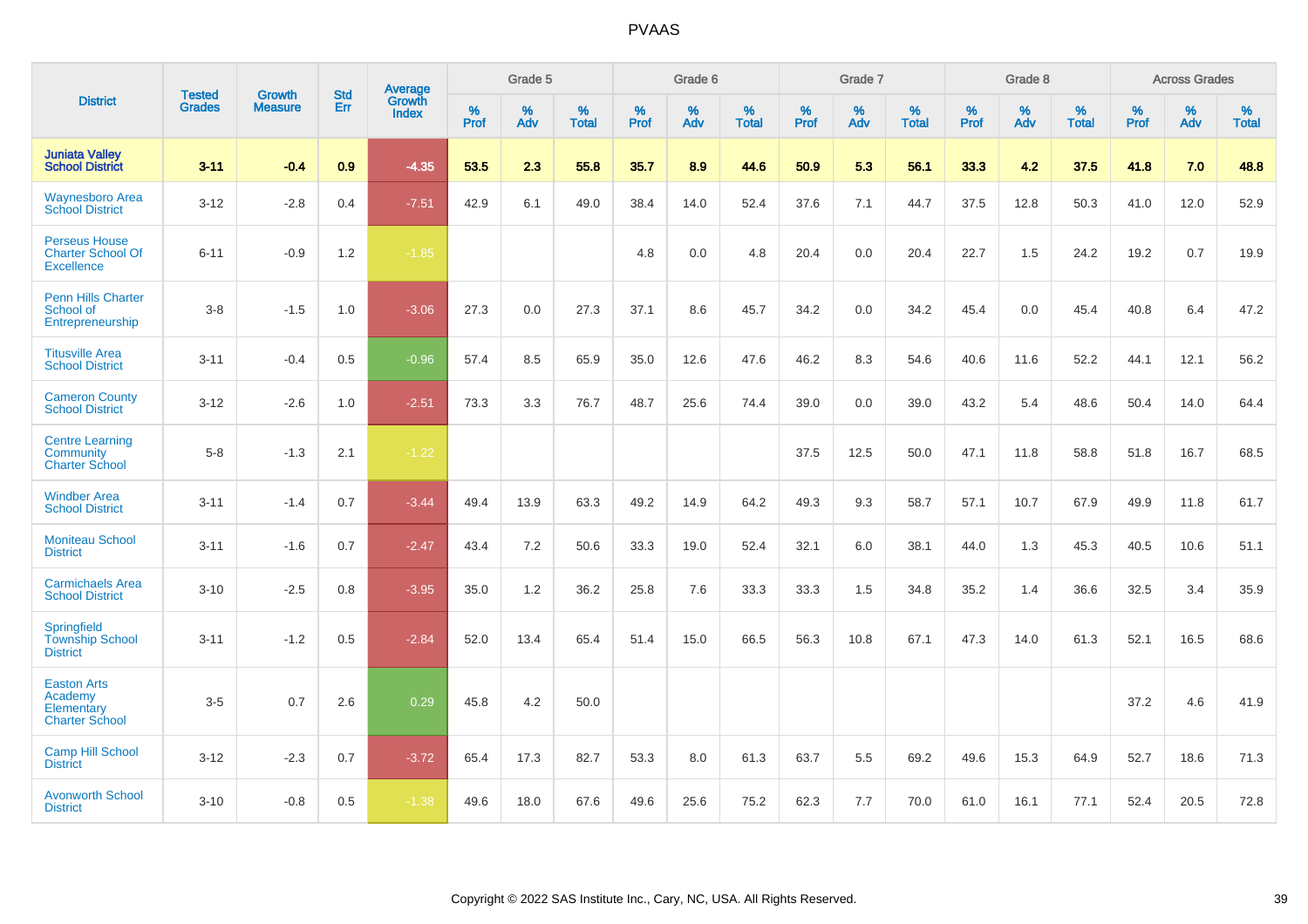|                                                                     | <b>Tested</b> | <b>Growth</b>  | <b>Std</b> | Average                       |           | Grade 5  |                   |           | Grade 6  |                   |           | Grade 7  |                   |           | Grade 8  |                   |           | <b>Across Grades</b> |                   |
|---------------------------------------------------------------------|---------------|----------------|------------|-------------------------------|-----------|----------|-------------------|-----------|----------|-------------------|-----------|----------|-------------------|-----------|----------|-------------------|-----------|----------------------|-------------------|
| <b>District</b>                                                     | <b>Grades</b> | <b>Measure</b> | Err        | <b>Growth</b><br><b>Index</b> | %<br>Prof | %<br>Adv | %<br><b>Total</b> | %<br>Prof | %<br>Adv | %<br><b>Total</b> | %<br>Prof | %<br>Adv | %<br><b>Total</b> | %<br>Prof | %<br>Adv | %<br><b>Total</b> | %<br>Prof | %<br>Adv             | %<br><b>Total</b> |
| <b>Juniata Valley</b><br><b>School District</b>                     | $3 - 11$      | $-0.4$         | 0.9        | $-4.35$                       | 53.5      | 2.3      | 55.8              | 35.7      | 8.9      | 44.6              | 50.9      | 5.3      | 56.1              | 33.3      | 4.2      | 37.5              | 41.8      | 7.0                  | 48.8              |
| Independence<br><b>Charter School</b><br>West                       | $3 - 7$       | $-3.2$         | 1.8        | $-2.35$                       | 14.3      | 0.0      | 14.3              | 15.4      | 7.7      | 23.1              | 15.8      | 0.0      | 15.8              |           |          |                   | 15.0      | 2.6                  | 17.7              |
| <b>Keystone</b><br><b>Education Center</b><br><b>Charter School</b> | $3 - 12$      | 0.7            | 3.3        | 0.20                          |           |          |                   |           |          |                   |           |          |                   | 0.0       | 0.0      | 0.0               | 0.0       | 0.0                  | 0.0               |
| <b>Westmont Hilltop</b><br><b>School District</b>                   | $3 - 11$      | $-4.1$         | 0.7        | $-7.50$                       | 40.6      | 3.0      | 43.6              | 36.4      | 12.1     | 48.5              | 47.1      | 1.2      | 48.2              | 56.4      | 4.3      | 60.6              | 41.9      | 9.4                  | 51.2              |
| <b>Greensburg Salem</b><br><b>School District</b>                   | $3 - 11$      | $-1.6$         | 0.5        | $-3.24$                       | 49.7      | 7.2      | 56.9              | 40.1      | 13.8     | 53.9              | 44.0      | 5.5      | 49.4              | 48.3      | 7.2      | 55.6              | 42.8      | 11.4                 | 54.2              |
| Southmoreland<br><b>School District</b>                             | $3 - 11$      | $-3.9$         | 0.6        | $-6.43$                       | 39.6      | 2.1      | 41.7              | 41.4      | 8.1      | 49.6              | 43.1      | 4.6      | 47.7              | 49.5      | 4.8      | 54.4              | 44.6      | 6.8                  | 51.3              |
| <b>Chichester School</b><br><b>District</b>                         | $3 - 11$      | $-4.0$         | 0.7        | $-5.95$                       | 27.3      | 1.1      | 28.4              | 37.2      | 9.0      | 46.2              | 31.2      | 6.2      | 37.5              | 41.1      | 0.0      | 41.1              | 36.7      | 5.7                  | 42.4              |
| Environmental<br><b>Charter School At</b><br><b>Frick Park</b>      | $3-9$         | $-2.5$         | 0.7        | $-4.24$                       | 46.0      | 5.3      | 51.3              | 41.5      | 10.6     | 52.1              | 46.6      | 13.6     | 60.2              | 25.4      | 11.9     | 37.3              | 43.3      | 14.6                 | 57.9              |
| <b>Urban Pathways 6-</b><br>12 Charter School                       | $6 - 11$      | $-0.2$         | 2.1        | $-0.24$                       |           |          |                   |           |          |                   | 22.2      | 0.0      | 22.2              | 0.0       | 0.0      | 0.0               | 15.9      | 0.0                  | 15.9              |
| <b>Commodore Perry</b><br><b>School District</b>                    | $3 - 11$      | $-0.7$         | 1.1        | $-0.81$                       | 64.5      | 12.9     | 77.4              | 41.9      | 6.4      | 48.4              | 48.6      | 8.1      | 56.8              | 37.0      | 25.9     | 63.0              | 48.6      | 13.1                 | 61.8              |
| <b>Fairfield Area</b><br><b>School District</b>                     | $3 - 11$      | $-1.0$         | 0.8        | $-2.16$                       | 50.8      | 3.3      | 54.1              | 44.3      | 6.6      | 50.8              | 45.4      | 1.8      | 47.3              | 37.0      | 5.6      | 42.6              | 45.1      | 9.6                  | 54.6              |
| <b>Ambridge Area</b><br><b>School District</b>                      | $3 - 12$      | $-0.9$         | 0.6        | $-2.18$                       | 40.2      | 8.2      | 48.4              | 36.9      | 12.6     | 49.5              | 36.2      | 8.7      | 44.9              | 37.1      | 6.4      | 43.6              | 37.5      | 12.2                 | 49.7              |
| <b>21st Century Cyber</b><br><b>Charter School</b>                  | $6 - 12$      | $-2.2$         | 0.7        | $-4.36$                       |           |          |                   | 48.2      | 16.7     | 64.9              | 54.9      | 10.5     | 65.4              | 58.0      | 6.7      | 64.7              | 54.2      | 10.8                 | 65.0              |
| <b>Dunmore School</b><br><b>District</b>                            | $3 - 11$      | $-2.2$         | 0.7        | $-4.01$                       | 47.2      | 8.3      | 55.6              | 48.9      | 14.1     | 63.0              | 45.9      | 1.8      | 47.7              | 34.5      | 6.0      | 40.5              | 44.8      | 9.4                  | 54.2              |
| <b>South Park School</b><br><b>District</b>                         | $3 - 11$      | $-0.8$         | 0.6        | $-2.28$                       | 61.4      | 2.4      | 63.9              | 40.6      | 13.2     | 53.8              | 47.5      | 12.5     | 60.0              | 55.8      | 7.7      | 63.5              | 50.5      | 13.2                 | 63.8              |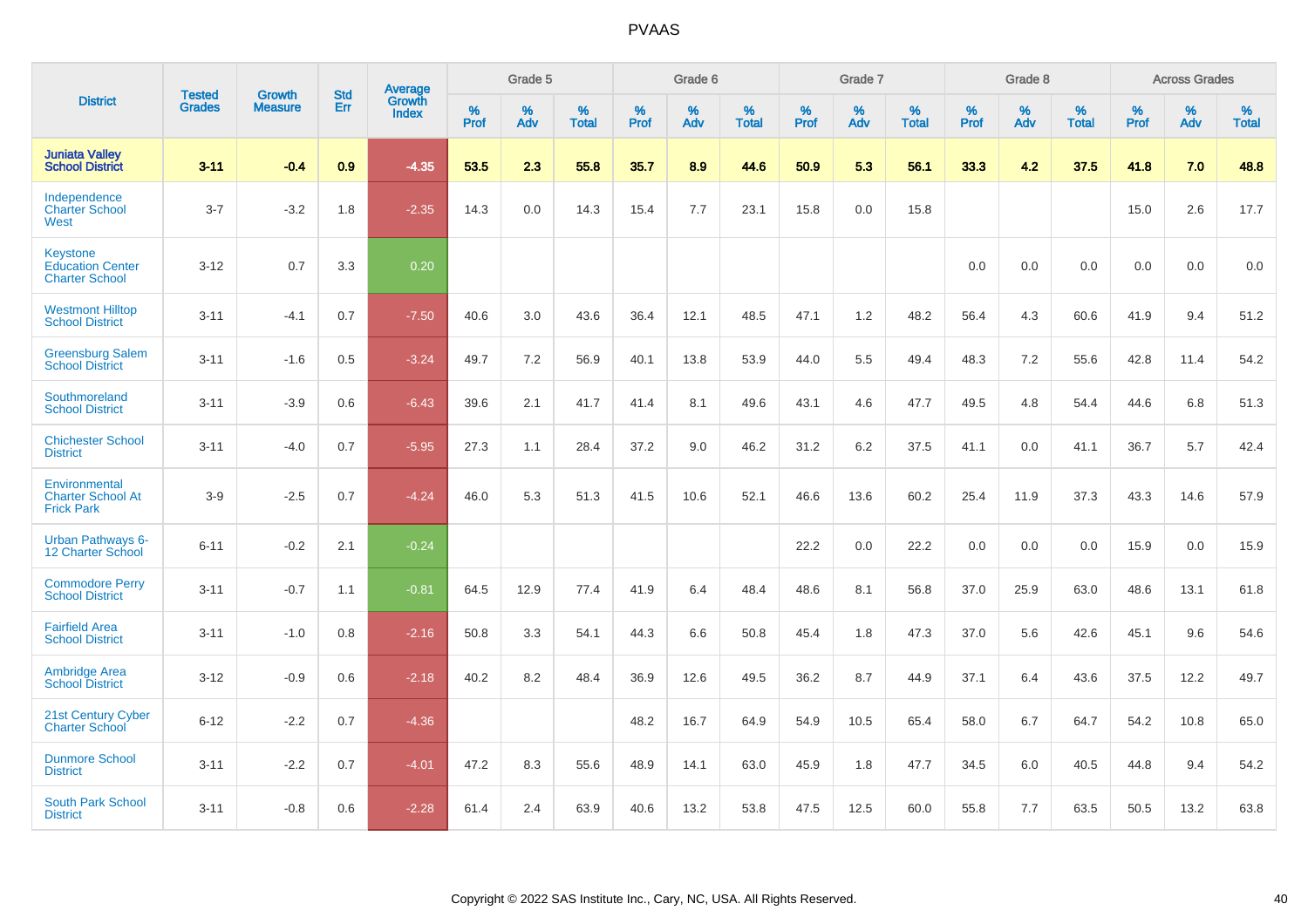|                                                                               | <b>Tested</b> | <b>Growth</b>  | <b>Std</b> | Average                       |                     | Grade 5  |                   |              | Grade 6  |                   |              | Grade 7  |                   |              | Grade 8  |                   |                     | <b>Across Grades</b> |                   |
|-------------------------------------------------------------------------------|---------------|----------------|------------|-------------------------------|---------------------|----------|-------------------|--------------|----------|-------------------|--------------|----------|-------------------|--------------|----------|-------------------|---------------------|----------------------|-------------------|
| <b>District</b>                                                               | <b>Grades</b> | <b>Measure</b> | Err        | <b>Growth</b><br><b>Index</b> | $\%$<br><b>Prof</b> | %<br>Adv | %<br><b>Total</b> | $\%$<br>Prof | %<br>Adv | %<br><b>Total</b> | $\%$<br>Prof | %<br>Adv | %<br><b>Total</b> | $\%$<br>Prof | %<br>Adv | %<br><b>Total</b> | $\%$<br><b>Prof</b> | %<br>Adv             | %<br><b>Total</b> |
| <b>Juniata Valley</b><br><b>School District</b>                               | $3 - 11$      | $-0.4$         | 0.9        | $-4.35$                       | 53.5                | 2.3      | 55.8              | 35.7         | 8.9      | 44.6              | 50.9         | 5.3      | 56.1              | 33.3         | 4.2      | 37.5              | 41.8                | 7.0                  | 48.8              |
| <b>Ridley School</b><br><b>District</b>                                       | $3 - 12$      | $-0.9$         | 0.4        | $-3.09$                       | 49.2                | 5.6      | 54.8              | 38.5         | 12.4     | 50.9              | 39.6         | 5.9      | 45.6              | 41.1         | 7.5      | 48.6              | 42.4                | 10.0                 | 52.4              |
| <b>Nazareth Area</b><br><b>School District</b>                                | $3 - 11$      | $-2.5$         | 0.4        | $-6.40$                       | 49.2                | 5.5      | 54.7              | 43.3         | 23.0     | 66.3              | 56.0         | 8.6      | 64.7              | 51.9         | 8.5      | 60.5              | 48.6                | 14.4                 | 63.0              |
| Philipsburg-<br>Osceola Area<br><b>School District</b>                        | $3 - 11$      | $-4.8$         | 0.6        | $-8.12$                       | 45.5                | 6.5      | 52.0              | 41.3         | 11.9     | 53.2              | 35.2         | 2.4      | 37.6              | 33.0         | 6.2      | 39.2              | 40.7                | 11.1                 | 51.8              |
| <b>New Kensington-</b><br><b>Arnold School</b><br><b>District</b>             | $3 - 11$      | $-1.0$         | 0.7        | $-1.97$                       | 22.5                | 0.9      | 23.4              | 20.6         | 10.3     | 30.8              | 27.0         | 0.0      | 27.0              | 26.4         | 3.4      | 29.9              | 27.1                | 4.2                  | 31.3              |
| <b>Roberto Clemente</b><br><b>Charter School</b>                              | $3 - 12$      | $-5.1$         | 1.0        | $-5.25$                       | 19.4                | 0.0      | 19.4              | 23.1         | 5.1      | 28.2              | 11.6         | 0.0      | 11.6              | 12.2         | 0.0      | 12.2              | 15.5                | 1.7                  | 17.2              |
| Widener<br>Partnership<br><b>Charter School</b>                               | $3 - 7$       | $-1.6$         | 1.1        | $-2.26$                       | 4.6                 | 0.0      | 4.6               | 15.8         | 2.6      | 18.4              | 14.0         | 0.0      | 14.0              |              |          |                   | 9.6                 | 1.4                  | 11.0              |
| <b>West York Area</b><br><b>School District</b>                               | $3 - 12$      | $-1.4$         | 0.5        | $-2.97$                       | 36.0                | 4.4      | 40.4              | 38.5         | 9.3      | 47.8              | 35.9         | 5.3      | 41.2              | 41.2         | 5.2      | 46.4              | 37.8                | 8.4                  | 46.2              |
| <b>Mastery Charter</b><br>School-Francis D.<br><b>Pastorius</b><br>Elementary | $3 - 8$       | $-1.7$         | 1.5        | $-1.76$                       | 3.8                 | 0.0      | 3.8               | 28.6         | 3.6      | 32.1              | 22.7         | 0.0      | 22.7              |              |          |                   | 14.3                | 0.8                  | 15.1              |
| <b>Deep Roots</b><br><b>Charter School</b>                                    | $3-6$         | $-2.5$         | 1.4        | $-2.18$                       | 18.2                | 0.0      | 18.2              | 19.0         | 2.4      | 21.4              |              |          |                   |              |          |                   | 19.2                | 0.7                  | 19.9              |
| <b>Arts Academy</b><br><b>Charter School</b>                                  | $5 - 8$       | $-3.5$         | 1.1        | $-3.11$                       | 41.2                | 0.0      | 41.2              | 46.7         | 2.2      | 48.9              | 49.1         | 1.9      | 50.9              | 45.2         | 3.2      | 48.4              | 46.6                | 2.0                  | 48.6              |
| <b>Council Rock</b><br><b>School District</b>                                 | $3 - 11$      | $-2.3$         | 0.2        | $-9.78$                       | 58.1                | 8.8      | 66.9              | 49.7         | 26.1     | 75.9              | 52.3         | 13.9     | 66.2              | 46.6         | 14.5     | 61.1              | 50.8                | 17.6                 | 68.4              |
| <b>Propel Charter</b><br><b>School-Montour</b>                                | $3 - 10$      | $-1.8$         | 0.8        | $-2.37$                       | 18.0                | 0.0      | 18.0              | 22.7         | 3.0      | 25.8              | 21.5         | 0.0      | 21.5              | 23.4         | 3.1      | 26.6              | 21.5                | 3.2                  | 24.7              |
| <b>Mastery Charter</b><br>School-Mann<br>Campus                               | $3-6$         | $-2.7$         | 1.7        | $-1.86$                       | 16.7                | 0.0      | 16.7              | 27.8         | 0.0      | 27.8              |              |          |                   |              |          |                   | 18.4                | 0.0                  | 18.4              |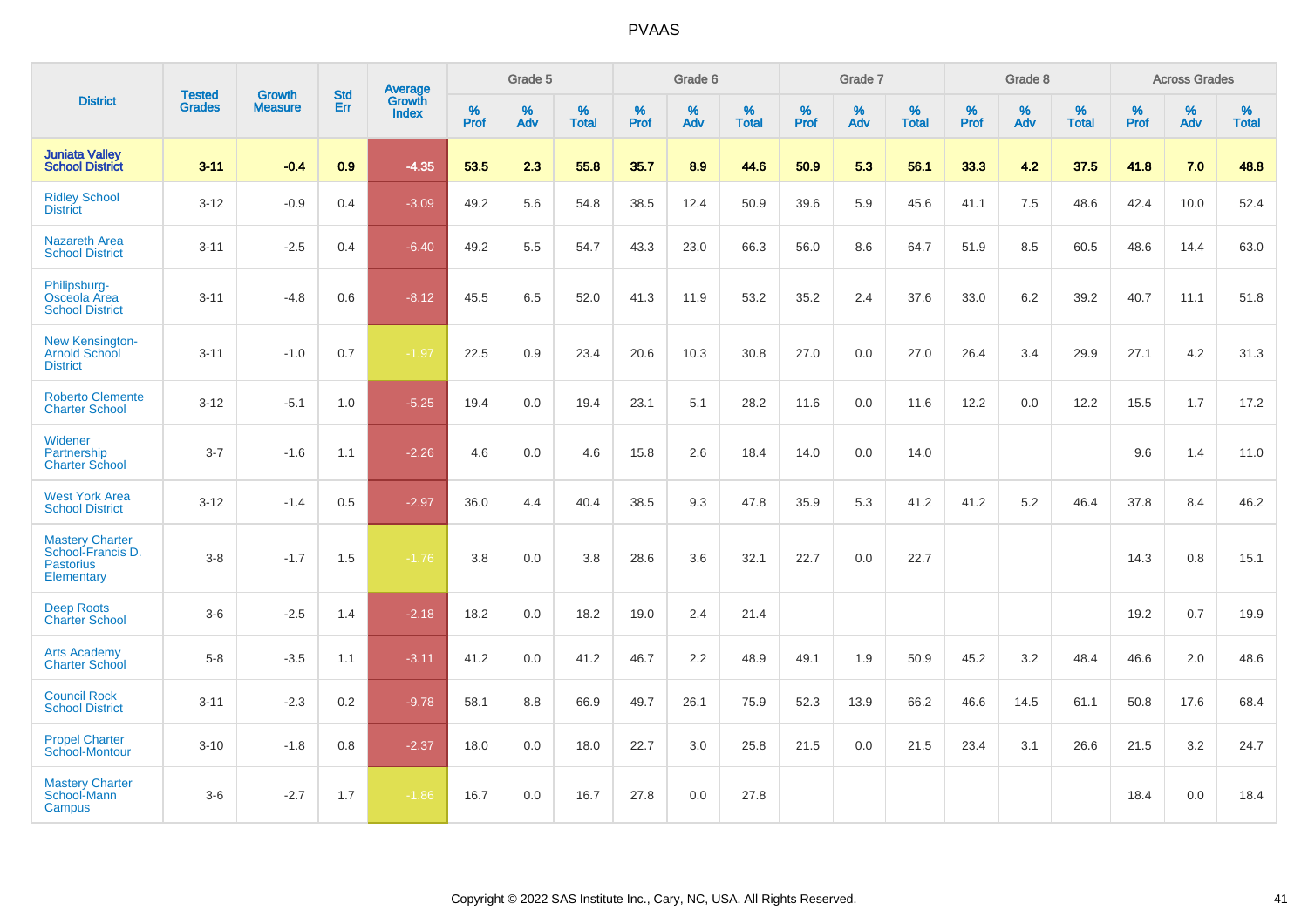|                                                                 |                                |                                 | <b>Std</b> | Average                |              | Grade 5  |                   |              | Grade 6  |                   |              | Grade 7  |                   |              | Grade 8  |                   |                     | <b>Across Grades</b> |                   |
|-----------------------------------------------------------------|--------------------------------|---------------------------------|------------|------------------------|--------------|----------|-------------------|--------------|----------|-------------------|--------------|----------|-------------------|--------------|----------|-------------------|---------------------|----------------------|-------------------|
| <b>District</b>                                                 | <b>Tested</b><br><b>Grades</b> | <b>Growth</b><br><b>Measure</b> | Err        | Growth<br><b>Index</b> | $\%$<br>Prof | %<br>Adv | %<br><b>Total</b> | $\%$<br>Prof | %<br>Adv | %<br><b>Total</b> | $\%$<br>Prof | %<br>Adv | %<br><b>Total</b> | $\%$<br>Prof | %<br>Adv | %<br><b>Total</b> | $\%$<br><b>Prof</b> | %<br>Adv             | %<br><b>Total</b> |
| <b>Juniata Valley</b><br><b>School District</b>                 | $3 - 11$                       | $-0.4$                          | 0.9        | $-4.35$                | 53.5         | 2.3      | 55.8              | 35.7         | 8.9      | 44.6              | 50.9         | 5.3      | 56.1              | 33.3         | 4.2      | 37.5              | 41.8                | 7.0                  | 48.8              |
| <b>Dover Area School</b><br><b>District</b>                     | $3 - 12$                       | $-1.0$                          | 0.4        | $-2.38$                | 48.0         | 4.8      | 52.8              | 41.4         | 17.1     | 58.6              | 48.6         | 7.1      | 55.7              | 44.7         | 5.7      | 50.4              | 44.8                | 10.8                 | 55.6              |
| Pennsylvania<br><b>Leadership Charter</b><br>School             | $3 - 11$                       | $-1.6$                          | 0.5        | $-3.16$                | 59.1         | 11.7     | 70.8              | 51.3         | 16.2     | 67.5              | 43.2         | 14.2     | 57.4              | 48.7         | 11.8     | 60.5              | 49.6                | 15.0                 | 64.6              |
| <b>Mount Carmel</b><br><b>Area School</b><br><b>District</b>    | $3 - 11$                       | $-2.5$                          | 0.6        | $-4.10$                | 36.9         | 1.8      | 38.7              | 31.3         | 7.8      | 39.1              | 30.6         | 0.0      | 30.6              | 29.0         | 2.6      | 31.6              | 32.7                | 4.4                  | 37.2              |
| <b>MaST Community</b><br><b>Charter School III</b>              | $3-6$                          | $-0.7$                          | 0.8        | $-0.88$                | 25.8         | 0.8      | 26.5              | 30.0         | 6.9      | 36.9              |              |          |                   |              |          |                   | 28.3                | 6.5                  | 34.8              |
| Independence<br><b>Charter School</b>                           | $3-8$                          | $-2.1$                          | 0.7        | $-3.23$                | 28.8         | 9.6      | 38.4              | 39.0         | 18.3     | 57.3              | 38.3         | 11.1     | 49.4              | 50.9         | 7.0      | 57.9              | 35.6                | 11.9                 | 47.5              |
| Lampeter-<br><b>Strasburg School</b><br><b>District</b>         | $3 - 12$                       | $-1.0$                          | 0.5        | $-2.99$                | 56.5         | 14.9     | 71.4              | 48.5         | 27.4     | 76.0              | 56.6         | 10.1     | 66.7              | 49.5         | 10.0     | 59.5              | 50.0                | 20.6                 | 70.5              |
| <b>Neshannock</b><br><b>Township School</b><br><b>District</b>  | $3 - 10$                       | $-3.2$                          | 0.7        | $-4.59$                | 56.7         | 8.9      | 65.6              | 57.4         | 20.6     | 77.9              | 62.0         | 14.0     | 76.0              | 51.3         | 6.4      | 57.7              | 55.4                | 13.5                 | 68.9              |
| <b>Baden Academy</b><br><b>Charter School</b>                   | $3-6$                          | $-1.3$                          | 1.1        | $-1.32$                | 47.6         | 1.6      | 49.2              | 46.6         | 10.3     | 56.9              |              |          |                   |              |          |                   | 42.3                | 7.1                  | 49.4              |
| <b>Lakeview School</b><br><b>District</b>                       | $3 - 11$                       | $-3.2$                          | 0.8        | $-3.93$                | 63.3         | 10.2     | 73.5              | 46.5         | 16.9     | 63.4              | 37.1         | 8.1      | 45.2              | 43.1         | 9.2      | 52.3              | 45.7                | 15.4                 | 61.1              |
| <b>Cocalico School</b><br><b>District</b>                       | $3 - 11$                       | $-2.5$                          | 0.4        | $-5.75$                | 50.2         | 11.9     | 62.2              | 46.0         | 22.6     | 68.5              | 50.7         | 7.0      | 57.6              | 35.9         | 14.1     | 50.0              | 44.9                | 15.8                 | 60.7              |
| La Academia<br>Partnership<br><b>Charter School</b>             | $6 - 11$                       | $-4.8$                          | 1.8        | $-2.67$                |              |          |                   | 14.3         | 0.0      | 14.3              | 4.2          | 0.0      | 4.2               | 0.0          | 0.0      | 0.0               | 5.6                 | 0.0                  | 5.6               |
| <b>Forest Hills School</b><br><b>District</b>                   | $3 - 11$                       | $-4.9$                          | 0.6        | $-9.70$                | 53.0         | 4.5      | 57.5              | 48.3         | 6.7      | 55.0              | 30.9         | 3.2      | 34.2              | 22.3         | 2.5      | 24.8              | 39.3                | 7.6                  | 46.9              |
| Commonwealth<br><b>Charter Academy</b><br><b>Charter School</b> | $3 - 10$                       | $-3.1$                          | 0.9        | $-3.75$                | 49.2         | 1.7      | 50.8              | 56.0         | 12.0     | 68.0              | 49.1         | 8.8      | 57.9              | 39.6         | 4.2      | 43.8              | 45.3                | 10.1                 | 55.4              |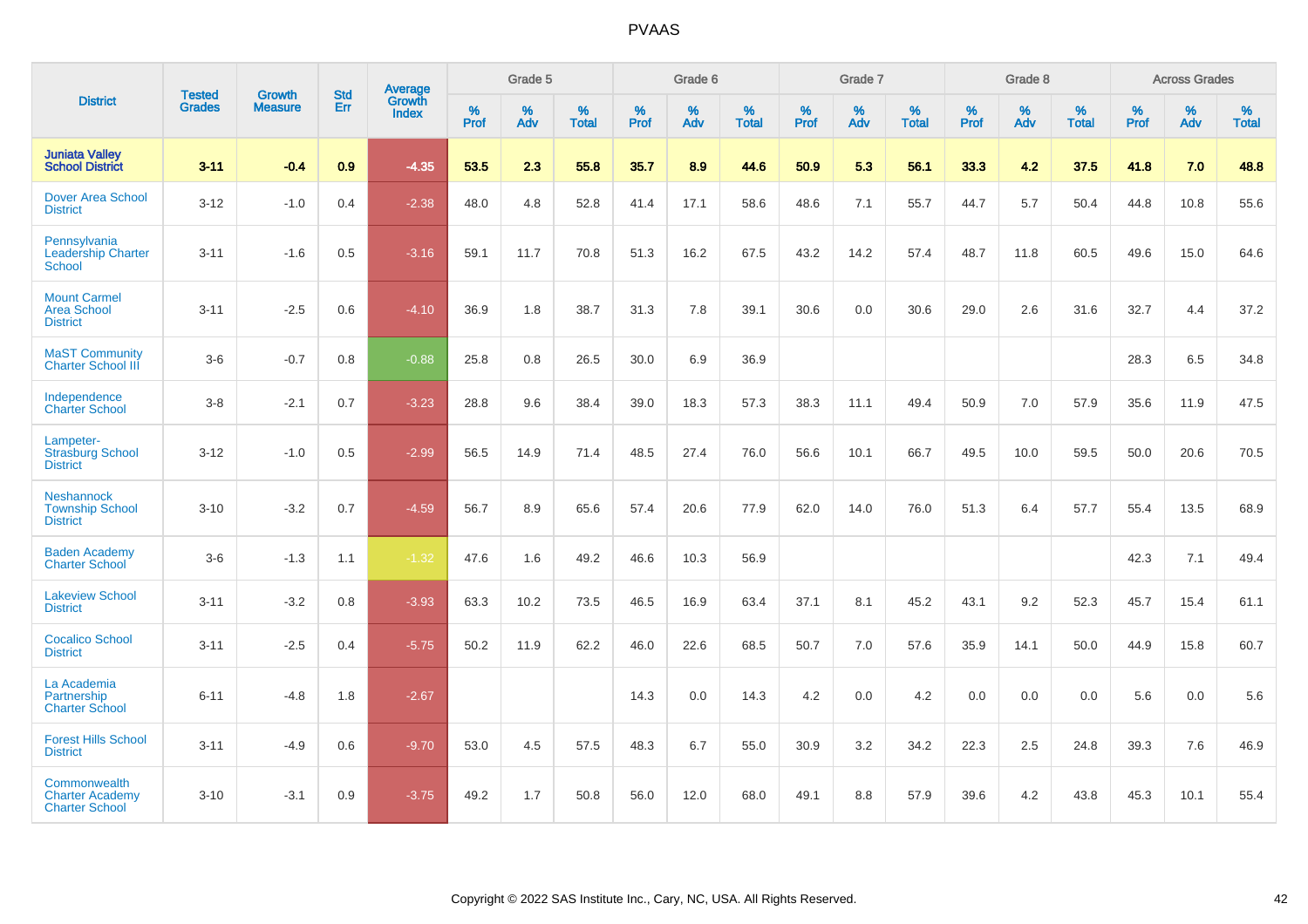|                                                              |                                |                          | <b>Std</b> | <b>Average</b>         |           | Grade 5  |                   |           | Grade 6  |                   |           | Grade 7  |                   |           | Grade 8  |                   |           | <b>Across Grades</b> |                   |
|--------------------------------------------------------------|--------------------------------|--------------------------|------------|------------------------|-----------|----------|-------------------|-----------|----------|-------------------|-----------|----------|-------------------|-----------|----------|-------------------|-----------|----------------------|-------------------|
| <b>District</b>                                              | <b>Tested</b><br><b>Grades</b> | Growth<br><b>Measure</b> | Err        | Growth<br><b>Index</b> | %<br>Prof | %<br>Adv | %<br><b>Total</b> | %<br>Prof | %<br>Adv | %<br><b>Total</b> | %<br>Prof | %<br>Adv | %<br><b>Total</b> | %<br>Prof | %<br>Adv | %<br><b>Total</b> | %<br>Prof | %<br>Adv             | %<br><b>Total</b> |
| <b>Juniata Valley</b><br><b>School District</b>              | $3 - 11$                       | $-0.4$                   | 0.9        | $-4.35$                | 53.5      | 2.3      | 55.8              | 35.7      | 8.9      | 44.6              | 50.9      | 5.3      | 56.1              | 33.3      | 4.2      | 37.5              | 41.8      | 7.0                  | 48.8              |
| <b>Dallas School</b><br><b>District</b>                      | $3 - 11$                       | $-5.2$                   | 0.5        | $-9.60$                | 58.5      | 8.8      | 67.3              | 50.7      | 12.7     | 63.4              | 49.2      | 3.2      | 52.4              | 48.7      | 14.3     | 63.0              | 50.5      | 13.7                 | 64.2              |
| <b>New Day Charter</b><br><b>School</b>                      | $7 - 11$                       | $-1.7$                   | 3.2        | $-0.53$                |           |          |                   |           |          |                   |           |          |                   | 11.1      | 0.0      | 11.1              | 11.1      | 0.0                  | 11.1              |
| <b>Woodland Hills</b><br><b>School District</b>              | $3 - 12$                       | $-3.0$                   | 0.5        | $-6.16$                | 34.1      | 0.6      | 34.7              | 13.8      | 3.4      | 17.2              | 32.5      | 2.6      | 35.0              | 24.8      | 2.0      | 26.7              | 26.7      | 3.7                  | 30.4              |
| <b>Brentwood</b><br><b>Borough School</b><br><b>District</b> | $3 - 11$                       | $-2.1$                   | 0.7        | $-2.85$                | 53.5      | 7.0      | 60.5              | 36.1      | 12.0     | 48.2              | 33.3      | 4.6      | 37.9              | 48.0      | 6.8      | 54.8              | 40.9      | 9.4                  | 50.3              |
| Achievement<br><b>House Charter</b><br><b>School</b>         | $7 - 11$                       | $-3.1$                   | 1.6        | $-1.91$                |           |          |                   |           |          |                   | 52.0      | 0.0      | 52.0              | 48.8      | 7.0      | 55.8              | 50.0      | 4.4                  | 54.4              |
| Southeastern<br><b>Greene School</b><br><b>District</b>      | $3 - 10$                       | $-4.6$                   | 1.0        | $-4.40$                | 44.8      | 17.2     | 62.1              | 42.4      | 12.1     | 54.6              | 36.7      | 6.1      | 42.9              | 48.8      | 2.3      | 51.2              | 41.1      | 14.3                 | 55.4              |
| <b>Wilson School</b><br><b>District</b>                      | $3 - 12$                       | $-3.7$                   | 0.5        | $-7.41$                | 49.3      | 4.2      | 53.5              | 52.1      | 11.6     | 63.7              | 47.6      | 8.4      | 56.0              | 47.8      | 11.1     | 58.9              | 47.0      | 13.2                 | 60.1              |
| <b>Whitehall-Coplay</b><br><b>School District</b>            | $3 - 11$                       | $-1.0$                   | 0.4        | $-2.56$                | 47.1      | 4.6      | 51.7              | 43.0      | 11.2     | 54.1              | 41.3      | 7.8      | 49.1              | 38.2      | 7.1      | 45.4              | 42.6      | 8.9                  | 51.5              |
| <b>Central Cambria</b><br><b>School District</b>             | $3 - 11$                       | $-3.0$                   | 0.6        | $-5.07$                | 59.8      | 11.1     | 70.9              | 33.6      | 13.3     | 46.9              | 48.2      | 4.4      | 52.6              | 38.9      | 4.8      | 43.6              | 44.9      | 10.7                 | 55.6              |
| Octorara Area<br><b>School District</b>                      | $3 - 11$                       | $-3.9$                   | 0.6        | $-6.74$                | 44.6      | 9.1      | 53.6              | 53.3      | 8.3      | 61.7              | 28.9      | 5.2      | 34.1              | 40.5      | 6.0      | 46.6              | 42.6      | 9.0                  | 51.6              |
| Agora Cyber<br><b>Charter School</b>                         | $3 - 11$                       | $-2.5$                   | 0.6        | $-4.31$                | 31.7      | 1.0      | 32.7              | 30.1      | 7.0      | 37.1              | 29.0      | 2.8      | 31.7              | 28.3      | 2.0      | 30.3              | 30.7      | 4.8                  | 35.5              |
| <b>Northwest Area</b><br><b>School District</b>              | $3 - 10$                       | $-2.3$                   | 0.9        | $-2.59$                | 38.6      | 0.0      | 38.6              | 26.7      | 8.3      | 35.0              | 28.0      | 0.0      | 28.0              | 37.0      | 3.7      | 40.7              | 32.5      | 3.1                  | 35.6              |
| <b>Tunkhannock Area</b><br><b>School District</b>            | $3 - 11$                       | $-3.4$                   | 0.5        | $-6.81$                | 29.2      | 2.9      | 32.1              | 35.9      | 12.5     | 48.4              | 33.3      | 3.1      | 36.4              | 40.1      | 8.2      | 48.3              | 36.3      | 6.8                  | 43.0              |
| <b>Bensalem</b><br><b>Township School</b><br><b>District</b> | $3 - 11$                       | $-1.5$                   | 0.3        | $-4.35$                | 24.4      | 3.4      | 27.7              | 32.6      | 7.6      | 40.2              | 29.8      | 4.8      | 34.6              | 31.8      | 6.9      | 38.7              | 28.8      | 6.0                  | 34.8              |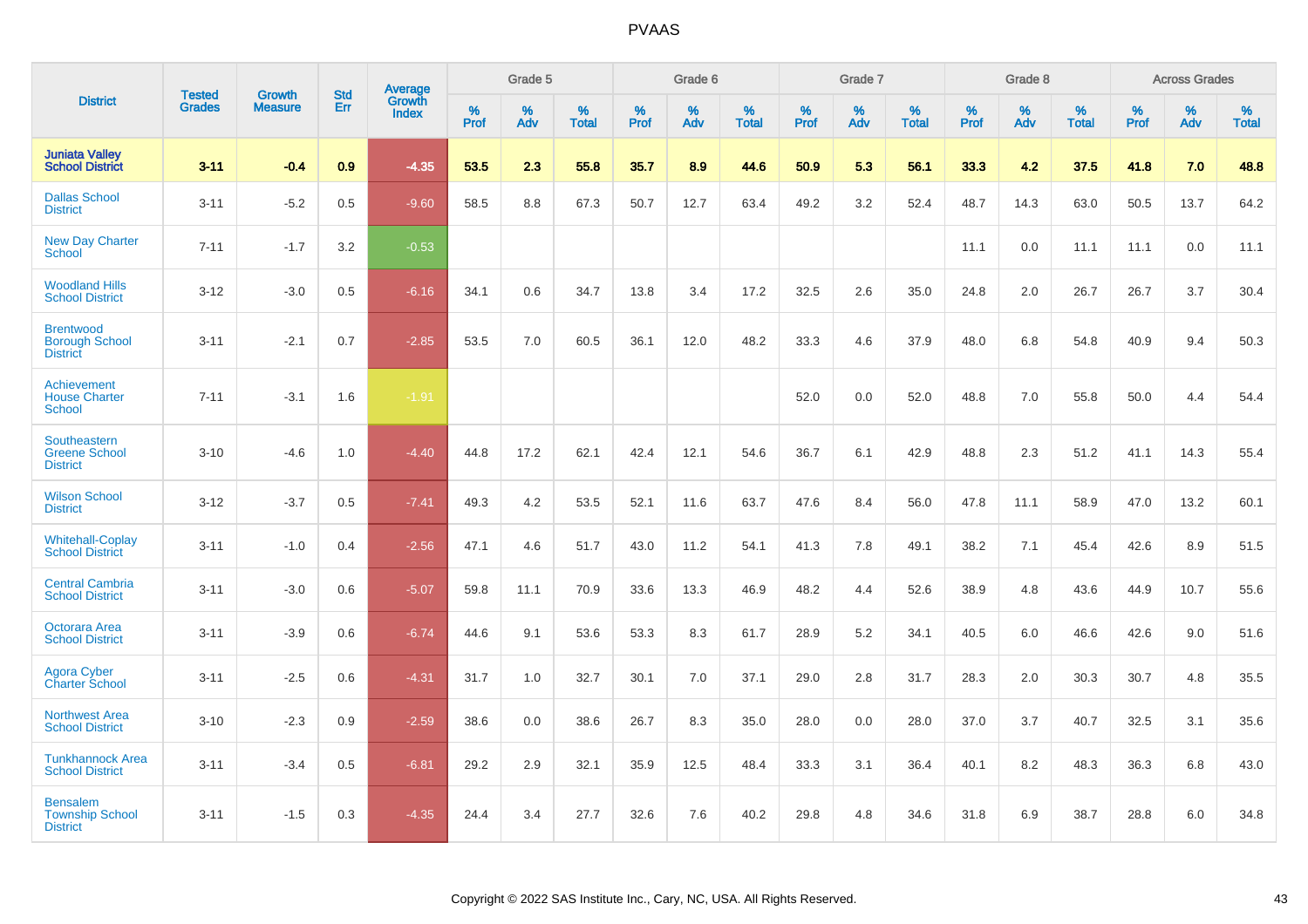|                                                                          | <b>Tested</b> | <b>Growth</b>  | <b>Std</b> |                                   |           | Grade 5  |                   |           | Grade 6  |                   |           | Grade 7  |                   |           | Grade 8  |                   |              | <b>Across Grades</b> |                   |
|--------------------------------------------------------------------------|---------------|----------------|------------|-----------------------------------|-----------|----------|-------------------|-----------|----------|-------------------|-----------|----------|-------------------|-----------|----------|-------------------|--------------|----------------------|-------------------|
| <b>District</b>                                                          | <b>Grades</b> | <b>Measure</b> | Err        | Average<br>Growth<br><b>Index</b> | %<br>Prof | %<br>Adv | %<br><b>Total</b> | %<br>Prof | %<br>Adv | %<br><b>Total</b> | %<br>Prof | %<br>Adv | %<br><b>Total</b> | %<br>Prof | %<br>Adv | %<br><b>Total</b> | $\%$<br>Prof | %<br>Adv             | %<br><b>Total</b> |
| <b>Juniata Valley</b><br><b>School District</b>                          | $3 - 11$      | $-0.4$         | 0.9        | $-4.35$                           | 53.5      | 2.3      | 55.8              | 35.7      | 8.9      | 44.6              | 50.9      | 5.3      | 56.1              | 33.3      | 4.2      | 37.5              | 41.8         | 7.0                  | 48.8              |
| <b>Universal Bluford</b><br><b>Charter School</b>                        | $3-6$         | $-2.8$         | 1.2        | $-2.37$                           | 19.0      | 0.0      | 19.0              | 23.3      | 0.0      | 23.3              |           |          |                   |           |          |                   | 22.3         | 1.8                  | 24.1              |
| <b>Northampton Area</b><br><b>School District</b>                        | $3 - 11$      | $-4.3$         | 0.7        | $-6.25$                           | 39.1      | 8.6      | 47.7              | 34.2      | 19.3     | 53.5              | 27.4      | 6.8      | 34.2              | 40.0      | 5.0      | 45.0              | 42.3         | 12.8                 | 55.1              |
| <b>Brookville Area</b><br><b>School District</b>                         | $3 - 11$      | $-3.3$         | 0.6        | $-5.82$                           | 41.6      | 5.9      | 47.5              | 37.1      | 12.4     | 49.4              | 34.4      | 0.8      | 35.2              | 45.0      | 7.3      | 52.3              | 40.4         | 8.7                  | 49.1              |
| <b>Propel Charter</b><br>School-Pitcairn                                 | $3-8$         | $-5.3$         | 1.2        | $-4.63$                           | 12.1      | 0.0      | 12.1              | 29.6      | 11.1     | 40.7              | 18.2      | 0.0      | 18.2              | 16.7      | 0.0      | 16.7              | 17.3         | 2.5                  | 19.8              |
| Lackawanna Trail<br><b>School District</b>                               | $3 - 10$      | $-3.9$         | 0.8        | $-5.05$                           | 50.9      | 3.6      | 54.6              | 38.8      | 14.9     | 53.7              | 45.1      | 5.6      | 50.7              | 31.2      | 3.9      | 35.1              | 43.8         | 10.0                 | 53.8              |
| Salisbury-Elk Lick<br><b>School District</b>                             | $3 - 11$      | $-3.9$         | 1.3        | $-2.93$                           | 50.0      | 8.3      | 58.3              | 50.0      | 0.0      | 50.0              | 30.0      | 0.0      | 30.0              | 28.6      | 4.8      | 33.3              | 42.2         | 3.3                  | 45.4              |
| <b>Perkiomen Valley</b><br><b>School District</b>                        | $3 - 11$      | $-3.7$         | 0.3        | $-11.07$                          | 53.1      | 15.9     | 69.0              | 52.5      | 21.5     | 74.0              | 51.0      | 12.6     | 63.6              | 48.7      | 12.2     | 60.9              | 51.1         | 18.7                 | 69.8              |
| <b>Yough School</b><br><b>District</b>                                   | $3 - 10$      | $-4.7$         | 0.6        | $-9.77$                           | 37.9      | 1.5      | 39.4              | 39.6      | 15.7     | 55.2              | 42.3      | 8.2      | 50.5              | 36.7      | 5.8      | 42.5              | 41.9         | 9.2                  | 51.1              |
| <b>Mastery Charter</b><br>School - Smedley<br>Campus                     | $3-6$         | $-4.0$         | 1.3        | $-3.20$                           | 19.2      | 1.9      | 21.2              | 31.0      | 1.7      | 32.8              |           |          |                   |           |          |                   | 21.4         | 2.2                  | 23.6              |
| <b>Executive</b><br>Education<br><b>Academy Charter</b><br><b>School</b> | $3 - 10$      | $-5.5$         | 1.6        | $-3.40$                           | 10.0      | 0.0      | 10.0              | 12.5      | 6.2      | 18.8              |           |          |                   | 38.1      | 0.0      | 38.1              | 31.4         | 2.9                  | 34.3              |
| <b>East Allegheny</b><br><b>School District</b>                          | $3 - 11$      | $-3.0$         | 0.7        | $-4.43$                           | 41.6      | 3.4      | 44.9              | 25.9      | 7.1      | 32.9              | 30.8      | 2.6      | 33.3              | 22.3      | 3.9      | 26.2              | 26.8         | 4.0                  | 30.9              |
| <b>First Philadelphia</b><br>Preparatory<br><b>Charter School</b>        | $3-8$         | $-3.5$         | 0.7        | $-5.28$                           | 13.7      | 1.0      | 14.7              | 22.8      | 1.1      | 23.9              | 7.6       | 0.0      | 7.6               | 18.9      | 4.0      | 23.0              | 16.4         | 1.6                  | 17.9              |
| <b>East Stroudsburg</b><br><b>Area School</b><br><b>District</b>         | $3 - 11$      | $-4.1$         | 0.5        | $-9.10$                           | 43.7      | 1.9      | 45.6              | 40.8      | 9.4      | 50.3              | 41.9      | 3.5      | 45.4              | 32.3      | 5.1      | 37.3              | 36.5         | 7.4                  | 43.9              |
| <b>Garnet Valley</b><br><b>School District</b>                           | $3 - 10$      | $-3.6$         | 0.4        | $-9.46$                           | 53.3      | 14.4     | 67.6              | 51.3      | 23.0     | 74.4              | 53.8      | 10.5     | 64.3              | 53.4      | 12.2     | 65.6              | 51.6         | 17.8                 | 69.4              |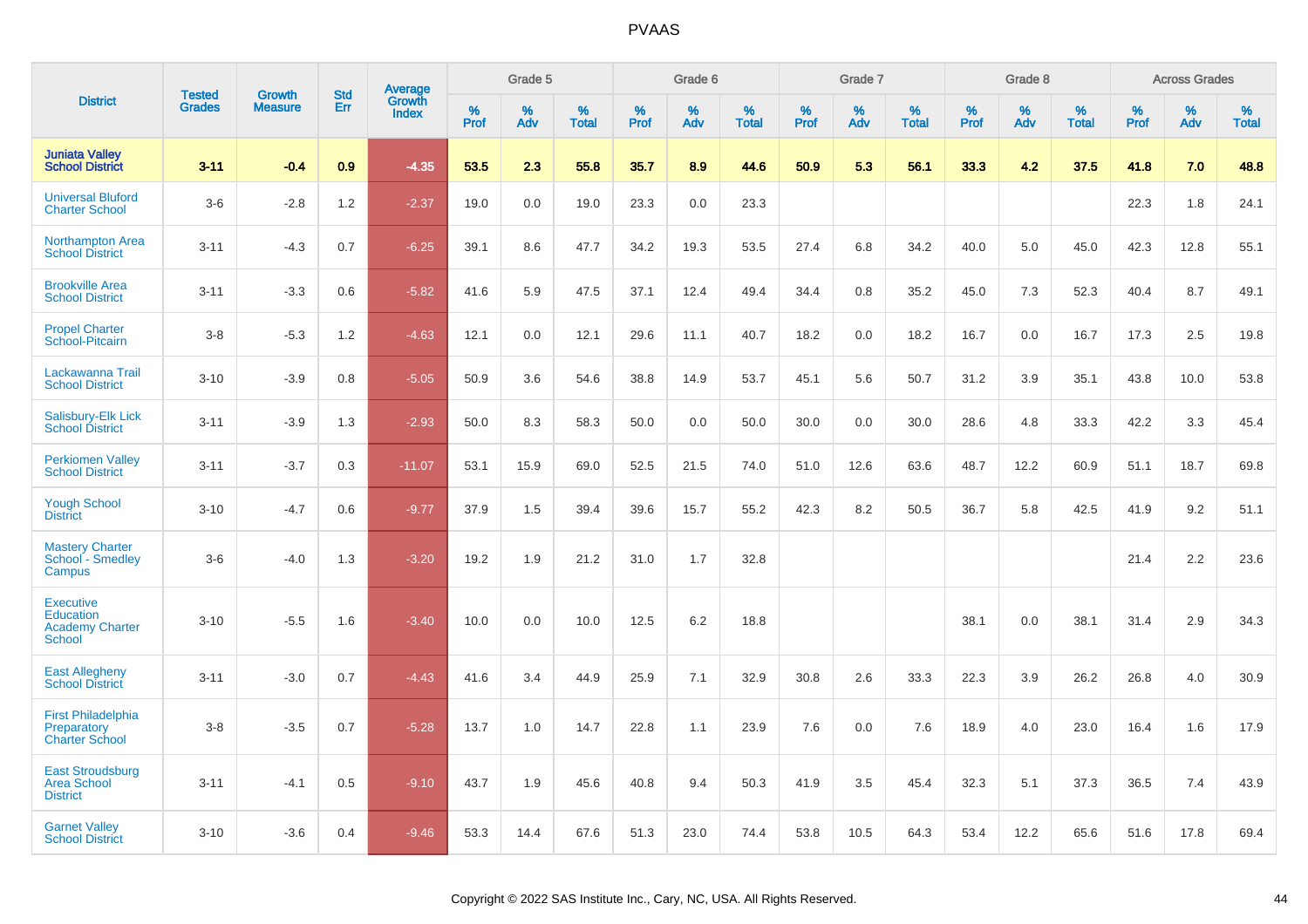|                                                                        |                                | <b>Growth</b>  | <b>Std</b> | Average                |              | Grade 5     |                      |                     | Grade 6     |                      |              | Grade 7     |                      |              | Grade 8     |                   |                     | <b>Across Grades</b> |                      |
|------------------------------------------------------------------------|--------------------------------|----------------|------------|------------------------|--------------|-------------|----------------------|---------------------|-------------|----------------------|--------------|-------------|----------------------|--------------|-------------|-------------------|---------------------|----------------------|----------------------|
| <b>District</b>                                                        | <b>Tested</b><br><b>Grades</b> | <b>Measure</b> | Err        | Growth<br><b>Index</b> | $\%$<br>Prof | $\%$<br>Adv | $\%$<br><b>Total</b> | $\%$<br><b>Prof</b> | $\%$<br>Adv | $\%$<br><b>Total</b> | $\%$<br>Prof | $\%$<br>Adv | $\%$<br><b>Total</b> | $\%$<br>Prof | $\%$<br>Adv | %<br><b>Total</b> | $\%$<br><b>Prof</b> | $\%$<br>Adv          | $\%$<br><b>Total</b> |
| <b>Juniata Valley</b><br><b>School District</b>                        | $3 - 11$                       | $-0.4$         | 0.9        | $-4.35$                | 53.5         | 2.3         | 55.8                 | 35.7                | 8.9         | 44.6                 | 50.9         | 5.3         | 56.1                 | 33.3         | 4.2         | 37.5              | 41.8                | 7.0                  | 48.8                 |
| <b>Parkland School</b><br><b>District</b>                              | $3 - 11$                       | $-2.9$         | 0.3        | $-10.53$               | 55.6         | 16.6        | 72.1                 | 42.4                | 30.0        | 72.4                 | 50.3         | 17.5        | 67.8                 | 46.6         | 14.9        | 61.4              | 47.1                | 23.4                 | 70.5                 |
| <b>Penn Hills School</b><br><b>District</b>                            | $3 - 11$                       | $-4.6$         | 0.5        | $-9.21$                | 22.2         | 0.0         | 22.2                 | 17.0                | 6.1         | 23.1                 | 13.6         | 1.6         | 15.2                 | 20.7         | 4.3         | 25.0              | 20.9                | 2.9                  | 23.8                 |
| Cheltenham<br><b>School District</b>                                   | $3 - 11$                       | $-2.6$         | 0.6        | $-4.40$                | 43.9         | 13.0        | 56.9                 | 49.5                | 17.8        | 67.3                 | 48.3         | 9.4         | 57.7                 | 35.2         | 7.7         | 42.9              | 44.0                | 14.8                 | 58.8                 |
| <b>Collegium Charter</b><br>School                                     | $3 - 10$                       | $-4.5$         | 0.5        | $-9.56$                | 32.0         | 1.0         | 33.0                 | 26.2                | 4.2         | 30.4                 | 26.3         | 1.1         | 27.4                 | 25.0         | 3.4         | 28.4              | 31.5                | 3.2                  | 34.7                 |
| <b>Wyoming Area</b><br><b>School District</b>                          | $3 - 10$                       | $-4.1$         | 0.6        | $-6.56$                | 58.6         | 6.0         | 64.7                 | 38.8                | 2.9         | 41.8                 | 49.5         | 3.2         | 52.7                 | 35.8         | 9.4         | 45.3              | 43.5                | 7.5                  | 51.1                 |
| Northwestern<br><b>School District</b>                                 | $3 - 11$                       | $-4.4$         | 0.6        | $-6.84$                | 50.0         | 2.1         | 52.1                 | 41.4                | 16.1        | 57.5                 | 42.4         | 1.9         | 44.3                 | 36.4         | 6.4         | 42.7              | 40.4                | 8.1                  | 48.5                 |
| <b>Chartiers Valley</b><br><b>School District</b>                      | $3 - 11$                       | $-3.4$         | 0.4        | $-8.00$                | 51.3         | 6.5         | 57.8                 | 45.9                | 15.3        | 61.2                 | 46.3         | 8.7         | 55.0                 | 42.9         | 7.6         | 50.5              | 47.3                | 10.0                 | 57.4                 |
| <b>Great Valley</b><br><b>School District</b>                          | $3 - 11$                       | $-2.0$         | 0.4        | $-5.13$                | 57.8         | 13.0        | 70.8                 | 43.6                | 32.2        | 75.8                 | 53.2         | 16.6        | 69.8                 | 56.6         | 18.4        | 75.0              | 50.6                | 21.7                 | 72.3                 |
| <b>Ringgold School</b><br><b>District</b>                              | $3 - 11$                       | $-6.9$         | 0.5        | $-14.33$               | 22.7         | 1.2         | 23.9                 | 29.5                | 0.6         | 30.1                 | 21.8         | 3.5         | 25.3                 | 31.7         | 4.3         | 36.0              | 32.2                | 4.3                  | 36.4                 |
| South Allegheny<br><b>School District</b>                              | $3 - 11$                       | $-5.4$         | 0.9        | $-5.76$                | 43.1         | 0.0         | 43.1                 | 32.6                | 6.1         | 38.8                 | 31.6         | 5.3         | 36.8                 | 41.5         | 12.2        | 53.7              | 39.4                | 6.6                  | 46.0                 |
| <b>New Brighton Area</b><br><b>School District</b>                     | $3 - 11$                       | $-4.3$         | 0.6        | $-6.67$                | 37.1         | 4.5         | 41.6                 | 37.0                | 7.0         | 44.0                 | 33.7         | 5.0         | 38.6                 | 27.6         | 3.8         | 31.4              | 32.4                | 4.8                  | 37.2                 |
| <b>Pottstown School</b><br><b>District</b>                             | $3 - 12$                       | $-5.4$         | 0.5        | $-10.46$               | 22.5         | 1.2         | 23.7                 | 20.1                | 2.1         | 22.2                 | 16.9         | 0.6         | 17.5                 | 16.5         | 1.6         | 18.1              | 21.9                | 2.2                  | 24.0                 |
| <b>Jim Thorpe Area</b><br><b>School District</b>                       | $3 - 11$                       | $-3.4$         | 0.6        | $-5.71$                | 45.4         | 2.0         | 47.5                 | 30.8                | 9.4         | 40.2                 | 37.9         | 6.4         | 44.3                 | 37.6         | 5.6         | 43.2              | 38.6                | 8.0                  | 46.6                 |
| <b>Lincoln Park</b><br><b>Performing Arts</b><br><b>Charter School</b> | $7 - 11$                       | $-3.9$         | 1.1        | $-3.56$                |              |             |                      |                     |             |                      | 66.1         | 5.4         | 71.4                 | 59.8         | 17.2        | 77.0              | 62.2                | 12.6                 | 74.8                 |
| <b>Propel Charter</b><br>School-Mckeesport                             | $3 - 8$                        | $-7.2$         | 1.0        | $-7.15$                | 36.1         | 0.0         | 36.1                 | 32.4                | 0.0         | 32.4                 | 34.2         | 2.6         | 36.8                 | 29.7         | 2.7         | 32.4              | 32.1                | 1.4                  | 33.5                 |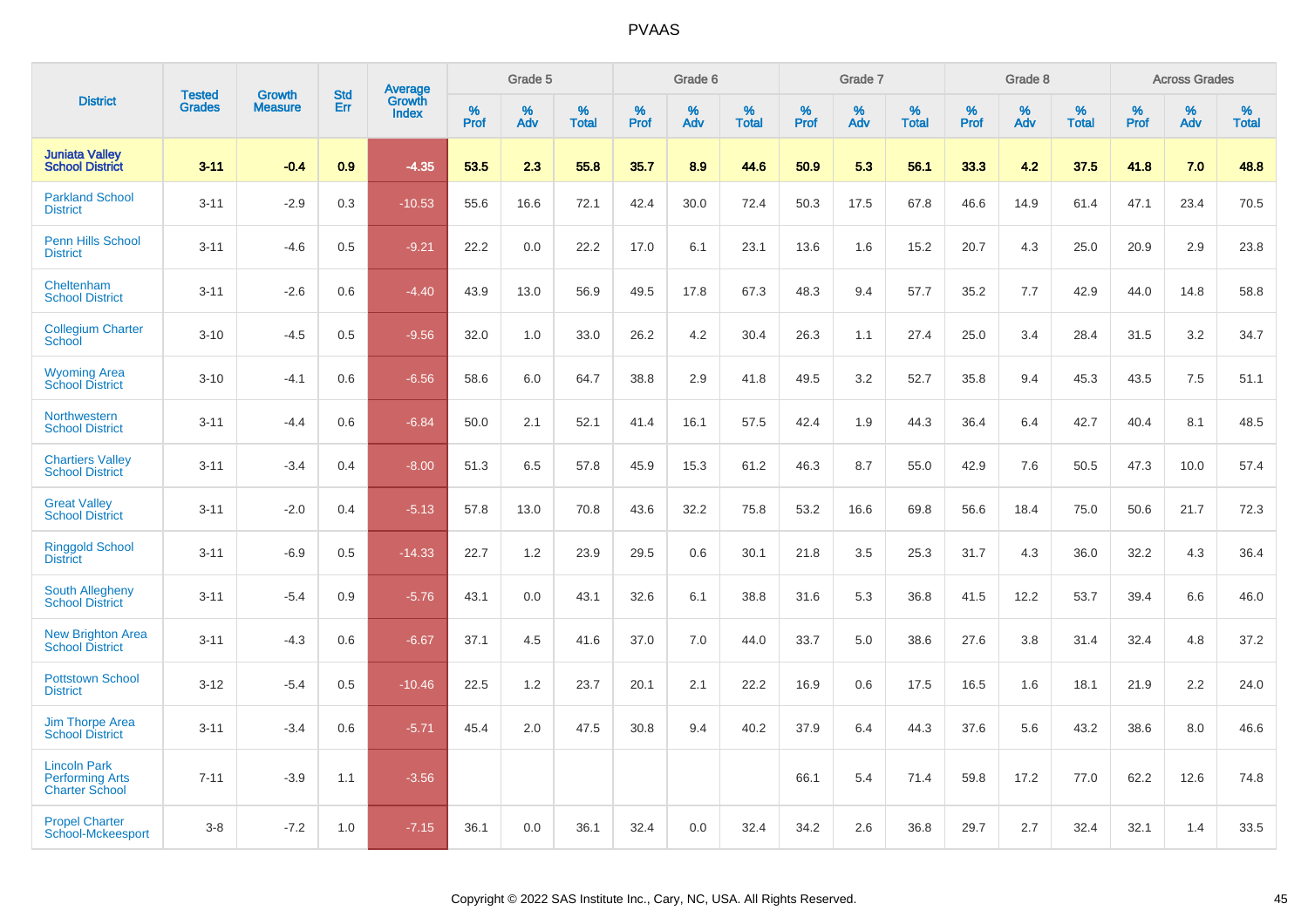|                                                                               | <b>Tested</b> | <b>Growth</b>  | <b>Std</b> | Average                       |           | Grade 5  |                   |           | Grade 6  |                   |           | Grade 7  |                   |           | Grade 8  |                   |           | <b>Across Grades</b> |                   |
|-------------------------------------------------------------------------------|---------------|----------------|------------|-------------------------------|-----------|----------|-------------------|-----------|----------|-------------------|-----------|----------|-------------------|-----------|----------|-------------------|-----------|----------------------|-------------------|
| <b>District</b>                                                               | <b>Grades</b> | <b>Measure</b> | Err        | <b>Growth</b><br><b>Index</b> | %<br>Prof | %<br>Adv | %<br><b>Total</b> | %<br>Prof | %<br>Adv | %<br><b>Total</b> | %<br>Prof | %<br>Adv | %<br><b>Total</b> | %<br>Prof | %<br>Adv | %<br><b>Total</b> | %<br>Prof | %<br>Adv             | %<br><b>Total</b> |
| <b>Juniata Valley</b><br><b>School District</b>                               | $3 - 11$      | $-0.4$         | 0.9        | $-4.35$                       | 53.5      | 2.3      | 55.8              | 35.7      | 8.9      | 44.6              | 50.9      | 5.3      | 56.1              | 33.3      | 4.2      | 37.5              | 41.8      | 7.0                  | 48.8              |
| Montessori<br><b>Regional Charter</b><br>School                               | $3-6$         | $-3.8$         | 1.1        | $-3.39$                       | 33.3      | $0.0\,$  | 33.3              | 37.3      | 8.5      | 45.8              |           |          |                   |           |          |                   | 32.2      | 4.5                  | 36.7              |
| <b>Neshaminy School</b><br><b>District</b>                                    | $3 - 11$      | $-2.8$         | 0.3        | $-9.73$                       | 49.1      | 6.0      | 55.1              | 46.0      | 14.0     | 60.0              | 44.0      | 7.6      | 51.6              | 41.9      | 9.1      | 51.0              | 44.7      | 12.5                 | 57.2              |
| <b>Wilson Area</b><br><b>School District</b>                                  | $3 - 11$      | $-5.9$         | 0.5        | $-10.96$                      | 53.6      | 11.6     | 65.2              | 40.2      | 18.0     | 58.2              | 29.2      | 6.8      | 36.0              | 38.6      | 8.3      | 47.0              | 41.0      | 12.4                 | 53.4              |
| <b>Marple Newtown</b><br><b>School District</b>                               | $3 - 11$      | $-4.5$         | 0.5        | $-9.87$                       | 57.0      | 10.9     | 67.8              | 47.9      | 22.8     | 70.6              | 50.8      | 9.4      | 60.2              | 51.2      | 7.2      | 58.4              | 51.2      | 18.8                 | 69.9              |
| <b>Boyertown Area</b><br><b>School District</b>                               | $3 - 11$      | $-3.6$         | 0.4        | $-10.13$                      | 45.9      | 6.0      | 51.9              | 38.5      | 13.6     | 52.1              | 46.4      | 12.8     | 59.3              | 42.2      | 8.4      | 50.6              | 42.6      | 10.7                 | 53.4              |
| <b>Maritime Academy</b><br><b>Charter School</b>                              | $3 - 10$      | $-6.3$         | 0.7        | $-9.48$                       | 16.3      | 0.0      | 16.3              | 18.1      | 2.4      | 20.5              | 24.1      | 3.4      | 27.6              | 22.7      | 0.0      | 22.7              | 19.4      | 1.9                  | 21.3              |
| <b>Manheim</b><br><b>Township School</b><br><b>District</b>                   | $3 - 12$      | $-2.7$         | 0.3        | $-8.26$                       | 48.2      | 17.7     | 65.9              | 40.2      | 34.8     | 75.0              | 50.6      | 15.3     | 65.8              | 42.1      | 17.4     | 59.5              | 45.0      | 24.3                 | 69.3              |
| <b>Erie City School</b><br><b>District</b>                                    | $3 - 12$      | $-2.9$         | 0.3        | $-10.54$                      | 17.9      | 0.9      | 18.8              | 15.4      | 2.7      | 18.1              | 16.6      | 1.6      | 18.2              | 18.4      | 2.3      | 20.7              | 17.5      | 2.2                  | 19.8              |
| <b>Inquiry Charter</b><br>School                                              | $3-5$         | $-7.5$         | 2.2        | $-3.42$                       | 30.3      | 0.0      | 30.3              |           |          |                   |           |          |                   |           |          |                   | 25.9      | 4.6                  | 30.6              |
| <b>Seneca Valley</b><br><b>School District</b>                                | $3 - 11$      | $-3.6$         | 0.3        | $-12.57$                      | 52.6      | 9.8      | 62.4              | 44.4      | 27.6     | 72.0              | 53.0      | 9.8      | 62.9              | 51.1      | 14.5     | 65.6              | 47.2      | 20.2                 | 67.4              |
| <b>Bristol Township</b><br><b>School District</b>                             | $3 - 11$      | $-3.8$         | 0.4        | $-10.35$                      | 23.8      | 0.9      | 24.7              | 30.0      | 5.5      | 35.5              | 30.2      | 2.2      | 32.4              | 24.1      | 2.8      | 26.9              | 26.9      | 2.9                  | 29.8              |
| <b>New Castle Area</b><br><b>School District</b>                              | $3 - 12$      | $-5.0$         | 0.4        | $-11.37$                      | 19.4      | 0.5      | 19.9              | 18.2      | 4.2      | 22.4              | 18.3      | 0.0      | 18.3              | 20.9      | 0.9      | 21.9              | 17.6      | 1.9                  | 19.5              |
| <b>Urban Academy Of</b><br><b>Greater Pittsburgh</b><br><b>Charter School</b> | $3-5$         | $-8.2$         | 1.9        | $-4.39$                       | 21.4      | 2.4      | 23.8              |           |          |                   |           |          |                   |           |          |                   | 20.6      | 1.6                  | 22.2              |
| <b>Pennridge School</b><br><b>District</b>                                    | $3 - 10$      | $-4.2$         | 0.3        | $-14.02$                      | 58.0      | 5.4      | 63.4              | 42.6      | 18.6     | 61.3              | 49.7      | 8.2      | 57.8              | 46.2      | 10.0     | 56.1              | 49.6      | 11.6                 | 61.1              |